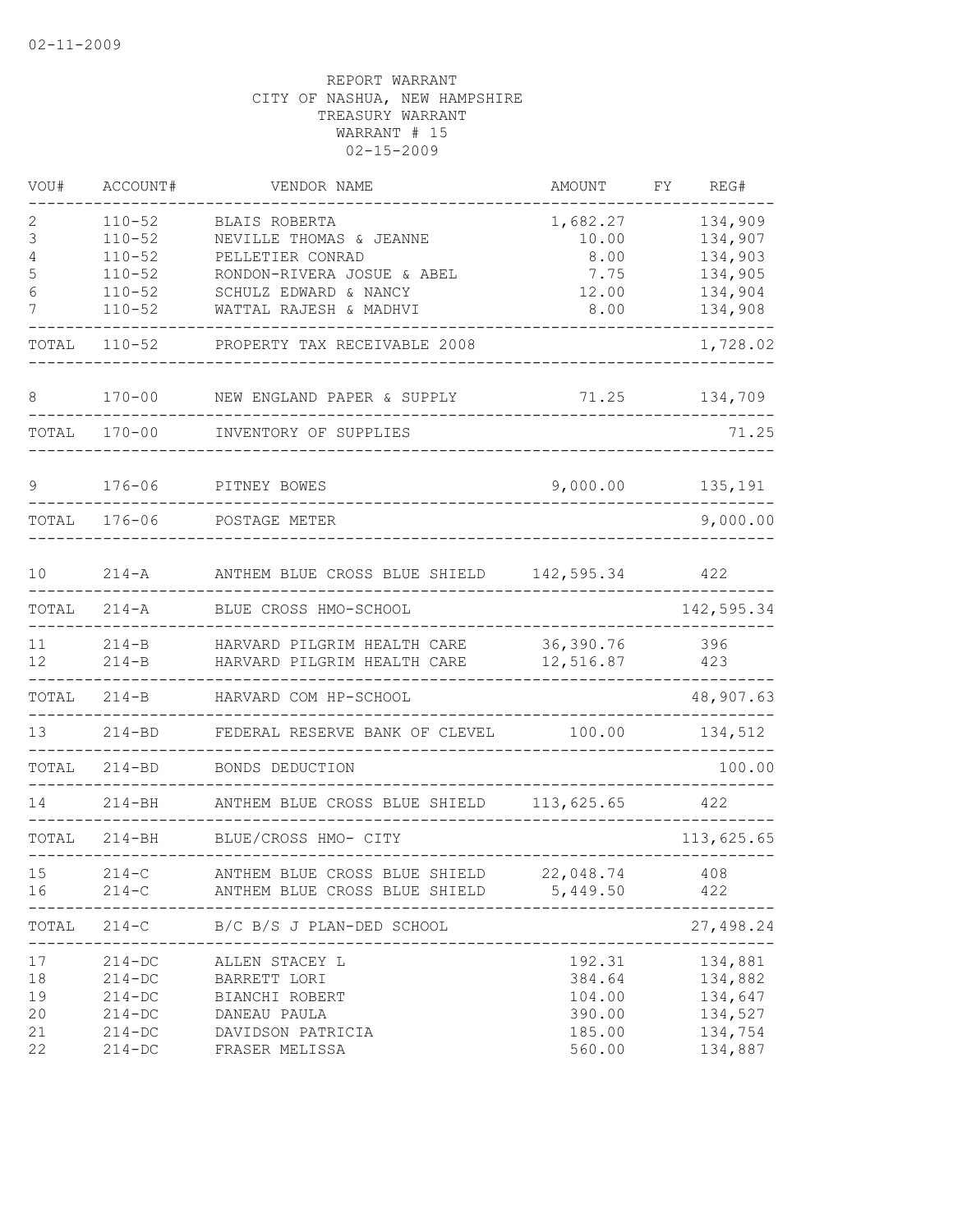| VOU#     | ACCOUNT#               | VENDOR NAME                                                      | AMOUNT          | FΥ | REG#        |
|----------|------------------------|------------------------------------------------------------------|-----------------|----|-------------|
| 23       | $214 - DC$             | HAMILTON DENNIS L                                                | 17.68           |    | 134,888     |
| 24       | $214 - DC$             | MENARD PAUL                                                      | 516.93          |    | 134,718     |
| 25       | $214 - DC$             | PERAULT DAVID                                                    | 576.96          |    | 134,648     |
| 26       | $214 - DC$             | SULLIVAN DAVID                                                   | 576.96          |    | 134,848     |
| TOTAL    | $214 - DC$             | DEPENDENT CARE DEDUCTION                                         |                 |    | 3,504.48    |
| 208,89   | $214-DI$               | UNUM LIFE INSURANCE                                              | 1,737.92        |    | 135,304     |
| TOTAL    | $214-DI$               | SCHOOL DISABILITY                                                |                 |    | 1,737.92    |
| 27       | $214-FR$               | HARVARD PILGRIM/FIRST SENIORIT                                   | 39,772.53       |    | 397         |
| TOTAL    | $214-FR$               | HARVARD FREEDOM                                                  |                 |    | 39,772.53   |
| 28       | $214-FS$               | BENEFIT STRATEGIES INC                                           | 17,362.96       |    | 406         |
| 29       | $214-FS$               | BENEFIT STRATEGIES INC                                           | 26, 317.85      |    | 409         |
| 30       | $214-FS$               | BENEFIT STRATEGIES INC                                           | 3,300.00        |    | 417         |
| TOTAL    | $214-FS$               | FLEXIBLE SPENDING ACCOUNT -                                      |                 |    | 46,980.81   |
| 31       | $214 - H$              | NORTHEAST DELTA                                                  | 4,924.42        |    | 424         |
| TOTAL    | $214 - H$              | N.E.DELTA-SCHOOL                                                 |                 |    | 4,924.42    |
| 32       | $214 - HC$             | HARVARD PILGRIM HEALTH CARE                                      | 25,012.24       |    | 396         |
| 33       | $214 - HC$             | HARVARD PILGRIM HEALTH CARE                                      | 8,599.29        |    | 423         |
| TOTAL    | $214 - HC$             | HARVARD COM HP                                                   |                 |    | 33,611.53   |
| 34       | $214 - HJ$             | ANTHEM BLUE CROSS BLUE SHIELD                                    | 165.78          |    | 408         |
| 35       | $214 - HJ$             | ANTHEM BLUE CROSS BLUE SHIELD                                    | 218,507.47      |    | 422         |
| 36       | $214 - HJ$             | BOUCHER JOEL                                                     | 540.00          |    | 135,215     |
| TOTAL    | 214-HJ                 | BC/BS J PLAN DED-CITY                                            |                 |    | 219, 213.25 |
| 37       | $214 - I$              | ANTHEM BLUE CROSS BLUE SHIELD                                    | 50,106.53       |    | 422         |
| TOTAL    |                        | 214-I B/C P.O.S-SCHOOL                                           |                 |    | 50,106.53   |
| 38       | $214 - J$              | ITT HARTFORD                                                     | 17,872.53       |    | 425         |
| TOTAL    | $214 - J$              | OPT LIFE SCHOOL                                                  |                 |    | 17,872.53   |
| 39<br>40 | $214 - K$<br>$214 - K$ | PROTECTIVE LIFE INSURANCE COMP<br>PROTECTIVE LIFE INSURANCE COMP | 108.49<br>82.76 |    | 414<br>428  |
|          |                        |                                                                  |                 |    |             |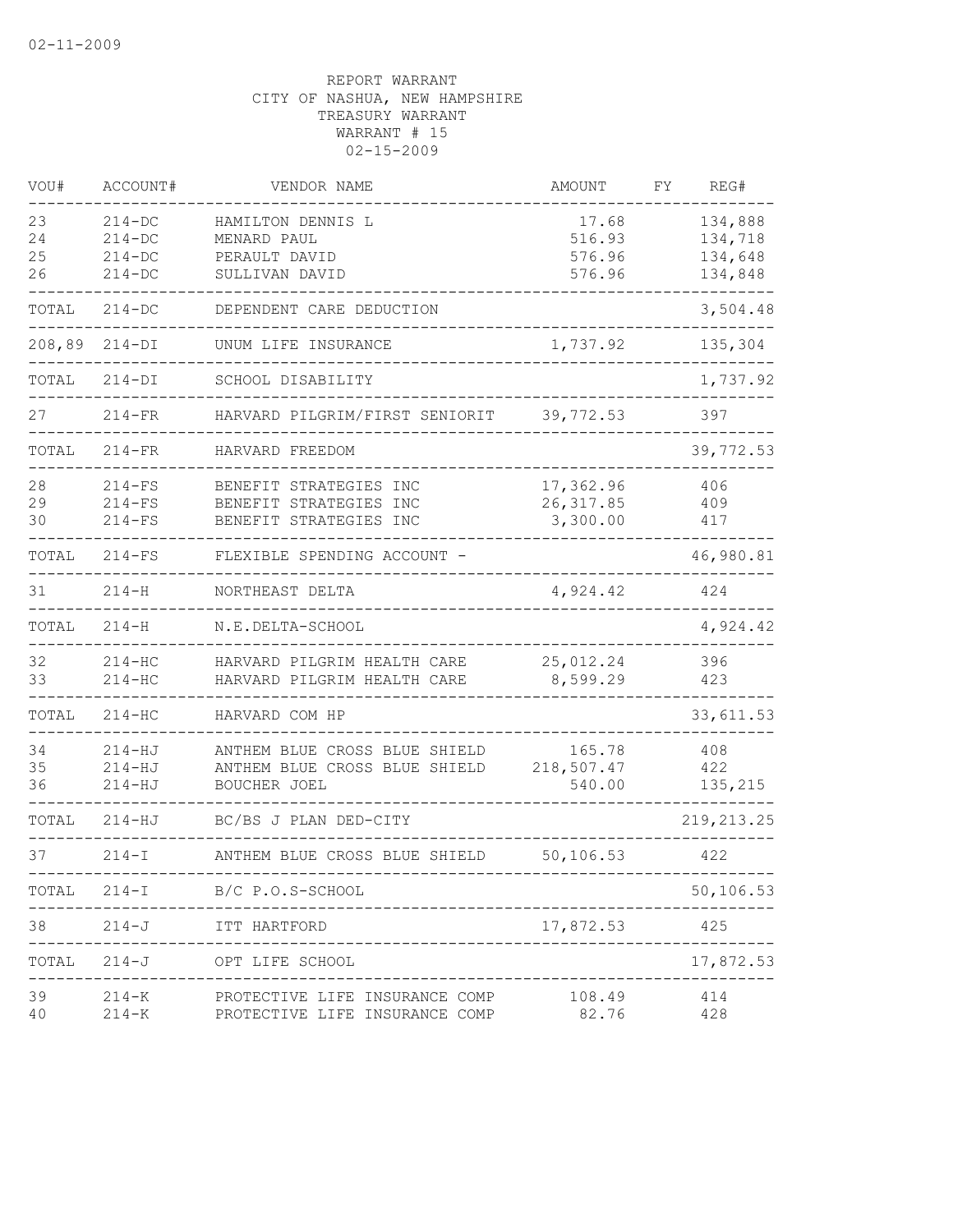|          | VOU# ACCOUNT#            | VENDOR NAME                                                                                                               | AMOUNT FY REG#                 |                    |
|----------|--------------------------|---------------------------------------------------------------------------------------------------------------------------|--------------------------------|--------------------|
|          |                          | TOTAL 214-K KEMPER TERM LIFE INSURANCE                                                                                    |                                | 191.25             |
|          |                          | 41 214-L ITT HARTFORD                                                                                                     | 2,401.27 425                   |                    |
|          |                          | TOTAL 214-L TERM LIFE DEDUCTION                                                                                           |                                | 2,401.27           |
|          |                          | 42 214-P NORTHEAST DELTA                                                                                                  | 6,770.47                       | 424                |
|          |                          | TOTAL 214-P NORTHEAST DELTA DEDUCTION<br>______________________________________<br>._____________________________________ |                                | 6,770.47           |
|          |                          | 43 214-PO ANTHEM BLUE CROSS BLUE SHIELD 242, 113.08 422                                                                   | ------------------------------ |                    |
|          |                          | TOTAL 214-PO BC/BS POINT OF SERV- CITY<br>--------------------------------------                                          |                                | 242,113.08         |
|          |                          | 44 214-TD NORTHEAST DELTA                                                                                                 | 954.35 424                     |                    |
|          |                          | TOTAL 214-TD TEACHER DENTAL                                                                                               |                                | 954.35             |
|          |                          | 45 214-TK ITT HARTFORD                                                                                                    | 13,613.71 425                  | ________________   |
|          |                          | TOTAL 214-TK OPTIONAL LIFE DEDUCTION                                                                                      |                                | 13,613.71          |
| 46       |                          | 214-TS ABODEELY ROBERTA                                                                                                   | 200.00                         | 135,204            |
| 47       | $214 - TS$               | ACKERMAN TANYA                                                                                                            | 75.00                          | 135,205            |
| 48       | $214-TS$                 | ALLARD MARK                                                                                                               | 50.00                          | 135,207            |
| 49       | $214 - TS$               | ARCARO JANICE                                                                                                             | 100.00                         | 135,209            |
| 50       | $214 - TS$               | AUBRY MONIQUE                                                                                                             | 25.00                          | 135,210            |
| 51       | $214 - TS$               | BROOKS MARTHA                                                                                                             | 150.00                         | 135,212            |
| 52       | $214 - TS$               | BUCKEN SARAH                                                                                                              | 100.00                         | 135,213            |
| 53       | $214 - TS$               | CALHOUN RANDY                                                                                                             | 50.00                          | 135,216            |
| 54       | $214 - TS$               | CARLTON CECILE                                                                                                            | 100.00                         | 135,217            |
| 55       | $214 - TS$               | CARR SUSAN                                                                                                                | 50.00                          | 135,219            |
| 56       | $214 - TS$               | CHAPARIAN SHARON                                                                                                          | 100.00                         | 135,220            |
| 57       | $214-TS$                 | CHAPUT GLENYS                                                                                                             | 25.00                          | 135,222            |
| 58       | $214 - TS$               | COFFIN RODNEY                                                                                                             | 50.00                          | 135,223            |
| 59       | $214 - TS$               | COTE DARLENE                                                                                                              | 200.00                         | 135,226            |
| 60       | $214 - TS$               | COUGHLIN ELIZABETH                                                                                                        | 25.00                          | 135,227            |
| 61       | $214 - TS$               | COUROUNIS JR ANTHONY                                                                                                      | 200.00                         | 135,229            |
| 62       | $214 - TS$               | DANEAU PAULA                                                                                                              | 100.00                         | 135,230            |
| 63       | $214 - TS$               | DAVIDSON SARA                                                                                                             | 25.00                          | 135,232            |
| 64       | $214 - TS$               | DAVIES JOANNE                                                                                                             | 150.00                         | 135,233            |
| 65       | $214 - TS$               | DELK ANNAMARIA                                                                                                            | 200.00                         | 135,192            |
| 66       | $214 - TS$               | DEMETER KAREN                                                                                                             | 125.00                         | 135,194            |
| 67       | $214 - TS$               | DETERLING LEE ANN                                                                                                         | 150.00                         | 135,196            |
| 68       | $214 - TS$               | DIAZ ELIZABETH                                                                                                            | 35.00                          | 135,198            |
| 69<br>70 | $214 - TS$<br>$214 - TS$ | DUDLEY CYNTHIA<br>DUFOE JASON                                                                                             | 100.00<br>50.00                | 135,200<br>135,202 |
|          |                          |                                                                                                                           |                                |                    |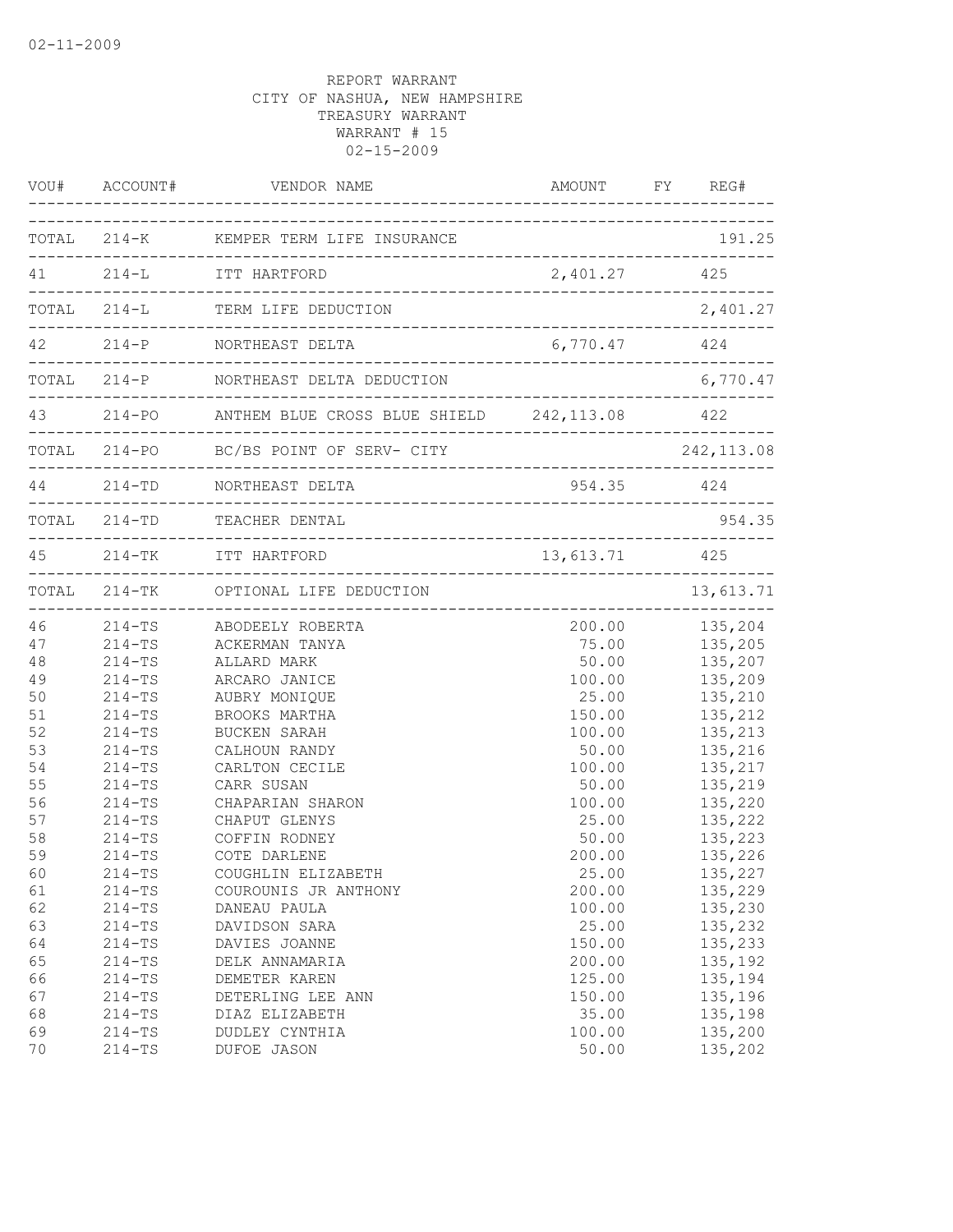| VOU# | ACCOUNT#   | VENDOR NAME       | AMOUNT<br>FΥ | REG#    |
|------|------------|-------------------|--------------|---------|
| 71   | $214-TS$   | DUNCKLEE LISA     | 100.00       | 135,206 |
| 72   | $214 - TS$ | DUVAL VINCENT     | 300.00       | 135,211 |
| 73   | $214-TS$   | EDWARDS PAULA     | 200.00       | 135,214 |
| 74   | $214 - TS$ | FALABELLA ERIN    | 25.00        | 135,218 |
| 75   | $214-TS$   | FINNERAL MAURA    | 300.00       | 135,221 |
| 76   | $214 - TS$ | FISHER ANDREA     | 25.00        | 135,224 |
| 77   | $214-TS$   | FROMENT MATTHEW   | 50.00        | 135,235 |
| 78   | $214 - TS$ | GADBOIS LAURA     | 25.00        | 135,237 |
| 79   | $214 - TS$ | GEER JUDITH       | 80.00        | 135,239 |
| 80   | $214-TS$   | GRANT HEIDI       | 100.00       | 135,241 |
| 81   | $214 - TS$ | HAWVER KAREN      | 75.00        | 135,243 |
| 82   | $214-TS$   | HEATON KENNETH    | 130.00       | 135,245 |
| 83   | $214 - TS$ | HORNE LORRAINE    | 225.00       | 135,247 |
| 84   | $214-TS$   | HORNE THOMAS      | 50.00        | 135,249 |
| 85   | $214-TS$   | HOWES DEBRAH      | 100.00       | 135,251 |
| 86   | $214-TS$   | IRELAND KAREN     | 431.77       | 135,253 |
| 87   | $214-TS$   | ISSERTEL KAAREN   | 25.00        | 135,255 |
| 88   | $214 - TS$ | KALOSKY LORIE     | 250.00       | 135,257 |
| 89   | $214 - TS$ | KILEY KERRY       | 100.00       | 135,259 |
| 90   | $214 - TS$ | KIMBELL JEANETTE  | 200.00       | 135,261 |
| 91   | $214-TS$   | KING PATRICIA     | 40.00        | 135,263 |
| 92   | $214 - TS$ | KLEEMAN WILLIAM   | 25.00        | 135,265 |
| 93   | $214-TS$   | KOBS ARTHUR       | 200.00       | 135,268 |
| 94   | $214 - TS$ | KRAMARCZYK JUNE   | 300.00       | 135,270 |
| 95   | $214-TS$   | KRANE ALISON      | 75.00        | 135,272 |
| 96   | $214 - TS$ | LAHEY LAURIE      | 25.00        | 135,274 |
| 97   | $214 - TS$ | LALIME ROBERT     | 30.00        | 135,276 |
| 98   | $214-TS$   | LAMERE MARIE      | 125.00       | 135,278 |
| 99   | $214 - TS$ | LAQUERRE SHERYL   | 200.00       | 135,280 |
| 100  | $214-TS$   | LATHAM KATHLEEN   | 100.00       | 135,282 |
| 101  | $214-TS$   | LAUGHLIN KIMBERLY | 30.00        | 135,284 |
| 102  | $214-TS$   | LEDOUX TRICIA     | 50.00        | 135,286 |
| 103  | $214-TS$   | LEMON BRENDA      | 25.00        | 135,288 |
| 104  | $214-TS$   | LENNOX DEBORAH    | 150.00       | 135,290 |
| 105  | $214-TS$   | LEONAS KATE       | 25.00        | 135,292 |
| 106  | $214 - TS$ | LITTLETON TAMI    | 25.00        | 135,294 |
| 107  | $214 - TS$ | LUTHER REKHA      | 100.00       | 135,296 |
| 108  | $214 - TS$ | MACDONALD CORTNEY | 50.00        | 135,298 |
| 109  | $214 - TS$ | MALONEY JULIE     | 50.00        | 135,300 |
| 110  | $214 - TS$ | MARANDOS CAROLINE | 75.00        | 135,302 |
| 111  | $214 - TS$ | MARTINEZ DENICE   | 275.00       | 135,303 |
| 112  | $214-TS$   | MCKEAN DAVID      | 60.00        | 135,193 |
| 113  | $214 - TS$ | MORTON DAWN       | 100.00       | 135,195 |
| 114  | $214 - TS$ | MUGICA MILDRED    | 90.00        | 135,197 |
| 115  | $214 - TS$ | MULDOON SUSAN     | 50.00        | 135,199 |
| 116  | $214 - TS$ | MULLEN KRISTEN    | 45.00        | 135,201 |
| 117  | $214 - TS$ | MULVEY MICHAEL    | 200.00       | 135,203 |
| 118  | $214 - TS$ | NORWAY LOUISE     | 250.00       | 135,208 |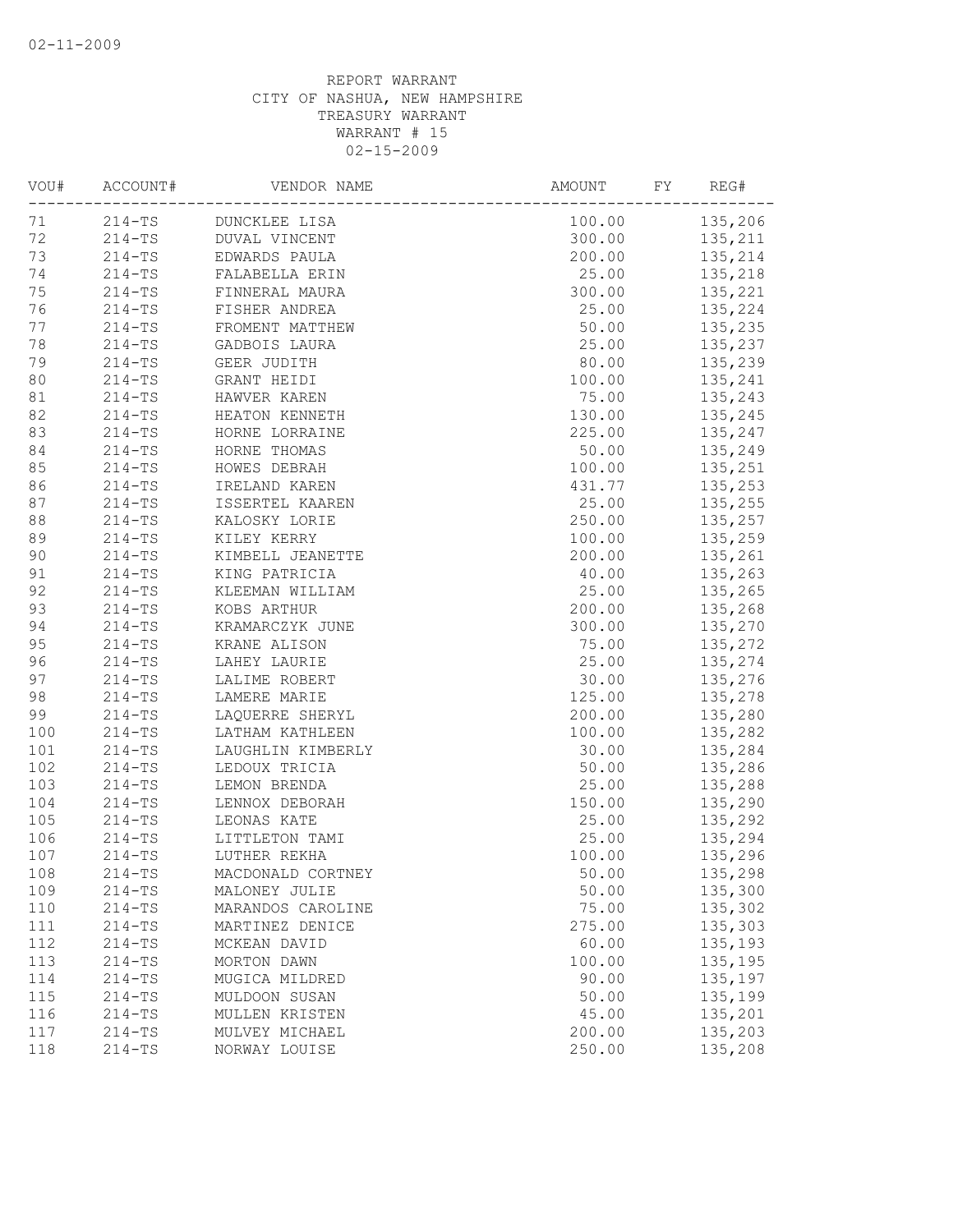|            | ACCOUNT#   | VENDOR NAME                                                                  | AMOUNT        | FY<br>REG# |
|------------|------------|------------------------------------------------------------------------------|---------------|------------|
| 119        | $214 - TS$ | NOSS LINDA                                                                   | 50.00         | 135,225    |
| 120        | $214 - TS$ | NOVAK ALLISON                                                                | 250.00        | 135,228    |
| 121        | $214 - TS$ | OUELLETTE GLENN                                                              | 50.00         | 135,231    |
| 122        | $214 - TS$ | PAETZOLD KATHY                                                               | 225.00        | 135,234    |
| 123        | $214 - TS$ | PARADIS KELLEY                                                               | 25.00         | 135,236    |
| 124        | $214 - TS$ | PARADISE LINDA                                                               | 12.50         | 135,238    |
| 125        | $214 - TS$ | PATT MAUREEN                                                                 | 150.00        | 135,240    |
| 126        | $214 - TS$ | PAUL JAMES                                                                   | 146.00        | 135,242    |
| 127        | $214 - TS$ | PAYNE VICTORIA                                                               | 350.00        | 135,244    |
| 128        | $214 - TS$ | PISPITSOS MARY                                                               | 50.00         | 135,246    |
| 129        | $214 - TS$ | PLOURDE STACIE                                                               | 50.00         | 135,248    |
| 130        | $214 - TS$ | PRACHAR KRISTEN                                                              | 50.00         | 135,250    |
| 131        | $214-TS$   | PUKT BARBARA                                                                 | 50.00         | 135,252    |
| 132        | $214-TS$   | ROBIE JASON                                                                  | 50.00         | 135,254    |
| 133        | $214-TS$   | ROCCA SUSAN                                                                  | 150.00        | 135,256    |
| 134        | $214 - TS$ | ROGER MARIA                                                                  | 100.00        | 135,258    |
| 135        | $214 - TS$ | ROSS STEPHANIE                                                               | 50.00         | 135,260    |
| 136        | $214 - TS$ | ROUSSEAU KRISTINE                                                            | 50.00         | 135,262    |
| 137        | $214 - TS$ | SCHAPPLER PHILIP                                                             | 100.00        | 135,264    |
| 138        | $214 - TS$ | SPICER JULIE                                                                 | 100.00        | 135,266    |
| 139        | $214 - TS$ | STERN ANDREA                                                                 | 100.00        | 135,269    |
| 140        | $214 - TS$ | STONE HALLIE                                                                 | 40.00         | 135,267    |
| 141        | $214 - TS$ | SULLIVAN ARLYNE                                                              | 20.00         | 135,271    |
| 142        | $214 - TS$ | SULLIVAN LAINE                                                               | 100.00        | 135,273    |
| 143        | $214 - TS$ | SWEKLO-BRADLEY STACEY                                                        | 200.00        | 135,275    |
| 144        | $214 - TS$ | TOMIC-BEARD RAQUEL                                                           | 50.00         | 135,277    |
| 145        | $214 - TS$ | TURIEL JEFFREY                                                               | 100.00        | 135,279    |
| 146        | $214 - TS$ | TURNER PAMELA                                                                | 100.00        | 135,281    |
| 147        | $214 - TS$ | ULLRICH ELIZABETH                                                            | 50.00         | 135,283    |
| 148        | $214-TS$   | VORIAS CHARLES                                                               | 150.00        | 135,285    |
| 149        | $214 - TS$ | WALCH LINDY                                                                  | 576.00        | 135,287    |
| 150        | $214 - TS$ | WASHECKA WENDY                                                               | 25.00         | 135,289    |
| 151        | $214-TS$   | WINTON BARBARA                                                               | 75.00         | 135,291    |
| 152        | $214 - TS$ | YAMAMOTO SUSAN                                                               | 600.00        | 135,293    |
| 153        | $214 - TS$ | YANG KUO-CHU                                                                 | 350.00        | 135,295    |
| 154        | $214 - TS$ | ZIBOLIS CAITLIN                                                              | 25.00         | 135,297    |
| 155        | $214 - TS$ | ZIBOLIS CHAD                                                                 | 25.00         | 135,299    |
| 156        | $214-TS$   | ZINK PATRICIA                                                                | 100.00        | 135,301    |
|            |            | TOTAL 214-TS TSA DEDUCTION                                                   |               | 12,741.27  |
|            |            | 208,89 214-V VISION SERVICE PLAN - NH                                        | 15.04 135,305 |            |
|            |            | -----------------<br>TOTAL 214-V VISION CARE DEDUCTION                       |               | 15.04      |
| 157<br>158 | $214-W$    | 214-W BOSTON MUTUAL LIFE INSURANCE 19,272.60<br>BOSTON MUTUAL LIFE INSURANCE | 14,739.83     | 411<br>427 |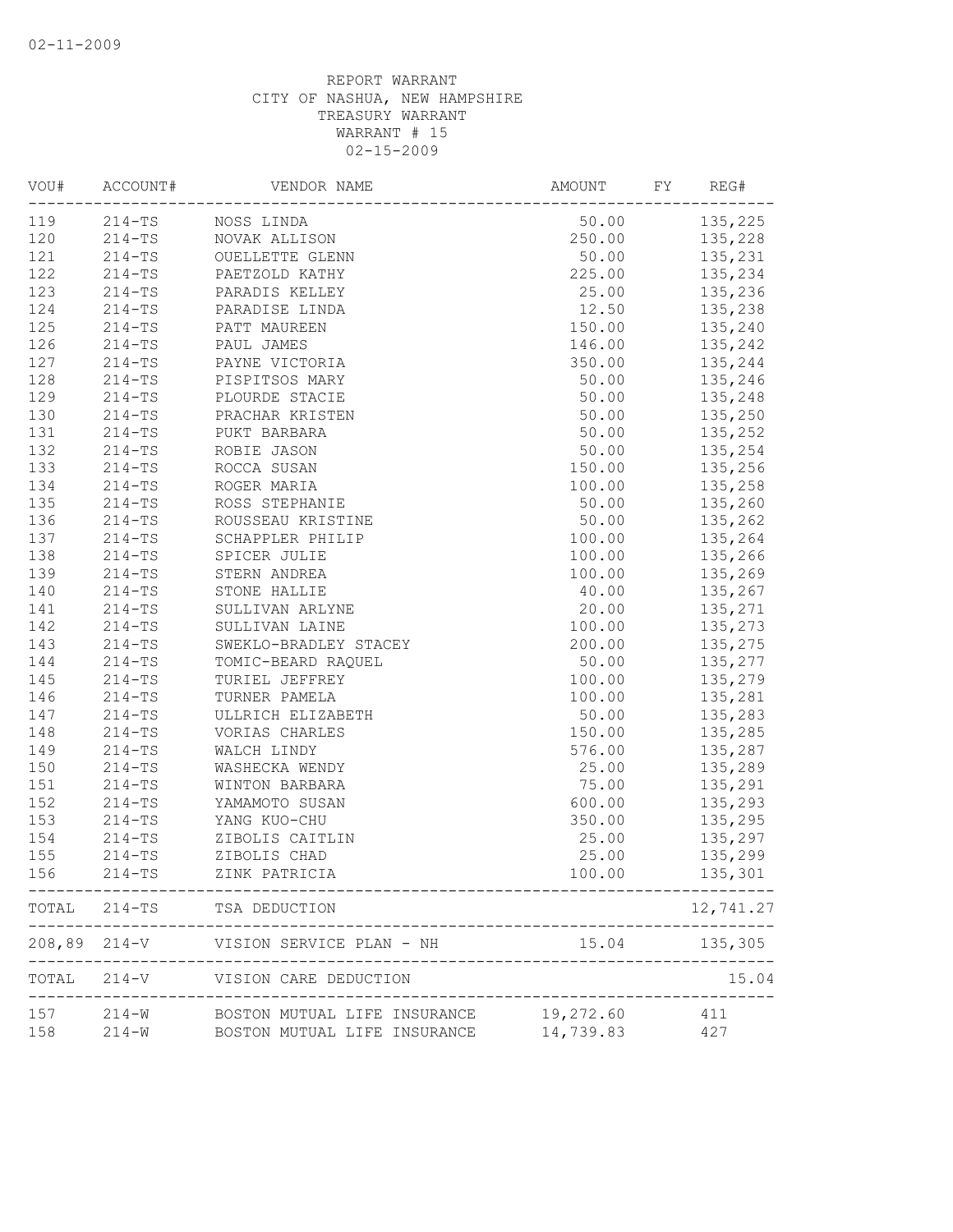|            |                          | VOU# ACCOUNT# VENDOR NAME        |                        | AMOUNT FY REG#   |
|------------|--------------------------|----------------------------------|------------------------|------------------|
|            |                          | TOTAL 214-W WHOLE LIFE DEDUCTION |                        | 34,012.43        |
|            |                          |                                  |                        |                  |
| 159<br>160 | $255 - 00$<br>$255 - 00$ | STATE OF NH-MV<br>STATE OF NH-MV | 18,698.60<br>10,789.40 | 398<br>401       |
| 161        | $255 - 00$               | STATE OF NH-MV                   | 14,082.00              | 404              |
| 162        | $255 - 00$               | STATE OF NH-MV                   | 21,399.60              | 407              |
| 163        | $255 - 00$               | STATE OF NH-MV                   | 14,791.80              | 412              |
| 164        | $255 - 00$               | STATE OF NH-MV                   | 9,659.40               | 415              |
| 165        | $255 - 00$               | STATE OF NH-MV                   | 12,892.80              | 416              |
| 166        | $255 - 00$               | STATE OF NH-MV                   | 10,851.40 420          |                  |
|            | 167 255-00               | STATE OF NH-MV                   | 11, 155. 15 421        |                  |
|            |                          | TOTAL 255-00 STATE MVR           |                        | 124,320.15       |
|            |                          |                                  |                        |                  |
| 168        | $257 - 00$               | CONWAY OFFICE PRODUCTS           | 247.70 134,910         |                  |
| 169        |                          | 257-00 FELTON BRANDON P          |                        |                  |
| 170        | $257 - 00$               | LEXUS OF ROCKVILLE               |                        | 15.60 134,916    |
|            |                          | 171 257-00 THIERET SCOTT A       | 7.00                   | 134,955          |
|            |                          | TOTAL 257-00 MV REFUND PENDING   |                        | 284.30           |
|            |                          |                                  |                        |                  |
|            |                          | 172 258-00 MCINTOSH JEFFREY G    |                        | 105.00   134,961 |
|            |                          | TOTAL 258-00 TVB REFUND PENDING  |                        | 105.00           |
|            |                          |                                  |                        |                  |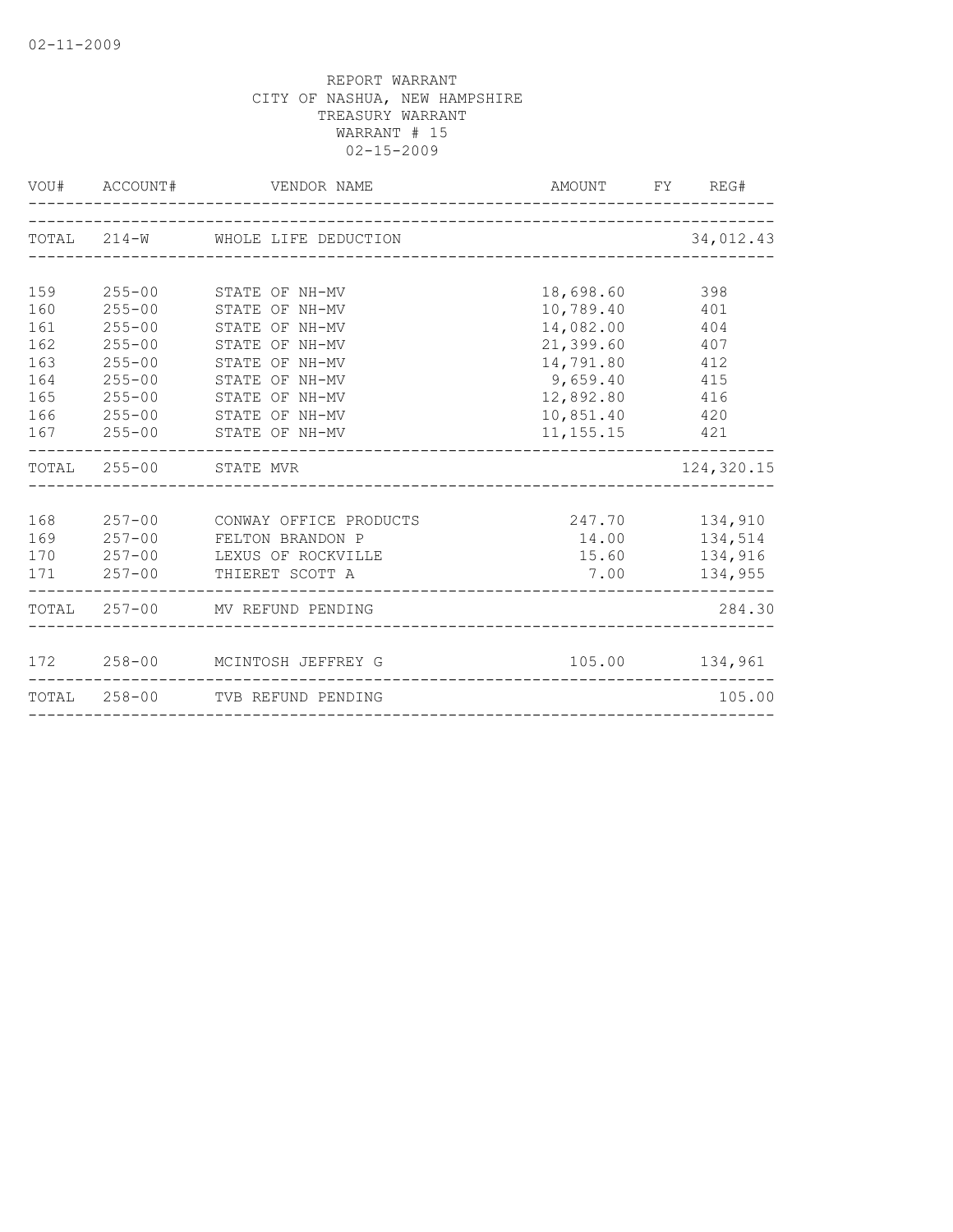|     |                             | VOU# ACCOUNT# VENDOR NAME                                    | AMOUNT FY REG#                      |                |
|-----|-----------------------------|--------------------------------------------------------------|-------------------------------------|----------------|
|     |                             | 208,897 3044-49075 STAPLES BUSINESS ADVANTAGE 139.20 134,789 |                                     |                |
|     |                             | TOTAL 304 CHARLOTTE AVE ART IN RESIDENCE                     |                                     | 139.20         |
|     |                             | 208,898 3047-53101 TOKYO JOE'S STUDIO                        |                                     |                |
|     |                             | TOTAL 304 ALTERNATIVE SCHOOL                                 |                                     | 400.00         |
| 173 | 305-31045                   | NEXTEL COMMUNICATIONS                                        | 32.26 135,932                       |                |
| 174 | 305-53096                   | COMMUNICATIONS DESIGN ASSOCIAT 2,156.25 134,855              |                                     |                |
| 175 | 305-59100                   | COLLINS JOHN                                                 |                                     | 100.00 134,765 |
| 176 | 305-59100                   | <b>JEYNES MIKE</b>                                           | 325.00                              | 134,899        |
| 177 | 305-59100                   | KING TOM                                                     | 100.00                              | 134,865        |
| 178 | 305-59100                   | MCLEAN JIM                                                   | 50.00                               | 134,726        |
| 179 | 305-59100                   | O'NEIL TIM                                                   | 500.00                              | 134,727        |
| 180 | 305-59100                   | WALLENT FRANK J                                              | 525.00                              | 134,606        |
| 181 | 305-59100                   | WALLENT LOUISE                                               | 50.00                               | 134,889        |
| 182 | $305 - 64030$               | IMTEK REPROGRAPHICS INC                                      | 47.52                               | 134,969        |
| 183 | 305-95010 NHCCM             |                                                              |                                     | 250.00 136,032 |
|     | --------------------------- | TOTAL 305 SRF - CIVIC & COMM ACTIVITIES                      |                                     | 4,136.03       |
|     |                             | 3053-49050 CITIZENS BANK                                     | $-303.94$ 399                       |                |
|     |                             | TOTAL 305 NHS ACADEMY OF FINANCE                             | ----------------------------------- | $-303.94$      |
|     |                             |                                                              |                                     |                |
| 185 |                             | 308-76 ABBOTT, JOAN E                                        | 638.16 135,335                      |                |
| 186 | $308 - 76$                  | ABELLEIRA, SILVIA                                            | 1,857.49 135,336                    |                |
| 187 | $308 - 76$                  | ADAMS, GEORGE L                                              | 1,857.49                            | 135,337        |
| 188 | $308 - 76$                  | AINSWORTH, DAVID                                             | 77.40                               | 135,338        |
| 189 | $308 - 76$                  | ALBRO, GAIL M                                                | 1,723.02                            | 135,339        |
| 190 | $308 - 76$                  | ANCTIL, BARBARA M                                            | 1,857.49                            | 135,340        |
| 191 | $308 - 76$                  | ANDERSON, CAROL                                              | 146.23                              | 135,341        |
| 192 | $308 - 76$                  | ANDERSON, RITA                                               | 928.75                              | 135,342        |
| 193 | $308 - 76$                  | ANDREWS, NANCY E                                             | 928.75                              | 135,343        |
| 194 | $308 - 76$                  | ANDREWS, WAYNE                                               | 1,723.02                            | 135,344        |
| 195 | $308 - 76$                  | ANKARBERG, MARK R                                            | 1,754.79                            | 135,345        |
| 196 | $308 - 76$                  | ARRIGO, FRANCES                                              | 1,934.89                            | 135,346        |
| 197 | $308 - 76$                  | ARSENAULT, JAMES                                             | 1,754.79                            | 135,347        |
| 198 | $308 - 76$                  | AXTON, SANDRA M                                              | 928.75                              | 135,348        |
| 199 | $308 - 76$                  | BAER, LINDA A                                                | 773.96                              | 135,349        |
| 200 | $308 - 76$                  | BAILEY, RICHARD                                              | 1,754.79                            | 135,350        |
| 201 | $308 - 76$                  | BANKS, BEVERLY                                               | 1,316.10                            | 135,351        |
| 202 | $308 - 76$                  | BARLOW, WILLIAM                                              | 1,462.33                            | 135,352        |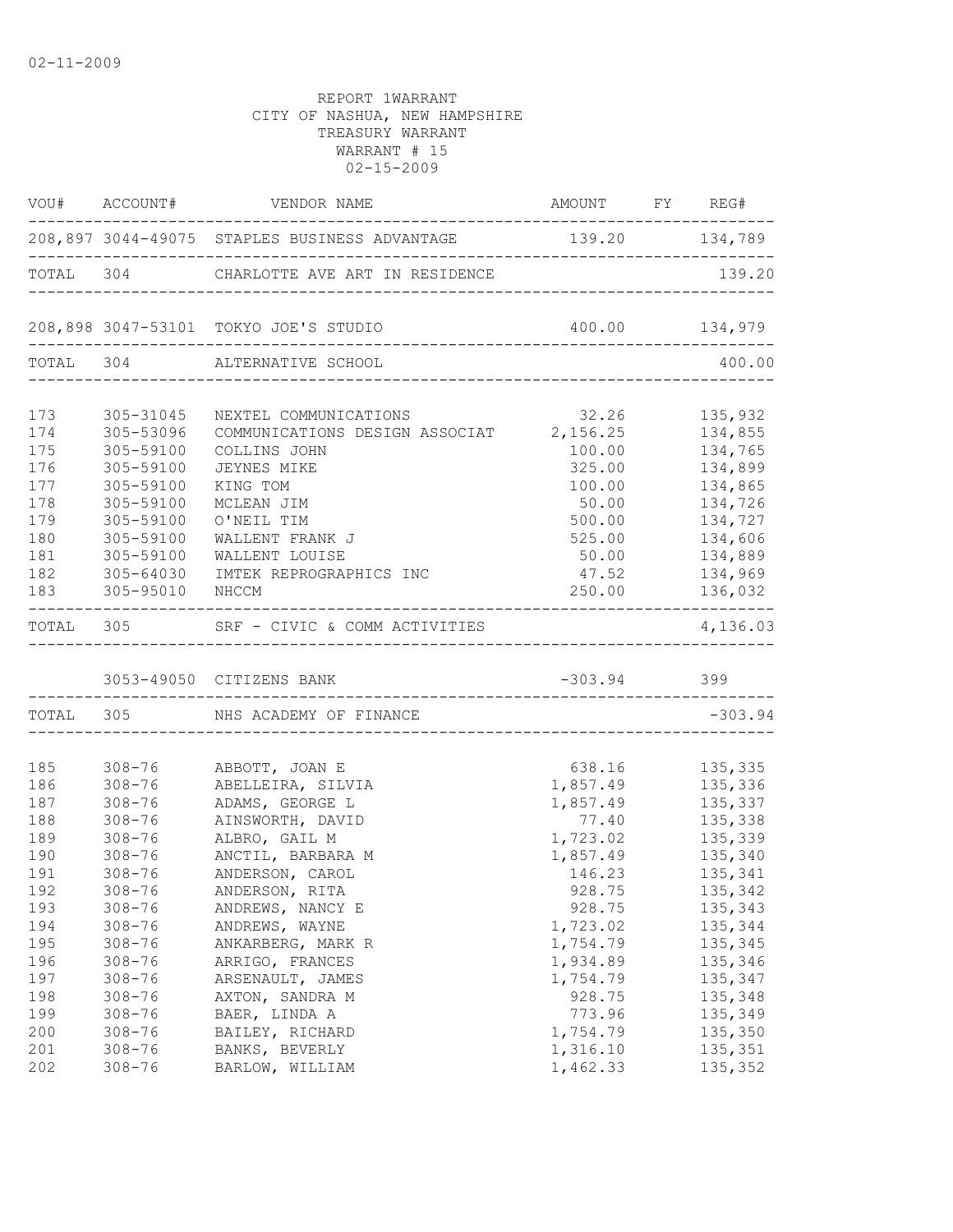| VOU# | ACCOUNT#   | VENDOR NAME           | AMOUNT<br>FY | REG#    |
|------|------------|-----------------------|--------------|---------|
| 203  | $308 - 76$ | BARNES, STEPHEN D     | 1,844.69     | 135,353 |
| 204  | $308 - 76$ | BARRINGER, GAIL       | 928.75       | 135,354 |
| 205  | $308 - 76$ | BASTIEN, SANDRA       | 744.51       | 135,355 |
| 206  | $308 - 76$ | BATTE JR, WILLIAM A   | 2,368.90     | 135,356 |
| 207  | $308 - 76$ | BAUSHA JR, WALTER     | 877.54       | 135,357 |
| 208  | $308 - 76$ | BEAUDETTE, HARVEY     | 1,276.31     | 135,358 |
| 209  | $308 - 76$ | BEAUDOIN, JOSEPH      | 1,754.79     | 135,359 |
| 210  | $308 - 76$ | BEAUDOIN, MARCEL      | 585.02       | 135,360 |
| 211  | $308 - 76$ | BEAULIEU, BETTE M.    | 928.75       | 135,361 |
| 212  | $308 - 76$ | BEAUREGARD, RODERIC   | 1,857.49     | 135,362 |
| 213  | $308 - 76$ | BECHARD, ARTHUR       | 1,857.49     | 135,363 |
| 214  | $308 - 76$ | BECHARD, PAUL         | 1,276.31     | 135,364 |
| 215  | $308 - 76$ | BEDELL, ANN           | 1,754.79     | 135,365 |
| 216  | $308 - 76$ | BELANGER, ERNEST      | 928.75       | 135,366 |
| 217  | $308 - 76$ | BELANGER, GERTRUDE    | 928.75       | 135,367 |
| 218  | $308 - 76$ | BELANGER, MAURICE     | 658.15       | 135,368 |
| 219  | $308 - 76$ | BELANGER, ROBERT      | 1,857.49     | 135,369 |
| 220  | $308 - 76$ | BELLAVANCE, PAUL C    | 1,857.49     | 135,370 |
| 221  | $308 - 76$ | BELOWSKI, MARGARET    | 1,261.07     | 135,371 |
| 222  | $308 - 76$ | BERGERON, CECILE      | 1,857.49     | 135,372 |
| 223  | $308 - 76$ | BERNARD, ALICE        | 928.75       | 135,373 |
| 224  | $308 - 76$ | BERNARD, MADELINE     | 928.75       | 135,374 |
| 225  | $308 - 76$ | BERRY, SHARON         | 1,754.79     | 135,375 |
| 226  | $308 - 76$ | BERTRAND, ROGER       | 1,608.56     | 135,376 |
| 227  | $308 - 76$ | BERUBE, LEONARD       | 928.75       | 135,377 |
| 228  | $308 - 76$ | BETTENCOURT, ROBERT J | 1,754.79     | 135,378 |
| 229  | $308 - 76$ | BISSONETTE, RAYMOND   | 1,857.49     | 135,379 |
| 230  | $308 - 76$ | BLUNDON, LESLIE W     | 1,276.31     | 135,380 |
| 231  | $308 - 76$ | BOILARD, IRENE        | 928.75       | 135,381 |
| 232  | $308 - 76$ | BOISSEAU, CAMILLE     | 928.75       | 135,382 |
| 233  | $308 - 76$ | BONDONIS, IRENE M     | 928.75       | 135,383 |
| 234  | $308 - 76$ | BORELL, LINDA         | 928.75       | 135,384 |
| 235  | $308 - 76$ | BOTELHO, BRUCE        | 1,754.79     | 135,385 |
| 236  | $308 - 76$ |                       | 1,754.79     | 135,386 |
| 237  | $308 - 76$ | BOUCHARD JR., ROLAND  | 877.54       |         |
|      |            | BOUCHARD, PETER       |              | 135,387 |
| 238  | $308 - 76$ | BOUCHER, JOEL         | 894.60       | 135,388 |
| 239  | $308 - 76$ | BOUDREAU, CHRISTINE   | 53.18        | 135,389 |
| 240  | $308 - 76$ | BOUDREAU, NORMAN      | 1,276.31     | 135,390 |
| 241  | $308 - 76$ | BOULEY JOSEPH         | 877.54       | 135,316 |
| 242  | $308 - 76$ | BOULEY, FERNANDE      | 928.75       | 135,391 |
| 243  | $308 - 76$ | BOUTILLETTE, NORMAN   | 877.54       | 135,392 |
| 244  | $308 - 76$ | BRACKETT, JAMES       | 2,368.90     | 135,393 |
| 245  | $308 - 76$ | BRAWLEY, DOROTHY D    | 928.75       | 135,394 |
| 246  | $308 - 76$ | BRAZAS, MARY V        | 1,063.59     | 135,395 |
| 247  | $308 - 76$ | BREHM, NANCY          | 1,857.49     | 135,396 |
| 248  | $308 - 76$ | BRESSLER, JULIA       | 638.16       | 135,397 |
| 249  | $308 - 76$ | BRICKEY, RONALD L.    | 1,754.79     | 135,398 |
| 250  | $308 - 76$ | BRIGGS, JAMES D       | 105.09       | 135,399 |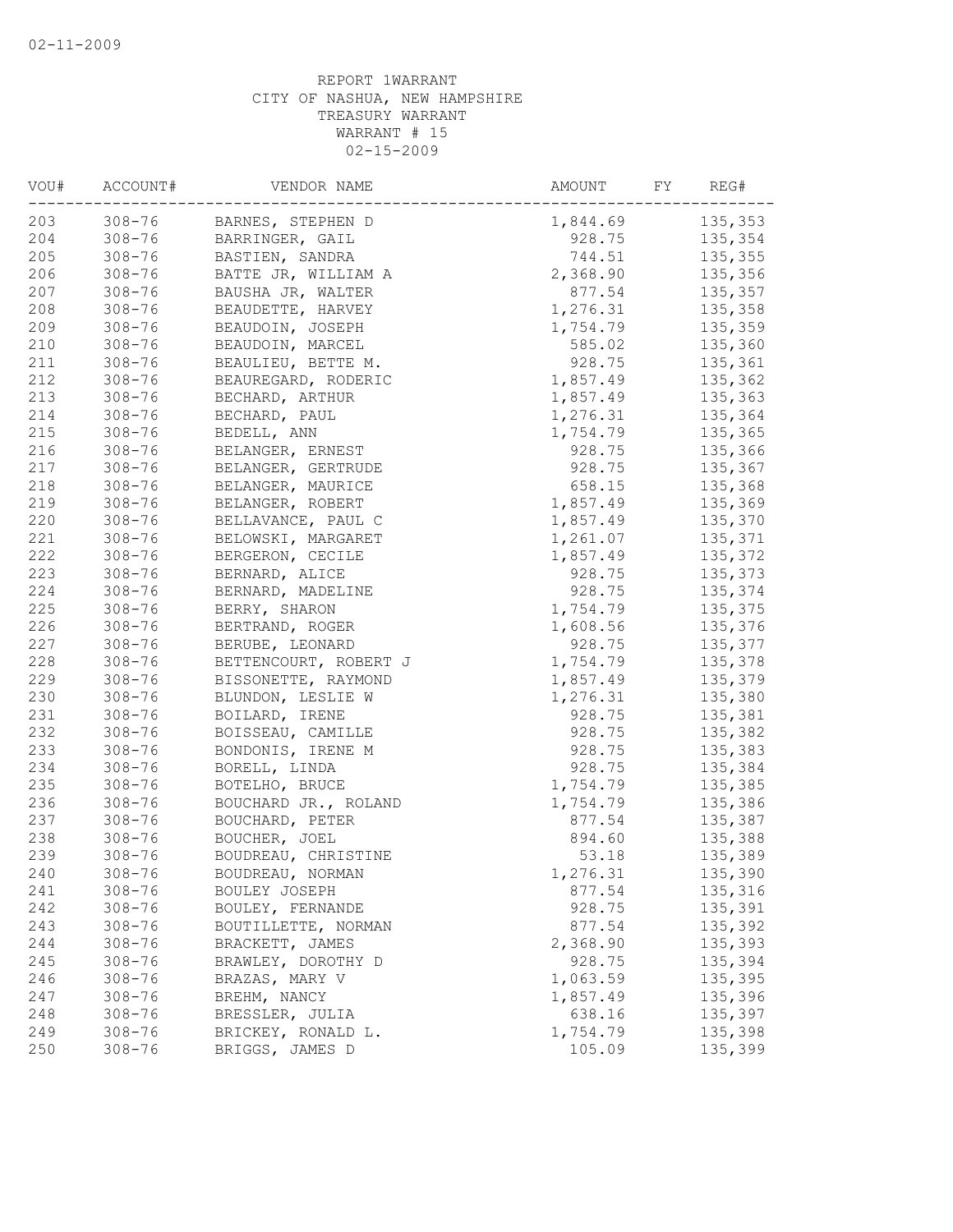| VOU# | ACCOUNT#   | VENDOR NAME            | AMOUNT<br>FY         | REG#     |
|------|------------|------------------------|----------------------|----------|
| 251  | $308 - 76$ | BRODEUR, MARC          | 1,276.31             | 135,400  |
| 252  | $308 - 76$ | BRODEUR, YOLANDE Y     | 1,754.79             | 135,401  |
| 253  | $308 - 76$ | BROWN, SHIRLEY G       | 1,857.49             | 135,402  |
| 254  | $308 - 76$ | BRUNEAU, MAURICE R.    | 1,857.49             | 135,403  |
| 255  | $308 - 76$ | BURGESS, CRYSTAL J     | 928.75               | 135,404  |
| 256  | $308 - 76$ | BURGESS, NORMAN        | 219.38               | 135,405  |
| 257  | $308 - 76$ | BURKE, RICHARD A.      | 1,857.49             | 135,406  |
| 258  | $308 - 76$ | BURNEY, CYNTHIA K      | 1,150.29             | 135,407  |
| 259  | $308 - 76$ | BURNHAM, ROBERT        | 2,368.90             | 135,408  |
| 260  | $308 - 76$ | BURNS, KATHLEEN        | 877.54               | 135,409  |
| 261  | $308 - 76$ | BUXTON, MICHAEL        | 1,754.79             | 135,410  |
| 262  | $308 - 76$ | CABANA, RAYMOND        | 1,276.31             | 135, 411 |
| 263  | $308 - 76$ | CARDIN, RUSSELL        | 2,061.85             | 135,412  |
| 264  | $308 - 76$ | CAREY, ROBERT          | 877.54               | 135,413  |
| 265  | $308 - 76$ | CARON, JUNE            | 1,754.79             | 135,414  |
| 266  | $308 - 76$ | CARON, PAULINE         | 438.70               | 135,415  |
| 267  | $308 - 76$ | CARTER, BEVERLY M      | 928.75               | 135,416  |
| 268  | $308 - 76$ | CASSIDY, WILLIAM       | 928.75               | 135,417  |
| 269  | $308 - 76$ | CEPAITIS, JOHN         | 77.40                | 135,418  |
| 270  | $308 - 76$ | CHACOS, DOLORES        | 877.54               | 135,419  |
| 271  | $308 - 76$ | CHAREST, PAUL          | 928.75               | 135,420  |
| 272  | $308 - 76$ | CHARTIER, LUCILLE      | 1,857.49             | 135,421  |
| 273  | $308 - 76$ | CHASE, ALETHEA L       | 1,276.31             | 135,422  |
| 274  | $308 - 76$ | CHESNULEVICH, JOHN     | 1,754.79             | 135,423  |
| 275  | $308 - 76$ | CHOUINARD, ANITA       | 1,857.49             | 135,424  |
| 276  | $308 - 76$ | CHOUINARD, PHILIP      | 2,368.90             | 135,425  |
| 277  | $308 - 76$ | CHRISTIANSEN, JOSEPH P | 1,857.49             | 135,426  |
| 278  | $308 - 76$ | CHRISTIANSEN, LAURIE   | 361.99               | 135,427  |
| 279  | $308 - 76$ | CHRUCH, CLIFFORD       | 1,462.33             | 135,428  |
| 280  | $308 - 76$ | CLEMONS, ARTHUR        | 638.16               | 135,429  |
| 281  | $308 - 76$ | CLOSS, STEVEN          | 950.64               | 135,430  |
| 282  | $308 - 76$ | COLEMAN, GAIL          | 1,096.85             | 135,431  |
| 283  | $308 - 76$ | CONEYS, ELEANOR        | 928.75               | 135,432  |
| 284  | $308 - 76$ | CONTI, FRED            | 73.13                | 135,433  |
| 285  | $308 - 76$ | COOKMAN, NELSON I.     | 928.75               | 135,434  |
| 286  | $308 - 76$ | CORBIT, KEVIN          | 1,276.31             | 135,435  |
| 287  | $308 - 76$ | COSTA, EVERETT S       | 1,857.49             | 135,436  |
| 288  | $308 - 76$ | COTE, DAVID D.         | 1,006.14             | 135,437  |
| 289  | $308 - 76$ | COTE, JOAN             | 1,857.49             | 135,438  |
| 290  | $308 - 76$ | COTE, LORETTA G.       | 928.75               | 135,439  |
| 291  | $308 - 76$ | COTE, MICHAEL          | 287.17               | 135,440  |
| 292  | $308 - 76$ | COTE, NAN              | 1,857.49             | 135,441  |
| 293  |            |                        | 106.36               | 135,442  |
|      | $308 - 76$ | COTE, RALPH            |                      |          |
| 294  | $308 - 76$ | COTE, RICHARD          | 1,023.63<br>2,368.90 | 135,443  |
| 295  | $308 - 76$ | COURTEMANCHE, ROLAND G |                      | 135,444  |
| 296  | $308 - 76$ | CRAIG, JANET           | 928.75               | 135,445  |
| 297  | $308 - 76$ | CRAWFORD, BARBARA      | 877.54               | 135,446  |
| 298  | $308 - 76$ | CREECH, ARLENE         | 928.75               | 135,447  |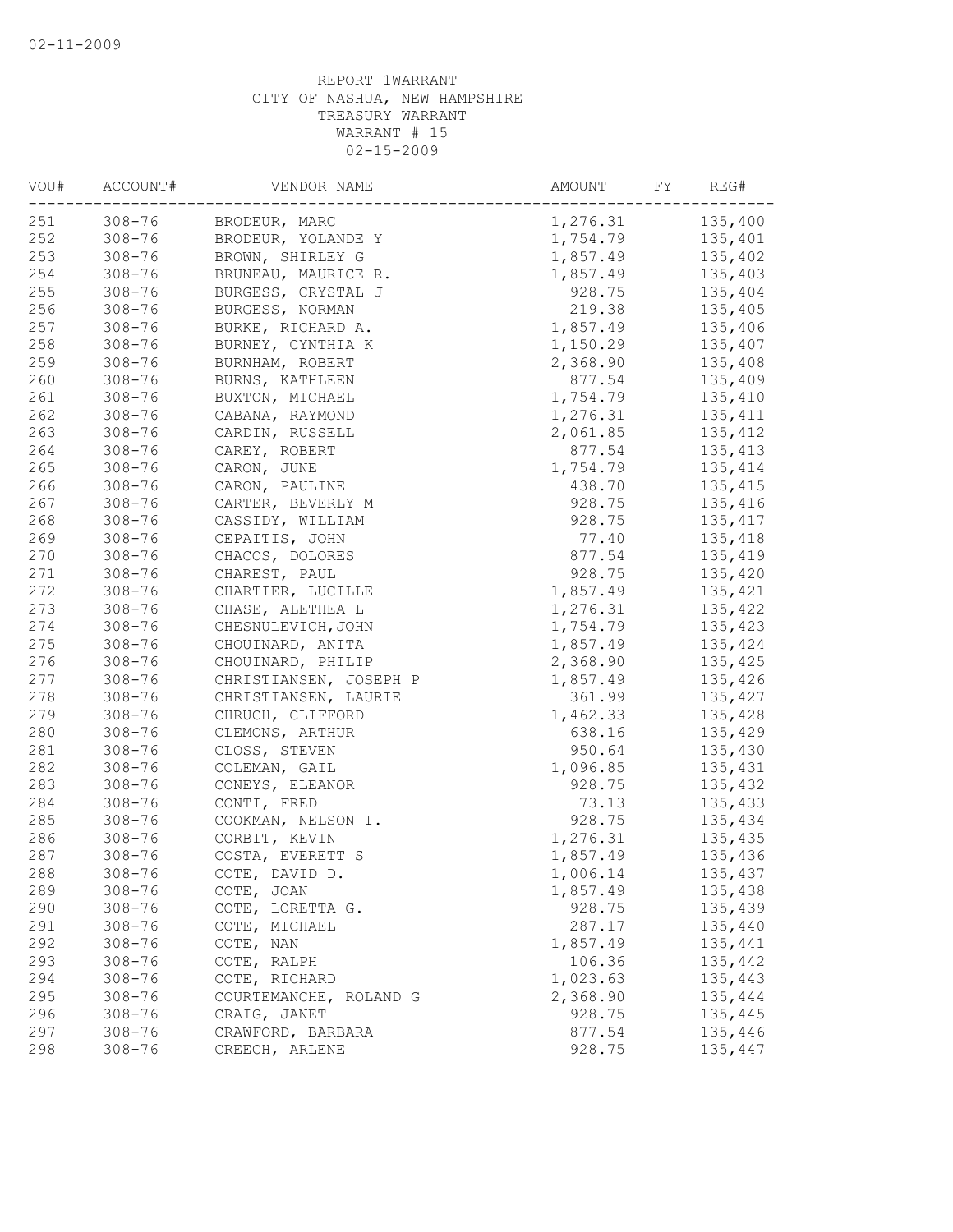| VOU# | ACCOUNT#   | VENDOR NAME            | AMOUNT<br>FY | REG#    |
|------|------------|------------------------|--------------|---------|
| 299  | $308 - 76$ | CREECH, JAMES          | 877.54       | 135,448 |
| 300  | $308 - 76$ | CROPLEY, ELEANORA      | 1,857.49     | 135,449 |
| 301  | $308 - 76$ | CROSS, NANCY H         | 928.75       | 135,450 |
| 302  | $308 - 76$ | CROWLEY, KEVIN         | 877.54       | 135,451 |
| 303  | $308 - 76$ | CURRIER SR, LOUIS      | 1,857.49     | 135,452 |
| 304  | $308 - 76$ | CYR, STEPHEN           | 638.16       | 135,453 |
| 305  | $308 - 76$ | D'AMOURS, GERTRUDE     | 928.75       | 135,454 |
| 306  | $308 - 76$ | DAILEANES, CHARLES     | 1,754.79     | 135,455 |
| 307  | $308 - 76$ | DANIELS, ANNE MARIE    | 877.54       | 135,456 |
| 308  | $308 - 76$ | DANIELS, JOHN E        | 928.75       | 135,457 |
| 309  | $308 - 76$ | DAVIS, CLARKE          | 154.79       | 135,458 |
| 310  | $308 - 76$ | DEBOISBRIAND, DONALD P | 1,754.79     | 135,459 |
| 311  | $308 - 76$ | DECKER MAUREEN         | 804.67       | 135,321 |
| 312  | $308 - 76$ | DEFINA, BARTHOLOMEW T. | 1,754.79     | 135,460 |
| 313  | $308 - 76$ | DELISLE, LAURETTE      | 928.75       | 135,461 |
| 314  | $308 - 76$ | DEMONTIGNEY, ROBERT E  | 928.75       | 135,462 |
| 315  | $308 - 76$ | DESCOTEAU, ROBERT D    | 2,368.90     | 135,463 |
| 316  | $308 - 76$ | DESMEULES, ARTHUR      | 1,857.49     | 135,464 |
| 317  | $308 - 76$ | DESROSIERS, CAROL      | 1,276.31     | 135,465 |
| 318  | $308 - 76$ | DESROSIERS, DONALD     | 1,857.49     | 135,466 |
| 319  | $308 - 76$ | DESROSIERS, PAUL       | 1,857.49     | 135,467 |
| 320  | $308 - 76$ | DICHARD, MAURICE       | 1,857.49     | 135,468 |
| 321  | $308 - 76$ | DIGGINS, BERNICE       | 1,754.79     | 135,469 |
| 322  | $308 - 76$ | DIONNE, DORIS          | 1,857.49     | 135,470 |
| 323  | $308 - 76$ | DOBENS, ARTHUR C       | 1,857.49     | 135,471 |
| 324  | $308 - 76$ | DOBENS, CAROL          | 464.37       | 135,472 |
| 325  | $308 - 76$ | DOBENS, PETER          | 1,754.79     | 135,473 |
| 326  | $308 - 76$ | DOLAN, EDWARD J        | 1,160.93     | 135,474 |
| 327  | $308 - 76$ | DOLAN, MICHAEL         | 877.54       | 135,475 |
| 328  | $308 - 76$ | DOLLET GABRIELLE       | 957.23       | 135,306 |
| 329  | $308 - 76$ | DONAHUE, DANIEL        | 1,754.79     | 135,476 |
| 330  | $308 - 76$ | DONALDSON, BRIAN       | 2,368.90     | 135,477 |
| 331  | $308 - 76$ | DONOHUE, BRUCE         | 1,316.10     | 135,478 |
| 332  | $308 - 76$ | DORNHOFER, RHEA        | 1,316.10     | 135,479 |
| 333  | $308 - 76$ | DOWLING, PATRICIA      | 877.54       | 135,480 |
| 334  | $308 - 76$ | DOYLE, ROBERT A        | 928.75       | 135,481 |
| 335  | $308 - 76$ | DREW, LINDA A.         | 1,857.49     | 135,482 |
| 336  | $308 - 76$ | DUBE, JEANNE L         | 928.75       | 135,483 |
| 337  | $308 - 76$ | DUBOIS, BRIAN          | 2,368.90     | 135,484 |
| 338  | $308 - 76$ | DUFOE, MARGARET        | 877.54       | 135,485 |
| 339  | $308 - 76$ | DUFOUR, NORMAND        | 928.75       | 135,486 |
| 340  | $308 - 76$ | DUFOUR, ROGER          | 928.75       | 135,487 |
| 341  | $308 - 76$ | DUNBURY, GEORGE        | 1,547.91     | 135,488 |
| 342  | $308 - 76$ | DUNTON, JOSEPHINE      | 928.75       | 135,489 |
| 343  | $308 - 76$ | DUPONT, IRENE          | 1,857.49     | 135,490 |
| 344  | $308 - 76$ | DUVAL, KEITH J         | 2,368.90     | 135,491 |
| 345  | $308 - 76$ | DUVARNEY, JOHN         | 1,754.79     | 135,492 |
| 346  | $308 - 76$ | DUVARNEY, THERESE      | 928.75       | 135,493 |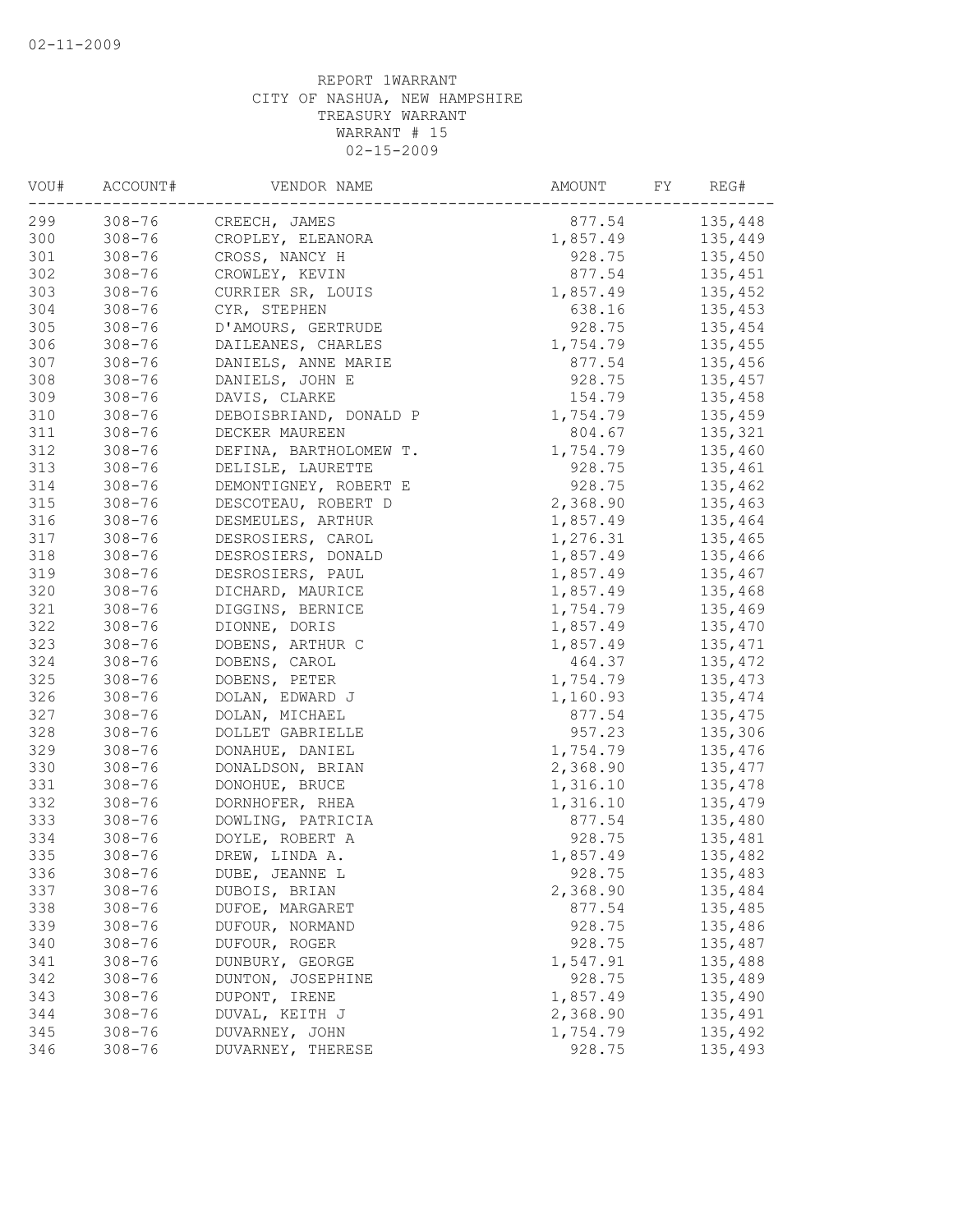| VOU# | ACCOUNT#   | VENDOR NAME            | AMOUNT   | FY<br>REG# |
|------|------------|------------------------|----------|------------|
| 347  | $308 - 76$ | DUVARNEY, VICTOR C     | 928.75   | 135,494    |
| 348  | $308 - 76$ | EASTMAN, DIANE         | 877.54   | 135,495    |
| 349  | $308 - 76$ | EASTMAN, ROBERT A      | 928.75   | 135,496    |
| 350  | $308 - 76$ | EDWARDS, ROBERT A      | 877.54   | 135,497    |
| 351  | $308 - 76$ | EGAN, AUDREY           | 154.79   | 135,498    |
| 352  | $308 - 76$ | ELDRIDGE, CAROL-ANNE   | 1,857.49 | 135,499    |
| 353  | $308 - 76$ | FAGULA, JOHN T         | 877.54   | 135,500    |
| 354  | $308 - 76$ | FARLAND, CAROL         | 877.54   | 135,501    |
| 355  | $308 - 76$ | FARRAR, LEE            | 1,754.79 | 135,502    |
| 356  | $308 - 76$ | FARRIS, GEORGE         | 928.75   | 135,503    |
| 357  | $308 - 76$ | FAUCHER, SANDRA        | 928.75   | 135,504    |
| 358  | $308 - 76$ | FAUVEL, ROLAND J       | 1,723.02 | 135,505    |
| 359  | $308 - 76$ | FELCH, THOMAS D        | 1,754.79 | 135,506    |
| 360  | $308 - 76$ | FERRIS, GERTRUDE A.    | 1,857.49 | 135,507    |
| 361  | $308 - 76$ | FIDLER, MARK           | 877.54   | 135,508    |
| 362  | $308 - 76$ | FINNIGAN, MARGARET E.  | 928.75   | 135,509    |
| 363  | $308 - 76$ | FISCHER JR, ALBERT W   | 928.75   | 135,510    |
| 364  | $308 - 76$ | FISHER, CONSTANCE      | 511.90   | 135,511    |
| 365  | $308 - 76$ | FISHER, JUDY           | 1,857.49 | 135,512    |
| 366  | $308 - 76$ | FITTS, MARY            | 877.54   | 135,513    |
| 367  | $308 - 76$ | FORD, RALPH H          | 928.75   | 135,514    |
| 368  | $308 - 76$ | FRANCOEUR, CONSTANCE M | 1,857.49 | 135,515    |
| 369  | $308 - 76$ | FRIZZELL, HOWARD       | 1,250.38 | 135,516    |
| 370  | $308 - 76$ | GAGNON, CECILE         | 1,702.70 | 135,517    |
| 371  | $308 - 76$ | GAGNON, GEORGE         | 2,368.90 | 135,518    |
| 372  | $308 - 76$ | GAGNON, JANE           | 438.77   | 135,519    |
| 373  | $308 - 76$ | GAGNON, LOUIS          | 928.75   | 135,520    |
| 374  | $308 - 76$ | GAGNON, MARIE          | 464.37   | 135,521    |
| 375  | $308 - 76$ | GAGNON, PAUL A         | 1,116.77 | 135,522    |
| 376  | $308 - 76$ | GALIPEAU, SHEILA       | 928.75   | 135,523    |
| 377  | $308 - 76$ | GALIPEAULT, JEANNINE   | 585.02   | 135,524    |
| 378  | $308 - 76$ | GALIPEAULT, LAWRENCE D | 584.93   | 135,525    |
| 379  | $308 - 76$ | GAMESTER, FREDRIC H.   | 1,754.79 | 135,526    |
| 380  | $308 - 76$ | GARANT, BRONISLAWA     | 928.75   | 135,527    |
| 381  | $308 - 76$ | GEDDES, KATHRYN        | 957.23   | 135,528    |
| 382  | $308 - 76$ | GELINAS, JEAN          | 1,857.49 | 135,529    |
| 383  | $308 - 76$ | GEORGE, RICHARD M.     | 1,276.31 | 135,530    |
| 384  | $308 - 76$ | GEROW, KATHERINE       | 877.54   | 135,531    |
|      |            |                        |          |            |
| 385  | $308 - 76$ | GEROW, NELSON          | 877.54   | 135,532    |
| 386  | $308 - 76$ | GIBSON, JOAN           | 928.75   | 135,533    |
| 387  | $308 - 76$ | GILMORE, BARBARA       | 928.75   | 135,534    |
| 388  | $308 - 76$ | GINGRAS, DOLORES       | 928.75   | 135,535    |
| 389  | $308 - 76$ | GINGRAS, MADELEINE J   | 928.75   | 135,536    |
| 390  | $308 - 76$ | GIULIANO, JOSEPH       | 1,702.71 | 135,537    |
| 391  | $308 - 76$ | GLINES, DORIS          | 877.54   | 135,538    |
| 392  | $308 - 76$ | GOFF, ROBERT L         | 1,754.79 | 135,539    |
| 393  | $308 - 76$ | GOLDEN, VERA           | 928.75   | 135,540    |
| 394  | $308 - 76$ | GORHAM, CAMILLE        | 928.75   | 135,541    |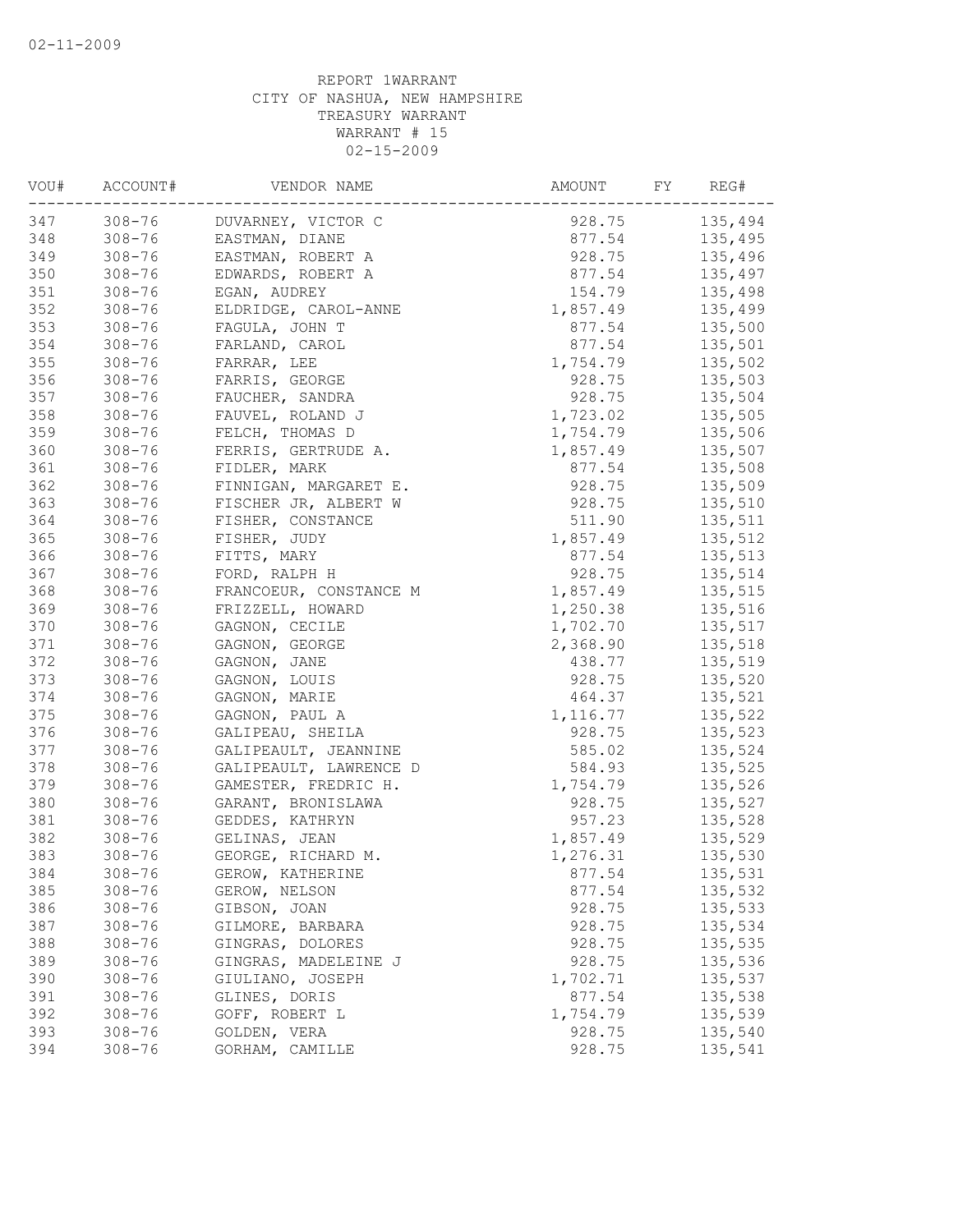| VOU# | ACCOUNT#   | VENDOR NAME             | AMOUNT   | FY<br>REG# |
|------|------------|-------------------------|----------|------------|
| 395  | $308 - 76$ | GOUPIL, PAUL L.         | 1,276.31 | 135,542    |
| 396  | $308 - 76$ | GRANT, NANCY            | 928.75   | 135,543    |
| 397  | $308 - 76$ | GRAVES LORRAINE         | 877.54   | 135,315    |
| 398  | $308 - 76$ | GREGOIRE, MARTHA        | 292.51   | 135,544    |
| 399  | $308 - 76$ | GREGOIRE, RACHEL        | 928.75   | 135,545    |
| 400  | $308 - 76$ | GREGOIRE, ROGER         | 1,169.86 | 135,546    |
| 401  | $308 - 76$ | GRIFFIN, RITA           | 928.75   | 135,547    |
| 402  | $308 - 76$ | GUINESSO, VIRGINIA      | 928.75   | 135,548    |
| 403  | $308 - 76$ | GUTHERZ, FREDERICK      | 1,857.49 | 135,549    |
| 404  | $308 - 76$ | HALL, DAVID             | 1,023.63 | 135,550    |
| 405  | $308 - 76$ | HALL, LOIS E            | 1,857.49 | 135,551    |
| 406  | $308 - 76$ | HALLISEY, VIRGINIA      | 928.75   | 135,552    |
| 407  | $308 - 76$ | HANNA, JOHN             | 1,754.79 | 135,553    |
| 408  | $308 - 76$ | HARGREAVES, GARY        | 1,754.79 | 135,554    |
| 409  | $308 - 76$ | HARRINGTON, LOUISE A    | 1,857.49 | 135,555    |
| 410  | $308 - 76$ | HARRIS RUTH             | 1,206.36 | 135,331    |
| 411  | $308 - 76$ | HARRIS, KATHLEEN        | 928.75   | 135,556    |
| 412  | $308 - 76$ | HATFIELD, ROGER         | 2,368.90 | 135,557    |
| 413  | $308 - 76$ | HEBERT, PAULINE         | 928.75   | 135,558    |
| 414  | $308 - 76$ | HEFFERAN, TIMOTHY       | 1,316.10 | 135,559    |
| 415  | $308 - 76$ | HELMBRECHT, MARJORIE H. | 1,857.49 | 135,560    |
| 416  | $308 - 76$ | HENDERSON, ROBERT       | 1,754.79 | 135,561    |
| 417  | $308 - 76$ | HILL, BARBARA L         | 928.75   | 135,562    |
| 418  | $308 - 76$ | HINGSTON JR., EUGENE F. | 1,857.49 | 135,563    |
| 419  | $308 - 76$ | HODGE, SUZANNE          | 877.54   | 135,564    |
| 420  | $308 - 76$ | HODGE, WILLIAM          | 928.75   | 135,565    |
| 421  | $308 - 76$ | HODGES, ROBERT          | 877.40   | 135,566    |
| 422  | $308 - 76$ | HOLBROOK, ERNEST        | 1,754.79 | 135,567    |
| 423  | $308 - 76$ | HOLLAND, LINDA H.       | 1,857.49 | 135,568    |
| 424  | $308 - 76$ | HOLLORAN MARGARET       | 425.44   | 135,311    |
| 425  | $308 - 76$ | HOLT, ELAINE            | 77.40    | 135,569    |
| 426  | $308 - 76$ | HOLTON, ELIZABETH T     | 928.75   | 135,570    |
| 427  | $308 - 76$ | HOLTON, FLORENCE L      | 928.75   | 135,571    |
| 428  | $308 - 76$ | HOMER, JANE             | 1,754.79 | 135,572    |
| 429  | $308 - 76$ | HOSTAGE, ANNE           | 1,857.49 | 135,573    |
| 430  | $308 - 76$ | HOUDE, FLORENCE         | 928.75   | 135,574    |
| 431  | $308 - 76$ | HOULD, LORRAINE         | 619.16   | 135,575    |
| 432  | $308 - 76$ | HOWE, RUTH L            | 928.75   | 135,576    |
| 433  | $308 - 76$ | HUEBNER, DIANE S.       | 1,857.49 | 135,577    |
| 434  | $308 - 76$ | HUNTLEY, DOUGLAS R      | 1,754.79 | 135,578    |
| 435  | $308 - 76$ | HURLEY, BARBARA         | 619.16   | 135,579    |
| 436  | $308 - 76$ | IKSTRUMS, TEIKA         | 1,857.49 | 135,580    |
| 437  | $308 - 76$ | INAMORATI, EILEEN       | 877.54   | 135,581    |
| 438  | $308 - 76$ | IRELAND, NANCY          | 877.54   | 135,582    |
| 439  | $308 - 76$ | IRELAND, RICHARD<br>Т   | 928.75   | 135,583    |
| 440  | $308 - 76$ | ISBILL, WILLIAM M       | 928.75   | 135,584    |
| 441  | $308 - 76$ | JACOB, CHRISTINA        |          | 135,585    |
| 442  | $308 - 76$ | JEAN, CLAUDETTE         | 928.75   | 135,586    |
|      |            |                         | 928.75   |            |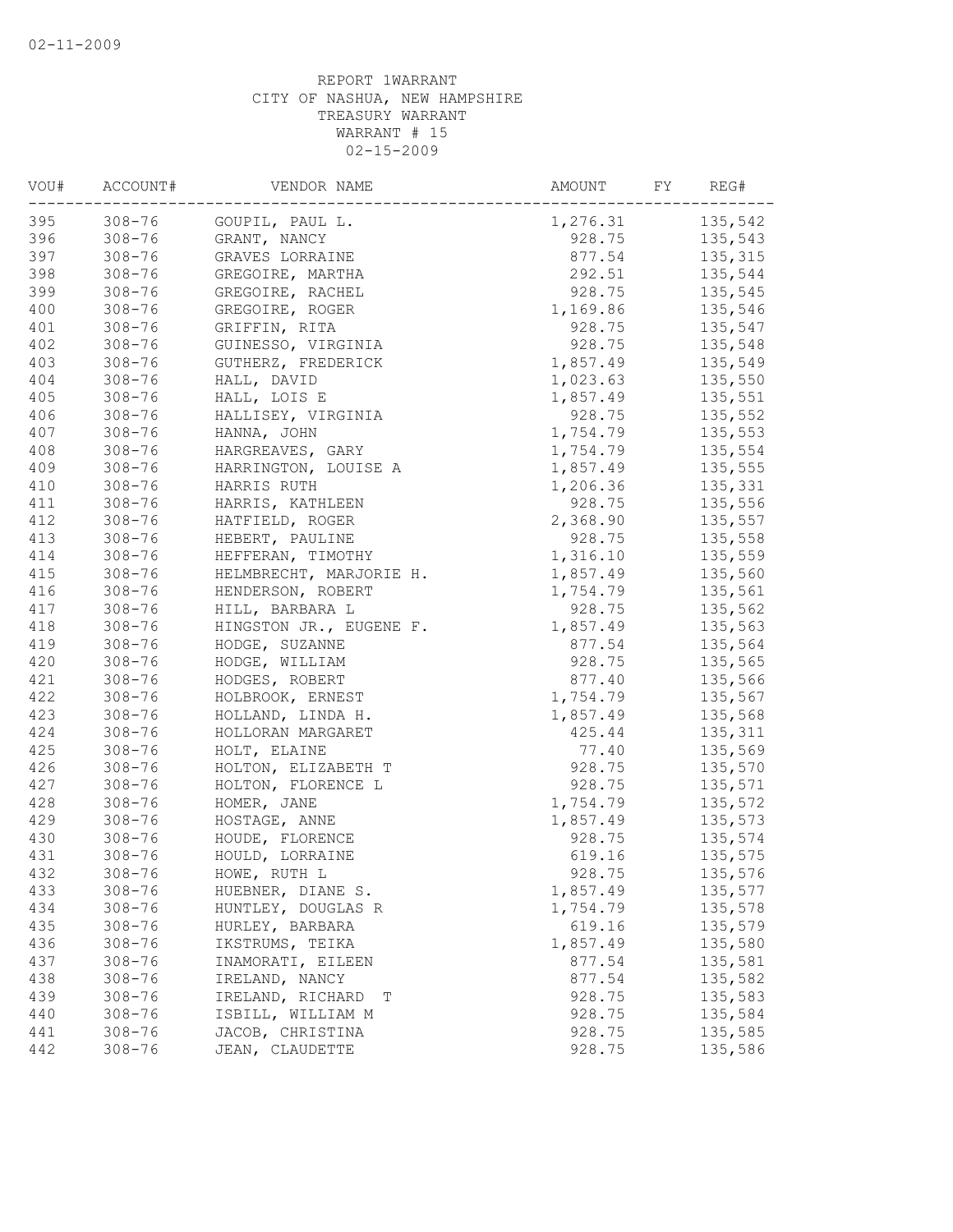| VOU# | ACCOUNT#   | VENDOR NAME           | AMOUNT   | FY<br>REG# |
|------|------------|-----------------------|----------|------------|
| 443  | $308 - 76$ | JEAN, RONALD A        | 1,857.49 | 135,587    |
| 444  | $308 - 76$ | JEFFERY, SUSAN        | 877.54   | 135,588    |
| 445  | $308 - 76$ | JENKINS JR, ROBERT F  | 2,368.90 | 135,589    |
| 446  | $308 - 76$ | JOHNSON, JOANNE       | 877.54   | 135,590    |
| 447  | $308 - 76$ | JOHNSON, RUTH         | 1,316.10 | 135,591    |
| 448  | $308 - 76$ | JOYCE MARIE           | 877.54   | 135,314    |
| 449  | $308 - 76$ | KARCZEWSKI, GENEVIEVE | 928.75   | 135,592    |
| 450  | $308 - 76$ | KAYE, SUSANNE F.V.    | 928.75   | 135,593    |
| 451  | $308 - 76$ | KEANEY, WILLIAM J.    | 1,261.07 | 135,594    |
| 452  | $308 - 76$ | KEELEY, JOANNE        | 928.75   | 135,595    |
| 453  | $308 - 76$ | KELLEHER, MICHAEL H.  | 1,754.79 | 135,596    |
| 454  | $308 - 76$ | KELLOWAY, RALPH       | 2,368.90 | 135,597    |
| 455  | $308 - 76$ | KENEZ, FRANK H        | 928.75   | 135,598    |
| 456  | $308 - 76$ | KENEZ, SHEILA         | 638.16   | 135,599    |
| 457  | $308 - 76$ | KERRIGAN, DANIEL A    | 2,368.90 | 135,600    |
| 458  | $308 - 76$ | KNIGHT, ROLANDE L     | 928.75   | 135,601    |
| 459  | $308 - 76$ | KRAHENBUHL, DOROTHY A | 1,023.75 | 135,602    |
| 460  | $308 - 76$ | KUPPER, LEILA         | 1,857.49 | 135,603    |
| 461  | $308 - 76$ | LACOMBE, MICHAEL      | 146.26   | 135,604    |
| 462  | $308 - 76$ | LADNER, LOIS          | 928.75   | 135,605    |
| 463  | $308 - 76$ | LAFRANCE, JANE        | 541.77   | 135,606    |
| 464  | $308 - 76$ | LAFRANCE, PAUL        | 928.75   | 135,607    |
| 465  | $308 - 76$ | LALIBERTE, MARY-ANN   | 928.75   | 135,608    |
| 466  | $308 - 76$ | LAMB, CLAIRE          | 928.75   | 135,609    |
| 467  | $308 - 76$ | LAMB, JAMES           | 1,857.49 | 135,610    |
| 468  | $308 - 76$ | LANDRY, BERTHA        | 928.75   | 135,611    |
| 469  | $308 - 76$ | LANDRY, FELIXA        | 928.75   | 135,612    |
| 470  | $308 - 76$ | LANDRY, JOHN          | 1,754.79 | 135,613    |
| 471  | $308 - 76$ | LANDRY, RAYMOND       | 928.75   | 135,614    |
| 472  | $308 - 76$ | LANGILLE, DELMA       | 928.75   | 135,615    |
| 473  | $308 - 76$ | LAQUERRE, RAYMOND     | 1,857.49 | 135,616    |
| 474  | $308 - 76$ | LAROSE, MADELEINE     | 658.15   | 135,617    |
| 475  | $308 - 76$ | LATVIS, MYRTLE I      | 928.75   | 135,618    |
| 476  | $308 - 76$ | LAUGHTON, BRUCE A     | 1,754.79 | 135,619    |
| 477  | $308 - 76$ | LAVOIE, DIANE         | 928.75   | 135,620    |
| 478  | $308 - 76$ | LAVOIE, JEANNE C      | 877.54   | 135,621    |
| 479  | $308 - 76$ | LAVOIE, JULIANNE      | 928.75   | 135,622    |
| 480  | $308 - 76$ | LAVOIE, LOUISE        | 511.90   | 135,623    |
| 481  | $308 - 76$ | LAVOIE, LUCILLE       | 928.75   | 135,624    |
| 482  | $308 - 76$ | LEADER, GARY          | 928.75   | 135,625    |
| 483  | $308 - 76$ | LEFAVOR EUGENE        | 928.75   | 135,317    |
| 484  | $308 - 76$ | LEONARD, WILLIAM J    | 928.75   | 135,626    |
| 485  | $308 - 76$ | LEPAGE, NORMAN        | 928.75   | 135,627    |
| 486  | $308 - 76$ | LESSARD, THEODORE L   | 928.75   | 135,628    |
| 487  | $308 - 76$ | LESSARD, YVETTE       | 877.54   | 135,629    |
| 488  | $308 - 76$ | LETENDRE, MICHAEL P   | 1,754.79 | 135,630    |
| 489  | $308 - 76$ | LEUCI SR, ROBERT      | 2,012.29 | 135,631    |
| 490  | $308 - 76$ | LEVESQUE SHIRLEY      | 1,316.03 | 135,332    |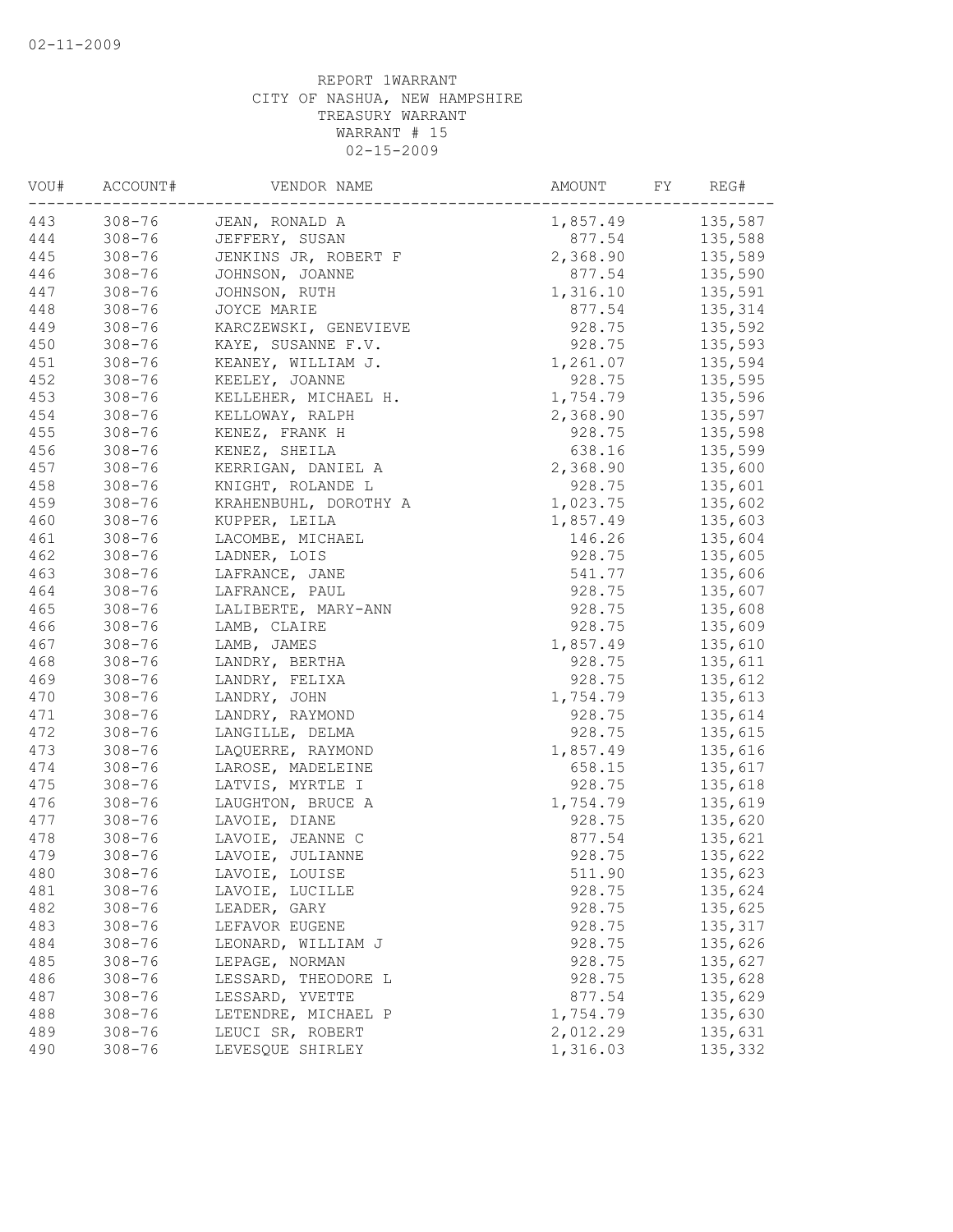| VOU# | ACCOUNT#   | VENDOR NAME                              | AMOUNT<br>FY     | REG#                |
|------|------------|------------------------------------------|------------------|---------------------|
| 491  | $308 - 76$ | LEVESQUE, MICHAEL J                      | 2,368.90         | 135,632             |
| 492  | $308 - 76$ | LEVESQUE, SHIRLEY                        | 1,718.23         | 135,633             |
| 493  | $308 - 76$ | LLUKAN, ALEXANDER                        | 1,754.79         | 135,634             |
| 494  | $308 - 76$ | LOWE SANDRA                              | 1,930.13         | 135,333             |
| 495  | $308 - 76$ | LUCIER, PATRICIA                         | 212.72           | 135,635             |
| 496  | $308 - 76$ | LUCIER, PAULINE                          | 731.28           | 135,636             |
| 497  | $308 - 76$ | LUKAS, ELIZABETH R                       | 773.96           | 135,637             |
| 498  | $308 - 76$ | LUKAS, WILLIAM                           | 1,238.33         | 135,638             |
| 499  | $308 - 76$ | LUMBRA, VIRGINIA                         | 877.54           | 135,639             |
| 500  | $308 - 76$ | LYNCH, WILLIAM                           | 1,857.49         | 135,640             |
| 501  | $308 - 76$ | LYTLE, DIANA                             | 1,389.27         | 135,641             |
| 502  | $308 - 76$ | MACDONALD, RAY                           | 928.75           | 135,642             |
| 503  | $308 - 76$ | MACDONALD, WAYNE                         | 789.63           | 135,643             |
| 504  | $308 - 76$ | MACLEOD, JAMES                           | 1,754.79         | 135,644             |
| 505  | $308 - 76$ | MACSWEENEY PHILIP                        | 585.02           | 135,319             |
| 506  | $308 - 76$ | MAGUIRE, JUDITH                          | 928.75           | 135,645             |
| 507  | $308 - 76$ | MAHONEY, BEVERLEY                        | 928.75           | 135,646             |
| 508  | $308 - 76$ | MANLEY, MARK                             | 1,754.79         | 135,647             |
| 509  | $308 - 76$ | MANLEY, WILLIAM                          | 1,857.49         | 135,648             |
| 510  | $308 - 76$ | MARANDOS, COSMOS                         | 696.56           | 135,649             |
| 511  | $308 - 76$ | MARCUM, JOHN                             | 1,723.02         | 135,650             |
| 512  | $308 - 76$ | MAROIS, PAULA                            | 928.75           | 135,651             |
| 513  | $308 - 76$ | MARQUIS, ARMAND                          | 928.75           | 135,652             |
| 514  | $308 - 76$ | MARQUIS, BRIAN                           | 2,368.90         | 135,653             |
| 515  | $308 - 76$ | MARQUIS, NORBERT                         | 1,857.49         | 135,654             |
| 516  | $308 - 76$ | MARSHALL, YOLANDE                        | 928.75           | 135,655             |
| 517  | $308 - 76$ | MARTELL, CYNTHIA                         | 1,754.79         | 135,656             |
| 518  | $308 - 76$ | MARTIN, MARILYN                          | 1,754.79         | 135,657             |
| 519  | $308 - 76$ | MASSE, CATHERINE                         | 928.75           | 135,658             |
| 520  | $308 - 76$ | MATSIS, MATTHEW J                        | 1,857.49         | 135,659             |
| 521  | $308 - 76$ | MATUZA (VIENS), MARILYN                  | 928.75           | 135,660             |
| 522  | $308 - 76$ | MATYLEWSKI, JOSEPH                       | 1,754.79         | 135,661             |
| 523  | $308 - 76$ | MAY, GEORGE A                            | 1,857.50         | 135,662             |
| 524  | $308 - 76$ | MAYNARD, JACQUELINE                      | 928.75           | 135,663             |
| 525  | $308 - 76$ | MAYNARD, MARY M                          | 928.75           | 135,664             |
| 526  | $308 - 76$ | MAYO, KENNETH                            | 1,857.49         | 135,665             |
| 527  | $308 - 76$ | MC AFEE, IRENE                           | 928.75           | 135,666             |
| 528  | $308 - 76$ | MCALLISTER, DONALD                       | 1,754.79         | 135,667             |
| 529  | $308 - 76$ | MCCAUGNEY, EMMA                          |                  |                     |
| 530  | $308 - 76$ |                                          | 928.75<br>877.54 | 135,668<br>135, 313 |
| 531  | $308 - 76$ | MCCORMICK WILLIAM                        | 928.75           | 135,669             |
| 532  | $308 - 76$ | MCDERMOTT, ELLEN J.<br>MCDONALD, RICHARD | 2,368.90         | 135,670             |
|      |            |                                          |                  |                     |
| 533  | $308 - 76$ | MCEVOY, EDITH V                          | 928.75           | 135,671             |
| 534  | $308 - 76$ | MCGEOUCH, DONALD H                       | 1,857.49         | 135,672             |
| 535  | $308 - 76$ | MCGURK, CAROL ANN                        | 877.54           | 135,673             |
| 536  | $308 - 76$ | MCHARD, FRANK                            | 877.54           | 135,674             |
| 537  | $308 - 76$ | MCNAMARA, ROBERT                         | 1,754.79         | 135,675             |
| 538  | $308 - 76$ | MCNULTY, MATTHEW                         | 1,754.79         | 135,676             |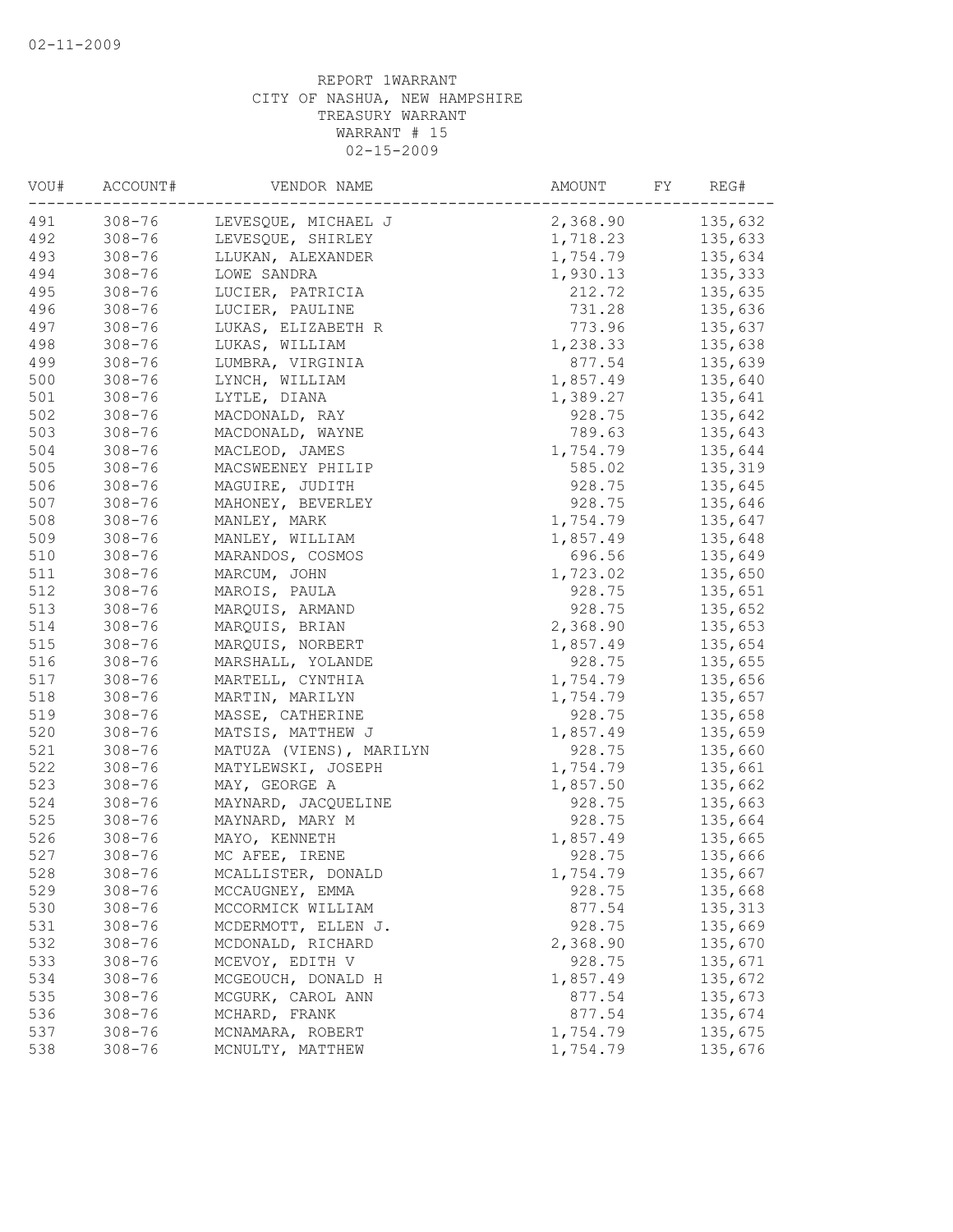| VOU# | ACCOUNT#   | VENDOR NAME           | AMOUNT<br>FY | REG#    |
|------|------------|-----------------------|--------------|---------|
| 539  | $308 - 76$ | MEAD, DONALD F        | 1,083.54     | 135,677 |
| 540  | $308 - 76$ | MELLEN, CHARLES       | 928.75       | 135,678 |
| 541  | $308 - 76$ | MELLIN, JOHN          | 928.75       | 135,679 |
| 542  | $308 - 76$ | MELLIN, MARIE         | 1,754.79     | 135,680 |
| 543  | $308 - 76$ | MELLIN, SUSAN         | 877.54       | 135,681 |
| 544  | $308 - 76$ | MERCIER, ERNEST A.    | 1,857.49     | 135,682 |
| 545  | $308 - 76$ | MERRIGAN, CHARLES     | 1,857.49     | 135,683 |
| 546  | $308 - 76$ | MERRILL, DANA E       | 1,857.49     | 135,684 |
| 547  | $308 - 76$ | MERRILL, PETER S      | 73.13        | 135,685 |
| 548  | $308 - 76$ | MICHAUD, LEROY T      | 1,754.79     | 135,686 |
| 549  | $308 - 76$ | MIGNEAULT, MICHAEL    | 394.82       | 135,687 |
| 550  | $308 - 76$ | MILLER, DAVID R       | 1,499.66     | 135,688 |
| 551  | $308 - 76$ | MIZARA, SOPHIE        | 928.75       | 135,689 |
| 552  | $308 - 76$ | MOORE, KENNETH        | 2,368.90     | 135,690 |
| 553  | $308 - 76$ | MORAN, DAVID          | 877.54       | 135,691 |
| 554  | $308 - 76$ | MOREAU, DANIEL R      | 2,368.90     | 135,692 |
| 555  | $308 - 76$ | MOREAU, YVONNE        | 928.75       | 135,693 |
| 556  | $308 - 76$ | MOREY, LEE ANN        | 146.26       | 135,694 |
| 557  | $308 - 76$ | MORIN, JOSEPH         | 425.44       | 135,695 |
| 558  | $308 - 76$ | MORIN, ROBERT         | 928.75       | 135,696 |
| 559  | $308 - 76$ | MORRISON, ANNA B      | 928.75       | 135,697 |
| 560  | $308 - 76$ | MORSE, DAVID          | 638.16       | 135,698 |
| 561  | $308 - 76$ | MULLIGAN, JAMES       | 1,754.79     | 135,699 |
| 562  | $308 - 76$ | MULVEY, JAMES W       | 928.75       | 135,700 |
| 563  | $308 - 76$ | MULVEY, MARTHA H      | 928.75       | 135,701 |
| 564  | $308 - 76$ | MULVEY, MARY          | 928.75       | 135,702 |
| 565  | $308 - 76$ | MURAUCKAS, RUTH       | 928.75       | 135,703 |
| 566  | $308 - 76$ | MURPHY, JOAN C.       | 928.75       | 135,704 |
| 567  | $308 - 76$ | NAGLE, PATRCIA        | 1,535.48     | 135,705 |
| 568  | $308 - 76$ | NAVAROLI, RICHARD J   | 1,857.49     | 135,706 |
| 569  | $308 - 76$ | NELSON, JOHN          | 219.38       | 135,707 |
| 570  | $308 - 76$ | NEVEU, LUCIEN E       | 928.75       | 135,708 |
| 571  | $308 - 76$ | NEWMAN, PAUL          | 877.54       | 135,709 |
| 572  | $308 - 76$ | NICHOLS, JEAN A       | 928.75       | 135,710 |
| 573  | $308 - 76$ | NOEL, PAUL R          | 928.75       | 135,711 |
| 574  | $308 - 76$ | NOEL, RITA            | 928.75       | 135,712 |
| 575  | $308 - 76$ | NORRIS, STEPHANIE     | 386.98       | 135,713 |
| 576  | $308 - 76$ | NORRIS, STEPHEN       | 928.75       | 135,714 |
| 577  | $308 - 76$ | NOUCAS, GEORGE        | 1,754.79     | 135,715 |
| 578  | $308 - 76$ | NUTE DEBORAH          | 1,930.13     | 135,334 |
| 579  | $308 - 76$ | NYE, JERRY            | 1,754.79     | 135,716 |
| 580  | $308 - 76$ | O'MARA, CONSTANCE     | 928.75       | 135,717 |
| 581  | $308 - 76$ | OLESON, HILDEGARDE    | 928.75       | 135,718 |
| 582  | $308 - 76$ | OSTERROTH, ANGELIKA   | 1,261.07     | 135,719 |
| 583  | $308 - 76$ | PADLEY, BARBARA       | 1,754.79     | 135,720 |
| 584  | $308 - 76$ | PAINE, ARTHUR         | 1,754.79     | 135,721 |
| 585  | $308 - 76$ | PAISON, FRANK         | 2,368.90     | 135,722 |
| 586  | $308 - 76$ | PAPADOPOULOS, D JULIA | 928.75       | 135,723 |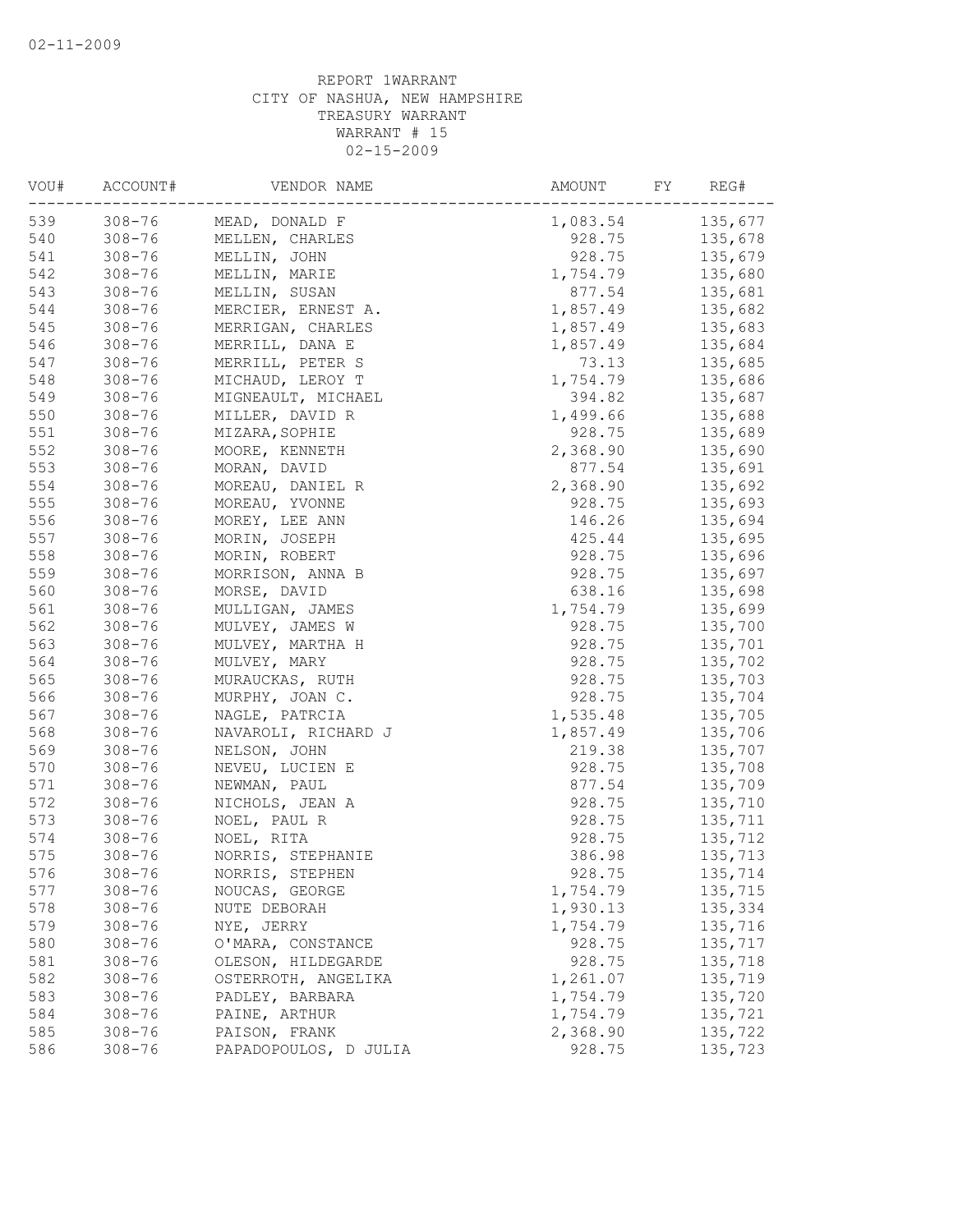| 587<br>$308 - 76$<br>928.75<br>135,724<br>PARADISE, ERNEST<br>$308 - 76$<br>PARADISE, THERESA<br>928.75<br>135,725<br>$308 - 76$<br>PARADY, MARGARET<br>928.75<br>135,726<br>$308 - 76$<br>1,857.49<br>135,727<br>PARE, MAURICE<br>$308 - 76$<br>928.75<br>135,728<br>PARKINSON, MARILYN C.<br>$308 - 76$<br>1,934.89<br>135,729<br>PARNIN, MAURA J<br>$308 - 76$<br>1,723.02<br>135,730<br>PARZYCH, KEVIN E<br>$308 - 76$<br>928.75<br>135,731<br>PAUL, MAURICE<br>$308 - 76$<br>PAUL, NICHOLAS<br>1,754.79<br>135,732<br>$308 - 76$<br>PAUL, ROBERT<br>877.54<br>135,733<br>597<br>$308 - 76$<br>PAUL, SUSAN<br>877.54<br>135,734<br>$308 - 76$<br>928.75<br>PEASE, NANCY J<br>135,735<br>$308 - 76$<br>PELCHAT, ADRIAN<br>1,857.49<br>135,736<br>600<br>$308 - 76$<br>PELLETIER, DAVID P<br>1,754.79<br>135,737<br>601<br>877.54<br>$308 - 76$<br>135,738<br>PETERS, TERESA<br>602<br>$308 - 76$<br>928.75<br>135,739<br>PHINNEY, CAROLYN<br>603<br>$308 - 76$<br>1,754.79<br>135,740<br>PICARILLO, KATHLEEN E<br>604<br>$308 - 76$<br>PITSILLIDES, JULIA<br>1,857.49<br>135,741<br>605<br>$308 - 76$<br>154.79<br>135,742<br>PLOURDE, RAYMOND<br>606<br>$308 - 76$<br>1,857.49<br>POLIQUIN, ROLAND H<br>135,743<br>607<br>$308 - 76$<br>POPPER, CHRISTINA<br>928.75<br>135,744<br>608<br>$308 - 76$<br>POULIN, MARY ELLEN<br>309.58<br>135,745<br>609<br>2,012.29<br>$308 - 76$<br>POWERS, FRED R<br>135,746<br>610<br>$308 - 76$<br>PRATT, LANA<br>877.54<br>135,747<br>611<br>$308 - 76$<br>1,857.49<br>135,748<br>QUIGLEY JR, WILLIAM H<br>612<br>$308 - 76$<br>898.81<br>135,307<br>RAIMUNDO IVETTE<br>613<br>1,754.79<br>$308 - 76$<br>135,749<br>RANKIN, ROYCE<br>614<br>$308 - 76$<br>RAPSIS, JOANNE<br>1,754.79<br>135,750<br>615<br>$308 - 76$<br>RATZEL, GRACE S.<br>928.75<br>135,751<br>616<br>$308 - 76$<br>928.75<br>135,752<br>RAVENELLE, ROBERT<br>617<br>928.75<br>$308 - 76$<br>135,753<br>RAYMOND, RICHARD<br>618<br>$308 - 76$<br>1,754.79<br>135,754<br>REDMAN, KATHLEEN<br>619<br>1,754.79<br>$308 - 76$<br>RENOUX, KENNETH<br>135,755<br>620<br>$308 - 76$<br>1,403.93<br>135,309<br>RICHARD DARLENE<br>621<br>928.75<br>$308 - 76$<br>RICHARD, EUPHEMIA M<br>135,756<br>622<br>$308 - 76$<br>RICHARD, LORRAINE<br>1,857.49<br>135,757<br>623<br>$308 - 76$<br>RICHARD, MARY ANN<br>877.54<br>135,758<br>624<br>$308 - 76$<br>135,759<br>RICHARD, ROBERT<br>1,857.49<br>625<br>$308 - 76$<br>928.75<br>135,760<br>RICHARD, TERESA L<br>626<br>$308 - 76$<br>531.80<br>135,761<br>RILEY, NANCY<br>627<br>$308 - 76$<br>928.75<br>135,762<br>RITZ, BARBARA<br>628<br>$308 - 76$<br>RITZ, CRAIG D<br>1,754.79<br>135,763<br>629<br>928.75<br>135,764<br>$308 - 76$<br>RIZOS, ELEANOR<br>135,308<br>630<br>957.23<br>$308 - 76$<br>ROGERS ANNMARIE<br>631<br>877.54<br>$308 - 76$<br>ROSE, GEORGE<br>135,765<br>632<br>$308 - 76$<br>ROTT, BARBARA<br>2,368.90<br>135,766<br>633<br>$308 - 76$<br>ROTTENBERG, BARBARA<br>928.75<br>135,767<br>634<br>$308 - 76$<br>ROUSSEAU, RINA<br>928.75<br>135,768 | VOU# | ACCOUNT# | VENDOR NAME | AMOUNT<br>FY | REG# |
|-------------------------------------------------------------------------------------------------------------------------------------------------------------------------------------------------------------------------------------------------------------------------------------------------------------------------------------------------------------------------------------------------------------------------------------------------------------------------------------------------------------------------------------------------------------------------------------------------------------------------------------------------------------------------------------------------------------------------------------------------------------------------------------------------------------------------------------------------------------------------------------------------------------------------------------------------------------------------------------------------------------------------------------------------------------------------------------------------------------------------------------------------------------------------------------------------------------------------------------------------------------------------------------------------------------------------------------------------------------------------------------------------------------------------------------------------------------------------------------------------------------------------------------------------------------------------------------------------------------------------------------------------------------------------------------------------------------------------------------------------------------------------------------------------------------------------------------------------------------------------------------------------------------------------------------------------------------------------------------------------------------------------------------------------------------------------------------------------------------------------------------------------------------------------------------------------------------------------------------------------------------------------------------------------------------------------------------------------------------------------------------------------------------------------------------------------------------------------------------------------------------------------------------------------------------------------------------------------------------------------------------------------------------------------------------------------------------------------------------------------------------------------------------------------------------------------------------------------------------------------------------------------------------------------------------------------------------------------------------------------------------------------------|------|----------|-------------|--------------|------|
|                                                                                                                                                                                                                                                                                                                                                                                                                                                                                                                                                                                                                                                                                                                                                                                                                                                                                                                                                                                                                                                                                                                                                                                                                                                                                                                                                                                                                                                                                                                                                                                                                                                                                                                                                                                                                                                                                                                                                                                                                                                                                                                                                                                                                                                                                                                                                                                                                                                                                                                                                                                                                                                                                                                                                                                                                                                                                                                                                                                                                               |      |          |             |              |      |
|                                                                                                                                                                                                                                                                                                                                                                                                                                                                                                                                                                                                                                                                                                                                                                                                                                                                                                                                                                                                                                                                                                                                                                                                                                                                                                                                                                                                                                                                                                                                                                                                                                                                                                                                                                                                                                                                                                                                                                                                                                                                                                                                                                                                                                                                                                                                                                                                                                                                                                                                                                                                                                                                                                                                                                                                                                                                                                                                                                                                                               | 588  |          |             |              |      |
|                                                                                                                                                                                                                                                                                                                                                                                                                                                                                                                                                                                                                                                                                                                                                                                                                                                                                                                                                                                                                                                                                                                                                                                                                                                                                                                                                                                                                                                                                                                                                                                                                                                                                                                                                                                                                                                                                                                                                                                                                                                                                                                                                                                                                                                                                                                                                                                                                                                                                                                                                                                                                                                                                                                                                                                                                                                                                                                                                                                                                               | 589  |          |             |              |      |
|                                                                                                                                                                                                                                                                                                                                                                                                                                                                                                                                                                                                                                                                                                                                                                                                                                                                                                                                                                                                                                                                                                                                                                                                                                                                                                                                                                                                                                                                                                                                                                                                                                                                                                                                                                                                                                                                                                                                                                                                                                                                                                                                                                                                                                                                                                                                                                                                                                                                                                                                                                                                                                                                                                                                                                                                                                                                                                                                                                                                                               | 590  |          |             |              |      |
|                                                                                                                                                                                                                                                                                                                                                                                                                                                                                                                                                                                                                                                                                                                                                                                                                                                                                                                                                                                                                                                                                                                                                                                                                                                                                                                                                                                                                                                                                                                                                                                                                                                                                                                                                                                                                                                                                                                                                                                                                                                                                                                                                                                                                                                                                                                                                                                                                                                                                                                                                                                                                                                                                                                                                                                                                                                                                                                                                                                                                               | 591  |          |             |              |      |
|                                                                                                                                                                                                                                                                                                                                                                                                                                                                                                                                                                                                                                                                                                                                                                                                                                                                                                                                                                                                                                                                                                                                                                                                                                                                                                                                                                                                                                                                                                                                                                                                                                                                                                                                                                                                                                                                                                                                                                                                                                                                                                                                                                                                                                                                                                                                                                                                                                                                                                                                                                                                                                                                                                                                                                                                                                                                                                                                                                                                                               | 592  |          |             |              |      |
|                                                                                                                                                                                                                                                                                                                                                                                                                                                                                                                                                                                                                                                                                                                                                                                                                                                                                                                                                                                                                                                                                                                                                                                                                                                                                                                                                                                                                                                                                                                                                                                                                                                                                                                                                                                                                                                                                                                                                                                                                                                                                                                                                                                                                                                                                                                                                                                                                                                                                                                                                                                                                                                                                                                                                                                                                                                                                                                                                                                                                               | 593  |          |             |              |      |
|                                                                                                                                                                                                                                                                                                                                                                                                                                                                                                                                                                                                                                                                                                                                                                                                                                                                                                                                                                                                                                                                                                                                                                                                                                                                                                                                                                                                                                                                                                                                                                                                                                                                                                                                                                                                                                                                                                                                                                                                                                                                                                                                                                                                                                                                                                                                                                                                                                                                                                                                                                                                                                                                                                                                                                                                                                                                                                                                                                                                                               | 594  |          |             |              |      |
|                                                                                                                                                                                                                                                                                                                                                                                                                                                                                                                                                                                                                                                                                                                                                                                                                                                                                                                                                                                                                                                                                                                                                                                                                                                                                                                                                                                                                                                                                                                                                                                                                                                                                                                                                                                                                                                                                                                                                                                                                                                                                                                                                                                                                                                                                                                                                                                                                                                                                                                                                                                                                                                                                                                                                                                                                                                                                                                                                                                                                               | 595  |          |             |              |      |
|                                                                                                                                                                                                                                                                                                                                                                                                                                                                                                                                                                                                                                                                                                                                                                                                                                                                                                                                                                                                                                                                                                                                                                                                                                                                                                                                                                                                                                                                                                                                                                                                                                                                                                                                                                                                                                                                                                                                                                                                                                                                                                                                                                                                                                                                                                                                                                                                                                                                                                                                                                                                                                                                                                                                                                                                                                                                                                                                                                                                                               | 596  |          |             |              |      |
|                                                                                                                                                                                                                                                                                                                                                                                                                                                                                                                                                                                                                                                                                                                                                                                                                                                                                                                                                                                                                                                                                                                                                                                                                                                                                                                                                                                                                                                                                                                                                                                                                                                                                                                                                                                                                                                                                                                                                                                                                                                                                                                                                                                                                                                                                                                                                                                                                                                                                                                                                                                                                                                                                                                                                                                                                                                                                                                                                                                                                               |      |          |             |              |      |
|                                                                                                                                                                                                                                                                                                                                                                                                                                                                                                                                                                                                                                                                                                                                                                                                                                                                                                                                                                                                                                                                                                                                                                                                                                                                                                                                                                                                                                                                                                                                                                                                                                                                                                                                                                                                                                                                                                                                                                                                                                                                                                                                                                                                                                                                                                                                                                                                                                                                                                                                                                                                                                                                                                                                                                                                                                                                                                                                                                                                                               | 598  |          |             |              |      |
|                                                                                                                                                                                                                                                                                                                                                                                                                                                                                                                                                                                                                                                                                                                                                                                                                                                                                                                                                                                                                                                                                                                                                                                                                                                                                                                                                                                                                                                                                                                                                                                                                                                                                                                                                                                                                                                                                                                                                                                                                                                                                                                                                                                                                                                                                                                                                                                                                                                                                                                                                                                                                                                                                                                                                                                                                                                                                                                                                                                                                               | 599  |          |             |              |      |
|                                                                                                                                                                                                                                                                                                                                                                                                                                                                                                                                                                                                                                                                                                                                                                                                                                                                                                                                                                                                                                                                                                                                                                                                                                                                                                                                                                                                                                                                                                                                                                                                                                                                                                                                                                                                                                                                                                                                                                                                                                                                                                                                                                                                                                                                                                                                                                                                                                                                                                                                                                                                                                                                                                                                                                                                                                                                                                                                                                                                                               |      |          |             |              |      |
|                                                                                                                                                                                                                                                                                                                                                                                                                                                                                                                                                                                                                                                                                                                                                                                                                                                                                                                                                                                                                                                                                                                                                                                                                                                                                                                                                                                                                                                                                                                                                                                                                                                                                                                                                                                                                                                                                                                                                                                                                                                                                                                                                                                                                                                                                                                                                                                                                                                                                                                                                                                                                                                                                                                                                                                                                                                                                                                                                                                                                               |      |          |             |              |      |
|                                                                                                                                                                                                                                                                                                                                                                                                                                                                                                                                                                                                                                                                                                                                                                                                                                                                                                                                                                                                                                                                                                                                                                                                                                                                                                                                                                                                                                                                                                                                                                                                                                                                                                                                                                                                                                                                                                                                                                                                                                                                                                                                                                                                                                                                                                                                                                                                                                                                                                                                                                                                                                                                                                                                                                                                                                                                                                                                                                                                                               |      |          |             |              |      |
|                                                                                                                                                                                                                                                                                                                                                                                                                                                                                                                                                                                                                                                                                                                                                                                                                                                                                                                                                                                                                                                                                                                                                                                                                                                                                                                                                                                                                                                                                                                                                                                                                                                                                                                                                                                                                                                                                                                                                                                                                                                                                                                                                                                                                                                                                                                                                                                                                                                                                                                                                                                                                                                                                                                                                                                                                                                                                                                                                                                                                               |      |          |             |              |      |
|                                                                                                                                                                                                                                                                                                                                                                                                                                                                                                                                                                                                                                                                                                                                                                                                                                                                                                                                                                                                                                                                                                                                                                                                                                                                                                                                                                                                                                                                                                                                                                                                                                                                                                                                                                                                                                                                                                                                                                                                                                                                                                                                                                                                                                                                                                                                                                                                                                                                                                                                                                                                                                                                                                                                                                                                                                                                                                                                                                                                                               |      |          |             |              |      |
|                                                                                                                                                                                                                                                                                                                                                                                                                                                                                                                                                                                                                                                                                                                                                                                                                                                                                                                                                                                                                                                                                                                                                                                                                                                                                                                                                                                                                                                                                                                                                                                                                                                                                                                                                                                                                                                                                                                                                                                                                                                                                                                                                                                                                                                                                                                                                                                                                                                                                                                                                                                                                                                                                                                                                                                                                                                                                                                                                                                                                               |      |          |             |              |      |
|                                                                                                                                                                                                                                                                                                                                                                                                                                                                                                                                                                                                                                                                                                                                                                                                                                                                                                                                                                                                                                                                                                                                                                                                                                                                                                                                                                                                                                                                                                                                                                                                                                                                                                                                                                                                                                                                                                                                                                                                                                                                                                                                                                                                                                                                                                                                                                                                                                                                                                                                                                                                                                                                                                                                                                                                                                                                                                                                                                                                                               |      |          |             |              |      |
|                                                                                                                                                                                                                                                                                                                                                                                                                                                                                                                                                                                                                                                                                                                                                                                                                                                                                                                                                                                                                                                                                                                                                                                                                                                                                                                                                                                                                                                                                                                                                                                                                                                                                                                                                                                                                                                                                                                                                                                                                                                                                                                                                                                                                                                                                                                                                                                                                                                                                                                                                                                                                                                                                                                                                                                                                                                                                                                                                                                                                               |      |          |             |              |      |
|                                                                                                                                                                                                                                                                                                                                                                                                                                                                                                                                                                                                                                                                                                                                                                                                                                                                                                                                                                                                                                                                                                                                                                                                                                                                                                                                                                                                                                                                                                                                                                                                                                                                                                                                                                                                                                                                                                                                                                                                                                                                                                                                                                                                                                                                                                                                                                                                                                                                                                                                                                                                                                                                                                                                                                                                                                                                                                                                                                                                                               |      |          |             |              |      |
|                                                                                                                                                                                                                                                                                                                                                                                                                                                                                                                                                                                                                                                                                                                                                                                                                                                                                                                                                                                                                                                                                                                                                                                                                                                                                                                                                                                                                                                                                                                                                                                                                                                                                                                                                                                                                                                                                                                                                                                                                                                                                                                                                                                                                                                                                                                                                                                                                                                                                                                                                                                                                                                                                                                                                                                                                                                                                                                                                                                                                               |      |          |             |              |      |
|                                                                                                                                                                                                                                                                                                                                                                                                                                                                                                                                                                                                                                                                                                                                                                                                                                                                                                                                                                                                                                                                                                                                                                                                                                                                                                                                                                                                                                                                                                                                                                                                                                                                                                                                                                                                                                                                                                                                                                                                                                                                                                                                                                                                                                                                                                                                                                                                                                                                                                                                                                                                                                                                                                                                                                                                                                                                                                                                                                                                                               |      |          |             |              |      |
|                                                                                                                                                                                                                                                                                                                                                                                                                                                                                                                                                                                                                                                                                                                                                                                                                                                                                                                                                                                                                                                                                                                                                                                                                                                                                                                                                                                                                                                                                                                                                                                                                                                                                                                                                                                                                                                                                                                                                                                                                                                                                                                                                                                                                                                                                                                                                                                                                                                                                                                                                                                                                                                                                                                                                                                                                                                                                                                                                                                                                               |      |          |             |              |      |
|                                                                                                                                                                                                                                                                                                                                                                                                                                                                                                                                                                                                                                                                                                                                                                                                                                                                                                                                                                                                                                                                                                                                                                                                                                                                                                                                                                                                                                                                                                                                                                                                                                                                                                                                                                                                                                                                                                                                                                                                                                                                                                                                                                                                                                                                                                                                                                                                                                                                                                                                                                                                                                                                                                                                                                                                                                                                                                                                                                                                                               |      |          |             |              |      |
|                                                                                                                                                                                                                                                                                                                                                                                                                                                                                                                                                                                                                                                                                                                                                                                                                                                                                                                                                                                                                                                                                                                                                                                                                                                                                                                                                                                                                                                                                                                                                                                                                                                                                                                                                                                                                                                                                                                                                                                                                                                                                                                                                                                                                                                                                                                                                                                                                                                                                                                                                                                                                                                                                                                                                                                                                                                                                                                                                                                                                               |      |          |             |              |      |
|                                                                                                                                                                                                                                                                                                                                                                                                                                                                                                                                                                                                                                                                                                                                                                                                                                                                                                                                                                                                                                                                                                                                                                                                                                                                                                                                                                                                                                                                                                                                                                                                                                                                                                                                                                                                                                                                                                                                                                                                                                                                                                                                                                                                                                                                                                                                                                                                                                                                                                                                                                                                                                                                                                                                                                                                                                                                                                                                                                                                                               |      |          |             |              |      |
|                                                                                                                                                                                                                                                                                                                                                                                                                                                                                                                                                                                                                                                                                                                                                                                                                                                                                                                                                                                                                                                                                                                                                                                                                                                                                                                                                                                                                                                                                                                                                                                                                                                                                                                                                                                                                                                                                                                                                                                                                                                                                                                                                                                                                                                                                                                                                                                                                                                                                                                                                                                                                                                                                                                                                                                                                                                                                                                                                                                                                               |      |          |             |              |      |
|                                                                                                                                                                                                                                                                                                                                                                                                                                                                                                                                                                                                                                                                                                                                                                                                                                                                                                                                                                                                                                                                                                                                                                                                                                                                                                                                                                                                                                                                                                                                                                                                                                                                                                                                                                                                                                                                                                                                                                                                                                                                                                                                                                                                                                                                                                                                                                                                                                                                                                                                                                                                                                                                                                                                                                                                                                                                                                                                                                                                                               |      |          |             |              |      |
|                                                                                                                                                                                                                                                                                                                                                                                                                                                                                                                                                                                                                                                                                                                                                                                                                                                                                                                                                                                                                                                                                                                                                                                                                                                                                                                                                                                                                                                                                                                                                                                                                                                                                                                                                                                                                                                                                                                                                                                                                                                                                                                                                                                                                                                                                                                                                                                                                                                                                                                                                                                                                                                                                                                                                                                                                                                                                                                                                                                                                               |      |          |             |              |      |
|                                                                                                                                                                                                                                                                                                                                                                                                                                                                                                                                                                                                                                                                                                                                                                                                                                                                                                                                                                                                                                                                                                                                                                                                                                                                                                                                                                                                                                                                                                                                                                                                                                                                                                                                                                                                                                                                                                                                                                                                                                                                                                                                                                                                                                                                                                                                                                                                                                                                                                                                                                                                                                                                                                                                                                                                                                                                                                                                                                                                                               |      |          |             |              |      |
|                                                                                                                                                                                                                                                                                                                                                                                                                                                                                                                                                                                                                                                                                                                                                                                                                                                                                                                                                                                                                                                                                                                                                                                                                                                                                                                                                                                                                                                                                                                                                                                                                                                                                                                                                                                                                                                                                                                                                                                                                                                                                                                                                                                                                                                                                                                                                                                                                                                                                                                                                                                                                                                                                                                                                                                                                                                                                                                                                                                                                               |      |          |             |              |      |
|                                                                                                                                                                                                                                                                                                                                                                                                                                                                                                                                                                                                                                                                                                                                                                                                                                                                                                                                                                                                                                                                                                                                                                                                                                                                                                                                                                                                                                                                                                                                                                                                                                                                                                                                                                                                                                                                                                                                                                                                                                                                                                                                                                                                                                                                                                                                                                                                                                                                                                                                                                                                                                                                                                                                                                                                                                                                                                                                                                                                                               |      |          |             |              |      |
|                                                                                                                                                                                                                                                                                                                                                                                                                                                                                                                                                                                                                                                                                                                                                                                                                                                                                                                                                                                                                                                                                                                                                                                                                                                                                                                                                                                                                                                                                                                                                                                                                                                                                                                                                                                                                                                                                                                                                                                                                                                                                                                                                                                                                                                                                                                                                                                                                                                                                                                                                                                                                                                                                                                                                                                                                                                                                                                                                                                                                               |      |          |             |              |      |
|                                                                                                                                                                                                                                                                                                                                                                                                                                                                                                                                                                                                                                                                                                                                                                                                                                                                                                                                                                                                                                                                                                                                                                                                                                                                                                                                                                                                                                                                                                                                                                                                                                                                                                                                                                                                                                                                                                                                                                                                                                                                                                                                                                                                                                                                                                                                                                                                                                                                                                                                                                                                                                                                                                                                                                                                                                                                                                                                                                                                                               |      |          |             |              |      |
|                                                                                                                                                                                                                                                                                                                                                                                                                                                                                                                                                                                                                                                                                                                                                                                                                                                                                                                                                                                                                                                                                                                                                                                                                                                                                                                                                                                                                                                                                                                                                                                                                                                                                                                                                                                                                                                                                                                                                                                                                                                                                                                                                                                                                                                                                                                                                                                                                                                                                                                                                                                                                                                                                                                                                                                                                                                                                                                                                                                                                               |      |          |             |              |      |
|                                                                                                                                                                                                                                                                                                                                                                                                                                                                                                                                                                                                                                                                                                                                                                                                                                                                                                                                                                                                                                                                                                                                                                                                                                                                                                                                                                                                                                                                                                                                                                                                                                                                                                                                                                                                                                                                                                                                                                                                                                                                                                                                                                                                                                                                                                                                                                                                                                                                                                                                                                                                                                                                                                                                                                                                                                                                                                                                                                                                                               |      |          |             |              |      |
|                                                                                                                                                                                                                                                                                                                                                                                                                                                                                                                                                                                                                                                                                                                                                                                                                                                                                                                                                                                                                                                                                                                                                                                                                                                                                                                                                                                                                                                                                                                                                                                                                                                                                                                                                                                                                                                                                                                                                                                                                                                                                                                                                                                                                                                                                                                                                                                                                                                                                                                                                                                                                                                                                                                                                                                                                                                                                                                                                                                                                               |      |          |             |              |      |
|                                                                                                                                                                                                                                                                                                                                                                                                                                                                                                                                                                                                                                                                                                                                                                                                                                                                                                                                                                                                                                                                                                                                                                                                                                                                                                                                                                                                                                                                                                                                                                                                                                                                                                                                                                                                                                                                                                                                                                                                                                                                                                                                                                                                                                                                                                                                                                                                                                                                                                                                                                                                                                                                                                                                                                                                                                                                                                                                                                                                                               |      |          |             |              |      |
|                                                                                                                                                                                                                                                                                                                                                                                                                                                                                                                                                                                                                                                                                                                                                                                                                                                                                                                                                                                                                                                                                                                                                                                                                                                                                                                                                                                                                                                                                                                                                                                                                                                                                                                                                                                                                                                                                                                                                                                                                                                                                                                                                                                                                                                                                                                                                                                                                                                                                                                                                                                                                                                                                                                                                                                                                                                                                                                                                                                                                               |      |          |             |              |      |
|                                                                                                                                                                                                                                                                                                                                                                                                                                                                                                                                                                                                                                                                                                                                                                                                                                                                                                                                                                                                                                                                                                                                                                                                                                                                                                                                                                                                                                                                                                                                                                                                                                                                                                                                                                                                                                                                                                                                                                                                                                                                                                                                                                                                                                                                                                                                                                                                                                                                                                                                                                                                                                                                                                                                                                                                                                                                                                                                                                                                                               |      |          |             |              |      |
|                                                                                                                                                                                                                                                                                                                                                                                                                                                                                                                                                                                                                                                                                                                                                                                                                                                                                                                                                                                                                                                                                                                                                                                                                                                                                                                                                                                                                                                                                                                                                                                                                                                                                                                                                                                                                                                                                                                                                                                                                                                                                                                                                                                                                                                                                                                                                                                                                                                                                                                                                                                                                                                                                                                                                                                                                                                                                                                                                                                                                               |      |          |             |              |      |
|                                                                                                                                                                                                                                                                                                                                                                                                                                                                                                                                                                                                                                                                                                                                                                                                                                                                                                                                                                                                                                                                                                                                                                                                                                                                                                                                                                                                                                                                                                                                                                                                                                                                                                                                                                                                                                                                                                                                                                                                                                                                                                                                                                                                                                                                                                                                                                                                                                                                                                                                                                                                                                                                                                                                                                                                                                                                                                                                                                                                                               |      |          |             |              |      |
|                                                                                                                                                                                                                                                                                                                                                                                                                                                                                                                                                                                                                                                                                                                                                                                                                                                                                                                                                                                                                                                                                                                                                                                                                                                                                                                                                                                                                                                                                                                                                                                                                                                                                                                                                                                                                                                                                                                                                                                                                                                                                                                                                                                                                                                                                                                                                                                                                                                                                                                                                                                                                                                                                                                                                                                                                                                                                                                                                                                                                               |      |          |             |              |      |
|                                                                                                                                                                                                                                                                                                                                                                                                                                                                                                                                                                                                                                                                                                                                                                                                                                                                                                                                                                                                                                                                                                                                                                                                                                                                                                                                                                                                                                                                                                                                                                                                                                                                                                                                                                                                                                                                                                                                                                                                                                                                                                                                                                                                                                                                                                                                                                                                                                                                                                                                                                                                                                                                                                                                                                                                                                                                                                                                                                                                                               |      |          |             |              |      |
|                                                                                                                                                                                                                                                                                                                                                                                                                                                                                                                                                                                                                                                                                                                                                                                                                                                                                                                                                                                                                                                                                                                                                                                                                                                                                                                                                                                                                                                                                                                                                                                                                                                                                                                                                                                                                                                                                                                                                                                                                                                                                                                                                                                                                                                                                                                                                                                                                                                                                                                                                                                                                                                                                                                                                                                                                                                                                                                                                                                                                               |      |          |             |              |      |
|                                                                                                                                                                                                                                                                                                                                                                                                                                                                                                                                                                                                                                                                                                                                                                                                                                                                                                                                                                                                                                                                                                                                                                                                                                                                                                                                                                                                                                                                                                                                                                                                                                                                                                                                                                                                                                                                                                                                                                                                                                                                                                                                                                                                                                                                                                                                                                                                                                                                                                                                                                                                                                                                                                                                                                                                                                                                                                                                                                                                                               |      |          |             |              |      |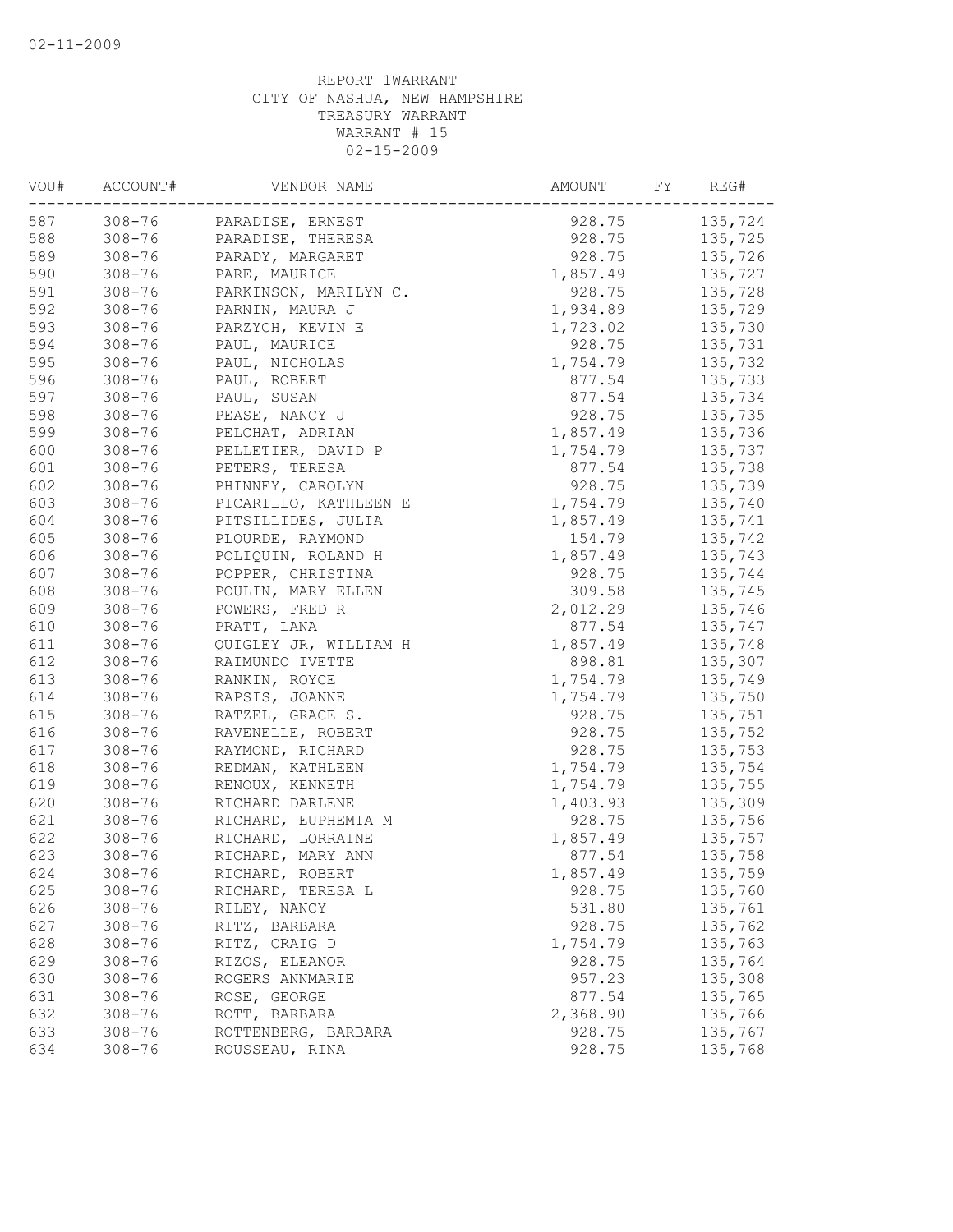| VOU# | ACCOUNT#   | VENDOR NAME          | AMOUNT<br>FY | REG#    |
|------|------------|----------------------|--------------|---------|
| 635  | $308 - 76$ | ROUSSEL, KATHLEEN    | 1,754.79     | 135,769 |
| 636  | $308 - 76$ | ROY, CECILE M        | 928.75       | 135,770 |
| 637  | $308 - 76$ | ROY, KATHY           | 877.54       | 135,771 |
| 638  | $308 - 76$ | ROY, MARY E          | 877.54       | 135,772 |
| 639  | $308 - 76$ | ROY, ROBERT          | 881.81       | 135,773 |
| 640  | $308 - 76$ | ROY, RONALD L        | 928.75       | 135,774 |
| 641  | $308 - 76$ | RUEL, MARGUERITE     | 1,316.10     | 135,775 |
| 642  | $308 - 76$ | RUPP, MARGARET       | 928.75       | 135,776 |
| 643  | $308 - 76$ | SANDLER, CRAIG       | 1,857.49     | 135,777 |
| 644  | $308 - 76$ | SCHAMBIER, ROBERT F  | 1,857.50     | 135,778 |
| 645  | $308 - 76$ | SCHEER, JEANNE       | 928.75       | 135,779 |
| 646  | $308 - 76$ | SCHROEDER, EDWIN     | 1,857.49     | 135,780 |
| 647  | $308 - 76$ | SCHULZE, JOAN W      | 1,857.49     | 135,781 |
| 648  | $308 - 76$ | SEIFERT, MARY M.     | 928.75       | 135,782 |
| 649  | $308 - 76$ | SHARP, LOIS G        | 928.75       | 135,783 |
| 650  | $308 - 76$ | SHATTUCK, DAVID      | 928.75       | 135,784 |
| 651  | $308 - 76$ | SHEA, DENISE         | 1,535.48     | 135,785 |
| 652  | $308 - 76$ | SHERWOOD, RICHARD    | 2,368.90     | 135,786 |
| 653  | $308 - 76$ | SILVA, RICHARD       | 877.54       | 135,787 |
| 654  | $308 - 76$ | SIMARD, EVA          | 928.75       | 135,788 |
| 655  | $308 - 76$ | SIMARD, RICHARD H    | 77.40        | 135,789 |
| 656  | $308 - 76$ | SIMEONE JOY          | 267.59       | 135,310 |
| 657  | $308 - 76$ | SIMONS, STEPHEN      | 365.64       | 135,790 |
| 658  | $308 - 76$ | SIMPSON, DOROTHY     | 928.75       | 135,791 |
| 659  | $308 - 76$ | SIMPSON, ROGER C     | 928.75       | 135,792 |
| 660  | $308 - 76$ | SINOPOULOS, THOMAI   | 928.75       | 135,793 |
| 661  | $308 - 76$ | SLANETZ, LYN         | 928.75       | 135,794 |
| 662  | $308 - 76$ | SMITH, BEVERLY A     | 928.75       | 135,795 |
| 663  | $308 - 76$ | SMITH, CLAYTON       | 877.54       | 135,796 |
| 664  | $308 - 76$ | SMITH, DAVID         | 1,276.31     | 135,797 |
| 665  | $308 - 76$ | SMITH, EDWARD        | 619.16       | 135,798 |
| 666  | $308 - 76$ | SOLMS MARSHA         | 928.75       | 135,322 |
| 667  | $308 - 76$ | SOUCY, NORMAN J      | 1,857.49     | 135,799 |
| 668  | $308 - 76$ | SOUCY, RICHARD       | 1,857.49     | 135,800 |
| 669  | $308 - 76$ | ST LAURENT, VIVIAN   | 877.54       | 135,801 |
| 670  | $308 - 76$ | ST PIERRE, GLORIA    | 1,341.77     | 135,802 |
| 671  | $308 - 76$ | ST PIERRE, MICHAEL   | 438.77       | 135,803 |
| 672  | $308 - 76$ | ST.JOHN, JOANNE      | 877.54       | 135,804 |
| 673  | $308 - 76$ | STAPLES, LORETTA     | 928.75       | 135,805 |
| 674  | $308 - 76$ | STAUNTON, CAROL      | 77.40        | 135,806 |
| 675  | $308 - 76$ | STAWASZ, MARYANN     | 1,754.79     | 135,807 |
| 676  | $308 - 76$ | STEINBERG, NAOMI     | 877.54       | 135,808 |
| 677  | $308 - 76$ | STEVENS, ALIDA       | 928.75       | 135,809 |
| 678  | $308 - 76$ | STONCIUS, STANLEY A. | 928.75       | 135,810 |
| 679  | $308 - 76$ | STONCIUS, VITO       | 1,857.49     | 135,811 |
| 680  | $308 - 76$ | STRAND, RICHARD      | 1,754.79     | 135,812 |
| 681  | $308 - 76$ | SULLIVAN, CLAIRE     | 928.75       | 135,813 |
| 682  | $308 - 76$ | SULLIVAN, ROBERT     | 197.41       | 135,814 |
|      |            |                      |              |         |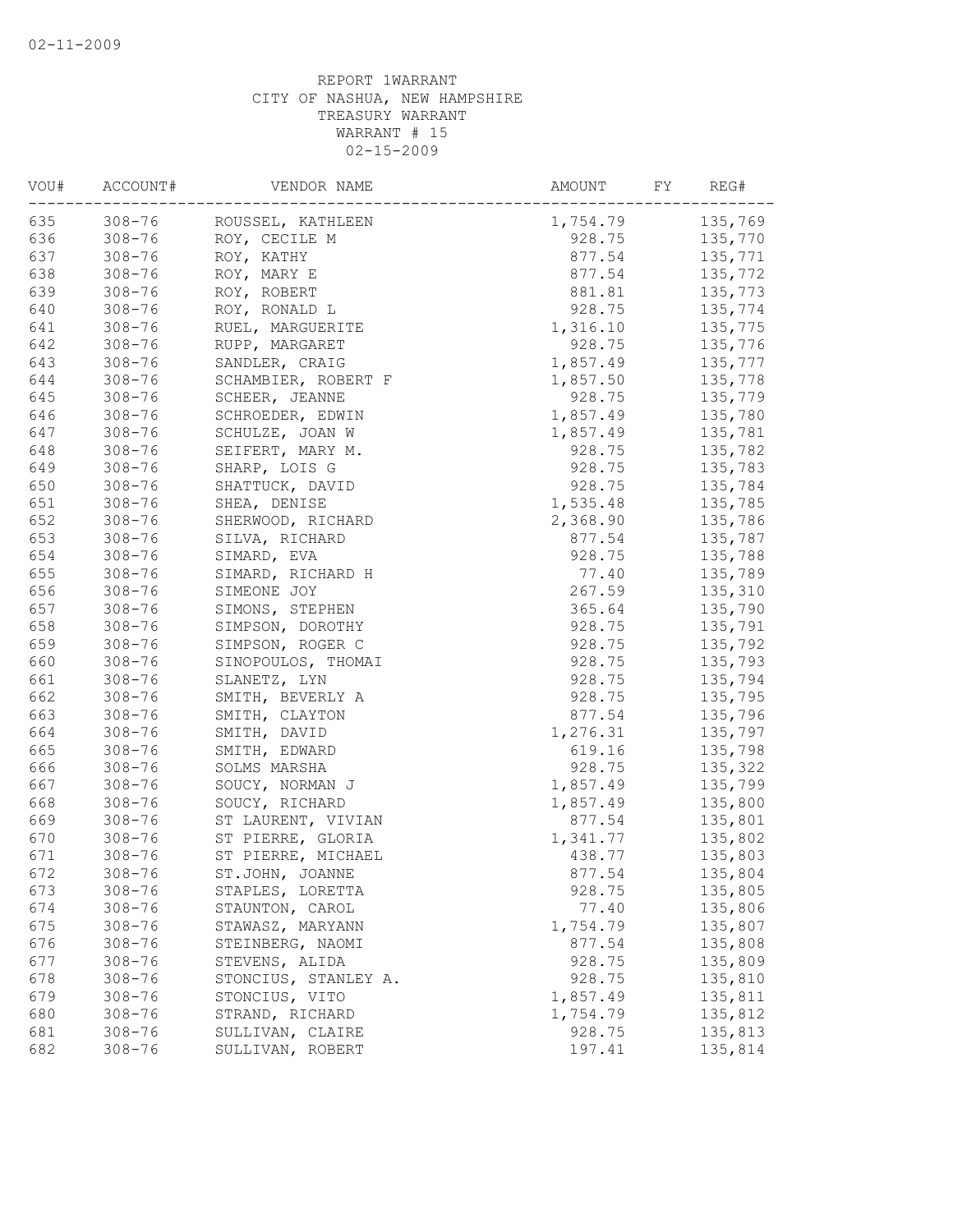| VOU#  | ACCOUNT#   | VENDOR NAME          | AMOUNT<br>FY | REG#    |
|-------|------------|----------------------|--------------|---------|
| 683   | $308 - 76$ | SUMMERS, ROBBIE J    | 1,857.49     | 135,815 |
| 684   | $308 - 76$ | SURPRENANT, ARTHUR R | 638.16       | 135,816 |
| 685   | $308 - 76$ | SWABOWICZ, PETER S   | 1,685.96     | 135,817 |
| 686   | $308 - 76$ | SWABOWICZ, SUZANNE   | 73.13        | 135,818 |
| 687   | $308 - 76$ | SWANSON, MARY E.     | 1,857.49     | 135,819 |
| 688   | $308 - 76$ | TABLOSKI, RAYMOND    | 928.75       | 135,820 |
| 689   | $308 - 76$ | TABOR, NANCY         | 877.54       | 135,821 |
| 690   | $308 - 76$ | TAGGART, BRYANT      | 928.75       | 135,822 |
| 691   | $308 - 76$ | TAGGART, PAULA S     | 928.75       | 135,823 |
| 692   | $308 - 76$ | TARDIFF, WILLIAM     | 696.56       | 135,824 |
| 693   | $308 - 76$ | TAYLOR, VIRGINIA     | 928.75       | 135,825 |
| 694   | $308 - 76$ | TEDESCHI, LOUISE A   | 1,857.49     | 135,826 |
| 695   | $308 - 76$ | TESTA, PETER         | 696.56       | 135,827 |
| 696   | $308 - 76$ | THEBERGE, JOAN       | 1,857.49     | 135,828 |
| 697   | $308 - 76$ | THERIAULT, RACHEL    | 928.75       | 135,829 |
| 698   | $308 - 76$ | THERIAULT, ROLAND L. | 638.16       | 135,830 |
| 699   | $308 - 76$ | THERRIEN, ROLAND H   | 1,857.49     | 135,831 |
| 700   | $308 - 76$ | THIBEAULT, BEATRICE  | 928.75       | 135,832 |
| 701   | $308 - 76$ | TILTON, ARNOLD       | 1,067.21     | 135,833 |
| 702   | $308 - 76$ | TOBBE, GALE          | 877.40       | 135,834 |
| 703   | $308 - 76$ | TOMASIAN, ANGELA     | 928.75       | 135,835 |
| 704   | $308 - 76$ | TOUSSAINT, RITA      | 928.75       | 135,836 |
| 705   | $308 - 76$ | TRINGOSON, PAUL L.   | 928.75       | 135,837 |
| 706   | $308 - 76$ | TRONKOWSKI, GAIL     | 928.75       | 135,838 |
| 707   | $308 - 76$ | TROTTIER, MAURICE A  | 928.75       | 135,839 |
| 708   | $308 - 76$ | TROW, MARY           | 928.75       | 135,840 |
| 709   | $308 - 76$ | TURGEON, RICHARD J   | 1,276.31     | 135,841 |
| 710   | $308 - 76$ | TURNER, PAMELA       | 319.08       | 135,842 |
| $711$ | $308 - 76$ | ULCICKAS, MARY ANN   | 1,857.49     | 135,843 |
| 712   | $308 - 76$ | VADNEY, CAROL A      | 1,535.48     | 135,844 |
| 713   | $308 - 76$ | VAIL, MARY A         | 903.14       | 135,845 |
| 714   | $308 - 76$ | VANDEUSEN, ELEANOR B | 928.75       | 135,846 |
| 715   | $308 - 76$ | VARNEY, STEVEN       | 877.54       | 135,847 |
| 716   | $308 - 76$ | VINCENT, DENNIS      | 292.51       | 135,848 |
| 717   | $308 - 76$ | VONHANDORF, JANET    | 1,608.58     | 135,849 |
| 718   | $308 - 76$ | VORE, ESTELLE        | 73.13        | 135,850 |
| 719   | $308 - 76$ | VOVERIS, DONNA       | 877.54       | 135,851 |
| 720   | $308 - 76$ | VOVERIS, RONALD P    | 1,754.79     | 135,852 |
| 721   | $308 - 76$ | WALLER, ELLIOTT      | 1,723.02     | 135,853 |
| 722   | $308 - 76$ | WALSH JOYCE          | 146.26       | 135,320 |
| 723   | $308 - 76$ | WATSON, GARY         | 1,754.79     | 135,854 |
| 724   | $308 - 76$ | WEATHERBEE, CAROL    | 877.54       | 135,855 |
| 725   | $308 - 76$ | WEDICK, LAWRENCE J   | 928.75       | 135,856 |
| 726   | $308 - 76$ | WELLIVER, RONALD     | 1,723.02     | 135,857 |
| 727   | $308 - 76$ | WENTZELL, JANE E.    | 1,857.49     | 135,858 |
| 728   | $308 - 76$ | WHEELER, SHIRLEY     | 1,857.49     | 135,859 |
| 729   | $308 - 76$ | WHITMORE, BARBARA A  | 928.75       | 135,860 |
| 730   | $308 - 76$ | WHITMORE, ROBERT     | 2,368.90     | 135,861 |
|       |            |                      |              |         |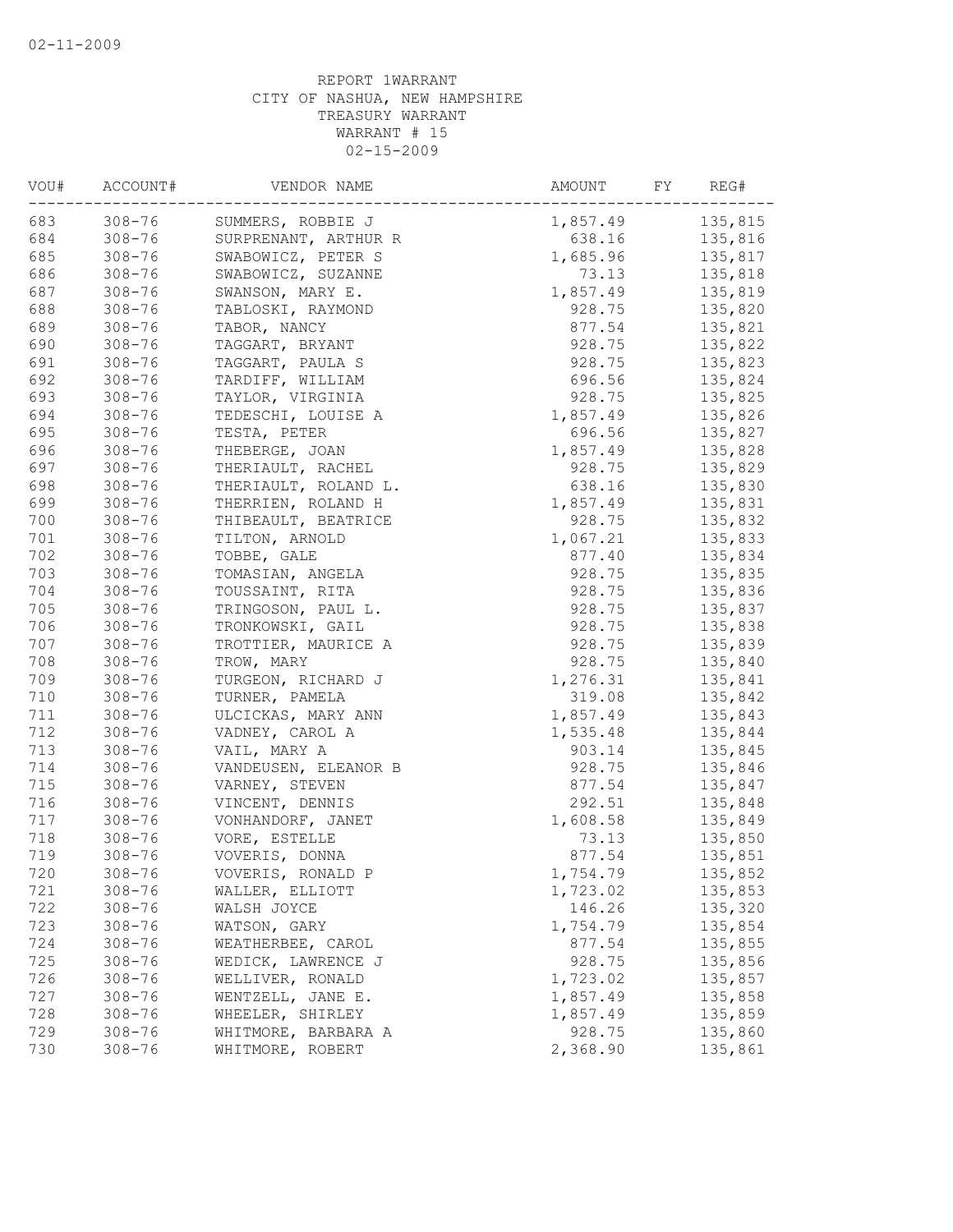| 731<br>$308 - 76$<br>928.75<br>WHITTEMORE, NITA C<br>732<br>2,368.90<br>$308 - 76$<br>WIDENER, RICHARD<br>733<br>$308 - 76$<br>WILKINS, JAMES W<br>1,754.79<br>734<br>$308 - 76$<br>WILLMAN, EDWARD F<br>1,857.49<br>735<br>$308 - 76$<br>WILSON, KENNETH<br>1,754.79<br>736<br>$308 - 76$<br>WOITKOWSKI, MARGARET<br>928.75<br>737<br>$308 - 76$<br>WOODS, IRIS J<br>219.38<br>738<br>$308 - 76$<br>WOODS, LON<br>386.98<br>739<br>$308 - 76$<br>WREN, PRISCILLA M.<br>928.75<br>740<br>$308 - 76$<br>YENCO, CAROL<br>1,177.99<br>741<br>$308 - 76$<br>YENCO, EDWARD A<br>928.75<br>742<br>$308 - 76$<br>YOUNG, KENTON M<br>1,857.49<br>743<br>$308 - 76$<br>ZEMAN, BEVERLY<br>154.79<br>744<br>1,754.79<br>$308 - 76$<br>ZIBOLIS MICHAEL<br>745<br>42,052.86<br>308-83012<br>ANTHEM BLUE CROSS BLUE SHIELD<br>520, 912.17<br>746<br>308-83012<br>ANTHEM BLUE CROSS BLUE SHIELD<br>747<br>1,725.00<br>308-83012<br>DORNHOFER RHEA | REG#    |
|------------------------------------------------------------------------------------------------------------------------------------------------------------------------------------------------------------------------------------------------------------------------------------------------------------------------------------------------------------------------------------------------------------------------------------------------------------------------------------------------------------------------------------------------------------------------------------------------------------------------------------------------------------------------------------------------------------------------------------------------------------------------------------------------------------------------------------------------------------------------------------------------------------------------------------|---------|
|                                                                                                                                                                                                                                                                                                                                                                                                                                                                                                                                                                                                                                                                                                                                                                                                                                                                                                                                    | 135,862 |
|                                                                                                                                                                                                                                                                                                                                                                                                                                                                                                                                                                                                                                                                                                                                                                                                                                                                                                                                    | 135,863 |
|                                                                                                                                                                                                                                                                                                                                                                                                                                                                                                                                                                                                                                                                                                                                                                                                                                                                                                                                    | 135,864 |
|                                                                                                                                                                                                                                                                                                                                                                                                                                                                                                                                                                                                                                                                                                                                                                                                                                                                                                                                    | 135,865 |
|                                                                                                                                                                                                                                                                                                                                                                                                                                                                                                                                                                                                                                                                                                                                                                                                                                                                                                                                    | 135,866 |
|                                                                                                                                                                                                                                                                                                                                                                                                                                                                                                                                                                                                                                                                                                                                                                                                                                                                                                                                    | 135,867 |
|                                                                                                                                                                                                                                                                                                                                                                                                                                                                                                                                                                                                                                                                                                                                                                                                                                                                                                                                    | 135,868 |
|                                                                                                                                                                                                                                                                                                                                                                                                                                                                                                                                                                                                                                                                                                                                                                                                                                                                                                                                    | 135,869 |
|                                                                                                                                                                                                                                                                                                                                                                                                                                                                                                                                                                                                                                                                                                                                                                                                                                                                                                                                    | 135,870 |
|                                                                                                                                                                                                                                                                                                                                                                                                                                                                                                                                                                                                                                                                                                                                                                                                                                                                                                                                    | 135,871 |
|                                                                                                                                                                                                                                                                                                                                                                                                                                                                                                                                                                                                                                                                                                                                                                                                                                                                                                                                    | 135,872 |
|                                                                                                                                                                                                                                                                                                                                                                                                                                                                                                                                                                                                                                                                                                                                                                                                                                                                                                                                    | 135,873 |
|                                                                                                                                                                                                                                                                                                                                                                                                                                                                                                                                                                                                                                                                                                                                                                                                                                                                                                                                    | 135,874 |
|                                                                                                                                                                                                                                                                                                                                                                                                                                                                                                                                                                                                                                                                                                                                                                                                                                                                                                                                    | 135,312 |
|                                                                                                                                                                                                                                                                                                                                                                                                                                                                                                                                                                                                                                                                                                                                                                                                                                                                                                                                    | 408     |
|                                                                                                                                                                                                                                                                                                                                                                                                                                                                                                                                                                                                                                                                                                                                                                                                                                                                                                                                    | 422     |
|                                                                                                                                                                                                                                                                                                                                                                                                                                                                                                                                                                                                                                                                                                                                                                                                                                                                                                                                    | 135,325 |
| 748<br>308-83012<br>VINCENT DENNIS<br>1,150.00                                                                                                                                                                                                                                                                                                                                                                                                                                                                                                                                                                                                                                                                                                                                                                                                                                                                                     | 135,324 |
| 749<br>308-83012<br>VOVERIS RONALD<br>398.88                                                                                                                                                                                                                                                                                                                                                                                                                                                                                                                                                                                                                                                                                                                                                                                                                                                                                       | 135,327 |
| 750<br>308-83013<br>ANTHEM BLUE CROSS BLUE SHIELD<br>45,478.98                                                                                                                                                                                                                                                                                                                                                                                                                                                                                                                                                                                                                                                                                                                                                                                                                                                                     | 408     |
| 751<br>609,964.40<br>308-83013<br>ANTHEM BLUE CROSS BLUE SHIELD                                                                                                                                                                                                                                                                                                                                                                                                                                                                                                                                                                                                                                                                                                                                                                                                                                                                    | 422     |
| 752<br>308-83013<br>LOWE SANDRA<br>254.33                                                                                                                                                                                                                                                                                                                                                                                                                                                                                                                                                                                                                                                                                                                                                                                                                                                                                          | 135,330 |
| 753<br>287.50<br>308-83013<br>NUTE DEBORAH                                                                                                                                                                                                                                                                                                                                                                                                                                                                                                                                                                                                                                                                                                                                                                                                                                                                                         | 135,329 |
| 754<br>4,128.00<br>308-83014<br>ANTHEM EAP                                                                                                                                                                                                                                                                                                                                                                                                                                                                                                                                                                                                                                                                                                                                                                                                                                                                                         | 136,002 |
| 754<br>9,804.00<br>308-83015<br>ANTHEM EAP                                                                                                                                                                                                                                                                                                                                                                                                                                                                                                                                                                                                                                                                                                                                                                                                                                                                                         | 136,002 |
| 755<br>308-83016<br>211,664.96<br>HARVARD PILGRIM HEALTH CARE                                                                                                                                                                                                                                                                                                                                                                                                                                                                                                                                                                                                                                                                                                                                                                                                                                                                      | 396     |
| 756<br>41,242.55<br>308-83016<br>HARVARD PILGRIM HEALTH CARE                                                                                                                                                                                                                                                                                                                                                                                                                                                                                                                                                                                                                                                                                                                                                                                                                                                                       | 423     |
| 757<br>308-83017<br>HARVARD PILGRIM HEALTH CARE<br>156,012.26                                                                                                                                                                                                                                                                                                                                                                                                                                                                                                                                                                                                                                                                                                                                                                                                                                                                      | 396     |
| 758<br>308-83017<br>HARVARD PILGRIM HEALTH CARE<br>168,986.71                                                                                                                                                                                                                                                                                                                                                                                                                                                                                                                                                                                                                                                                                                                                                                                                                                                                      | 423     |
| 759<br>308-83018<br>ANTHEM BLUE CROSS BLUE SHIELD<br>11,438.82                                                                                                                                                                                                                                                                                                                                                                                                                                                                                                                                                                                                                                                                                                                                                                                                                                                                     | 408     |
| 760<br>ANTHEM BLUE CROSS BLUE SHIELD<br>36,030.74<br>308-83018                                                                                                                                                                                                                                                                                                                                                                                                                                                                                                                                                                                                                                                                                                                                                                                                                                                                     | 422     |
| 761<br>308-83018<br>BECHARD DONNA<br>649.00                                                                                                                                                                                                                                                                                                                                                                                                                                                                                                                                                                                                                                                                                                                                                                                                                                                                                        | 135,318 |
| 762<br>10,665.18<br>308-83019<br>ANTHEM BLUE CROSS BLUE SHIELD                                                                                                                                                                                                                                                                                                                                                                                                                                                                                                                                                                                                                                                                                                                                                                                                                                                                     | 408     |
| 763<br>308-83019<br>123,940.64<br>ANTHEM BLUE CROSS BLUE SHIELD                                                                                                                                                                                                                                                                                                                                                                                                                                                                                                                                                                                                                                                                                                                                                                                                                                                                    | 422     |
| 764<br>45,524.74<br>308-83020<br>NORTHEAST DELTA                                                                                                                                                                                                                                                                                                                                                                                                                                                                                                                                                                                                                                                                                                                                                                                                                                                                                   | 424     |
| 764<br>308-83021<br>NORTHEAST DELTA<br>6,998.37                                                                                                                                                                                                                                                                                                                                                                                                                                                                                                                                                                                                                                                                                                                                                                                                                                                                                    | 424     |
| 765<br>308-83022<br>DUCOS NORMAN<br>99.06                                                                                                                                                                                                                                                                                                                                                                                                                                                                                                                                                                                                                                                                                                                                                                                                                                                                                          | 135,323 |
| 766<br>308-83022<br>157,460.94<br>NORTHEAST DELTA                                                                                                                                                                                                                                                                                                                                                                                                                                                                                                                                                                                                                                                                                                                                                                                                                                                                                  | 424     |
| 308-83022<br>767<br>RUST JAMES<br>619.41                                                                                                                                                                                                                                                                                                                                                                                                                                                                                                                                                                                                                                                                                                                                                                                                                                                                                           | 135,326 |
| 768<br>99.06<br>308-83022<br>VOVERIS RONALD                                                                                                                                                                                                                                                                                                                                                                                                                                                                                                                                                                                                                                                                                                                                                                                                                                                                                        | 135,328 |
| 12,922.50<br>769<br>308-83025<br>JOHN R SHARRY INC                                                                                                                                                                                                                                                                                                                                                                                                                                                                                                                                                                                                                                                                                                                                                                                                                                                                                 | 134,696 |
| 31,089.00<br>770<br>308-83026<br>NORTHERN NEW ENGLAND BENEFIT T                                                                                                                                                                                                                                                                                                                                                                                                                                                                                                                                                                                                                                                                                                                                                                                                                                                                    | 426     |
| 2,320.00<br>771<br>308-83028<br>BENEFIT STRATEGIES INC                                                                                                                                                                                                                                                                                                                                                                                                                                                                                                                                                                                                                                                                                                                                                                                                                                                                             | 418     |
| 772<br>10,728.02<br>308-83030<br>ITT HARTFORD                                                                                                                                                                                                                                                                                                                                                                                                                                                                                                                                                                                                                                                                                                                                                                                                                                                                                      | 425     |
| 772<br>16, 125.29<br>308-83031<br>ITT HARTFORD                                                                                                                                                                                                                                                                                                                                                                                                                                                                                                                                                                                                                                                                                                                                                                                                                                                                                     | 425     |
| 773<br>10,200.61<br>308-83041<br>COLLIMORE CULLEN PLLC                                                                                                                                                                                                                                                                                                                                                                                                                                                                                                                                                                                                                                                                                                                                                                                                                                                                             | 134,849 |
| 774<br>308-83041<br>CONNELLY REPORTING & VIDEO SER<br>389.15                                                                                                                                                                                                                                                                                                                                                                                                                                                                                                                                                                                                                                                                                                                                                                                                                                                                       | 134,839 |
| 775<br>5,711.00<br>308-83053<br>APPLE SERVICES NASHUA                                                                                                                                                                                                                                                                                                                                                                                                                                                                                                                                                                                                                                                                                                                                                                                                                                                                              | 134,596 |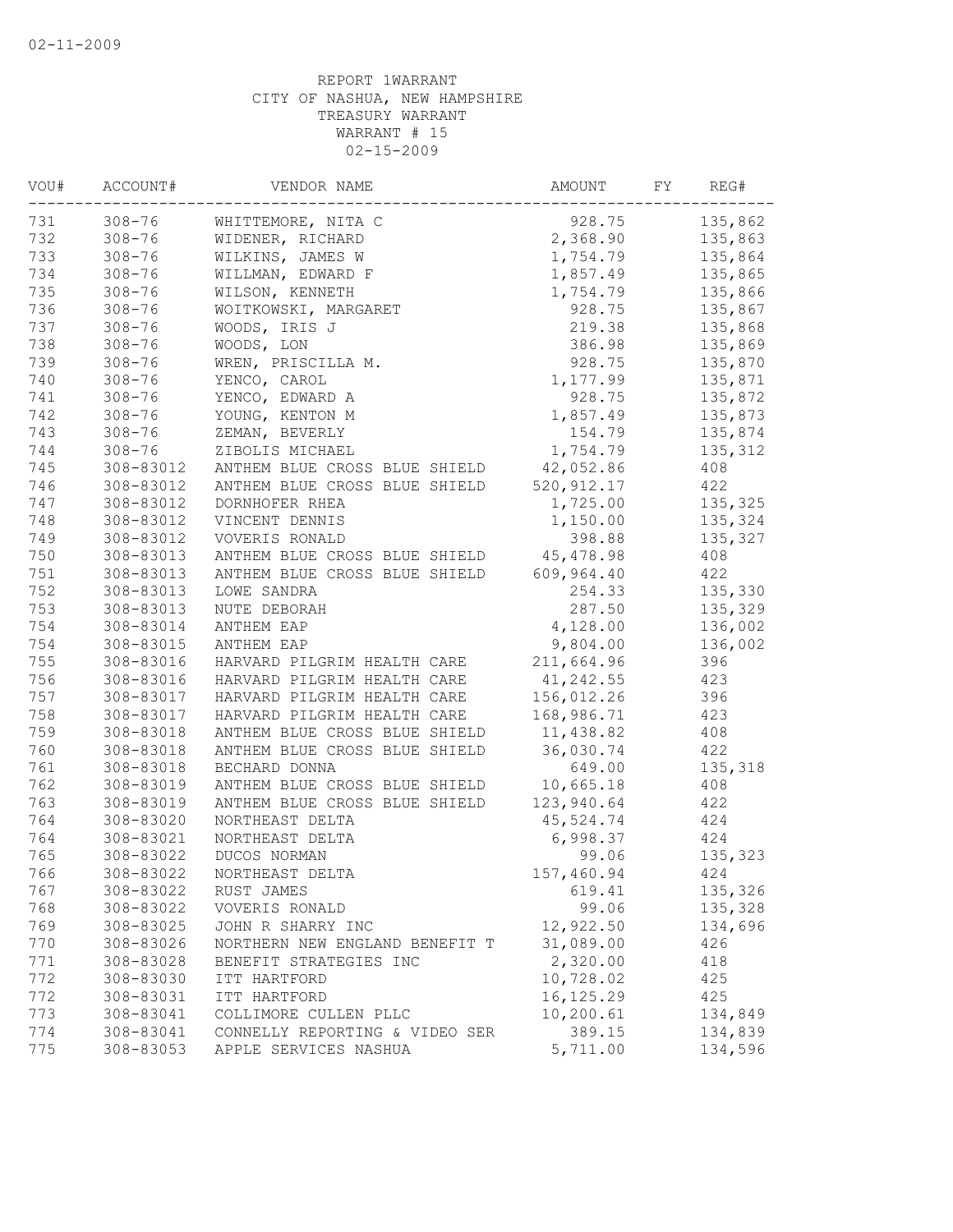| VOU# | ACCOUNT#  | VENDOR NAME                      | AMOUNT    | FY | REG#    |
|------|-----------|----------------------------------|-----------|----|---------|
| 776  | 308-83053 | W/<br>ASSOCIATED RADIOLOGISTS PA | 75.00     |    | 134,770 |
| 777  | 308-83053 | CONCORD ORTHOPAEDICS PA          | 133.00    |    | 134,670 |
| 778  | 308-83053 | DARTMOUTH-HITCHCOCK CLINIC       | 1,453.00  |    | 134,825 |
| 779  | 308-83053 | FOUR SEASONS ORTHOPAEDIC CTR     | 3,030.00  |    | 134,806 |
| 780  | 308-83053 | JORDAN PATRICK                   | 32.52     |    | 134,668 |
| 781  | 308-83053 | MORIARTY KEVIN S DC              | 682.00    |    | 134,782 |
| 782  | 308-83053 | NASHUA RADIOLOGY PA              | 45.00     |    | 134,771 |
| 783  | 308-83053 | OCCUPATIONAL HEALTH CTRS SOUTH   | 477.55    |    | 134,666 |
| 784  | 308-83053 | RS MEDICAL                       | 80.00     |    | 134,534 |
| 785  | 308-83053 | SO NH REGIONAL MEDICAL CENTER    | 1,991.12  |    | 134,772 |
| 786  | 308-83053 | ST JOSEPH BUSINESS & HEALTH      | 96.15     |    | 134,660 |
| 787  | 308-83053 | ST JOSEPH'S HOSPITAL             | 2,073.50  |    | 134,589 |
| 788  | 308-83053 | THIRD PARTY SOLUTIONS INC        | 180.60    |    | 134,793 |
| 789  | 308-83054 | ADVANCED HEALTH SERVICES W/C     | 615.60    |    | 134,819 |
| 790  | 308-83054 | APPLE SERVICES NASHUA            | 2,685.00  |    | 134,596 |
| 791  | 308-83054 | APPLE THERAPY SERICES MANCHEST   | 398.00    |    | 134,741 |
| 792  | 308-83054 | ASSOCIATED RADIOLOGISTS PA<br>W/ | 60.00     |    | 134,770 |
| 793  | 308-83054 | BONENBERGER HOWARD J DPM PLLC    | 440.68    |    | 134,732 |
| 794  | 308-83054 | CERATO CHERYL                    | 203.79    |    | 134,997 |
| 795  | 308-83054 | CHRISTIANSEN VIRGINIA            | 17.98     |    | 135,065 |
| 796  | 308-83054 | DARTMOUTH-HITCHCOCK CLINIC       | 135.00    |    | 134,825 |
| 797  | 308-83054 | DERRY MEDICAL CENTER PA          | 145.00    |    | 134,764 |
| 798  | 308-83054 | FOUNDATION MEDICAL PARTNERS      | 104.00    |    | 134,798 |
| 799  | 308-83054 | FOUR SEASONS ORTHOPAEDIC CTR     | 2,409.00  |    | 134,806 |
| 800  | 308-83054 | GREATER NASHUA EMERGENCY PHYS    | 138.00    |    | 134,786 |
| 801  | 308-83054 | HULSLANDER BRUCE DC<br>W/C       | 130.00    |    | 134,780 |
| 802  | 308-83054 | LAHEY CLINIC INC                 | 527.00    |    | 134,627 |
| 803  | 308-83054 | MERRIMACK VALLEY PT LLC          | 316.00    |    | 134,620 |
| 804  | 308-83054 | NASHUA RADIOLOGY PA              | 36.00     |    | 134,771 |
| 805  | 308-83054 | NH ORTHOPAEDIC SURGERY PA<br>W/C | 527.00    |    | 134,781 |
| 806  | 308-83054 | OCCUPATIONAL HEALTH CTRS SOUTH   | 439.97    |    | 134,666 |
| 807  | 308-83054 | PERFORMANCE REHAB INC            | 975.00    |    | 134,618 |
| 808  | 308-83054 | RS MEDICAL                       | 80.00     |    | 134,534 |
| 809  | 308-83054 | SJ PHYSICIAN SERVICES            | 245.00    |    | 134,521 |
| 810  | 308-83054 | SO NH REGIONAL MEDICAL CENTER    | 10,565.96 |    | 134,772 |
| 811  | 308-83054 | ST JOSEPH BUSINESS & HEALTH      | 326.15    |    | 134,660 |
| 812  | 308-83054 | THIRD PARTY SOLUTIONS INC        | 1,897.78  |    | 134,793 |
| 813  | 308-83054 | WOLF RALPH R MD W/C              | 2,298.00  |    | 134,778 |
| 814  | 308-83055 | DEVINE MILLIMET & BRANCH PA      | 2,948.60  |    | 134,774 |
| 815  | 308-83056 | OCCUPATIONAL DRUG TESTING LLC    | 1,660.00  |    | 134,757 |
| 816  | 308-83058 | NASHUA WALLPAPER & PAINT CO      | 1,147.46  |    | 134,695 |
| 817  | 308-83058 | ST JOSEPH BUSINESS & HEALTH      | 1,296.00  |    | 134,660 |
| 818  | 308-83063 | COUNTRY BARN MOTEL               | 586.10    |    | 134,854 |
| 819  | 308-83064 | PSNH                             | 1,391.35  |    | 136,021 |
| 820  | 308-83064 | SAFELITE FULLFILLMENT,<br>INC    | 142.26    |    | 134,895 |
| 821  | 308-83070 | TREASURER STATE OF NH<br>W/C     | 1,150.00  |    | 136,013 |
| 822  | 308-83077 | AMERICAN STOP LOSS               | 59,660.00 |    | 405     |
| 823  | 308-83199 | STANLEY ELEVATOR COMPANY INC     | 3,565.26  |    | 135,181 |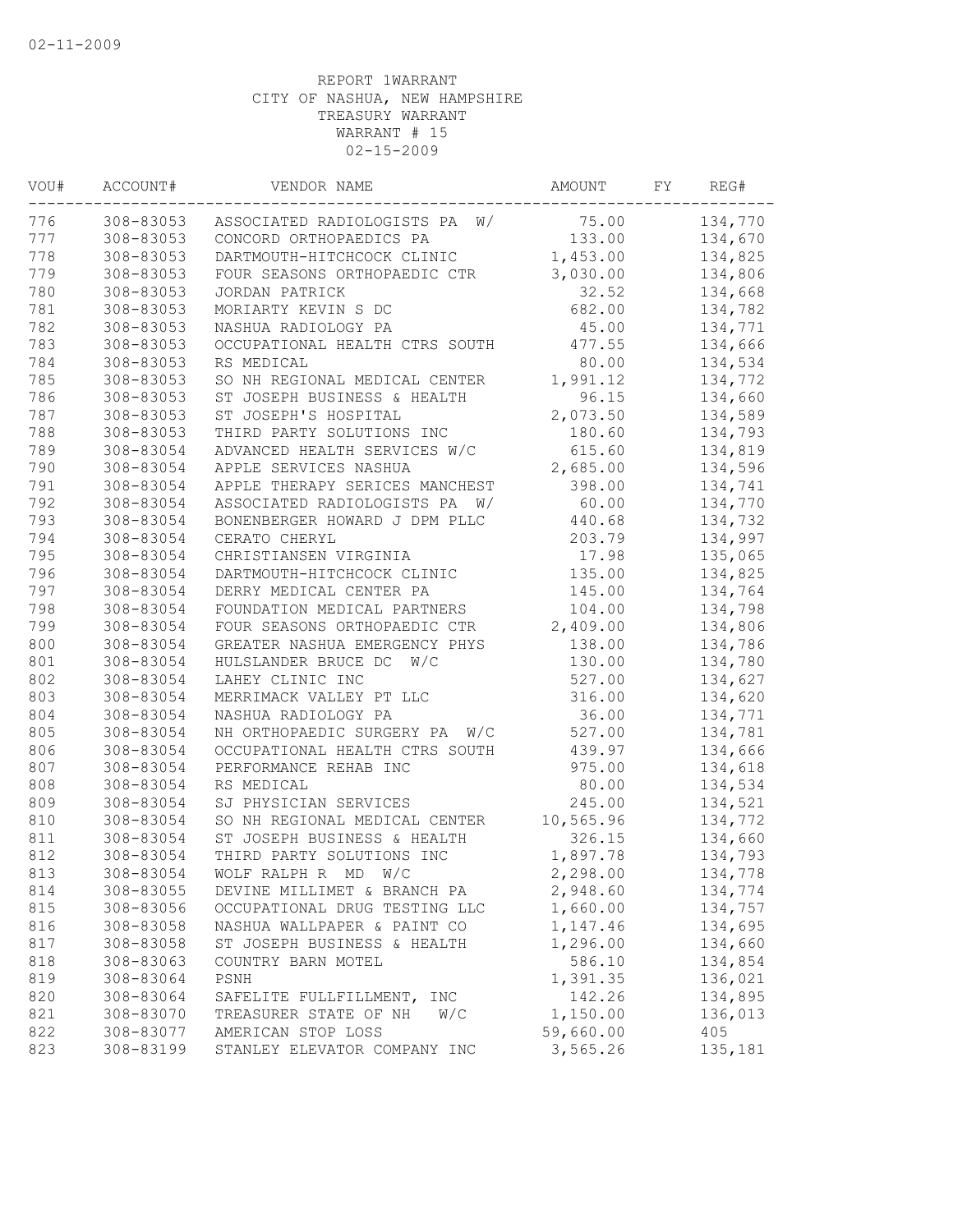|       | VOU# ACCOUNT#                             |                                               |                       | REG#               |
|-------|-------------------------------------------|-----------------------------------------------|-----------------------|--------------------|
|       |                                           | TOTAL 308 SRF - INSURANCE                     |                       | 3,086,351.68       |
|       | 208,899 3086-49050                        | COTE RICHARD                                  | 56.12                 | 134,921            |
|       | 208,900 3086-49050                        | ST GERMAIN IRENE                              | 30.00                 | 134,946            |
|       | 208,901 3086-83004                        | VISION SERVICE PLAN - NH                      | 16.29                 | 135,876            |
|       | 3086-83006                                | ANTHEM BLUE CROSS BLUE SHIELD 2,943.36        |                       | 422                |
|       | 3086-83009                                | NORTHEAST DELTA                               | 143.65                | 424                |
|       | 3086-83031                                | ITT HARTFORD                                  | 40.32 425             |                    |
|       | 208,902 3086-83102                        | UNUM LIFE INSURANCE                           | 27.76 135,875         |                    |
|       |                                           | 208,903 3086-91040 COTE RICHARD               |                       |                    |
| TOTAL | 308                                       | JAVITS GRANT PROGRAM                          |                       | 3,294.90           |
|       |                                           |                                               |                       |                    |
|       |                                           | 208,904 3097-41015 STAPLES BUSINESS ADVANTAGE | 240.76                | 134,832            |
|       | 208,905 3097-44005                        | ACE PRINTING COMPANY                          | 445.00                | 134,799            |
|       | 208,906 3097-49075                        | CENTRAL PAPER                                 | 8,651.11              | 134,993            |
|       | 208,907 3097-49075                        | CLEAN SOURCE                                  | 1,251.50              | 135,103            |
|       | 208,908 3097-49085                        | ALL RIGHT PROVISIONS, INC.                    | 439.30                | 135,100            |
|       | 208,909 3097-49085                        | COCA COLA<br>COSTA FRUIT & PRODUCE CO INC     | 4,118.50              | 134,947            |
|       | 208,910 3097-49085                        | COSTA FRUIT & PRODUCE CO INC                  | 23,330.35             | 135,188            |
|       | 208,910 3097-49085<br>208, 911 3097-49085 | DOUBLE N INC                                  | 32,722.17<br>2,593.50 | 135,189            |
|       | 208, 912 3097-49085                       | FANTINI BAKING CO., INC.                      | 3,248.46              | 134,972<br>135,051 |
|       | 208, 912 3097-49085                       | FANTINI BAKING CO., INC.                      | 933.37                | 135,052            |
|       | 208, 913 3097-49085                       | GARELICK FARMS-LYNN                           | 19,570.31             | 134,753            |
|       | 208, 914 3097-49085                       | GILL'S PIZZA CO.                              | 7,071.00              | 135,035            |
|       | 208, 915 3097-49085                       | M SAUNDERS INC                                | 6,802.54              | 135,020            |
|       | 208, 915 3097-49085                       | M SAUNDERS INC                                | 1,368.75              | 135,021            |
|       | 208,916 3097-49085                        | MCKEE FOODS CORP                              | 463.52                | 134,672            |
|       | 208, 917 3097-49085                       | NEW ENGLAND ICE CREAM                         | 1,736.31              | 135,046            |
|       | 208,918 3097-49085                        | OTIS SPUNKMEYER INC                           | 2,284.80              | 134,938            |
|       | 208,919 3097-49085                        | SURPLUS DISTRIBUTION SECTION                  | 189.75                | 134,730            |
|       | 208,920 3097-49085                        | UNITED COMMODITY GROUP, INC                   | 2,484.80              | 135,135            |
|       | 208, 921 3097-64045                       | CPACINC.COM                                   | 94.00                 | 135,107            |
|       | 208,922 3097-64045                        | HEWLETT PACKARD COMPANY                       | 999.00                | 134,635            |
|       | 208,923 3097-64335                        | NORTHEAST FOOD SVC EQUIPMENT &                | 257.24                | 134,576            |
|       | 208,924 3097-707                          | CAPPI KAREN                                   | 2.50                  | 135,144            |
|       | 208, 925 3097-74092                       | AFFILIATED HVAC SERVICES LLC                  | 1,533.54              | 134,975            |
|       | 208,926 3097-74092                        | BASSETT SERVICES CORPORATION                  | 178.00                | 134,977            |
|       | 208, 927 3097-74092                       | CASCO                                         | 318.05                | 134,554            |
|       | 208,928 3097-74092                        | GOOD MORNING SALES INC                        | 310.25                | 134,868            |
|       | 208,929 3097-83004                        | VISION SERVICE PLAN - NH                      | 130.32                | 135,878            |
|       | 3097-83006                                | ANTHEM BLUE CROSS BLUE SHIELD                 | 41,565.58             | 422                |
|       | 3097-83006                                | HARVARD PILGRIM HEALTH CARE                   | 7,602.76              | 396                |
|       | 3097-83006                                | HARVARD PILGRIM HEALTH CARE                   | 7,602.76              | 423                |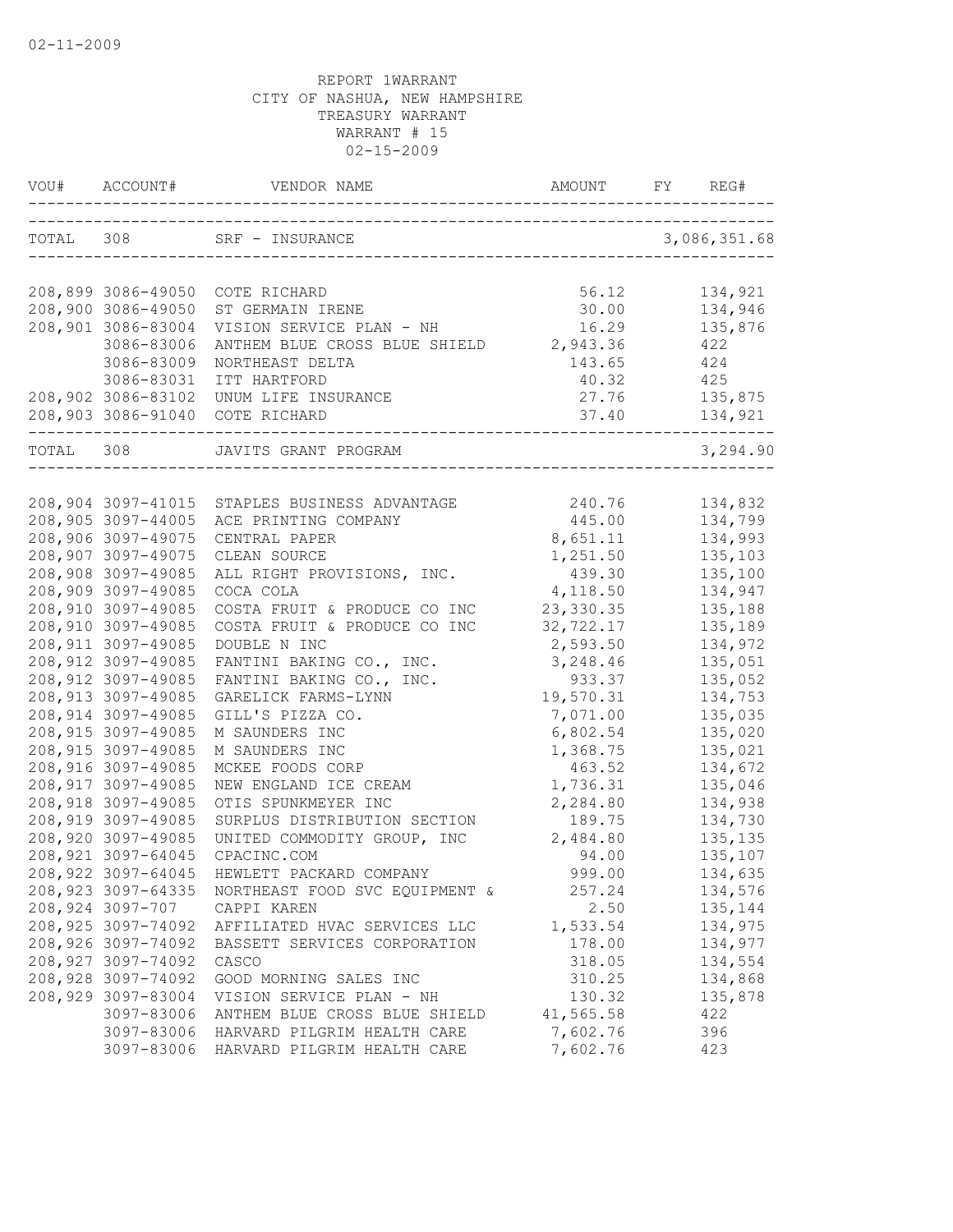| VOU#  | ACCOUNT#                      | VENDOR NAME                                                 | AMOUNT   | FΥ | REG#        |
|-------|-------------------------------|-------------------------------------------------------------|----------|----|-------------|
|       | 3097-83009                    | NORTHEAST DELTA                                             | 1,586.91 |    | 424         |
|       | 3097-83031                    | ITT HARTFORD                                                | 313.60   |    | 425         |
|       | 208,930 3097-83102            | UNUM LIFE INSURANCE                                         | 160.26   |    | 135,877     |
|       | 208,931 3097-91005            | AXNE EVA                                                    | 111.93   |    | 134,985     |
|       | 208,932 3097-91005            | <b>GUSTIN KAREN</b>                                         | 74.22    |    | 135,011     |
|       | 208,933 3097-91005            | RALPH PAULE                                                 | 65.45    |    | 134,918     |
|       | 208,934 3097-91005            | SLOSEK ODETTE                                               | 70.40    |    | 134,935     |
| TOTAL | 309                           | SRF - FOOD SERVICES                                         |          |    | 182, 922.57 |
|       | 208,935 3098-49085            | M SAUNDERS INC                                              | 6,633.23 |    | 135,021     |
| TOTAL | 309                           | FRESH FRUIT & VEGETABLE GRANT                               |          |    | 6,633.23    |
|       |                               |                                                             |          |    |             |
| 832   | 312-43005                     | PRINTGRAPHICS OF MAINE                                      | 850.00   |    | 413         |
| 833   | $312 - 46025$                 | BEN'S UNIFORMS                                              | 594.00   |    | 135,182     |
| 834   | $312 - 705$                   | BLACKTHORN DANIEL                                           | 210.00   |    | 135,001     |
| 835   | $312 - 705$                   | D & R TOWING INC                                            | 5,175.00 |    | 135,161     |
| 836   | $312 - 705$                   | DECELLES AUTO CLINIC INC                                    | 1,090.00 |    | 134,817     |
| 837   | $312 - 705$                   | QUICK RESPONSE TOWING LLC                                   | 1,762.50 |    | 134,802     |
| 838   | $312 - 705$                   | SHAH KETUL                                                  | 210.00   |    | 135,002     |
| 839   | $312 - 705$                   | TILDEN AUTOMOTIVE & TRUCK CTRS                              | 1,375.00 |    | 134,739     |
| 840   | 312-78007                     | ADAMSON INDUSTRIES CORP                                     | 1,168.40 |    | 134,720     |
| 841   | 312-78007                     | BELLETETES INC                                              | 5.84     |    | 134,679     |
| 842   | 312-78007                     | MHQ MUNICIPAL VEHICLES                                      | 625.10   |    | 134,729     |
| 843   | 312-78007                     | TOWERS MOTOR PARTS CORP                                     | 84.34    |    | 134,813     |
| TOTAL | 312                           | SRF - FINANCIAL SERVICES                                    |          |    | 13,150.18   |
|       | 208,936 3247-46040            | ITHACA COLLEGE                                              | 660.00   |    | 135,139     |
|       | 208,937 3247-46040            | VARSITY SWIM SHOP                                           | 381.25   |    | 135,047     |
| TOTAL | 324                           | ATHLETICS-ENTERPRISE FUND                                   |          |    | 1,041.25    |
|       | 208,938 3269-91040 COTE MARIE |                                                             | 282.63   |    | 134,984     |
| TOTAL | 326                           | NH ALTERNATE ASSESSMENT COACH                               |          |    | 282.63      |
|       |                               |                                                             |          |    |             |
|       |                               | 208,939 3279-64045 CPACINC.COM                              | 188.00   |    | 135,107     |
| TOTAL | 327                           | --------------------------<br>ADULT H.S.SPECIAL NEEDS GRANT |          |    | 188.00      |
|       |                               |                                                             |          |    |             |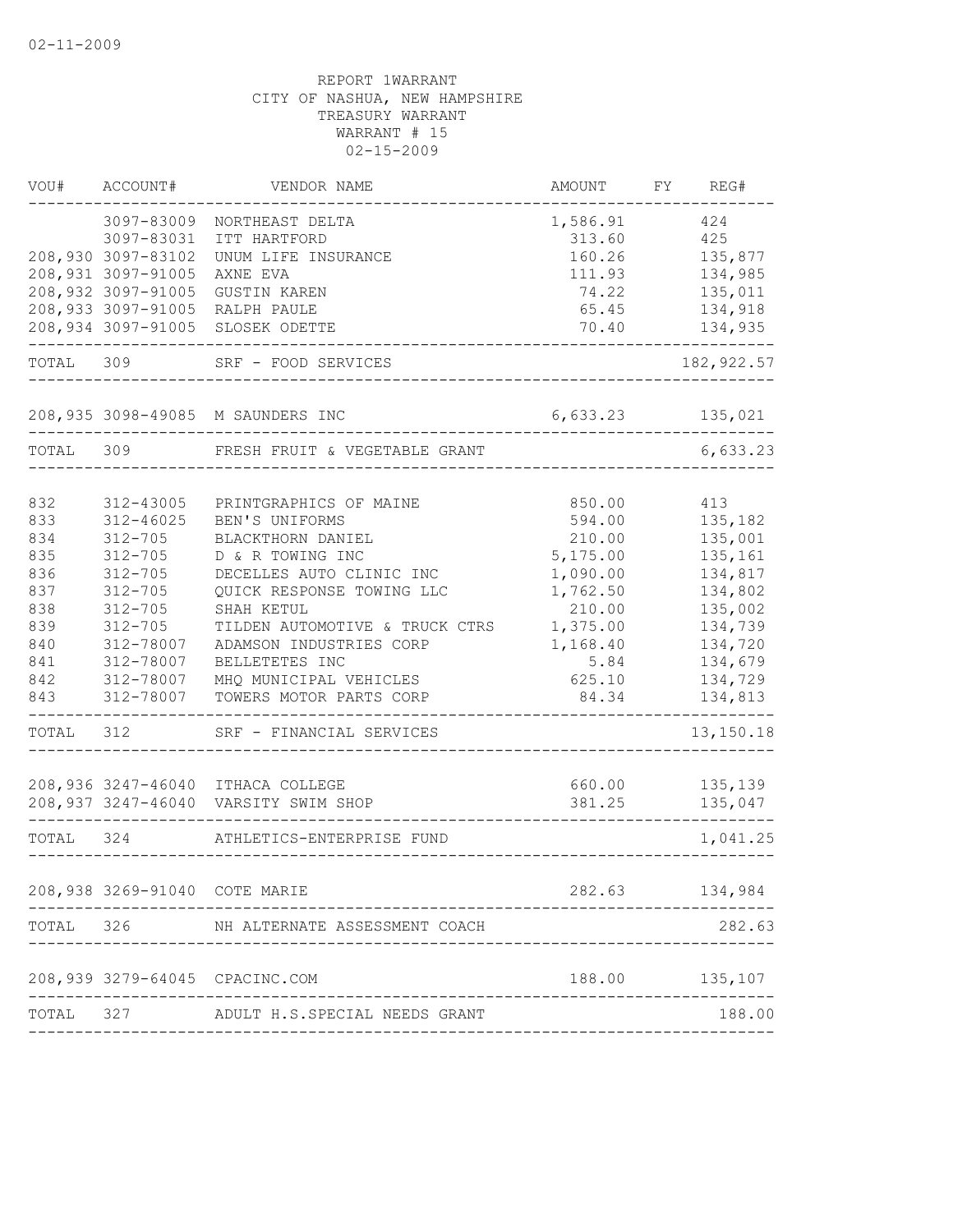| VOU#       | ACCOUNT#                 | VENDOR NAME                                     | AMOUNT             | FY | REG#               |
|------------|--------------------------|-------------------------------------------------|--------------------|----|--------------------|
| 844        | 331-01500                | LAW REALTY CO INC                               | 416.67             |    | 136,011            |
| 845        | 331-01500                | RAPID REAL ESTATE LLC                           | 1,500.00           |    | 135,960            |
| 846        | $331 - 309$              | AMPHENOL TCS                                    | 60.00              |    | 136,006            |
| 847        | 331-31050                | VERIZON WIRELESS                                | 166.81             |    | 135,993            |
| 848        | 331-45220                | KUSTOM SIGNALS INC                              | 2,285.93           |    | 134,541            |
| TOTAL      | 331                      | SRF - POLICE DEPARTMENT                         |                    |    | 4,429.41           |
|            |                          | 208,940 3319-53102 ADULT LEARNING CENTER        | 600.00             |    | 134,831            |
|            |                          | 208,941 3319-91040 KEYS TO LITERACY             | 700.00             |    | 135,142            |
| TOTAL      | 331                      | TITLE I SCHL IMPR-FES                           |                    |    | 1,300.00           |
|            |                          |                                                 |                    |    |                    |
| 849<br>850 | 332-49075<br>332-59100   | PAR, INC<br>LEYTON VALERIE M                    | 352.00             |    | 136,005<br>134,880 |
| 851        | 332-64045                | ADVANCED PRESENTATIONS SYSTEMS                  | 130.00<br>2,515.00 |    | 135,024            |
| 852        | 332-64045                | CDW GOVERNMENT INC                              | 120.97             |    | 134,940            |
| 853        | 332-64192                | ALEXETER TECHNOLOGIES LLC                       | 1,884.00           |    | 134,522            |
| TOTAL      | 332                      | SRF - FIRE DEPARTMENT                           |                    |    | 5,001.97           |
|            |                          | 3358-83006 ANTHEM BLUE CROSS BLUE SHIELD 523.25 |                    |    | 422                |
| TOTAL      | 335                      | TITLE IB READ 1ST MT PLEASANT                   |                    |    | 523.25             |
|            |                          |                                                 |                    |    |                    |
|            | 208,942 3359-83004       | VISION SERVICE PLAN - NH                        | 16.29              |    | 135,880            |
|            | 3359-83006               | ANTHEM BLUE CROSS BLUE SHIELD                   | 523.25             |    | 422                |
|            | 3359-83009<br>3359-83031 | NORTHEAST DELTA<br>ITT HARTFORD                 | 45.67<br>32.20     |    | 424<br>425         |
|            | 208,943 3359-83102       | UNUM LIFE INSURANCE                             | 19.80              |    | 135,879            |
|            | 208,944 3359-91040       | MOREHOUSE LINDA                                 | 42.50              |    | 134,932            |
| TOTAL      | 335                      | TITLE IB READ 1ST MT PLEASANT                   |                    |    | 679.71             |
|            |                          |                                                 |                    |    |                    |
|            |                          | 208,945 3369-49050 SCHOOL SPECIALTY             |                    |    | 82.12 134,944      |
|            |                          | 208,946 3369-53102 ADULT LEARNING CENTER        |                    |    | 360.00 134,831     |
| TOTAL 336  |                          | TITLE I SCHL IMPR DR CRISP                      |                    |    | 442.12             |
|            |                          | 208,947 3389-53103 YOUTH COUNCIL (THE)          | 8,603.30 135,004   |    |                    |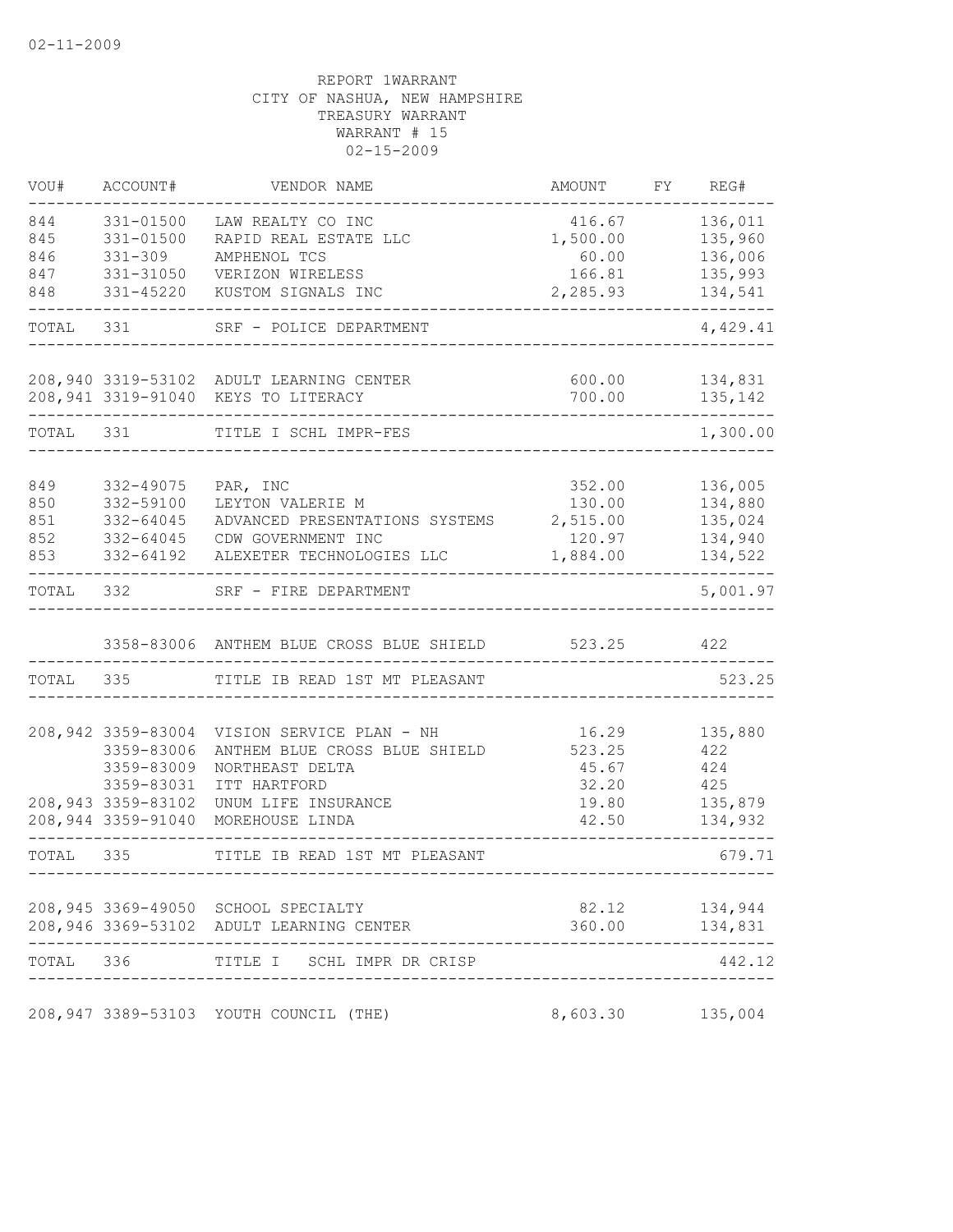|           | VOU# ACCOUNT#                              |                                                 |                                        | FY REG#            |
|-----------|--------------------------------------------|-------------------------------------------------|----------------------------------------|--------------------|
|           |                                            | TOTAL 338 TITLE IV SDF YOUTH COUNCIL 8,603.30   | -------------------------------------- |                    |
| 857       | 341-01966                                  | COMMUNITY COUNCIL OF NASHUA NH 7,314.79 134,843 |                                        |                    |
| 858       | 341-31045                                  | NEXTEL COMMUNICATIONS                           | 174.74 135,932                         |                    |
| 859       | 341-41015                                  | COMPUTER HUT OF N E INC                         | 226.95                                 | 135,180            |
| 860       |                                            | 341-53018 GRANOK ALEXANDER MD FACP              | 600.00                                 | 134,604            |
| 861       |                                            | 341-91025 CROOKER PATRICIA                      | 172.90                                 | 134,856            |
|           |                                            | TOTAL 341 SRF - COMMUNITY SERVICES              |                                        | 8,489.38           |
| 862       | 342-01340                                  | TREASURER STATE OF NH (PHL) 240.00 136,001      |                                        |                    |
| 863       | 342-01940                                  | IJAZ FOQIA                                      | 101.56 134,874                         |                    |
| 864       |                                            | 342-31045 NEXTEL COMMUNICATIONS                 | 32.31                                  | 135,932            |
| 865       |                                            | 342-47035 RICES PHARMACY INC                    | 64.90                                  | 135,933            |
| TOTAL 342 |                                            | SRF - COMMUNITY HEALTH                          |                                        | 438.77             |
|           |                                            |                                                 |                                        |                    |
|           |                                            | 208,948 3440-49075 AC MOORE INC                 |                                        | 347.43 134,992     |
|           | 208,949 3440-49075                         | AMESBURY SPORTS PARK                            | 821.25                                 | 135,881            |
|           | 208,950 3440-49075                         | BAKER ALEXIS                                    | 34.27                                  | 135,064            |
|           | 208, 951 3440-49075<br>208, 952 3440-49075 | CARON CYNTHIA                                   | 18.36                                  | 135,132<br>134,988 |
|           | 208, 953 3440-49075                        | COGSWELL CATHERINE<br>GARELICK FARMS-LYNN       | 169.47<br>117.17                       | 134,753            |
|           | 208,954 3440-49075                         | HAMM LINDA                                      | 33.19                                  | 134,989            |
|           | 208,955 3440-49075                         | HARDING LARRY                                   | 252.00                                 | 135,010            |
|           | 208,956 3440-49075                         | HEAD/PENN RACQUET SPORTS                        | 59.11                                  | 135,137            |
|           | 208,957 3440-49075                         | JACK'S PIZZA                                    | 137.00                                 | 134,826            |
|           | 208,958 3440-49075                         | JUBERT EMILY                                    | 9.99                                   | 135,063            |
|           | 208,959 3440-49075                         | MARKET BASKET                                   | 384.95                                 | 134,697            |
|           | 208,960 3440-49075                         | PEREZ CANDIDA                                   | 28.86                                  | 135,151            |
|           | 208,961 3440-49075                         | SAKELARIS JENNIFER                              | 38.00                                  | 135,026            |
|           | 208,962 3440-49075                         | SAM'S CLUB                                      | 164.14                                 | 136,030            |
|           | 208,963 3440-49075                         | STAPLES BUSINESS ADVANTAGE                      | 158.60                                 | 134,789            |
|           |                                            | 208,964 3440-49075 WALMART COMMUNITY            | 244.41                                 | 134,878            |
|           |                                            | 208,965 3440-55020 FIRST STUDENT INC            | 46.45                                  | 134,980            |
|           |                                            | 208,966 3440-91040 BRACKETT CHRISTINE           | 50.80                                  | 135,006            |
|           | TOTAL 344                                  | AFTER SCHOOL PROGRAM                            |                                        | 3, 115.45          |
|           |                                            |                                                 |                                        |                    |
|           |                                            | 208,967 3449-83004 VISION SERVICE PLAN - NH     | 16.29                                  | 135,883            |
|           |                                            | 3449-83006 ANTHEM BLUE CROSS BLUE SHIELD        | 7,657.20                               | 422                |
|           |                                            | 3449-83009 NORTHEAST DELTA                      | 91.34                                  | 424                |
|           |                                            | 3449-83031 ITT HARTFORD                         | 5.60                                   | 425                |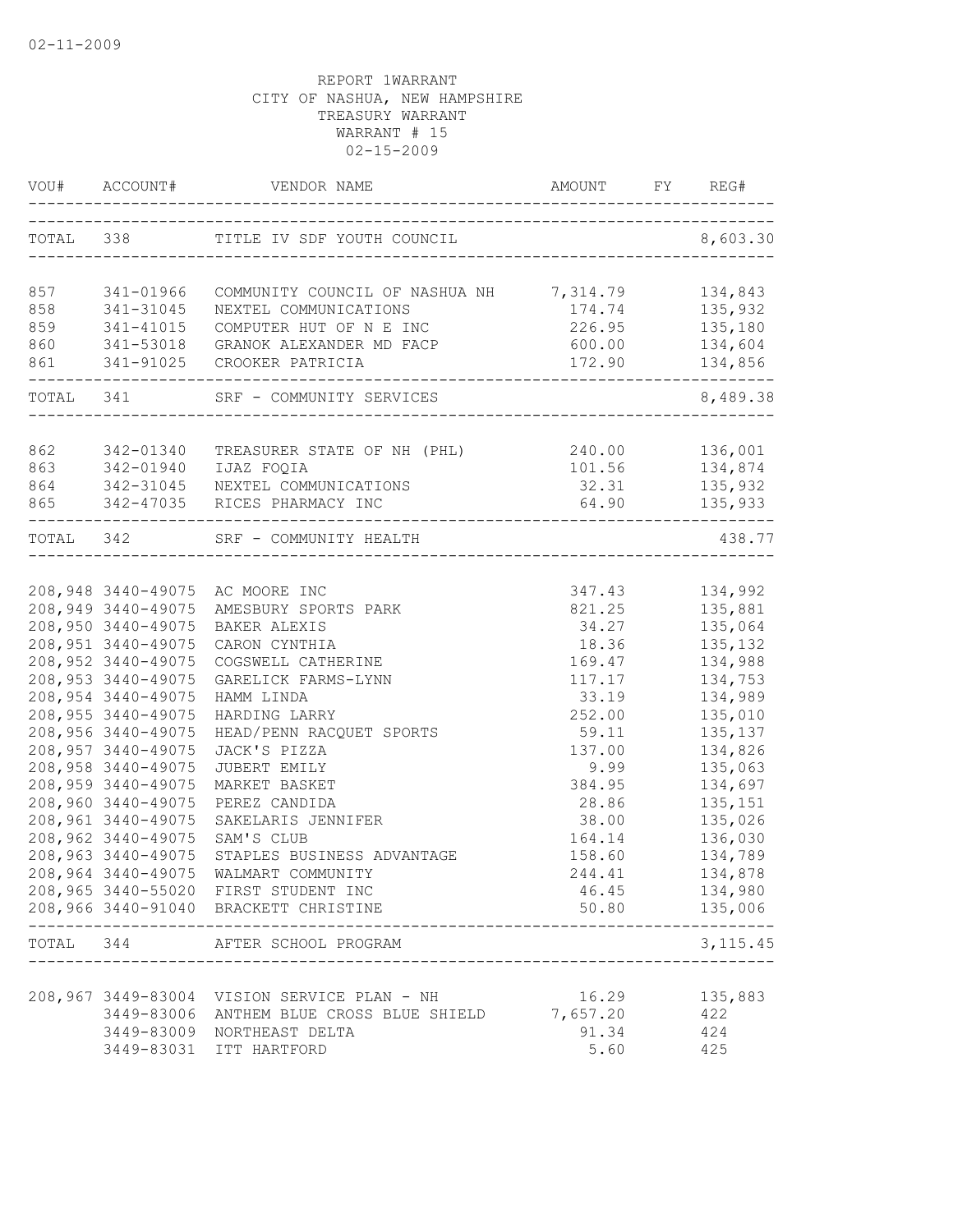| WOU#      | ACCOUNT#                                                                                 | VENDOR NAME                                                                                                                                             | AMOUNT                                                            | FY REG#                         |                               |
|-----------|------------------------------------------------------------------------------------------|---------------------------------------------------------------------------------------------------------------------------------------------------------|-------------------------------------------------------------------|---------------------------------|-------------------------------|
|           |                                                                                          | 208,968 3449-83102 UNUM LIFE INSURANCE                                                                                                                  | 23.88 135,882                                                     |                                 |                               |
| TOTAL 344 |                                                                                          | TITLE IV SDF 21ST CENTURY                                                                                                                               |                                                                   |                                 | 7,794.31                      |
|           |                                                                                          | 3468-49075 CITIZENS BANK<br>208,969 3468-53102 MEASURED PROGRESS INC<br>208,970 3468-91040 TAFE KATHRYN                                                 | 574.90<br>8,407.75<br>180.28                                      | 399                             | 135,048<br>135,049            |
| TOTAL 346 |                                                                                          | SMALLER LEARNING COMMUNITY                                                                                                                              |                                                                   |                                 | 9,162.93                      |
|           |                                                                                          | 208,971 3508-49050 SAGE PUBLICATIONS INC<br>208,972 3508-53102 PUBLIC CONSULTING GROUP INC.<br>208,973 3508-91040 BIRON LINDA                           | 501.46<br>6, 200.00<br>65.21                                      |                                 | 134,542<br>135,095<br>135,094 |
| TOTAL 350 |                                                                                          | TITLE 11A TEACHER QUALITY                                                                                                                               |                                                                   |                                 | 6,766.67                      |
|           | 208,974 3509-49050<br>3509-83006<br>3509-83006<br>3509-83006<br>3509-83009<br>3509-83031 | SAGE PUBLICATIONS INC<br>ANTHEM BLUE CROSS BLUE SHIELD<br>HARVARD PILGRIM HEALTH CARE<br>HARVARD PILGRIM HEALTH CARE<br>NORTHEAST DELTA<br>ITT HARTFORD | 112.36<br>11,599.14<br>1,070.16<br>1,070.16<br>1,003.13<br>317.80 | 422<br>396<br>423<br>424<br>425 | 134,542                       |
| TOTAL 350 |                                                                                          | TITLE 11A TEACHER QUALITY                                                                                                                               |                                                                   |                                 | 15, 172. 75                   |
|           |                                                                                          | 208,975 3539-54009 TELEGRAPH PUBLISHING COMPANY 2,128.00                                                                                                |                                                                   |                                 | 135,176                       |
| TOTAL     | 353                                                                                      | ADULT BASIC EDUCATION                                                                                                                                   |                                                                   |                                 | 2,128.00                      |
|           | 208,976 3559-49075<br>208,977 3559-83004<br>3559-83009<br>3559-83031                     | TURNER PAMELA<br>VISION SERVICE PLAN - NH<br>NORTHEAST DELTA<br>ITT HARTFORD                                                                            | 17.98<br>32.58<br>131.90<br>36.12                                 | 424<br>425                      | 134,930<br>135,883            |
| TOTAL     | 355                                                                                      | TITLE IB READING 1ST FES                                                                                                                                |                                                                   |                                 | 218.58                        |
|           |                                                                                          | 3609-83006 ANTHEM BLUE CROSS BLUE SHIELD<br>3609-83009 NORTHEAST DELTA<br>3609-83031 ITT HARTFORD                                                       | 2,093.00<br>82.77<br>35.28                                        | 422<br>424<br>425               |                               |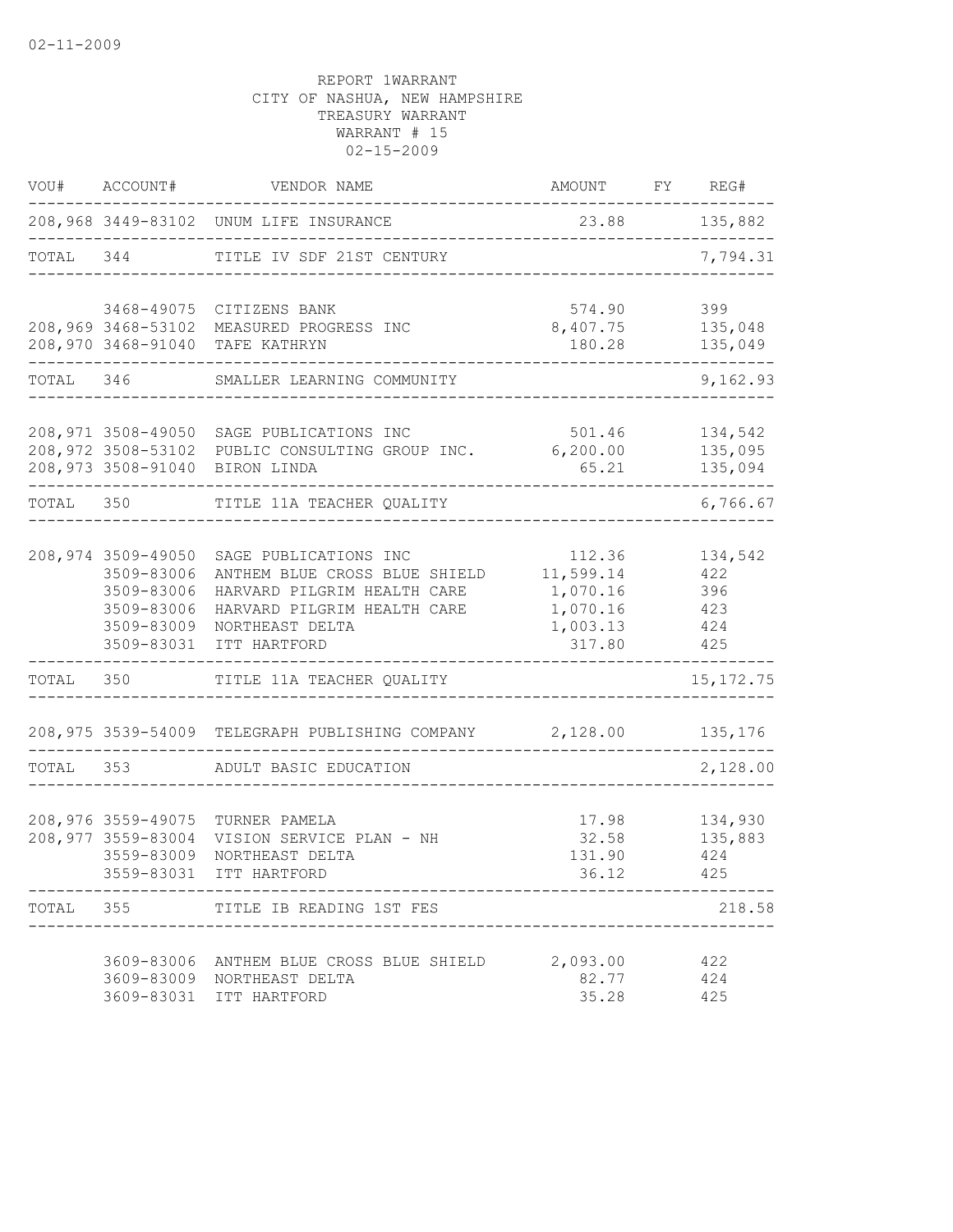| TOTAL 360 DROP OUT PREVENTION/ALT ED<br>2,211.05<br>______________________________<br>880 371-53025 TRC ENVIRONMENTAL CORP 6,380.85 134,717<br>TOTAL 371<br>6,380.85<br>881 373-53025 LOAN PACKAGING LLC<br>____________________________<br>TOTAL 373<br>800.00<br>SRF - ECONOMIC DEVELOPMENT<br>882<br>374-01126<br>355.20<br>134,860<br>METCALF KYLE<br>883<br>374-01126<br>SOUSA ROBERT JR<br>395.20<br>134,776<br>1,800.00<br>884<br>134,869<br>374-01966<br>NASHUA PASTORAL CARE CENTER<br>885<br>3,250.00<br>134,513<br>374-07030<br>ST LAURENT KATHERINE & M&L HOM | AMOUNT FY REG# |
|---------------------------------------------------------------------------------------------------------------------------------------------------------------------------------------------------------------------------------------------------------------------------------------------------------------------------------------------------------------------------------------------------------------------------------------------------------------------------------------------------------------------------------------------------------------------------|----------------|
|                                                                                                                                                                                                                                                                                                                                                                                                                                                                                                                                                                           |                |
|                                                                                                                                                                                                                                                                                                                                                                                                                                                                                                                                                                           |                |
|                                                                                                                                                                                                                                                                                                                                                                                                                                                                                                                                                                           |                |
|                                                                                                                                                                                                                                                                                                                                                                                                                                                                                                                                                                           |                |
|                                                                                                                                                                                                                                                                                                                                                                                                                                                                                                                                                                           |                |
|                                                                                                                                                                                                                                                                                                                                                                                                                                                                                                                                                                           |                |
|                                                                                                                                                                                                                                                                                                                                                                                                                                                                                                                                                                           |                |
|                                                                                                                                                                                                                                                                                                                                                                                                                                                                                                                                                                           |                |
|                                                                                                                                                                                                                                                                                                                                                                                                                                                                                                                                                                           |                |
| 886<br>1,218.18<br>374-07120<br>NASHUA AREA HEALTH CENTER<br>134,840                                                                                                                                                                                                                                                                                                                                                                                                                                                                                                      |                |
| 3,636.36<br>887<br>134,712<br>374-07145<br>NEIGHBORHOOD HOUSING SERVICES                                                                                                                                                                                                                                                                                                                                                                                                                                                                                                  |                |
| 887<br>NEIGHBORHOOD HOUSING SERVICES<br>2,298.91<br>374-07188<br>134,712                                                                                                                                                                                                                                                                                                                                                                                                                                                                                                  |                |
| 888<br>HILLSBOROUGH COUNTY TREASURER<br>135, 175<br>374-07340<br>103.26                                                                                                                                                                                                                                                                                                                                                                                                                                                                                                   |                |
| 889<br>374-07435<br>CORP FOR NATIONAL & COMMUNITY<br>908.60<br>134,728                                                                                                                                                                                                                                                                                                                                                                                                                                                                                                    |                |
| 890<br>374-07600<br>BC-AD PROPERTIES LLC & IDEAL D<br>8,550.00<br>135,885                                                                                                                                                                                                                                                                                                                                                                                                                                                                                                 |                |
| 891<br>374-07600<br>THE CROWN STREET REALTY TRUST<br>14,000.00<br>135,886                                                                                                                                                                                                                                                                                                                                                                                                                                                                                                 |                |
| 892<br>374-07620<br>PAYNE CRAIG<br>475.00<br>134,873                                                                                                                                                                                                                                                                                                                                                                                                                                                                                                                      |                |
| 893<br>374-09031<br>ADP INC<br>675.00<br>134,875                                                                                                                                                                                                                                                                                                                                                                                                                                                                                                                          |                |
| 894<br>374-09031<br>TRANSIT MANAGEMENT OF NASHUA<br>169.10<br>410                                                                                                                                                                                                                                                                                                                                                                                                                                                                                                         |                |
| 895<br>374-09061<br>134,640<br>ARAMARK UNIFORM SERVICES<br>44.20                                                                                                                                                                                                                                                                                                                                                                                                                                                                                                          |                |
| 896<br>374-09061<br>ECKHARDT & JOHNSON INC<br>140.00<br>134,736                                                                                                                                                                                                                                                                                                                                                                                                                                                                                                           |                |
| 897<br>374-09061<br>NEXTEL COMMUNICATIONS<br>558.58<br>135,932                                                                                                                                                                                                                                                                                                                                                                                                                                                                                                            |                |
| 898<br>374-09071<br>CITY OF NASHUA/TAX COLLECTOR'S<br>135,884<br>110.79                                                                                                                                                                                                                                                                                                                                                                                                                                                                                                   |                |
| 899<br>374-09071<br>SHATTUCK MALONE OIL CO<br>16,659.10<br>135,924                                                                                                                                                                                                                                                                                                                                                                                                                                                                                                        |                |
| 900<br>374-09091<br>AUTO ELECTRIC WAREHOUSE INC<br>134,517<br>545.00                                                                                                                                                                                                                                                                                                                                                                                                                                                                                                      |                |
| 901<br>374-09091<br>134,630<br><b>BALDWIN FILTERS</b><br>413.08                                                                                                                                                                                                                                                                                                                                                                                                                                                                                                           |                |
| 902<br>374-09091<br>134,858<br>CENTRAL PAPER PRODUCTS CO<br>191.00<br>374-09091                                                                                                                                                                                                                                                                                                                                                                                                                                                                                           |                |
| 903<br>CHROMATE INDUSTRIAL CORP<br>99.75<br>134,646                                                                                                                                                                                                                                                                                                                                                                                                                                                                                                                       |                |
| 585.48<br>904<br>374-09091<br>CUMMINS NORTHEAST INC<br>134,828                                                                                                                                                                                                                                                                                                                                                                                                                                                                                                            |                |
| 905<br>134,609<br>374-09091<br>FLEETWAY HEAVY DUTY PARTS INC<br>810.81                                                                                                                                                                                                                                                                                                                                                                                                                                                                                                    |                |
| 906<br>374-09091<br>2,336.57<br>134,779<br>GILLIG LLC<br>907<br>134,599                                                                                                                                                                                                                                                                                                                                                                                                                                                                                                   |                |
| 374-09091<br>GRAINGER<br>20.99<br>22.91<br>908<br>374-09091<br>HOME DEPOT CREDIT SERVICES<br>135,937                                                                                                                                                                                                                                                                                                                                                                                                                                                                      |                |
| 909<br>374-09091<br>371.07<br>134,808<br>NAPA AUTO PARTS                                                                                                                                                                                                                                                                                                                                                                                                                                                                                                                  |                |
| 134,870<br>910<br>374-09091<br>STAPLES BUSINESS ADVANTAGE<br>136.51                                                                                                                                                                                                                                                                                                                                                                                                                                                                                                       |                |
| 1,219.16<br>911<br>374-09102<br>PUBLIC SERVICE OF NH<br>136,012                                                                                                                                                                                                                                                                                                                                                                                                                                                                                                           |                |
| 912<br>139.31<br>135,985<br>374-09114<br>NATIONAL GRID                                                                                                                                                                                                                                                                                                                                                                                                                                                                                                                    |                |
| 913<br>374-09133<br>FAIRPOINT COMMUNICATIONS INC<br>50.69<br>135,994                                                                                                                                                                                                                                                                                                                                                                                                                                                                                                      |                |
| 135,932<br>914<br>374-09133<br>NEXTEL COMMUNICATIONS<br>178.28                                                                                                                                                                                                                                                                                                                                                                                                                                                                                                            |                |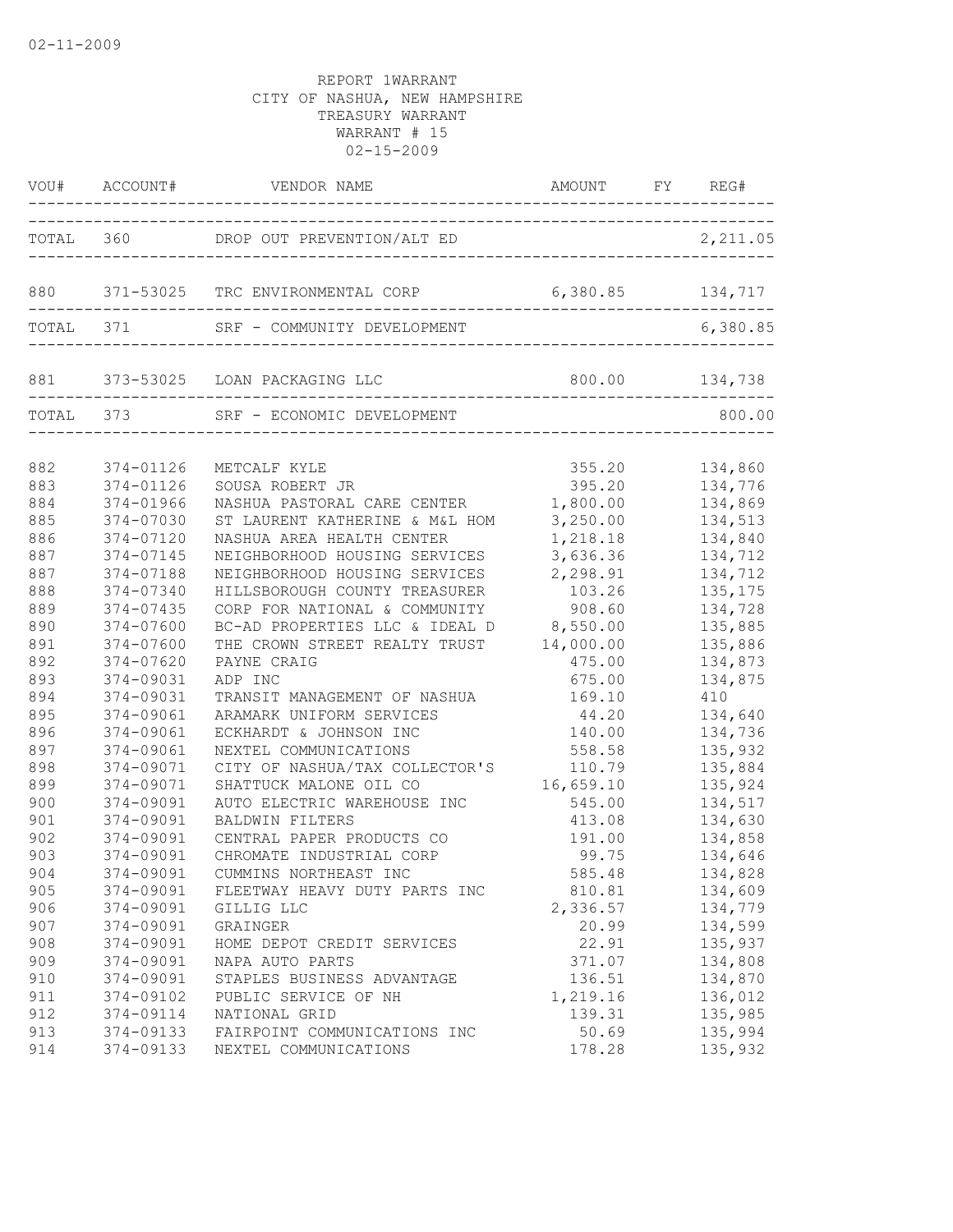| 915<br>410<br>374-09201<br>TRANSIT MANAGEMENT OF NASHUA 18,750.63<br>915<br>410<br>374-09209<br>TRANSIT MANAGEMENT OF NASHUA<br>844.67<br>916<br>374-09211<br>1,238.24<br>136,027<br>AMERITAS LIFE INSURANCE CORP<br>917<br>374-09211<br>EDWARD JONES<br>1,576.55<br>135,986<br>918<br>374-09213<br>SOUTHERN NH MEDICAL CENTER<br>100.00<br>136,026<br>919<br>16,650.00<br>134,602<br>374-09221<br>FIRST TRANSIT INC<br>920<br>135,999<br>374-09233<br>PERSONNEL CONCEPTS<br>45.90<br>921<br>134,640<br>374-09261<br>ARAMARK UNIFORM SERVICES<br>58.82<br>922<br>31.50<br>134,747<br>374-09261<br>PURE WATERS OF NEW ENGLAND LLC<br>229.99<br>923<br>135,887<br>374-09261<br>TRANSIT MANAGEMENT OF NASHUA I<br>923<br>13.89<br>135,887<br>374-09262<br>TRANSIT MANAGEMENT OF NASHUA I<br>924<br>374-45230<br>NEXTEL COMMUNICATIONS<br>50.63<br>135,932<br>925<br>2,920.00<br>134,862<br>374-59188<br>ASAP ENVIRONMENTAL INC<br>926<br>374-59188<br>INSTITUTE FOR ENVIRONMENTAL ED<br>896.00<br>134,845<br>927<br>374-91025<br>SCHENA CARRIE<br>248.60<br>134,759<br>TOTAL 374<br>SRF - URBAN PROGRAMS<br>106, 123.51<br>928<br>4,728.92 135,981<br>375-45050<br>SIRSIDYNIX<br>929<br>375-64045<br>97.96 134,870<br>STAPLES BUSINESS ADVANTAGE<br>930<br>65.00<br>375-73015 FERMAN FABRICS<br>135,187<br>931<br>375-75023<br>1,498.50<br>135,009<br>HARRY W WELLS & SON INC<br>---------<br>TOTAL 375<br>SRF - PUBLIC LIBRARIES<br>208,978 3769-49035<br>55.89<br>135,042<br>CAMBIUM LEARNING INC<br>208,979 3769-49050<br>134,847<br>CAMERALAND<br>26.85<br>208,980 3769-49050<br>134,920<br>CHISHOLM JUNE<br>158.97<br>208,981 3769-49050<br>DOODY JEANNE<br>19.88<br>134,662<br>208,982 3769-49050<br>2, 144.73<br>134,945<br><b>HEINEMANN</b><br>208,983 3769-49050<br>MICHAUD CYNTHIA<br>331.00<br>134,923<br>208,984 3769-53101<br>134,892<br>CROWDER LUCIE L<br>432.23<br>208,985 3769-53101<br>135, 117<br>DAILEY EDUCATIONAL CONSULTANTS<br>900.00<br>208,986 3769-53101<br>562.50<br>135,136<br>MORENO-BACON ICIAR<br>208,987 3769-53101<br>RENO JENNIFER<br>1,125.00<br>135,141<br>208,988 3769-53101<br>700.00<br>135,088<br>SHEA DENISE C<br>208,989 3769-63085<br>135,072<br>HSBC BUSINESS SOLUTIONS<br>195.98<br>208,990 3769-64040<br>135,027<br>5,995.19<br>PEARSON EDUCATION<br>208,991 3769-64045<br>135,107<br>CPACINC.COM<br>725.00<br>208,992 3769-83004<br>16.29<br>VISION SERVICE PLAN - NH<br>135,889<br>3769-83006<br>7,413.14<br>ANTHEM BLUE CROSS BLUE SHIELD<br>422<br>3769-83009<br>2,335.53<br>424<br>NORTHEAST DELTA<br>112.00<br>3769-83031<br>425<br>ITT HARTFORD<br>208,993 3769-83102<br>24.48<br>135,888<br>UNUM LIFE INSURANCE | VOU# | ACCOUNT# | VENDOR NAME | AMOUNT | FY REG#  |
|---------------------------------------------------------------------------------------------------------------------------------------------------------------------------------------------------------------------------------------------------------------------------------------------------------------------------------------------------------------------------------------------------------------------------------------------------------------------------------------------------------------------------------------------------------------------------------------------------------------------------------------------------------------------------------------------------------------------------------------------------------------------------------------------------------------------------------------------------------------------------------------------------------------------------------------------------------------------------------------------------------------------------------------------------------------------------------------------------------------------------------------------------------------------------------------------------------------------------------------------------------------------------------------------------------------------------------------------------------------------------------------------------------------------------------------------------------------------------------------------------------------------------------------------------------------------------------------------------------------------------------------------------------------------------------------------------------------------------------------------------------------------------------------------------------------------------------------------------------------------------------------------------------------------------------------------------------------------------------------------------------------------------------------------------------------------------------------------------------------------------------------------------------------------------------------------------------------------------------------------------------------------------------------------------------------------------------------------------------------------------------------------------------------------------------------------------------------------------------------------------------------------------------------------------------------------------------------------------------------------------------------------------------------------|------|----------|-------------|--------|----------|
|                                                                                                                                                                                                                                                                                                                                                                                                                                                                                                                                                                                                                                                                                                                                                                                                                                                                                                                                                                                                                                                                                                                                                                                                                                                                                                                                                                                                                                                                                                                                                                                                                                                                                                                                                                                                                                                                                                                                                                                                                                                                                                                                                                                                                                                                                                                                                                                                                                                                                                                                                                                                                                                                     |      |          |             |        |          |
|                                                                                                                                                                                                                                                                                                                                                                                                                                                                                                                                                                                                                                                                                                                                                                                                                                                                                                                                                                                                                                                                                                                                                                                                                                                                                                                                                                                                                                                                                                                                                                                                                                                                                                                                                                                                                                                                                                                                                                                                                                                                                                                                                                                                                                                                                                                                                                                                                                                                                                                                                                                                                                                                     |      |          |             |        |          |
|                                                                                                                                                                                                                                                                                                                                                                                                                                                                                                                                                                                                                                                                                                                                                                                                                                                                                                                                                                                                                                                                                                                                                                                                                                                                                                                                                                                                                                                                                                                                                                                                                                                                                                                                                                                                                                                                                                                                                                                                                                                                                                                                                                                                                                                                                                                                                                                                                                                                                                                                                                                                                                                                     |      |          |             |        |          |
|                                                                                                                                                                                                                                                                                                                                                                                                                                                                                                                                                                                                                                                                                                                                                                                                                                                                                                                                                                                                                                                                                                                                                                                                                                                                                                                                                                                                                                                                                                                                                                                                                                                                                                                                                                                                                                                                                                                                                                                                                                                                                                                                                                                                                                                                                                                                                                                                                                                                                                                                                                                                                                                                     |      |          |             |        |          |
|                                                                                                                                                                                                                                                                                                                                                                                                                                                                                                                                                                                                                                                                                                                                                                                                                                                                                                                                                                                                                                                                                                                                                                                                                                                                                                                                                                                                                                                                                                                                                                                                                                                                                                                                                                                                                                                                                                                                                                                                                                                                                                                                                                                                                                                                                                                                                                                                                                                                                                                                                                                                                                                                     |      |          |             |        |          |
|                                                                                                                                                                                                                                                                                                                                                                                                                                                                                                                                                                                                                                                                                                                                                                                                                                                                                                                                                                                                                                                                                                                                                                                                                                                                                                                                                                                                                                                                                                                                                                                                                                                                                                                                                                                                                                                                                                                                                                                                                                                                                                                                                                                                                                                                                                                                                                                                                                                                                                                                                                                                                                                                     |      |          |             |        |          |
|                                                                                                                                                                                                                                                                                                                                                                                                                                                                                                                                                                                                                                                                                                                                                                                                                                                                                                                                                                                                                                                                                                                                                                                                                                                                                                                                                                                                                                                                                                                                                                                                                                                                                                                                                                                                                                                                                                                                                                                                                                                                                                                                                                                                                                                                                                                                                                                                                                                                                                                                                                                                                                                                     |      |          |             |        |          |
|                                                                                                                                                                                                                                                                                                                                                                                                                                                                                                                                                                                                                                                                                                                                                                                                                                                                                                                                                                                                                                                                                                                                                                                                                                                                                                                                                                                                                                                                                                                                                                                                                                                                                                                                                                                                                                                                                                                                                                                                                                                                                                                                                                                                                                                                                                                                                                                                                                                                                                                                                                                                                                                                     |      |          |             |        |          |
|                                                                                                                                                                                                                                                                                                                                                                                                                                                                                                                                                                                                                                                                                                                                                                                                                                                                                                                                                                                                                                                                                                                                                                                                                                                                                                                                                                                                                                                                                                                                                                                                                                                                                                                                                                                                                                                                                                                                                                                                                                                                                                                                                                                                                                                                                                                                                                                                                                                                                                                                                                                                                                                                     |      |          |             |        |          |
|                                                                                                                                                                                                                                                                                                                                                                                                                                                                                                                                                                                                                                                                                                                                                                                                                                                                                                                                                                                                                                                                                                                                                                                                                                                                                                                                                                                                                                                                                                                                                                                                                                                                                                                                                                                                                                                                                                                                                                                                                                                                                                                                                                                                                                                                                                                                                                                                                                                                                                                                                                                                                                                                     |      |          |             |        |          |
|                                                                                                                                                                                                                                                                                                                                                                                                                                                                                                                                                                                                                                                                                                                                                                                                                                                                                                                                                                                                                                                                                                                                                                                                                                                                                                                                                                                                                                                                                                                                                                                                                                                                                                                                                                                                                                                                                                                                                                                                                                                                                                                                                                                                                                                                                                                                                                                                                                                                                                                                                                                                                                                                     |      |          |             |        |          |
|                                                                                                                                                                                                                                                                                                                                                                                                                                                                                                                                                                                                                                                                                                                                                                                                                                                                                                                                                                                                                                                                                                                                                                                                                                                                                                                                                                                                                                                                                                                                                                                                                                                                                                                                                                                                                                                                                                                                                                                                                                                                                                                                                                                                                                                                                                                                                                                                                                                                                                                                                                                                                                                                     |      |          |             |        |          |
|                                                                                                                                                                                                                                                                                                                                                                                                                                                                                                                                                                                                                                                                                                                                                                                                                                                                                                                                                                                                                                                                                                                                                                                                                                                                                                                                                                                                                                                                                                                                                                                                                                                                                                                                                                                                                                                                                                                                                                                                                                                                                                                                                                                                                                                                                                                                                                                                                                                                                                                                                                                                                                                                     |      |          |             |        |          |
|                                                                                                                                                                                                                                                                                                                                                                                                                                                                                                                                                                                                                                                                                                                                                                                                                                                                                                                                                                                                                                                                                                                                                                                                                                                                                                                                                                                                                                                                                                                                                                                                                                                                                                                                                                                                                                                                                                                                                                                                                                                                                                                                                                                                                                                                                                                                                                                                                                                                                                                                                                                                                                                                     |      |          |             |        |          |
|                                                                                                                                                                                                                                                                                                                                                                                                                                                                                                                                                                                                                                                                                                                                                                                                                                                                                                                                                                                                                                                                                                                                                                                                                                                                                                                                                                                                                                                                                                                                                                                                                                                                                                                                                                                                                                                                                                                                                                                                                                                                                                                                                                                                                                                                                                                                                                                                                                                                                                                                                                                                                                                                     |      |          |             |        |          |
|                                                                                                                                                                                                                                                                                                                                                                                                                                                                                                                                                                                                                                                                                                                                                                                                                                                                                                                                                                                                                                                                                                                                                                                                                                                                                                                                                                                                                                                                                                                                                                                                                                                                                                                                                                                                                                                                                                                                                                                                                                                                                                                                                                                                                                                                                                                                                                                                                                                                                                                                                                                                                                                                     |      |          |             |        |          |
|                                                                                                                                                                                                                                                                                                                                                                                                                                                                                                                                                                                                                                                                                                                                                                                                                                                                                                                                                                                                                                                                                                                                                                                                                                                                                                                                                                                                                                                                                                                                                                                                                                                                                                                                                                                                                                                                                                                                                                                                                                                                                                                                                                                                                                                                                                                                                                                                                                                                                                                                                                                                                                                                     |      |          |             |        |          |
|                                                                                                                                                                                                                                                                                                                                                                                                                                                                                                                                                                                                                                                                                                                                                                                                                                                                                                                                                                                                                                                                                                                                                                                                                                                                                                                                                                                                                                                                                                                                                                                                                                                                                                                                                                                                                                                                                                                                                                                                                                                                                                                                                                                                                                                                                                                                                                                                                                                                                                                                                                                                                                                                     |      |          |             |        |          |
|                                                                                                                                                                                                                                                                                                                                                                                                                                                                                                                                                                                                                                                                                                                                                                                                                                                                                                                                                                                                                                                                                                                                                                                                                                                                                                                                                                                                                                                                                                                                                                                                                                                                                                                                                                                                                                                                                                                                                                                                                                                                                                                                                                                                                                                                                                                                                                                                                                                                                                                                                                                                                                                                     |      |          |             |        |          |
|                                                                                                                                                                                                                                                                                                                                                                                                                                                                                                                                                                                                                                                                                                                                                                                                                                                                                                                                                                                                                                                                                                                                                                                                                                                                                                                                                                                                                                                                                                                                                                                                                                                                                                                                                                                                                                                                                                                                                                                                                                                                                                                                                                                                                                                                                                                                                                                                                                                                                                                                                                                                                                                                     |      |          |             |        |          |
|                                                                                                                                                                                                                                                                                                                                                                                                                                                                                                                                                                                                                                                                                                                                                                                                                                                                                                                                                                                                                                                                                                                                                                                                                                                                                                                                                                                                                                                                                                                                                                                                                                                                                                                                                                                                                                                                                                                                                                                                                                                                                                                                                                                                                                                                                                                                                                                                                                                                                                                                                                                                                                                                     |      |          |             |        |          |
|                                                                                                                                                                                                                                                                                                                                                                                                                                                                                                                                                                                                                                                                                                                                                                                                                                                                                                                                                                                                                                                                                                                                                                                                                                                                                                                                                                                                                                                                                                                                                                                                                                                                                                                                                                                                                                                                                                                                                                                                                                                                                                                                                                                                                                                                                                                                                                                                                                                                                                                                                                                                                                                                     |      |          |             |        | 6,390.38 |
|                                                                                                                                                                                                                                                                                                                                                                                                                                                                                                                                                                                                                                                                                                                                                                                                                                                                                                                                                                                                                                                                                                                                                                                                                                                                                                                                                                                                                                                                                                                                                                                                                                                                                                                                                                                                                                                                                                                                                                                                                                                                                                                                                                                                                                                                                                                                                                                                                                                                                                                                                                                                                                                                     |      |          |             |        |          |
|                                                                                                                                                                                                                                                                                                                                                                                                                                                                                                                                                                                                                                                                                                                                                                                                                                                                                                                                                                                                                                                                                                                                                                                                                                                                                                                                                                                                                                                                                                                                                                                                                                                                                                                                                                                                                                                                                                                                                                                                                                                                                                                                                                                                                                                                                                                                                                                                                                                                                                                                                                                                                                                                     |      |          |             |        |          |
|                                                                                                                                                                                                                                                                                                                                                                                                                                                                                                                                                                                                                                                                                                                                                                                                                                                                                                                                                                                                                                                                                                                                                                                                                                                                                                                                                                                                                                                                                                                                                                                                                                                                                                                                                                                                                                                                                                                                                                                                                                                                                                                                                                                                                                                                                                                                                                                                                                                                                                                                                                                                                                                                     |      |          |             |        |          |
|                                                                                                                                                                                                                                                                                                                                                                                                                                                                                                                                                                                                                                                                                                                                                                                                                                                                                                                                                                                                                                                                                                                                                                                                                                                                                                                                                                                                                                                                                                                                                                                                                                                                                                                                                                                                                                                                                                                                                                                                                                                                                                                                                                                                                                                                                                                                                                                                                                                                                                                                                                                                                                                                     |      |          |             |        |          |
|                                                                                                                                                                                                                                                                                                                                                                                                                                                                                                                                                                                                                                                                                                                                                                                                                                                                                                                                                                                                                                                                                                                                                                                                                                                                                                                                                                                                                                                                                                                                                                                                                                                                                                                                                                                                                                                                                                                                                                                                                                                                                                                                                                                                                                                                                                                                                                                                                                                                                                                                                                                                                                                                     |      |          |             |        |          |
|                                                                                                                                                                                                                                                                                                                                                                                                                                                                                                                                                                                                                                                                                                                                                                                                                                                                                                                                                                                                                                                                                                                                                                                                                                                                                                                                                                                                                                                                                                                                                                                                                                                                                                                                                                                                                                                                                                                                                                                                                                                                                                                                                                                                                                                                                                                                                                                                                                                                                                                                                                                                                                                                     |      |          |             |        |          |
|                                                                                                                                                                                                                                                                                                                                                                                                                                                                                                                                                                                                                                                                                                                                                                                                                                                                                                                                                                                                                                                                                                                                                                                                                                                                                                                                                                                                                                                                                                                                                                                                                                                                                                                                                                                                                                                                                                                                                                                                                                                                                                                                                                                                                                                                                                                                                                                                                                                                                                                                                                                                                                                                     |      |          |             |        |          |
|                                                                                                                                                                                                                                                                                                                                                                                                                                                                                                                                                                                                                                                                                                                                                                                                                                                                                                                                                                                                                                                                                                                                                                                                                                                                                                                                                                                                                                                                                                                                                                                                                                                                                                                                                                                                                                                                                                                                                                                                                                                                                                                                                                                                                                                                                                                                                                                                                                                                                                                                                                                                                                                                     |      |          |             |        |          |
|                                                                                                                                                                                                                                                                                                                                                                                                                                                                                                                                                                                                                                                                                                                                                                                                                                                                                                                                                                                                                                                                                                                                                                                                                                                                                                                                                                                                                                                                                                                                                                                                                                                                                                                                                                                                                                                                                                                                                                                                                                                                                                                                                                                                                                                                                                                                                                                                                                                                                                                                                                                                                                                                     |      |          |             |        |          |
|                                                                                                                                                                                                                                                                                                                                                                                                                                                                                                                                                                                                                                                                                                                                                                                                                                                                                                                                                                                                                                                                                                                                                                                                                                                                                                                                                                                                                                                                                                                                                                                                                                                                                                                                                                                                                                                                                                                                                                                                                                                                                                                                                                                                                                                                                                                                                                                                                                                                                                                                                                                                                                                                     |      |          |             |        |          |
|                                                                                                                                                                                                                                                                                                                                                                                                                                                                                                                                                                                                                                                                                                                                                                                                                                                                                                                                                                                                                                                                                                                                                                                                                                                                                                                                                                                                                                                                                                                                                                                                                                                                                                                                                                                                                                                                                                                                                                                                                                                                                                                                                                                                                                                                                                                                                                                                                                                                                                                                                                                                                                                                     |      |          |             |        |          |
|                                                                                                                                                                                                                                                                                                                                                                                                                                                                                                                                                                                                                                                                                                                                                                                                                                                                                                                                                                                                                                                                                                                                                                                                                                                                                                                                                                                                                                                                                                                                                                                                                                                                                                                                                                                                                                                                                                                                                                                                                                                                                                                                                                                                                                                                                                                                                                                                                                                                                                                                                                                                                                                                     |      |          |             |        |          |
|                                                                                                                                                                                                                                                                                                                                                                                                                                                                                                                                                                                                                                                                                                                                                                                                                                                                                                                                                                                                                                                                                                                                                                                                                                                                                                                                                                                                                                                                                                                                                                                                                                                                                                                                                                                                                                                                                                                                                                                                                                                                                                                                                                                                                                                                                                                                                                                                                                                                                                                                                                                                                                                                     |      |          |             |        |          |
|                                                                                                                                                                                                                                                                                                                                                                                                                                                                                                                                                                                                                                                                                                                                                                                                                                                                                                                                                                                                                                                                                                                                                                                                                                                                                                                                                                                                                                                                                                                                                                                                                                                                                                                                                                                                                                                                                                                                                                                                                                                                                                                                                                                                                                                                                                                                                                                                                                                                                                                                                                                                                                                                     |      |          |             |        |          |
|                                                                                                                                                                                                                                                                                                                                                                                                                                                                                                                                                                                                                                                                                                                                                                                                                                                                                                                                                                                                                                                                                                                                                                                                                                                                                                                                                                                                                                                                                                                                                                                                                                                                                                                                                                                                                                                                                                                                                                                                                                                                                                                                                                                                                                                                                                                                                                                                                                                                                                                                                                                                                                                                     |      |          |             |        |          |
|                                                                                                                                                                                                                                                                                                                                                                                                                                                                                                                                                                                                                                                                                                                                                                                                                                                                                                                                                                                                                                                                                                                                                                                                                                                                                                                                                                                                                                                                                                                                                                                                                                                                                                                                                                                                                                                                                                                                                                                                                                                                                                                                                                                                                                                                                                                                                                                                                                                                                                                                                                                                                                                                     |      |          |             |        |          |
|                                                                                                                                                                                                                                                                                                                                                                                                                                                                                                                                                                                                                                                                                                                                                                                                                                                                                                                                                                                                                                                                                                                                                                                                                                                                                                                                                                                                                                                                                                                                                                                                                                                                                                                                                                                                                                                                                                                                                                                                                                                                                                                                                                                                                                                                                                                                                                                                                                                                                                                                                                                                                                                                     |      |          |             |        |          |
|                                                                                                                                                                                                                                                                                                                                                                                                                                                                                                                                                                                                                                                                                                                                                                                                                                                                                                                                                                                                                                                                                                                                                                                                                                                                                                                                                                                                                                                                                                                                                                                                                                                                                                                                                                                                                                                                                                                                                                                                                                                                                                                                                                                                                                                                                                                                                                                                                                                                                                                                                                                                                                                                     |      |          |             |        |          |
|                                                                                                                                                                                                                                                                                                                                                                                                                                                                                                                                                                                                                                                                                                                                                                                                                                                                                                                                                                                                                                                                                                                                                                                                                                                                                                                                                                                                                                                                                                                                                                                                                                                                                                                                                                                                                                                                                                                                                                                                                                                                                                                                                                                                                                                                                                                                                                                                                                                                                                                                                                                                                                                                     |      |          |             |        |          |
|                                                                                                                                                                                                                                                                                                                                                                                                                                                                                                                                                                                                                                                                                                                                                                                                                                                                                                                                                                                                                                                                                                                                                                                                                                                                                                                                                                                                                                                                                                                                                                                                                                                                                                                                                                                                                                                                                                                                                                                                                                                                                                                                                                                                                                                                                                                                                                                                                                                                                                                                                                                                                                                                     |      |          |             |        |          |
| 208,994 3769-94030<br>2,396.00<br>136,042<br>CENTER FOR DEVELOPMENT & LEARN                                                                                                                                                                                                                                                                                                                                                                                                                                                                                                                                                                                                                                                                                                                                                                                                                                                                                                                                                                                                                                                                                                                                                                                                                                                                                                                                                                                                                                                                                                                                                                                                                                                                                                                                                                                                                                                                                                                                                                                                                                                                                                                                                                                                                                                                                                                                                                                                                                                                                                                                                                                         |      |          |             |        |          |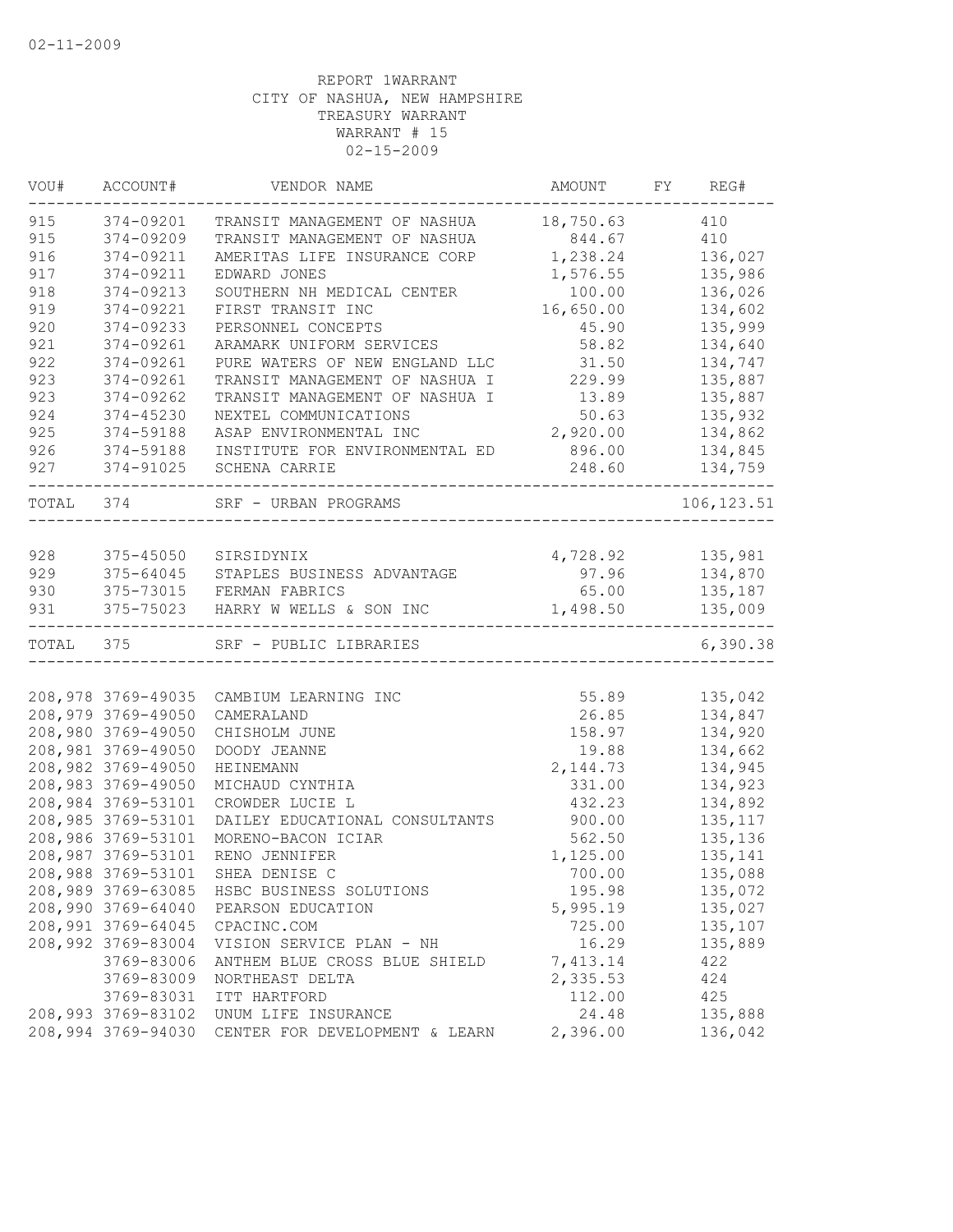|           | VOU# ACCOUNT#                                                                                                  | VENDOR NAME                                                                                                                                                                                              |                                                                             | AMOUNT FY REG#                                        |
|-----------|----------------------------------------------------------------------------------------------------------------|----------------------------------------------------------------------------------------------------------------------------------------------------------------------------------------------------------|-----------------------------------------------------------------------------|-------------------------------------------------------|
|           |                                                                                                                | TOTAL 376 TITLE I ESEA<br>_______________________________                                                                                                                                                |                                                                             | 25,670.66                                             |
|           | 208,996 3909-53102<br>208,997 3909-53102                                                                       | 208,995 3909-53102 HASBROUCK TARA L<br>MANHEIM ZIMMERMAN AMY B<br>WOOD WILLIAM<br>3909-64192 CITIZENS BANK                                                                                               | 187.50<br>187.50<br>575.00<br>164.58                                        | 135, 133<br>135,098<br>135,134<br>399                 |
|           |                                                                                                                | 208,998 3909-64192 COMPUTER HUT OF N E INC<br>TOTAL 390 VOC ED SECONDARY PERKINS                                                                                                                         | 1,065.00                                                                    | 135,180<br>2,179.58                                   |
|           |                                                                                                                |                                                                                                                                                                                                          |                                                                             |                                                       |
|           | 208,999 3927-49050<br>209,000 3927-49050                                                                       | MARKET BASKET<br>NORTHCENTER FOODSERVICE<br>209,001 3927-53100 D A BUCCI & SONS INC<br>209,002 3927-53100 LAKES REGION LINEN INC                                                                         | 11.94<br>3,613.09<br>27.00<br>258.00                                        | 134,697<br>134,976<br>134,569<br>135,022              |
| TOTAL 392 |                                                                                                                | CULINARY ARTS                                                                                                                                                                                            |                                                                             | 3,910.03                                              |
|           | 209,004 3937-83004<br>3937-83006<br>3937-83009                                                                 | 209,003 3937-49050 PARENTING NEW HAMPSHIRE<br>VISION SERVICE PLAN - NH<br>ANTHEM BLUE CROSS BLUE SHIELD 2,824.64<br>NORTHEAST DELTA<br>3937-83031 ITT HARTFORD<br>209,005 3937-83102 UNUM LIFE INSURANCE | 180.00<br>16.29<br>143.65<br>14.28<br>10.04                                 | 135, 155<br>135,891<br>422<br>424<br>425<br>135,890   |
| TOTAL 393 |                                                                                                                | DAY CARE                                                                                                                                                                                                 |                                                                             | 3,188.90                                              |
|           | 209,006 3959-53109<br>209,007 3959-53109<br>3959-83006<br>3959-83006<br>3959-83006<br>3959-83009<br>3959-83031 | BOLICK TERESA DBA BOLICK TERES<br>CARROLL CENTER FOR THE BLIND (<br>ANTHEM BLUE CROSS BLUE SHIELD<br>HARVARD PILGRIM HEALTH CARE<br>HARVARD PILGRIM HEALTH CARE<br>NORTHEAST DELTA<br>ITT HARTFORD       | 850.00<br>977.72<br>40,530.84<br>4,873.05<br>4,873.05<br>2,571.06<br>707.84 | 134,915<br>135,045<br>422<br>396<br>423<br>424<br>425 |
|           |                                                                                                                | TOTAL 395 IDEA BASIC SPEC ED                                                                                                                                                                             | ----------------------------------                                          | 55, 383.56                                            |
|           | 3969-83006<br>3969-83009<br>3969-83031                                                                         | 209,008 3969-49075 SCHOOL SPECIALTY<br>ANTHEM BLUE CROSS BLUE SHIELD<br>NORTHEAST DELTA<br>ITT HARTFORD<br>3969-91040 BENNETT STEPHEN                                                                    | 500.08<br>2,093.00<br>149.64<br>35.28<br>965.00                             | 134,944<br>422<br>424<br>425<br>134,510               |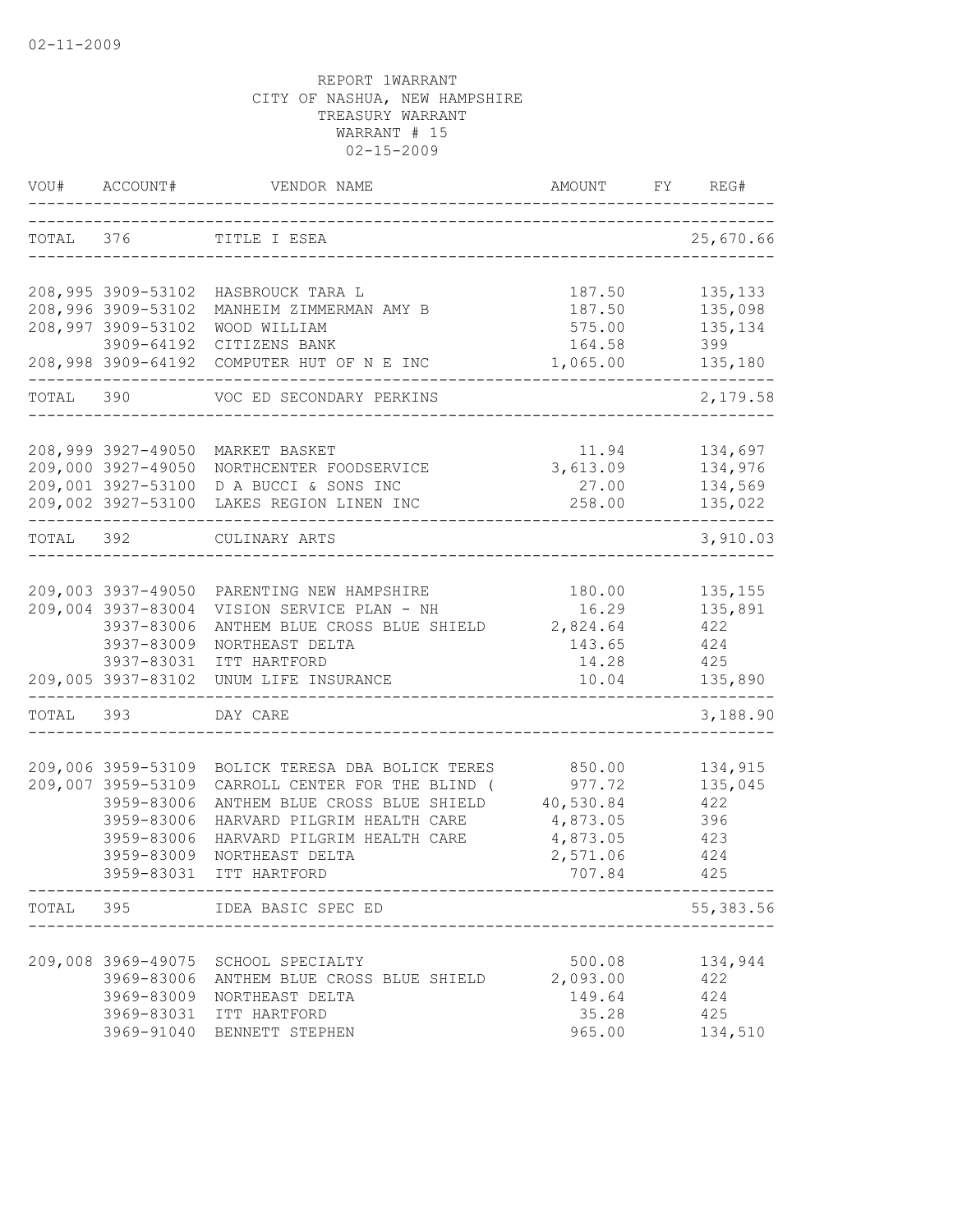| VOU#      | ACCOUNT# | VENDOR NAME            | AMOUNT | <b>FY</b> | REG#     |
|-----------|----------|------------------------|--------|-----------|----------|
|           |          |                        |        |           |          |
| TOTAL 396 |          | IDEA PRESCHOOL SPEC ED |        |           | 3,743.00 |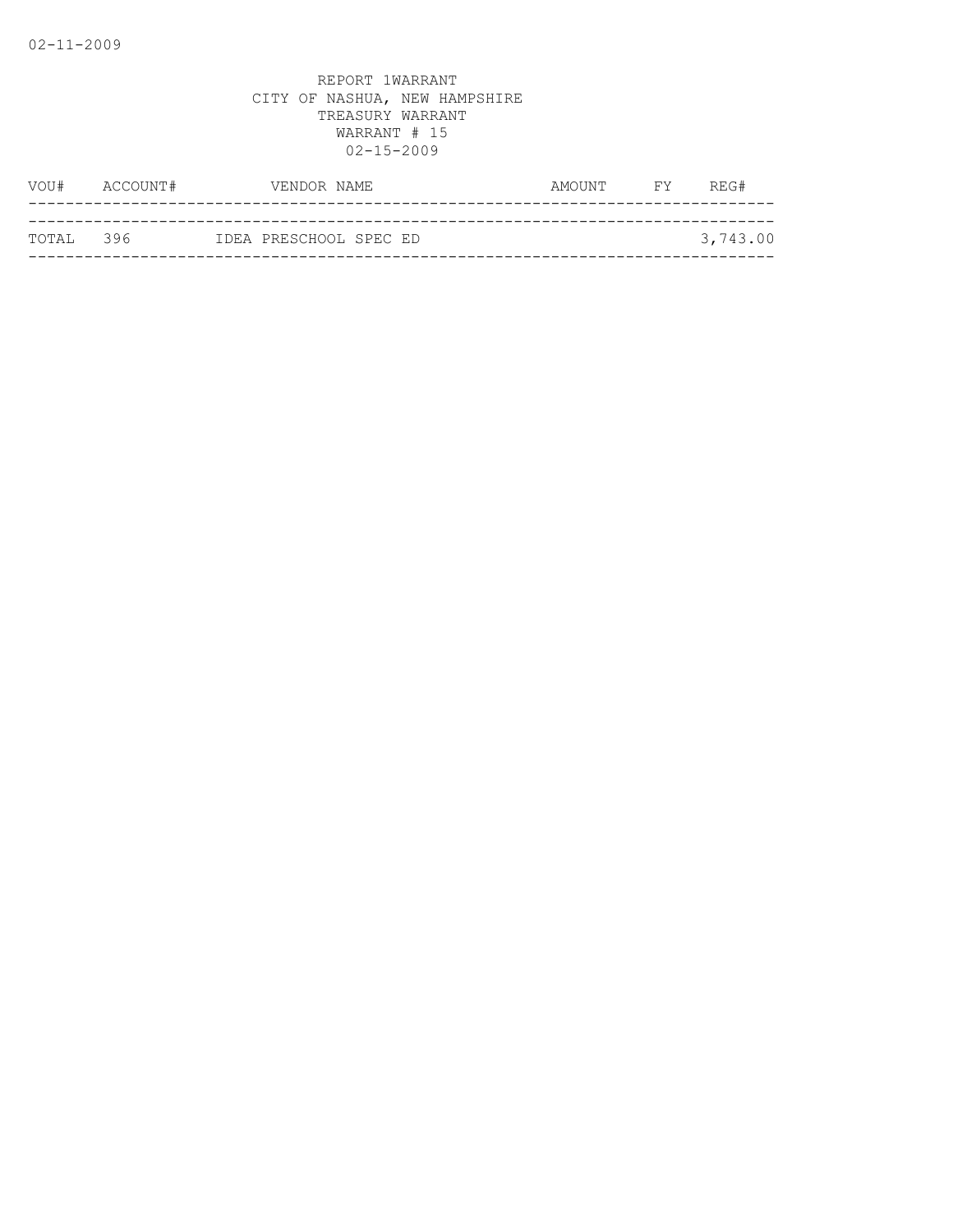| VOU#  | ACCOUNT#    | VENDOR NAME                                    | AMOUNT | FY. | REG#     |
|-------|-------------|------------------------------------------------|--------|-----|----------|
| 948   | $412 - 162$ | HILLSBOROUGH COUNTY TREASURER                  | 83.68  |     | 135, 175 |
| TOTAL | $412 - 16$  | FINANCIAL SERVICES<br>INT & COST ON REDEMPTION |        |     | 83.68    |
| 949   | $412 - 180$ | ROUSSEAU SHAUNA M                              | 135.00 |     | 134,962  |
| TOTAL | $412 - 18$  | FINANCIAL SERVICES<br>AUTO PERMITS             |        |     | 135.00   |
|       |             |                                                |        |     |          |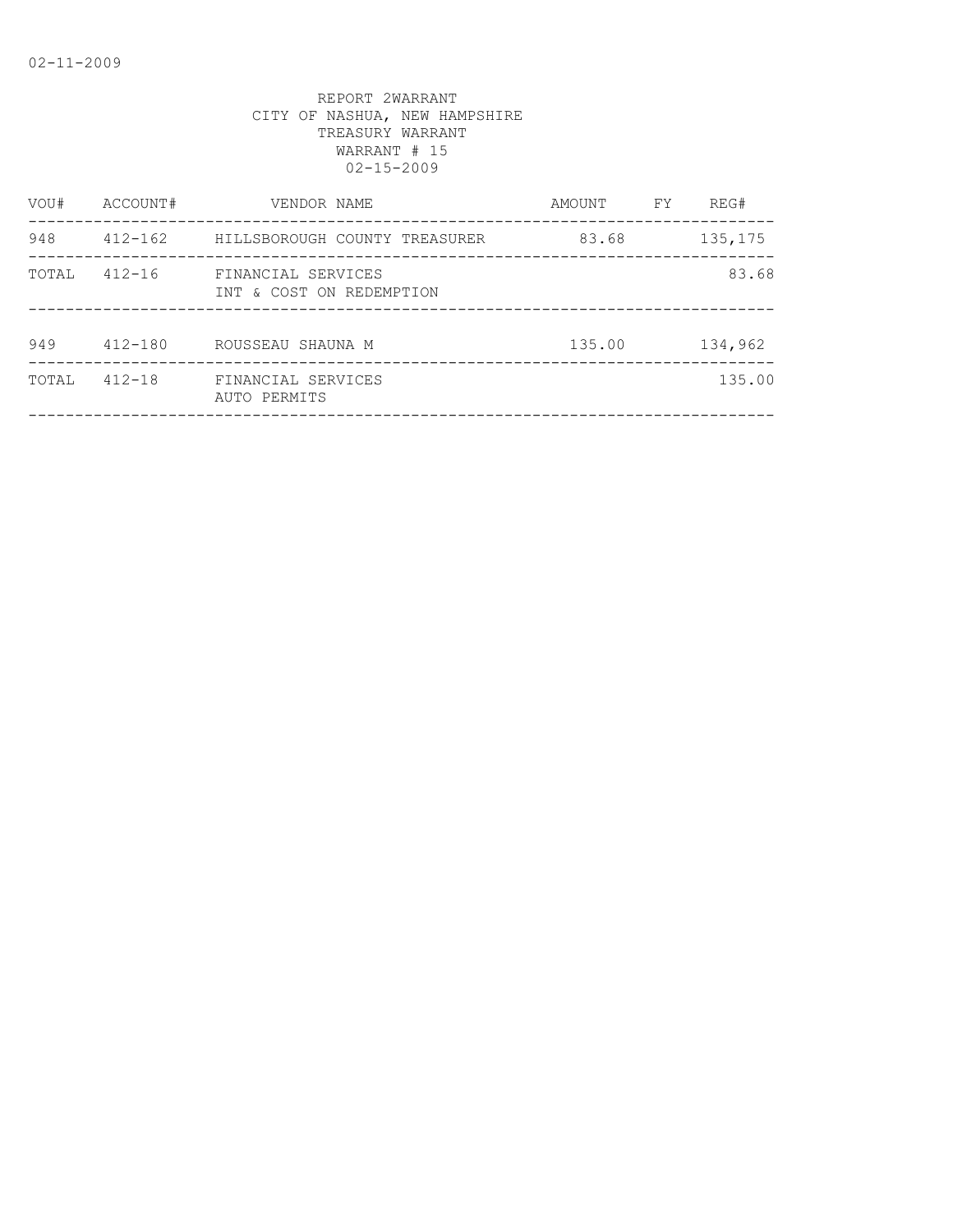| VOU#                                          | ACCOUNT#                                                                                    | VENDOR NAME                                                                                                                                                             | AMOUNT                                                                | FΥ | REG#                                                                         |
|-----------------------------------------------|---------------------------------------------------------------------------------------------|-------------------------------------------------------------------------------------------------------------------------------------------------------------------------|-----------------------------------------------------------------------|----|------------------------------------------------------------------------------|
| 950                                           | 501-31050                                                                                   | VERIZON WIRELESS                                                                                                                                                        | 65.07                                                                 |    | 136,020                                                                      |
| TOTAL                                         | 501                                                                                         | MAYOR'S OFFICE                                                                                                                                                          |                                                                       |    | 65.07                                                                        |
| 951<br>952<br>953<br>954<br>954<br>955        | 502-49025<br>502-51010<br>$502 - 49025$<br>$502 - 41005$<br>$502 - 41015$<br>$502 - 49025$  | AMERICAN BAR ASSOCIATION<br>HILLSBOROUGH COUNTY TREASURER<br>MATTHEW BENDER & CO INC<br>STAPLES BUSINESS ADVANTAGE<br>STAPLES BUSINESS ADVANTAGE<br>WEST PAYMENT CENTER | 69.95<br>76.42<br>87.85<br>183.16<br>22.02<br>129.50                  |    | 135,947<br>135, 175<br>136,022<br>134,870<br>134,870<br>135,941              |
| TOTAL                                         | 502                                                                                         | LEGAL DEPARTMENT                                                                                                                                                        |                                                                       |    | 568.90                                                                       |
| 956                                           | 503-41015                                                                                   | STAPLES BUSINESS ADVANTAGE                                                                                                                                              | 167.56                                                                |    | 134,870                                                                      |
| TOTAL                                         | 503                                                                                         | BOARD OF ALDERMEN                                                                                                                                                       |                                                                       |    | 167.56                                                                       |
| 957<br>958                                    | 505-81039<br>505-81078                                                                      | HUMANE SOCIETY OF NEW ENGLAND<br>ST JOSEPH COMMUNITY SERVICES I                                                                                                         | 7,756.75<br>2,130.80                                                  |    | 134,652<br>135, 174                                                          |
| TOTAL                                         | 505                                                                                         | CIVIC & COMM. ACTIVITIES                                                                                                                                                |                                                                       |    | 9,887.55                                                                     |
| 959<br>960<br>961<br>962                      | 506-31005<br>506-31005<br>506-31005<br>506-31005                                            | BAYRING COMMUNICATIONS<br>FAIRPOINT COMMUNICATIONS INC<br>PAETEC COMMUNICATIONS INC<br>WAVEGUIDE INC                                                                    | 2,210.03<br>464.10<br>600.00<br>1,750.00                              |    | 135,995<br>135,994<br>135,927<br>134,639                                     |
| TOTAL                                         | 506                                                                                         | TELECOMMUNICATIONS                                                                                                                                                      |                                                                       |    | 5,024.13                                                                     |
| 963<br>963                                    | 508-83100<br>508-83101                                                                      | NHES<br>NHES                                                                                                                                                            | 13,757.73<br>13, 453.53                                               |    | 135,984<br>135,984                                                           |
| TOTAL                                         | 508                                                                                         | INSURANCE - POLICY COSTS                                                                                                                                                |                                                                       |    | 27, 211.26                                                                   |
| 964<br>965<br>966<br>967<br>968<br>969<br>970 | 512-59095<br>512-41010<br>$512 - 95010$<br>512-43005<br>512-94005<br>512-43005<br>512-41015 | ANACOMP INC<br>ANCO ENGRAVED SIGNS & STAMPS I<br>CITIZENS BANK<br>FEDEX<br>NHGFOA<br>PRINTGRAPHICS OF MAINE<br>STAPLES BUSINESS ADVANTAGE                               | 216.54<br>6.00<br>78.97<br>50.79<br>25.00<br>850.00<br>83.71<br>99.43 |    | 134,586<br>134,937<br>399<br>135,928<br>135,934<br>413<br>134,870<br>134,870 |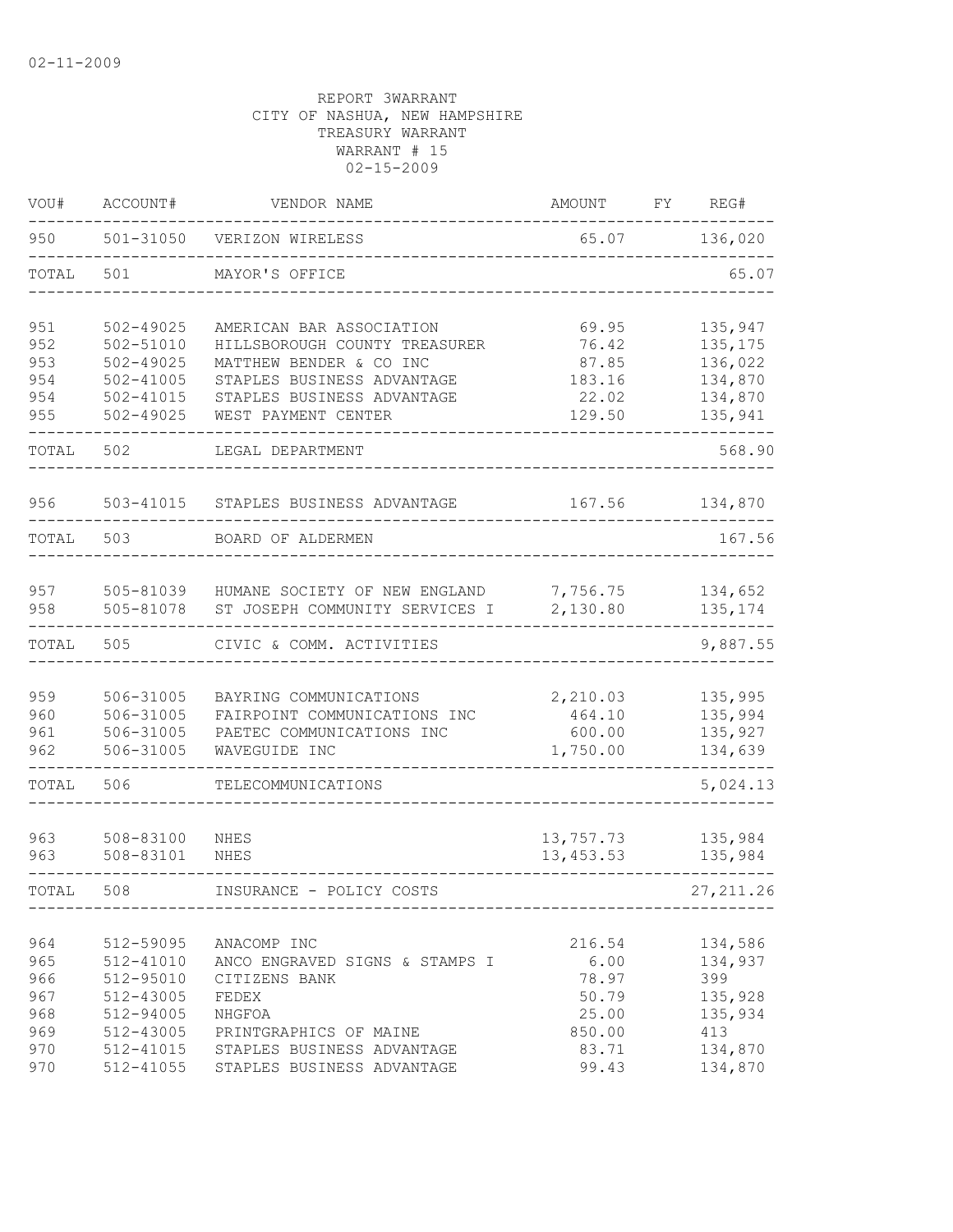|                                                      | VOU# ACCOUNT#                                                                                   | VENDOR NAME                                                                                                                                                                        | AMOUNT FY REG#                                                                |                                                                              |
|------------------------------------------------------|-------------------------------------------------------------------------------------------------|------------------------------------------------------------------------------------------------------------------------------------------------------------------------------------|-------------------------------------------------------------------------------|------------------------------------------------------------------------------|
|                                                      | TOTAL 512                                                                                       | FINANCIAL SERVICES                                                                                                                                                                 |                                                                               | 1,410.44                                                                     |
| 971<br>972                                           | 514-95005 PRIMA<br>514-41015                                                                    | STAPLES BUSINESS ADVANTAGE                                                                                                                                                         | 132.56                                                                        | 550.00 136,019<br>134,870                                                    |
| TOTAL                                                | 514                                                                                             | INSURANCE-PROPERTY & CASUALTY                                                                                                                                                      |                                                                               | 682.56                                                                       |
| 973<br>974<br>975<br>976<br>977<br>978               | 517-75130<br>517-75105<br>517-75130<br>517-34015<br>517-31050<br>517-32005                      | HANSEN-FOX COMPANY INC<br>HUFF & GAUTHIER INC<br>J LAWRENCE HALL INC<br>NATIONAL GRID<br>NEXTEL COMMUNICATIONS<br>PSNH                                                             | 1,010.00<br>55.00<br>860.95<br>1,754.36<br>78.76<br>59.15                     | 134,674<br>134,850<br>135,186<br>135,985<br>135,932<br>136,008               |
| TOTAL                                                | 517                                                                                             | BUILDING MAINT - CITY ADMIN                                                                                                                                                        |                                                                               | 3,818.22                                                                     |
| 979<br>979<br>980                                    | 519-41005<br>519-41015<br>519-91005                                                             | STAPLES BUSINESS ADVANTAGE<br>STAPLES BUSINESS ADVANTAGE<br>TURGISS GARY                                                                                                           | 452.73<br>50.51<br>106.70                                                     | 134,870<br>134,870<br>134,636                                                |
| TOTAL                                                | 519                                                                                             | ASSESSORS                                                                                                                                                                          |                                                                               | 609.94                                                                       |
| 981                                                  |                                                                                                 | 520-34015 NATIONAL GRID                                                                                                                                                            | 428.71                                                                        | 135,985                                                                      |
| TOTAL                                                | 520                                                                                             | HUNT BUILDING                                                                                                                                                                      |                                                                               | 428.71                                                                       |
| 982<br>982<br>983<br>984<br>985<br>986<br>987<br>988 | 522-41015<br>522-74035<br>522-94005<br>$522 - 64052$<br>$522 - 31050$<br>522-41015<br>522-74035 | CITIZENS BANK<br>CITIZENS BANK<br><b>GFOA</b><br>HEWLETT PACKARD COMPANY<br>NEXTEL COMMUNICATIONS<br>STAPLES BUSINESS ADVANTAGE<br>TURBOTEK COMPUTER CORP<br>522-31040 TYRRELL KEN | 265.00<br>19.95<br>522.00<br>1,703.00<br>315.41<br>55.40<br>2,993.00<br>45.95 | 399<br>399<br>135,975<br>134,635<br>135,932<br>134,870<br>134,626<br>134,801 |
| TOTAL                                                | 522                                                                                             | ___________________<br>INFORMATION TECHNOLOGY                                                                                                                                      |                                                                               | 5,919.71                                                                     |
| 989<br>990<br>990<br>990                             | 524-64045<br>524-64040<br>$524 - 64045$<br>$524 - 64057$                                        | CITIZENS BANK<br>DELL MARKETING LP<br>DELL MARKETING LP<br>DELL MARKETING LP                                                                                                       | 43.95<br>67.81<br>96.70<br>37,545.51                                          | 399<br>134,631<br>134,631<br>134,631                                         |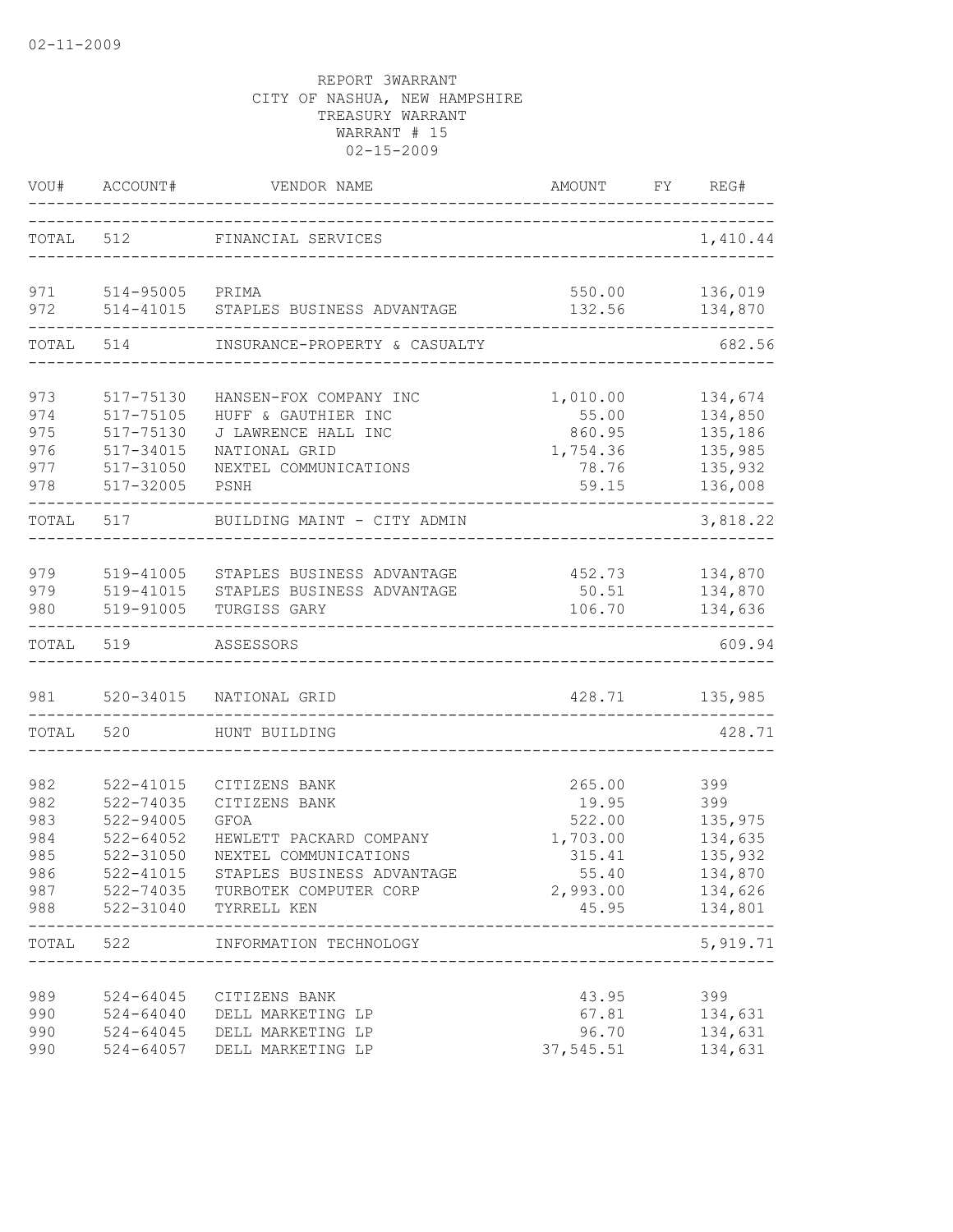|       | VOU# ACCOUNT# | VENDOR NAME                                      |          |           |
|-------|---------------|--------------------------------------------------|----------|-----------|
|       |               | 990 524-64058 DELL MARKETING LP 2,425.00 134,631 |          |           |
|       | TOTAL 524     | COMPUTERS - CITYWIDE                             |          | 40,178.97 |
| 991   | 531-53056     | AAA CREDIT SCREENING SERV LLC 100.00             |          | 134,551   |
| 992   | 531-45005     | AAA POLICE SUPPLY                                | 473.50   | 134,795   |
| 993   | 531-78007     | ADAMSON INDUSTRIES CORP                          | 19.95    | 134,720   |
| 994   | 531-74092     | ADAPTIVE COMMUNICATIONS LLC                      | 6,202.50 | 135,965   |
| 995   | $531 - 95000$ | AMERICAN POLYGRAPH ASSOC                         | 150.00   | 135,959   |
| 996   | 531-53070     | ANIMAL HOSPITAL OF NASHUA INC                    | 462.50   | 134,788   |
| 997   | 531-75023     | B & S LOCKSMITH INC                              | 643.61   | 134,731   |
| 998   | 531-59100     | BAER ALEXANDRA                                   | 326.65   | 134,703   |
| 999   | $531 - 46030$ | BEN'S UNIFORMS                                   | 120.00   | 135,182   |
| 999   | $531 - 46040$ | BEN'S UNIFORMS                                   | 1,751.00 | 135,182   |
| 1,000 | 531-78007     | BEST FORD/BEST CYCLE                             | 33.12    | 134,553   |
| 1,000 | 531-78100     | BEST FORD/BEST CYCLE                             | 187.16   | 134,553   |
| 1,001 | $531 - 46040$ | BOLTON THOMAS                                    | 319.98   | 135,894   |
| 1,002 | 531-91025     | <b>BOUTWELL ERIC</b>                             | 44.00    | 135,896   |
| 1,003 | 531-59045     | CAMERALAND                                       | 357.24   | 134,847   |
| 1,004 | 531-59100     | CANAL ST COLLECTIBLES/SAMANTHA                   | 94.00    | 134,833   |
| 1,005 | 531-42000     | CENTRAL PAPER PRODUCTS CO                        | 401.00   | 134,858   |
| 1,006 | 531-46040     | CHILDS SCOTT                                     | 157.45   | 135,905   |
| 1,007 | 531-31025     | CINFO PETER                                      | 45.96    | 135,893   |
| 1,008 | 531-91025     | CITIZENS BANK                                    | 450.00   | 399       |
| 1,009 | 531-59100     | D & R TOWING INC                                 | 75.00    | 135,161   |
| 1,010 | 531-78007     | DONOVAN EQUIPMENT CO INC                         | 41.95    | 134,579   |
| 1,011 | 531-53125     | DORE MICHAEL                                     | 200.00   | 135,895   |
| 1,012 | 531-78075     | DOWNTOWN COLLISION CENTERS OF                    | 95.69    | 134,737   |
| 1,013 | 531-31025     | FAIRPOINT COMMUNICATIONS INC                     | 28.91    | 135,994   |
| 1,014 | 531-94005     | GAPHARDT CLARK                                   | 44.00    | 135,901   |
| 1,015 | 531-74070     | GLOCK INC                                        | 180.00   | 136,000   |
| 1,016 | 531-45125     | GOVCONNECTION INC                                | 159.63   | 134,533   |
| 1,017 | 531-46040     | HANNON PATRICK                                   | 55.00    | 135,900   |
| 1,018 | 531-42000     | HOME DEPOT CREDIT SERVICES                       | 59.26    | 135,971   |
| 1,018 | 531-75023     | HOME DEPOT CREDIT SERVICES                       | 323.32   | 135,971   |
| 1,019 | 531-45220     | KUSTOM SIGNALS INC                               | 15.07    | 134,541   |
| 1,020 | 531-94005     | LOCKDOWN TACTICAL SYSTEMS, LLC                   | 55.50    | 135,031   |
| 1,021 | 531-59100     | LP GAREY INTERPRETING SERVICES                   | 216.65   | 134,669   |
| 1,022 | 531-91025     | MARCHIONDA GUIDO                                 | 44.00    | 135,902   |
| 1,023 | 531-91025     | MARTYNY TODD T                                   | 46.80    | 135,906   |
| 1,024 | 531-49025     | MATTHEW BENDER & CO INC                          | 145.20   | 134,836   |
| 1,024 | 531-95000     | MATTHEW BENDER & CO INC                          | 153.50   | 134,836   |
| 1,025 | 531-46040     | MORIARTY TODD                                    | 74.06    | 135,898   |
| 1,026 | 531-46040     | MOUSHEGIAN MICHAEL                               | 95.97    | 135,904   |
| 1,027 | 531-64192     | NASHUA OUTDOOR POWER EQUIP                       | 41.02    | 134,691   |
| 1,028 | 531-75023     | NASHUA WALLPAPER & PAINT CO                      | 191.92   | 134,695   |
| 1,029 | 531-94005     | NH DIVISION OF FIRE STDS & TRA                   | 45.00    | 136,016   |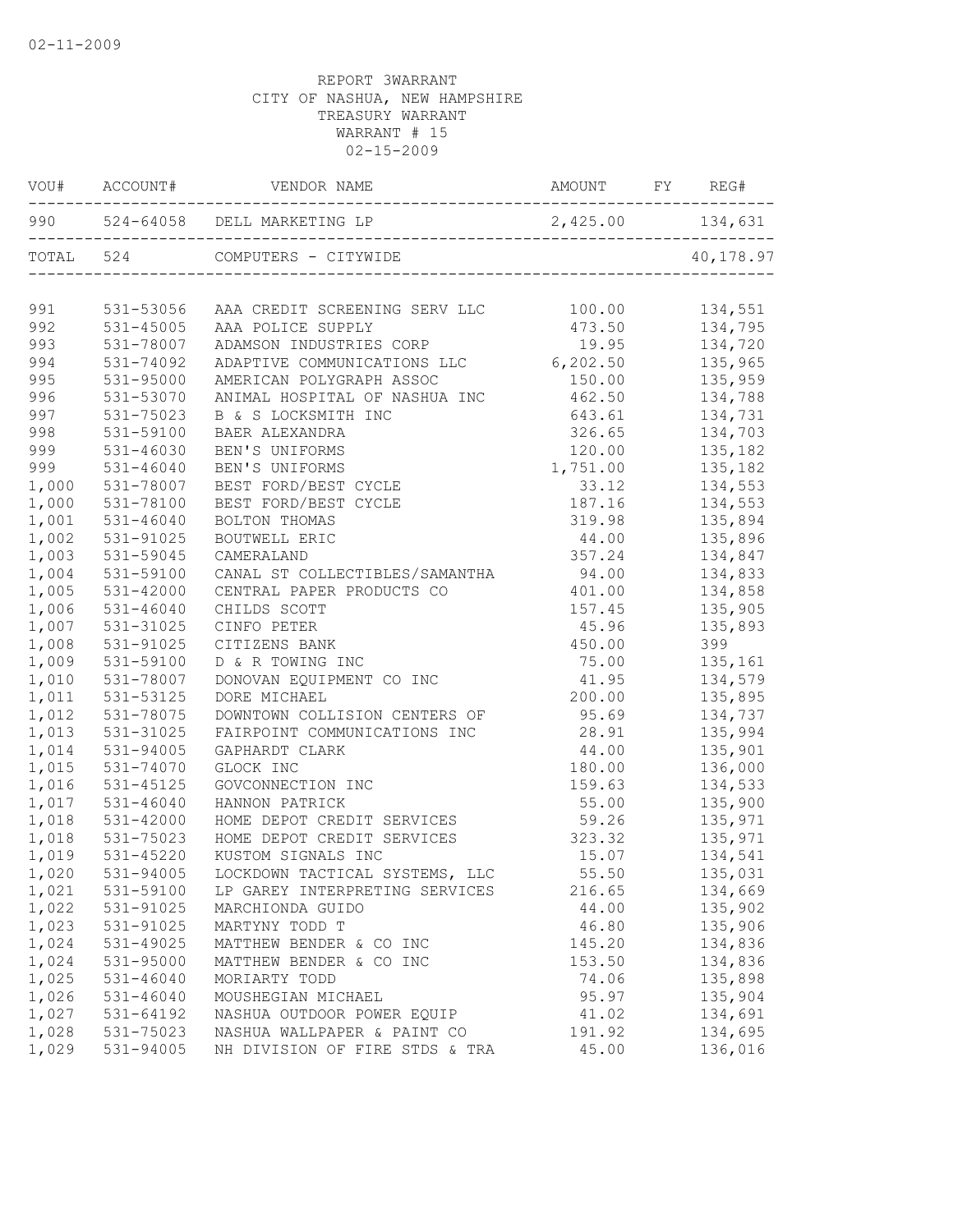| VOU#      | ACCOUNT#        | VENDOR NAME                    | AMOUNT    | FY | REG#      |
|-----------|-----------------|--------------------------------|-----------|----|-----------|
| 1,030     | 531-95000       | NHCOPSA                        | 50.00     |    | 135,969   |
| 1,031     | 531-78007       | NORTHERN FOREIGN CAR PARTS INC | 403.80    |    | 135,190   |
| 1,032     | 531-46040       | PAULSON E Z                    | 40.00     |    | 135,892   |
| 1,033     | 531-33005       | PENNICHUCK WATER               | 181.18    |    | 135,944   |
| 1,034     | 531-98035       | PETTY CASH                     | 136.98    |    | 135,903   |
| 1,035     | $531 - 46040$   | POWERS ROBERT                  | 20.00     |    | 135,897   |
| 1,036     | 531-32035       | PSNH                           | 45.61     |    | 136,008   |
| 1,037     | 531-32005       | PUBLIC SERVICE OF NH           | 16,298.71 |    | 136,012   |
| 1,037     | 531-32035       | PUBLIC SERVICE OF NH           | 560.15    |    | 136,012   |
| 1,038     | 531-46040       | RABY GEOFFREY                  | 20.00     |    | 135,899   |
| 1,039     | 531-45005       | RILEY'S SPORT SHOP INC         | 1,094.00  |    | 134,537   |
| 1,039     | 531-46030       | RILEY'S SPORT SHOP INC         | 2,995.75  |    | 134,537   |
| 1,040     | 531-78007       | ROBBINS AUTO PARTS INC         | 191.72    |    | 134,711   |
| 1,041     | 531-42000       | SAM'S CLUB DIRECT              | 78.42     |    | 135,957   |
| 1,042     | 531-45920       | SIRCHIE FINGER PRINT LABORATOR | 228.66    |    | 134,767   |
| 1,043     | 531-41005       | STAPLES BUSINESS ADVANTAGE     | 274.74    |    | 134,870   |
| 1,043     | $531 - 41015$   | STAPLES BUSINESS ADVANTAGE     | 1,639.83  |    | 134,870   |
| 1,044     | 531-49025       | STATE OF NEW HAMPSHIRE         | 4,028.00  |    | 135,963   |
| 1,045     | 531-42000       | THE DURKIN CO INC              | 312.42    |    | 134,713   |
| 1,046     | 531-75130       | THE METRO GROUP INC            | 132.00    |    | 134,742   |
| 1,047     | 531-78007       | TOWERS MOTOR PARTS CORP        | 23.44     |    | 134,813   |
| 1,048     | 531-43005       | UNITED PARCEL SERVICE          | 37.04     |    | 136,023   |
|           | 1,049 531-43005 | UNITED STATES POSTAL SERVICE   | 1,000.00  |    | 402       |
| 1,050     | 531-31050       | USA MOBILITY WIRELESS INC      | 103.63    |    | 135,983   |
| TOTAL 531 |                 | POLICE DEPARTMENT              |           |    | 44,623.15 |
|           |                 |                                |           |    |           |
| 1,051     | 532-78075       | A SIGN OF THINGS TO COME       | 360.00    |    | 134,607   |
| 1,052     | 532-46045       | ALLISON JEFFREY                | 45.00     |    | 134,528   |
| 1,053     | 532-94010       | ATWATER ROBERT                 | 225.00    |    | 134,752   |
| 1,054     | 532-79040       | BATTERIES PLUS                 | 378.76    |    | 134,842   |
| 1,055     | 532-75023       | BELLETETES INC                 | 29.99     |    | 134,679   |
| 1,055     | 532-75901       | BELLETETES INC                 | 27.22     |    | 134,679   |
| 1,055     | 532-78100       | BELLETETES INC                 | 47.05     |    | 134,679   |
| 1,055     | 532-98005       | BELLETETES INC                 | 49.98     |    | 134,679   |
| 1,056     | 532-98005       | CAMERALAND                     | 137.00    |    | 134,847   |
| 1,057     | 532-62025       | CONWAY OFFICE PRODUCTS LLC     | 3,398.26  |    | 134,656   |
| 1,058     | 532-49025       | FIRE PROTECTION PUBLICATIONS   | 109.50    |    | 134,568   |
| 1,059     | 532-78080       | FLEETPRIDE                     | 310.00    |    | 134,698   |
| 1,060     | 532-94010       | GANNON ED                      | 150.00    |    | 135,000   |
| 1,061     | 532-64192       | GATE CITY ELECTRIC LLC         | 2,980.00  |    | 134,704   |
| 1,062     | 532-94010       | GAUDIO TOM                     | 375.00    |    | 134,751   |
| 1,063     | 532-78075       | GREENFIELD INDUSTRIES INC      | 269.00    |    | 134,588   |
| 1,064     | 532-94010       | HALPIN MIKE                    | 375.00    |    | 134,750   |
| 1,065     | 532-75023       | HENRY GIBBONS ROOFING          | 800.00    |    | 134,974   |
| 1,066     | 532-94010       | HOFFMAN JAMES                  | 150.00    |    | 134,998   |
| 1,067     | 532-75023       | HOME DEPOT CREDIT SERVICES     | 11.94     |    | 135,937   |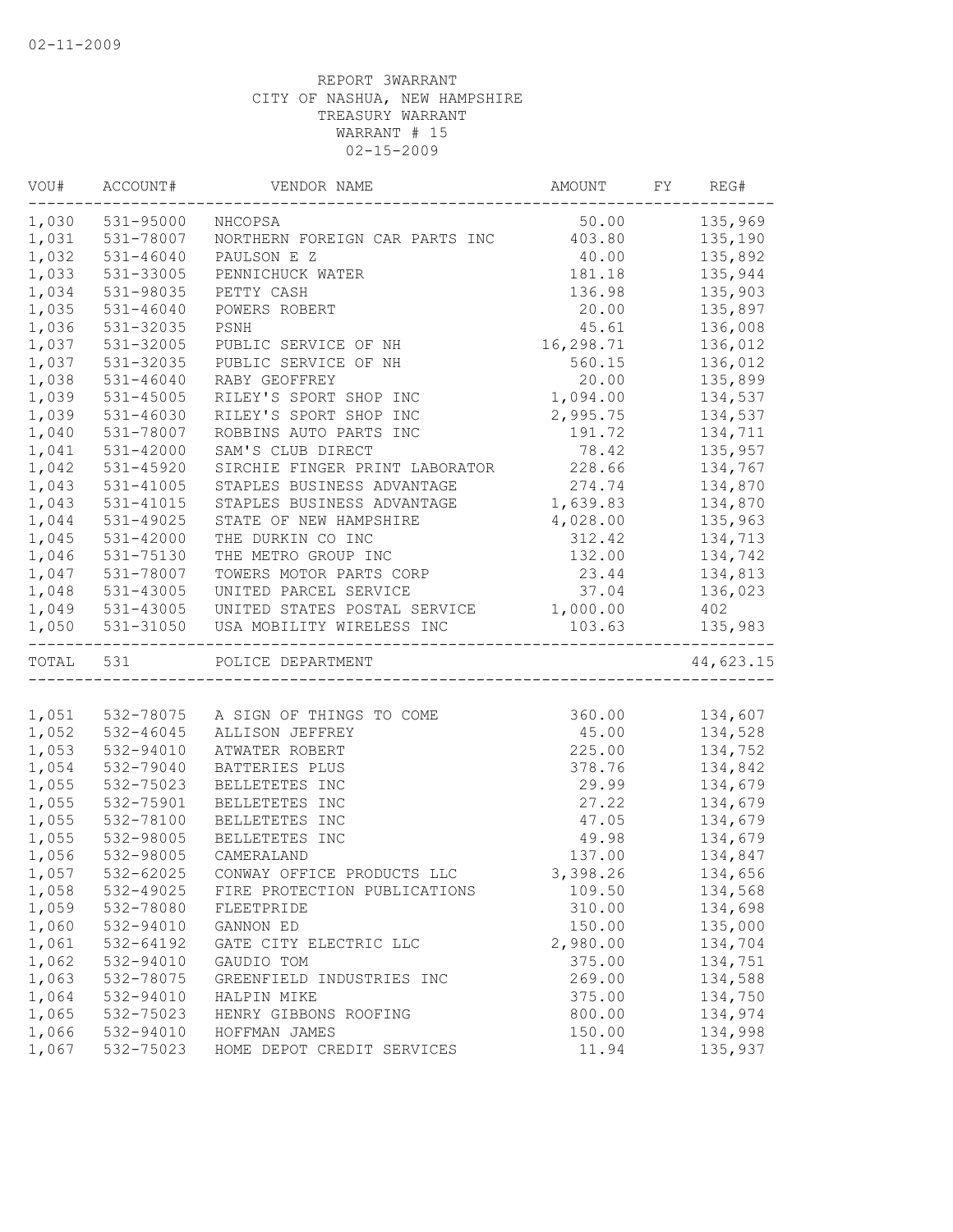| VOU#  | ACCOUNT#  | VENDOR NAME                       | AMOUNT     | FY | REG#       |
|-------|-----------|-----------------------------------|------------|----|------------|
| 1,068 | 532-94010 | HUSSEY STEVEN                     | 225.00     |    | 134,749    |
| 1,069 | 532-95005 | IMSA                              | 70.00      |    | 136,007    |
| 1,070 | 532-46030 | INDUSTRIAL PROTECTION SERVICES    | 1,444.44   |    | 134,597    |
| 1,071 | 532-75160 | J LAWRENCE HALL INC               | 597.00     |    | 135,186    |
| 1,072 | 532-75023 | JW KIRK TRUCKING LLC              | 1,200.00   |    | 134,702    |
| 1,073 | 532-78020 | LIBERTY INTN'L TRUCKS OF NH LL    | 1.94       |    | 135,165    |
| 1,074 | 532-75090 | MARVELL PLATE GLASS INC           | 1,031.00   |    | 134,800    |
| 1,075 | 532-59100 | MAYNARD & LESIEUR INCORPORATED    | 102.00     |    | 135,167    |
| 1,076 | 532-49050 | MID AMERICAN SPECIALTIES          | 2,170.00   |    | 134,768    |
| 1,077 | 532-78100 | MINUTEMAN TRUCKS INC              | 1,685.03   |    | 134,724    |
| 1,078 | 532-47010 | MOORE MEDICAL LLC                 | 960.83     |    | 134,821    |
| 1,079 | 532-64192 | MOTOROLA                          | 879.00     |    | 134,632    |
| 1,080 | 532-64165 | NASHUA OUTDOOR POWER EQUIP        | 136.15     |    | 134,691    |
| 1,081 | 532-34015 | NATIONAL GRID                     | 1,982.33   |    | 135,985    |
| 1,082 | 532-42005 | NEW ENGLAND PAPER & SUPPLY        | 18.22      |    | 134,709    |
| 1,082 | 532-42010 | NEW ENGLAND PAPER & SUPPLY        | 33.88      |    | 134,709    |
| 1,082 | 532-42020 | NEW ENGLAND PAPER & SUPPLY        | 43.84      |    | 134,709    |
| 1,083 | 532-31040 | NEXTEL COMMUNICATIONS             | 372.78     |    | 135,932    |
| 1,084 | 532-33005 | PENNICHUCK WATER                  | 224.03     |    | 135,944    |
| 1,085 | 532-68065 | PIERCE MANUFACTURING INC          | 218,826.00 |    | 419        |
| 1,086 | 532-32005 | PSNH                              | 3,779.36   |    | 136,008    |
| 1,087 | 532-94010 | SANBORN PAUL W                    | 75.00      |    | 134,999    |
| 1,088 | 532-78007 | SANEL AUTO PARTS CO               | 637.06     |    | 134,686    |
| 1,088 | 532-78100 | SANEL AUTO PARTS CO               | 89.47      |    | 134,686    |
| 1,089 | 532-94010 | ST JOSEPH HOSPITAL                | 98.75      |    | 135,982    |
| 1,090 | 532-41005 | STAPLES BUSINESS ADVANTAGE        | 61.05      |    | 134,870    |
| 1,090 | 532-41015 | STAPLES BUSINESS ADVANTAGE        | 682.58     |    | 134,870    |
| 1,091 | 532-59100 | TRUE BLUE CLEANERS                | 126.00     |    | 134,722    |
| 1,092 | 532-94010 | TUFTS BEVERLY                     | 300.00     |    | 134,745    |
| 1,093 | 532-31050 | USA MOBILITY WIRELESS INC         | 94.62      |    | 135,983    |
| 1,094 | 532-94010 | VITTS ERIC                        | 75.00      |    | 134,748    |
| 1,095 | 532-75023 | WALLER ELLIOTT                    | 1,275.00   |    | 135,030    |
| 1,096 | 532-94010 | WEATHERWAX-KNIGHT JUDY            | 75.00      |    | 134,744    |
| 1,097 | 532-78035 | WINDWARD PETROLEUM                | 3,040.59   |    | 134,603    |
| TOTAL | 532       | --------------<br>FIRE DEPARTMENT |            |    | 252,641.65 |
| 1,098 | 534-32020 | PSNH                              | 179.82     |    | 136,008    |
| 1,099 | 534-32020 | PUBLIC SERVICE OF NH              | 62,220.97  |    | 136,012    |
| TOTAL | 534       | STREET LIGHTING                   |            |    | 62,400.79  |
| 1,100 | 535-81023 | NEXTEL COMMUNICATIONS             | 199.11     |    | 135,932    |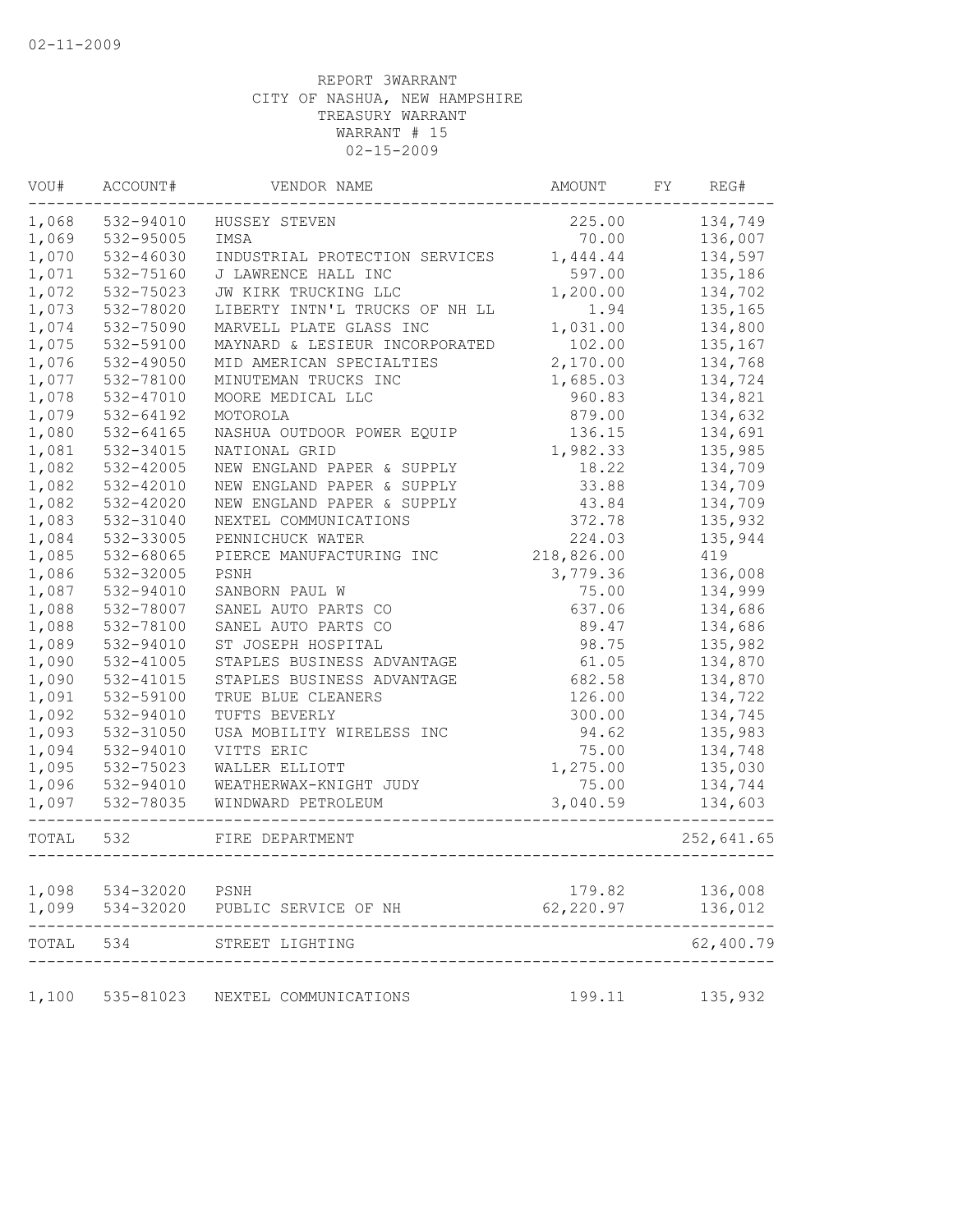|                                           |                                                               | VOU# ACCOUNT# VENDOR NAME AMOUNT FY                                                                                | AMOUNT FY REG#                                 |                                                     |
|-------------------------------------------|---------------------------------------------------------------|--------------------------------------------------------------------------------------------------------------------|------------------------------------------------|-----------------------------------------------------|
|                                           |                                                               | TOTAL 535 EMERGENCY MANAGEMENT                                                                                     | -------------------------------                | 199.11                                              |
|                                           | 1,102 536-74150 MOTOROLA                                      | 1,101 536-53065 CITIZENS BANK                                                                                      | 399.80 399<br>9,000.00 134,632                 |                                                     |
| TOTAL                                     |                                                               | 536 CITYWIDE COMMUNICATIONS                                                                                        |                                                | . _ _ _ _ _ _ _ _ _ _ _ _ _ _ _ _<br>9,399.80       |
|                                           |                                                               | 1,103 541-34005 SHATTUCK MALONE OIL CO                                                                             | 647.17 135,924                                 |                                                     |
|                                           |                                                               | TOTAL 541 COMMUNITY SERVICES DIVISION                                                                              |                                                | 647.17                                              |
|                                           |                                                               | 1,104 542-31050 NEXTEL COMMUNICATIONS<br>1,105 542-59100 PRACTICE MANAGEMENT INFO CORP                             | 105.44 135,932<br>53.24 134,644                |                                                     |
|                                           | TOTAL 542                                                     | COMMUNITY HEALTH                                                                                                   |                                                | 158.68                                              |
|                                           |                                                               | 1,106 543-31050 NEXTEL COMMUNICATIONS                                                                              | 43.65 135,932                                  |                                                     |
| TOTAL                                     |                                                               | 543 ENVIRONMENTAL HEALTH DEPT.                                                                                     |                                                | 43.65                                               |
| 1,107<br>1,108<br>1,109                   | 545-97020<br>545-97020<br>545-97020                           | 188 CONCORD ST LLC DBA LILLIAN<br>23-25 TEMPLE ST REALTY LLC<br>28-34 RR SQUARE LLC                                | 2,875.10<br>1,670.50<br>442.13                 | 134,761<br>134,777<br>134,567                       |
| 1,110<br>1,111<br>1,112                   | 545-97020<br>545-97020<br>545-97020                           | 35-37 CROWN ST REALTY LLC<br>A-PRO PROPERTIES LLC<br>A1 RENTAL PROPERTY MGMT LLC                                   | 1,058.25<br>245.16<br>808.33                   | 134,762<br>134,733<br>134,700                       |
| 1,113<br>1,114<br>1,115<br>1,116<br>1,117 | 545-97020<br>545-97020<br>545-97020<br>545-97020<br>545-97020 | ACOSTA BUENTA<br>AMARAL MANUEL A<br>AMH REAL ESTATE LLC<br>AMHERST ST ASSOCIATES<br>AYOTTE ELAINE DBA AYOTTE PROPE | 500.00<br>746.76<br>465.00<br>466.05<br>550.00 | 134,876<br>134,891<br>134,540<br>134,661<br>134,690 |
| 1,118<br>1,119<br>1,120<br>1,121          | 545-97020<br>545-97020<br>545-97020<br>545-97020              | BC-AD PROPERTIES<br>BERGERON LUC M<br>BISHOP REAL ESTATE MGMT INC<br>BOULDER PARK                                  | 672.30<br>680.32<br>1,675.00<br>197.82         | 134,681<br>134,564<br>134,671<br>134,694            |
| 1,122<br>1,123<br>1,124<br>1,125          | 545-97020<br>545-97020<br>545-97020<br>545-97020              | BOURDON RONALD<br>BUJA DONALD<br>CANTERBURY APARTMENTS<br>CARDIN RICHARD                                           | 933.54<br>660.00<br>898.69<br>675.00           | 134,734<br>134,665<br>134,549<br>134,693            |
| 1,126<br>1,127<br>1,128                   | 545-97020<br>545-97020<br>545-97020                           | CENTRAL REALTY<br>CHANDLER COURT LLC<br>CLOVELLY APARTMENTS LP                                                     | 1,445.00<br>875.00<br>737.00                   | 134,705<br>134,794<br>134,546                       |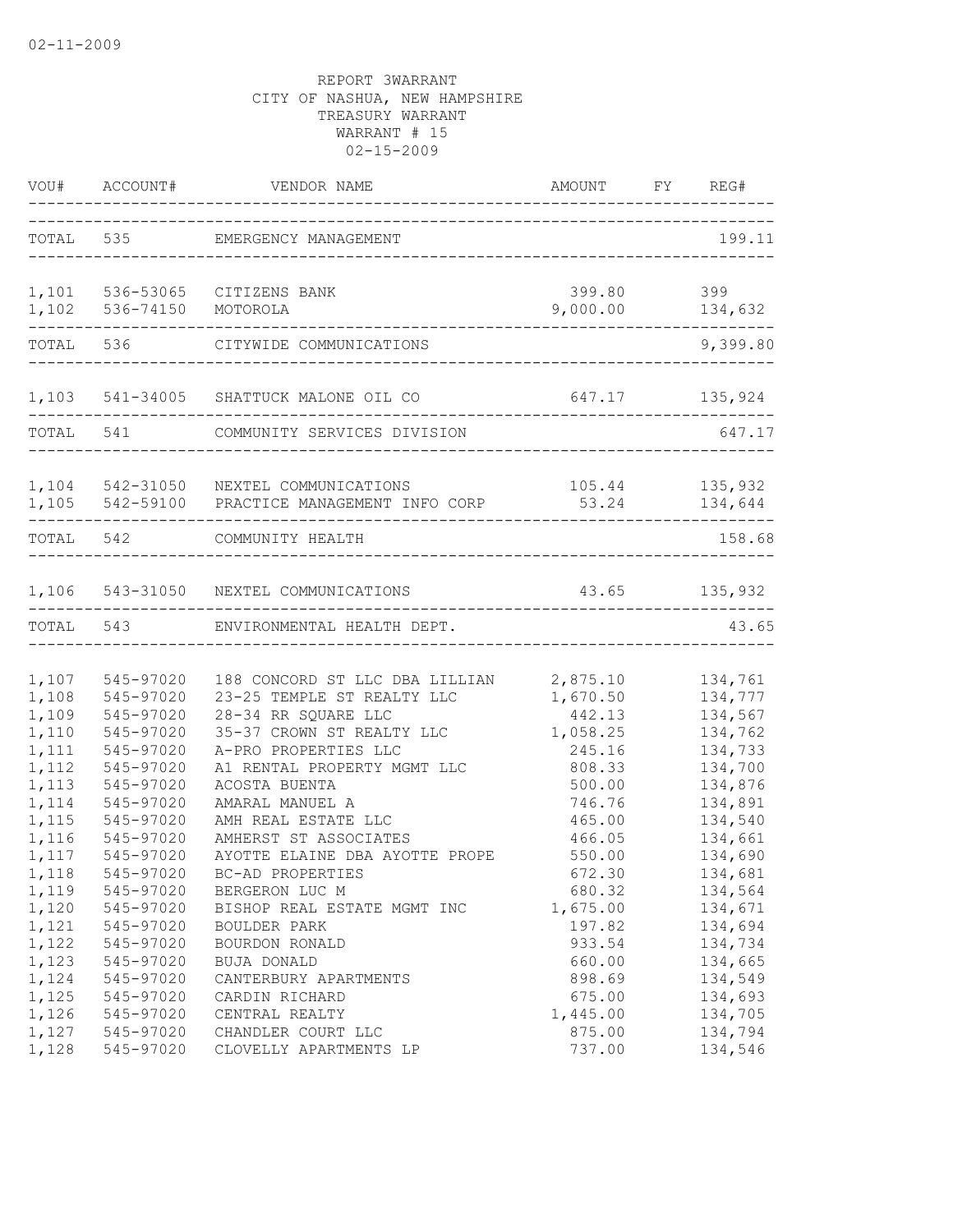| VOU#  | ACCOUNT#<br>----------------- | VENDOR NAME                    | AMOUNT   | FY | REG#    |
|-------|-------------------------------|--------------------------------|----------|----|---------|
|       | 1,129 545-97020               | CONNOLLY FRANCIS X             | 627.43   |    | 134,559 |
| 1,130 | 545-97020                     | COUNTRY BARN MOTEL             | 344.00   |    | 134,680 |
| 1,131 | 545-97020                     | DAIGLE DONNA                   | 560.00   |    | 134,667 |
| 1,132 | 545-97020                     | DAVIS FUNERAL HOME             | 750.00   |    | 134,565 |
| 1,133 | 545-97015                     | DEMOULAS SUPERMARKETS INC      | 5,251.34 |    | 135,925 |
| 1,134 | 545-97020                     | DHG ASSOCIATES                 | 585.43   |    | 134,523 |
| 1,135 | 545-97020                     | DOWNTOWNER NELSON/DAVID A GREG | 2,300.00 |    | 134,561 |
| 1,136 | 545-97020                     | DURAND PHILIP                  | 851.49   |    | 135,907 |
| 1,137 | 545-97020                     | FLOOD MARY ANNE                | 603.00   |    | 134,643 |
| 1,138 | 545-97020                     | FREEDOM APARTMENTS LLC         | 866.99   |    | 134,675 |
| 1,139 | 545-97020                     | GAUTHIER REALTY/CONNIE GAUTHIE | 7,780.43 |    | 134,853 |
| 1,140 | 545-97020                     | HAYTAYAN LINDA K               | 893.00   |    | 135,908 |
| 1,141 | 545-97020                     | HINTON DONALD                  | 226.55   |    | 134,902 |
| 1,142 | 545-97020                     | HOSTETLER GREGORY              | 950.00   |    | 134,872 |
| 1,143 | 545-97020                     | HUI PAUL                       | 504.43   |    | 134,623 |
| 1,144 | 545-97020                     | KEHAIAS THEOGINIS/ANE PROPERTI | 300.00   |    | 134,655 |
| 1,145 | 545-97020                     | LACASSE RAUL                   | 759.69   |    | 134,760 |
| 1,146 | 545-97020                     | LAMERAND ENTERPRISES/KYLE LAME | 746.62   |    | 134,810 |
| 1,147 | 545-97020                     | MACDONALD CHARLES              | 600.00   |    | 134,735 |
| 1,148 | 545-97020                     | MCCHANDLER LLC                 | 246.30   |    | 134,678 |
| 1,149 | 545-97020                     | MILE HIGH REAL ESTATE LLC      | 1,095.00 |    | 134,797 |
| 1,150 | 545-97020                     | MOTEL 6                        | 735.84   |    | 134,812 |
| 1,151 | 545-97020                     | NASHUA HOUSING AUTHORITY       | 964.00   |    | 134,818 |
| 1,152 | 545-97020                     | OCASIO JUDITH M                | 709.62   |    | 134,616 |
| 1,153 | 545-97020                     | OTD REALTY LLC                 | 1,297.60 |    | 134,593 |
| 1,154 | 545-97020                     | OUELLET ADRIEN                 | 228.72   |    | 134,650 |
| 1,155 | 545-97020                     | PAQUIN EDWARD                  | 835.30   |    | 134,550 |
| 1,156 | 545-97015                     | PENNICHUCK WATER WORKS INC     | 275.04   |    | 135,939 |
| 1,157 | 545-97020                     | PFAFF ROBERT                   | 117.07   |    | 134,901 |
| 1,158 | 545-97020                     | PINE HILL GARDENS ASSOCIATION  | 805.04   |    | 134,641 |
| 1,159 | 545-97020                     | PLOSS TERRI                    | 600.00   |    | 134,877 |
| 1,160 | 545-97020                     | POWLOWSKY BARBARA              | 737.00   |    | 134,844 |
| 1,161 | 545-97020                     | POZA HUGH                      | 750.00   |    | 134,884 |
| 1,162 | 545-97020                     | PRENDERGAST BRIAN              | 723.06   |    | 134,864 |
| 1,163 | 545-97020                     | PREVETT CHRISTOPHER            | 600.00   |    | 134,624 |
| 1,164 | 545-97015                     | PSNH                           | 878.95   |    | 136,010 |
| 1,165 | 545-97020                     | QUARATIELLO NICHOLAS           | 660.00   |    | 134,520 |
| 1,166 | 545-97020                     | RAMIREZ SANCHE                 | 308.43   |    | 134,619 |
| 1,167 | 545-97015                     | RICE'S PHARMACY INC            | 615.40   |    | 136,025 |
| 1,168 | 545-97020                     | RODRIGUEZ RAFAEL               | 450.00   |    | 134,594 |
| 1,169 | 545-97020                     | ROUSSEL KATHLEEN               | 1,000.00 |    | 134,558 |
| 1,170 | 545-97020                     | SHAH JAYESH                    | 358.43   |    | 134,763 |
| 1,171 | 545-97015                     | ST JOSEPH PHARMACY             | 515.25   |    | 134,572 |
| 1,172 | 545-97020                     | VACHON LINDA                   | 738.43   |    | 134,791 |
| 1,173 | 545-97020                     | WALKER RENTALS                 | 695.00   |    | 135,909 |
| 1,174 | 545-97020                     | WANGANGA ISAAC M               | 800.00   |    | 134,645 |
| 1,175 | 545-97020                     | WARREN JANE                    | 560.00   |    | 134,827 |
| 1,176 | 545-97020                     | WOOD REALTY TRUST / ANDRE WOOD | 675.00   |    | 134,863 |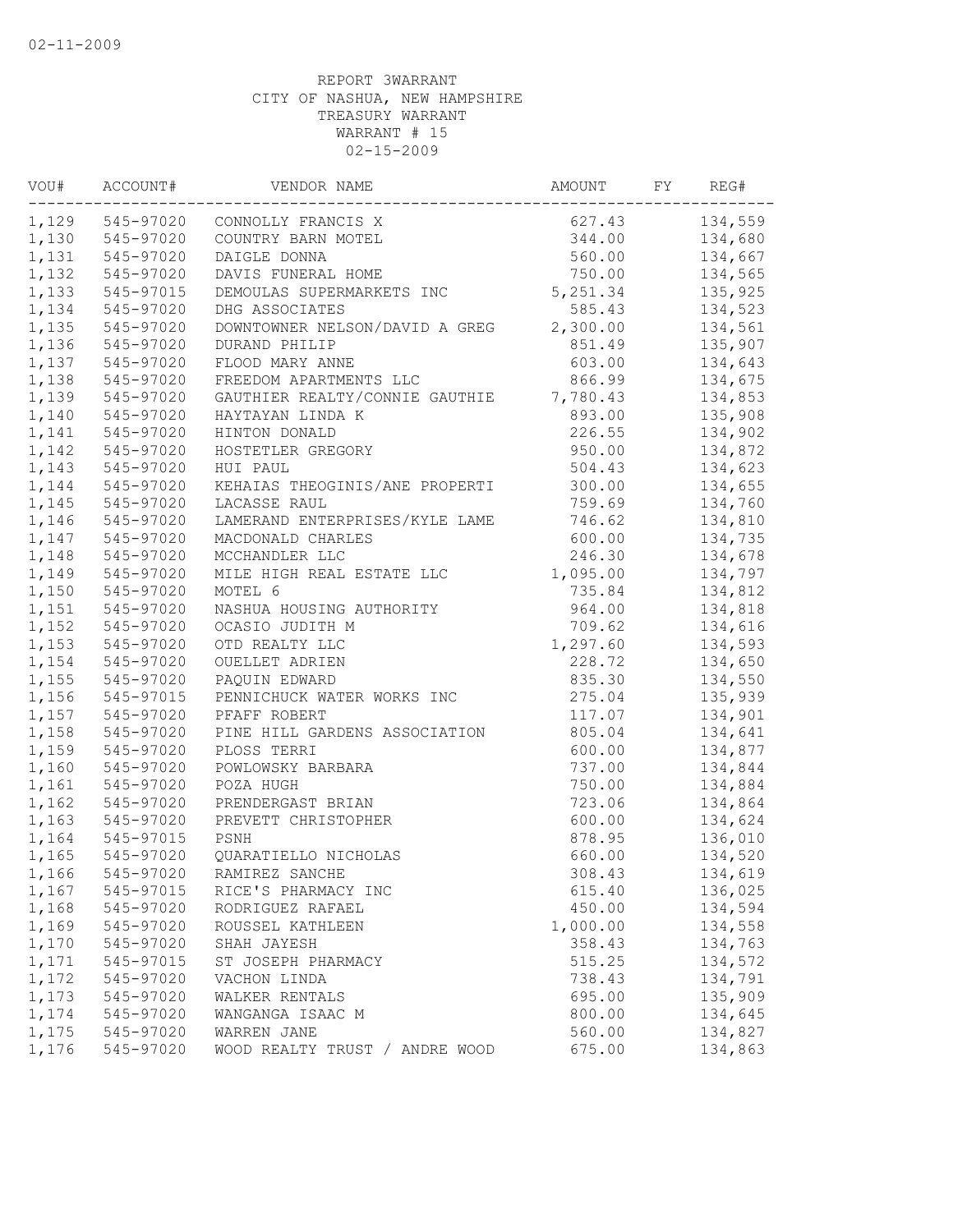| VOU#      |               |                                            |          | REG#      |
|-----------|---------------|--------------------------------------------|----------|-----------|
|           | TOTAL 545     | WELFARE COSTS                              |          | 63,751.83 |
|           |               |                                            |          |           |
| 1,177     | 551-59100     | CORBETT CLEANING CO/STEPHEN CO             | 320.00   | 134,701   |
| 1,178     | 551-95005     | DOOKRAN STEPHEN                            | 220.00   | 134,811   |
| 1,179     | 551-94010     | MENDOLA GUISEPPE                           | 1,500.00 | 135,910   |
| 1,180     | 551-31050     | NEXTEL COMMUNICATIONS                      | 310.53   | 135,932   |
| 1,181     | 551-95005     | NHLSA                                      | 200.00   | 135,987   |
| 1,182     |               | 551-32005 PUBLIC SERVICE OF NH             | 1,515.71 | 136,012   |
|           |               | 1,183 551-41015 STAPLES BUSINESS ADVANTAGE | 74.41    | 134,870   |
| TOTAL 551 |               | PUBLIC WORKS DIV & ENGINEERING             |          | 4,140.65  |
|           |               |                                            |          |           |
| 1,184     | $552 - 45250$ | AIRGAS EAST                                | 51.50    | 134,598   |
| 1,184     | 552-66000     | AIRGAS EAST                                | 154.50   | 134,598   |
| 1,185     | 552-78100     | AMERICAN AUTO SEAT COVER INC               | 225.00   | 134,536   |
| 1,186     | 552-95005     | BABE RUTH LEAGUE INC                       | 736.00   | 134,613   |
| 1,187     | 552-75021     | BELLETETES INC                             | 35.35    | 134,679   |
| 1,187     | 552-75022     | BELLETETES INC                             | $-26.63$ | 134,679   |
| 1,188     | 552-75021     | BOT-L-GAS INCORPORATED                     | 123.76   | 135,171   |
| 1,189     | 552-78100     | CASEY EQUIPMENT & RENTAL CORP              | 1,155.86 | 134,820   |
| 1,190     | 552-75022     | CORBETT CLEANING CO/STEPHEN CO             | 300.00   | 134,701   |
| 1,191     | 552-59050     | COY GREG                                   | 188.00   | 134,755   |
| 1,192     | 552-59050     | COYLE KEVIN                                | 1,057.00 | 134,591   |
| 1,193     | 552-59050     | DAVALA JAMES A                             | 200.00   | 134,531   |
| 1,194     | 552-48015     | DENNIS K BURKE INC                         | 1,695.76 | 136,024   |
| 1,195     | 552-75022     | F W WEBB COMPANY                           | 34.73    | 134,617   |
| 1,196     | 552-31040     | FAIRPOINT COMMUNICATIONS INC               | 82.52    | 135,994   |
| 1,197     | 552-66000     | HANDY HOUSE INC                            | 55.00    | 135,961   |
| 1,198     | 552-75021     | HOME DEPOT CREDIT SERVICES                 | 53.21    | 135,937   |
| 1,199     | 552-75021     | JOHNSON'S ELECTRIC INC                     | 118.60   | 134,622   |
| 1,200     | 552-59050     | JURIS WILLIAM                              | 176.00   | 134,638   |
| 1,201     | 552-78007     | MAC MULKIN CHEVROLET INC                   | 22.44    | 135,163   |
| 1,202     | 552-59050     | MANSOR DAVE                                | 950.00   | 134,991   |
| 1,203     | 552-95005     | MASS TREE WARDENS & FORESTERS              | 65.00    | 135,962   |
| 1,204     | 552-78065     | MAYNARD & LESIEUR INCORPORATED             | 520.00   | 135,167   |
| 1,205     | 552-78007     | NAPA AUTO PARTS                            | 4.46     | 134,808   |
| 1,206     | 552-34015     | NATIONAL GRID                              | 33.68    | 135,985   |
| 1,206     | 552-34045     | NATIONAL GRID                              | 269.44   | 135,985   |
| 1,207     | 552-31050     | NEXTEL COMMUNICATIONS                      | 180.14   | 135,932   |
| 1,208     | 552-59050     | PARADIS STEPHEN                            | 320.00   | 134,699   |
| 1,209     | 552-33005     | PENNICHUCK WATER                           | 180.81   | 135,944   |
| 1,209     | 552-33045     | PENNICHUCK WATER                           | 511.55   | 135,944   |
| 1,210     | 552-32005     | PSNH                                       | 1,393.98 | 136,008   |
| 1,210     | 552-32030     | PSNH                                       | 1,752.15 | 136,008   |
| 1,211     | 552-32040     | PUBLIC SERVICE OF NH                       | 2,628.16 | 136,012   |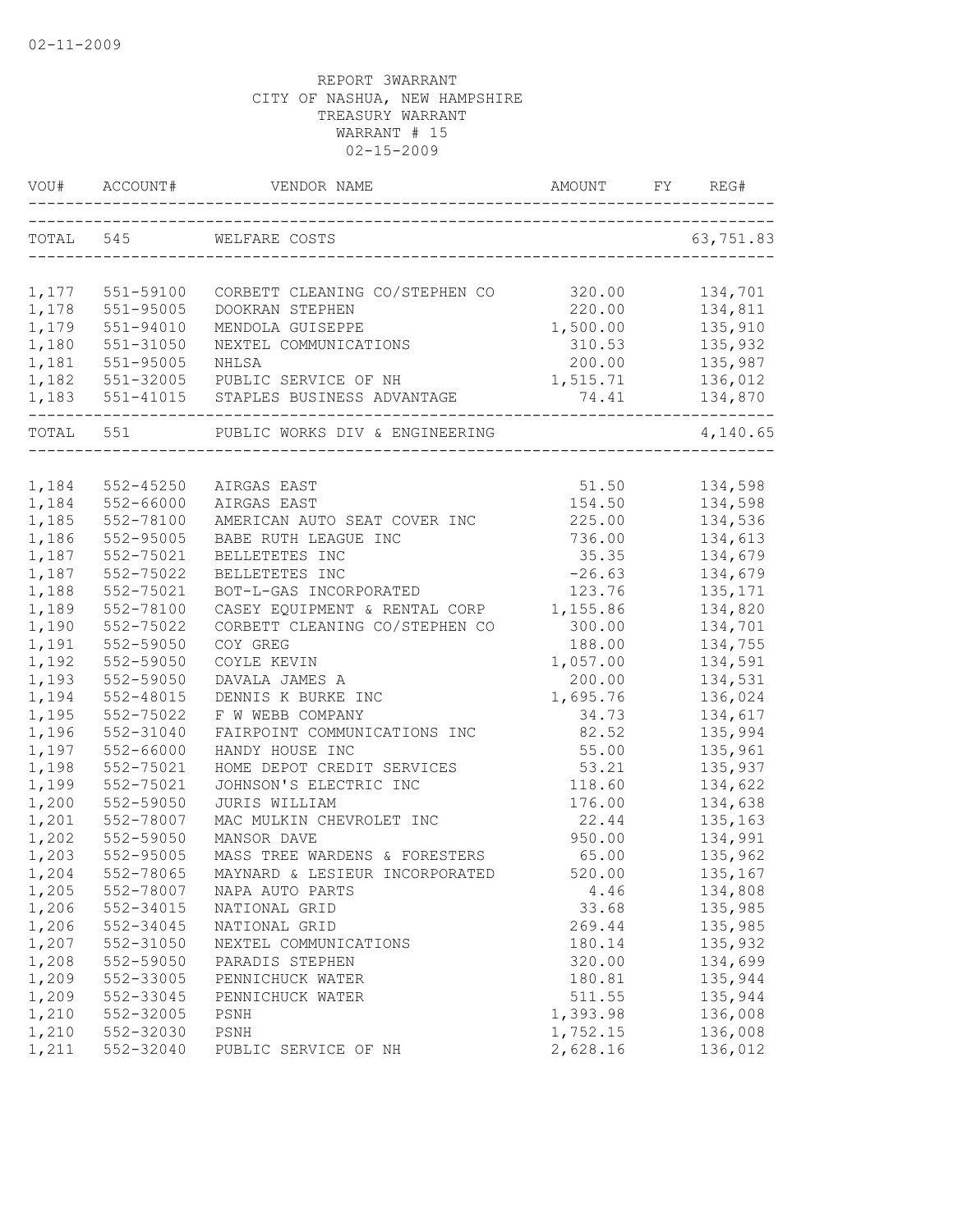| VOU#  | ACCOUNT#        | VENDOR NAME                                           | AMOUNT    | FY | REG#      |
|-------|-----------------|-------------------------------------------------------|-----------|----|-----------|
|       | 1,212 552-59050 | REYNOLDS SCOTT                                        | 110.00    |    | 134,894   |
| 1,213 | 552-75022       | SAM'S CLUB DIRECT                                     | 25.26     |    | 135,957   |
| 1,214 | 552-78007       | SANEL AUTO PARTS CO                                   | 29.59     |    | 134,686   |
| 1,215 | 552-41015       | STAPLES BUSINESS ADVANTAGE                            | 488.01    |    | 134,870   |
| 1,216 | 552-59050       | STUART ALISTAIR                                       | 144.00    |    | 134,654   |
| 1,217 | 552-59050       | TOROSIAN GEORGE                                       | 300.00    |    | 134,706   |
| 1,218 | 552-59050       | WHEELER DOUG                                          | 150.00    |    | 134,756   |
|       | TOTAL 552       | PARKS AND RECREATION<br>_____________________________ |           |    | 16,494.83 |
|       |                 |                                                       |           |    |           |
| 1,219 | 553-59160       | ACS OF NEW ENGLAND                                    | 2,315.00  |    | 135,945   |
| 1,220 | 553-78075       | AMERICAN AUTO SEAT COVER INC                          | 325.00    |    | 134,536   |
| 1,221 | 553-45175       | ARCSOURCE INC                                         | 115.24    |    | 134,688   |
| 1,221 | 553-69025       | ARCSOURCE INC                                         | 265.50    |    | 134,688   |
| 1,222 | 553-59160       | AUDETTE AND SONS                                      | 500.00    |    | 135,989   |
| 1,223 | 553-78060       | B-B CHAIN                                             | 1,428.25  |    | 134,571   |
| 1,224 | 553-49075       | BELLETETES INC                                        | 5.00      |    | 134,679   |
| 1,224 | 553-69025       | BELLETETES INC                                        | 12.59     |    | 134,679   |
| 1,224 | 553-78100       | BELLETETES INC                                        | 3.00      |    | 134,679   |
| 1,225 | 553-59160       | BENTLEY MANAGEMENT GROUP INC 666.00                   |           |    | 135,977   |
| 1,226 | 553-59160       | BRIAND ROY E                                          | 1,036.00  |    | 135,979   |
| 1,227 | 553-59160       | CADY PATRICK T                                        | 1,155.00  |    | 135,973   |
| 1,228 | 553-78100       | CASEY & DUPUIS EQUIPMENT CORP                         | 117.27    |    | 134,822   |
| 1,229 | 553-78100       | CASEY EQUIPMENT & RENTAL CORP                         | 374.08    |    | 134,820   |
| 1,230 | 553-78100       | CHADWICK-BAROSS INC                                   | 459.18    |    | 134,583   |
| 1,231 | 553-49075       | CHROMATE INDUSTRIAL CORP                              | 352.77    |    | 134,646   |
| 1,232 | 553-59105       | CORBETT CLEANING CO/STEPHEN CO                        | 500.00    |    | 134,701   |
| 1,233 | 553-59160       | CORCORAN WILLIAM J                                    | 562.50    |    | 135,956   |
| 1,234 | 553-59160       | CRISP CONTRACTING LLC                                 | 1,024.55  |    | 135,950   |
| 1,235 | 553-59160       | DEAN THOMAS                                           | 1,887.50  |    | 135,952   |
| 1,236 | 553-48015       | DENNIS K BURKE INC                                    | 17,509.07 |    | 136,024   |
| 1,237 | 553-78100       | DONOVAN EQUIPMENT CO INC                              | 1,538.12  |    | 134,579   |
| 1,238 | 553-78100       | DONOVAN SPRING COMPANY INC                            | 705.59    |    | 134,581   |
| 1,239 | 553-59160       | DUBOIS BEN                                            | 650.00    |    | 135,970   |
| 1,240 | 553-59160       | DUMAIS KENT                                           | 537.50    |    | 135,990   |
| 1,241 | 553-78100       | DUNN BATTERY LLC                                      | 434.75    |    | 134,775   |
| 1,242 | 553-78100       | DYAR SALES & MACHINERY COMPANY                        | 324.78    |    | 135,164   |
| 1,243 | 553-45260       | EASTERN MINERALS INC                                  | 42,773.28 |    | 134,838   |
| 1,244 | 553-59100       | EASTERN NEW ENGLAND HYDRAULICS                        | 770.00    |    | 134,883   |
| 1,245 | 553-78100       | F W WEBB COMPANY                                      | 32.81     |    | 134,617   |
| 1,246 | 553-78100       | FASTENAL COMPANY                                      | 32.40     |    | 134,746   |
| 1,247 | 553-45265       | FL MERRILL CONSTRUCTION INC                           | 4,424.31  |    | 134,773   |
| 1,248 | 553-75130       | G H PHILBRICK SONS INC                                | 1,679.50  |    | 134,707   |
| 1,249 | 553-49075       | GRAINGER                                              | 26.24     |    | 134,634   |
| 1,250 | 553-49075       | HOP SALES AND SERVICE                                 | 325.00    |    | 134,563   |
| 1,251 | 553-77020       | HOWARD P FAIRFIELD, LLC                               | 2,173.33  |    | 135,081   |
| 1,251 | 553-78100       | HOWARD P FAIRFIELD, LLC                               | 4,899.97  |    | 135,081   |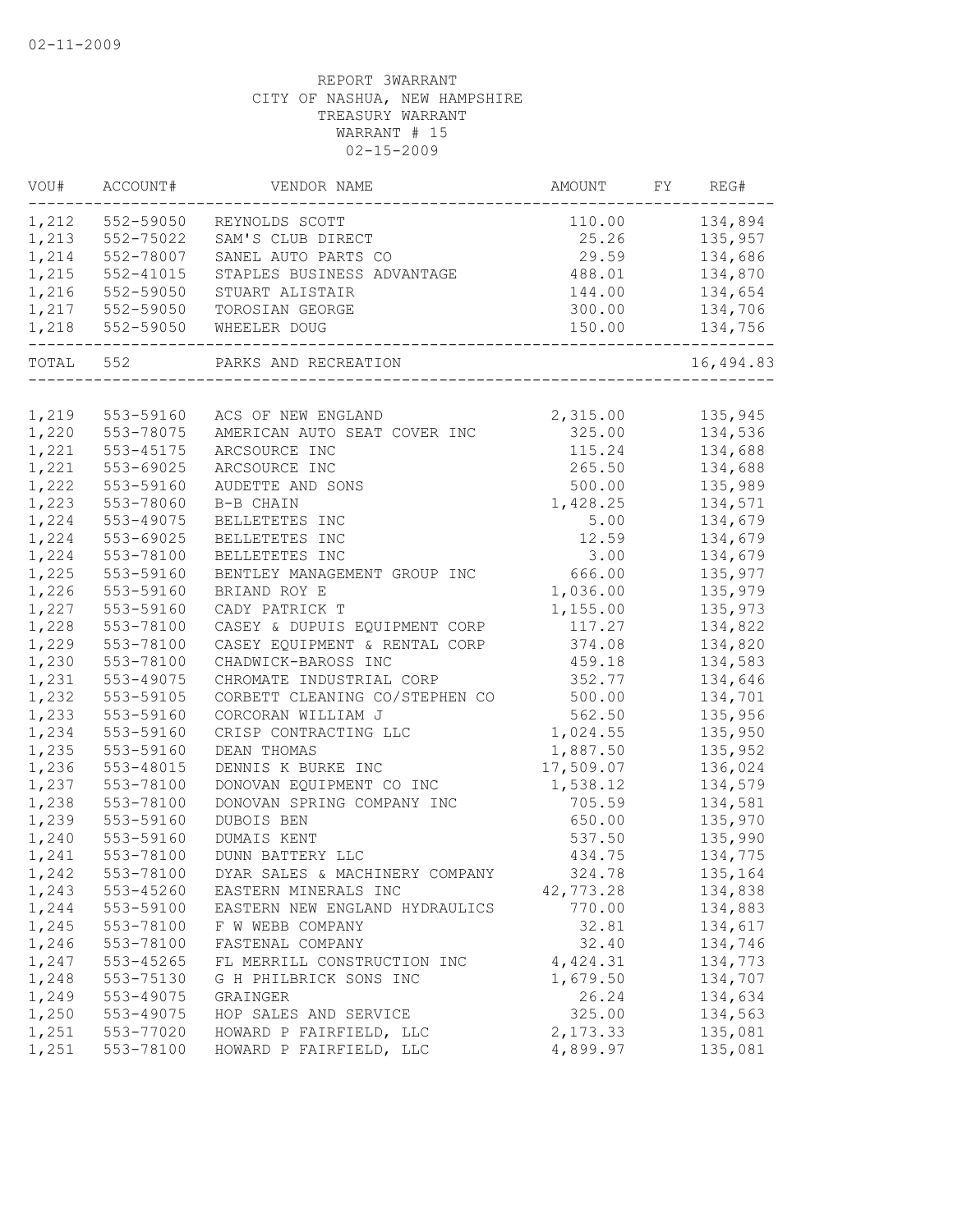| VOU#  | ACCOUNT#<br>----------------- | VENDOR NAME                    | AMOUNT    | FY | REG#    |
|-------|-------------------------------|--------------------------------|-----------|----|---------|
| 1,252 | 553-59135                     | J P PEST SERVICES              | 65.00     |    | 134,725 |
| 1,253 | 553-59160                     | KERRY'S POOL & SPA             | 1,053.00  |    | 135,951 |
| 1,254 | 553-78100                     | LIBERTY INTN'L TRUCKS OF NH LL | 1,435.43  |    | 135,165 |
| 1,255 | 553-78100                     | MAC MULKIN CHEVROLET INC       | 133.56    |    | 135,163 |
| 1,256 | 553-59160                     | MARINO JOHN                    | 812.50    |    | 135,948 |
| 1,257 | 553-49075                     | MAYNARD & LESIEUR INCORPORATED | 195.00    |    | 135,167 |
| 1,257 | 553-78065                     | MAYNARD & LESIEUR INCORPORATED | 852.33    |    | 135,167 |
| 1,258 | 553-77020                     | MILTON CAT                     | 9,268.38  |    | 134,859 |
| 1,259 | 553-45260                     | MORTON SALT                    | 75,441.19 |    | 134,682 |
| 1,260 | 553-49075                     | NAPA AUTO PARTS                | 273.87    |    | 134,808 |
| 1,260 | 553-69025                     | NAPA AUTO PARTS                | 384.61    |    | 134,808 |
| 1,260 | 553-78035                     | NAPA AUTO PARTS                | 111.90    |    | 134,808 |
| 1,260 | 553-78100                     | NAPA AUTO PARTS                | 465.08    |    | 134,808 |
| 1,261 | 553-45060                     | NASHUA LUMBER COMPANY INC      | 145.00    |    | 135,168 |
| 1,262 | 553-78035                     | NEW G.H. BERLIN OIL COMPANY    | 1,570.37  |    | 134,715 |
| 1,263 | 553-31050                     | NEXTEL COMMUNICATIONS          | 165.74    |    | 135,932 |
| 1,264 | 553-75023                     | NH SAFE & LOCK CO INC          | 184.00    |    | 134,769 |
| 1,265 | 553-49075                     | NSP GRAPHIC COMMUNICATIONS     | 265.00    |    | 134,657 |
| 1,266 | 553-31050                     | PLATINUM FUNDING SERVICES LLC  | 236.60    |    | 135,988 |
| 1,267 | 553-98021                     | POLLOCK SCOTT                  | 405.00    |    | 135,911 |
| 1,268 | 553-32005                     | PUBLIC SERVICE OF NH           | 3,789.04  |    | 136,012 |
| 1,269 | 553-59160                     | PWM CONTRACTING LLC            | 1,974.00  |    | 135,968 |
| 1,270 | 553-46045                     | ROCKY BRANDS RETAIL LLC        | 82.00     |    | 134,852 |
| 1,271 | 553-59160                     | RWC EXCAVATION & LANDSCAPING   | 662.50    |    | 135,991 |
| 1,272 | 553-59100                     | SAFETY-KLEEN SYSTEMS INC       | 304.47    |    | 134,580 |
| 1,273 | 553-49075                     | SANEL AUTO PARTS CO            | 252.68    |    | 134,686 |
| 1,273 | 553-49075                     | SANEL AUTO PARTS CO            | 221.25    |    | 134,687 |
| 1,273 | 553-69025                     | SANEL AUTO PARTS CO            | 10.08     |    | 134,687 |
| 1,273 | 553-69030                     | SANEL AUTO PARTS CO            | 372.38    |    | 134,686 |
| 1,273 | 553-78100                     | SANEL AUTO PARTS CO            | 704.54    |    | 134,686 |
| 1,273 | 553-78100                     | SANEL AUTO PARTS CO            | 326.28    |    | 134,687 |
| 1,274 | 553-59160                     | SAYCO TREE & LANDSCAPING INC   | 625.00    |    | 135,955 |
| 1,275 | 553-59160                     | SERPA JOE                      | 607.50    |    | 135,946 |
| 1,276 | 553-48005                     | SHATTUCK MALONE OIL CO         | 14,809.72 |    | 135,924 |
| 1,277 | 553-41015                     | STAPLES BUSINESS ADVANTAGE     | 70.34     |    | 134,870 |
| 1,278 | 553-46045                     | SUNBELT RENTALS                | 270.00    |    | 134,716 |
| 1,279 | 553-59160                     | TAYLOR BRIAN                   | 462.50    |    | 135,976 |
| 1,280 | 553-59160                     | TDD EARTH TECHNOLOGIES         | 582.75    |    | 135,978 |
| 1,281 | 553-78100                     | TST EQUIPMENT INC              | 468.75    |    | 134,658 |
| 1,282 | 553-59160                     | U.T.S.                         | 990.00    |    | 135,992 |
| 1,283 | 553-46045                     | UNIFIRST CORPORATION           | 160.71    |    | 134,830 |
| 1,284 | 553-59160                     | UNITED ROOFING & HOME IMPROVEM | 825.00    |    | 135,958 |
| 1,285 | 553-75100                     | UNLIMITED DOOR SERVICE/STEVEN  | 894.00    |    | 135,183 |
| 1,286 | 553-78100                     | USP OF NEW ENGLAND             | 179.20    |    | 134,803 |
| 1,287 | 553-45060                     | W E AUBUCHON COMPANY INC       | 282.40    |    | 134,557 |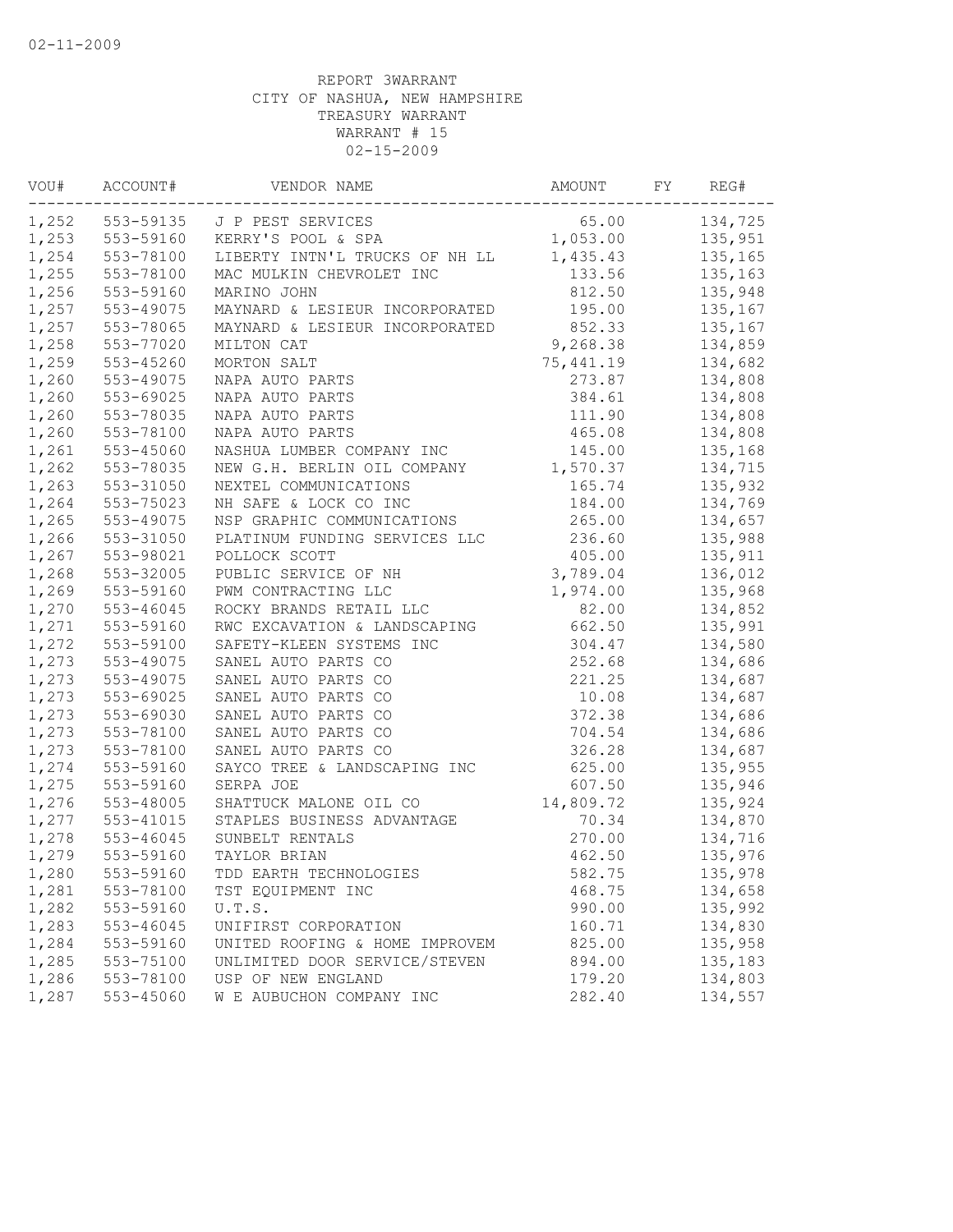| VOU#           | ACCOUNT#               | VENDOR NAME                    | AMOUNT           | FY | REG#               |
|----------------|------------------------|--------------------------------|------------------|----|--------------------|
| TOTAL          | 553                    | STREET DEPARTMENT              |                  |    | 215, 331.73        |
| 1,288          | 555-75023              | B & S LOCKSMITH INC            | 12.00            |    | 134,731            |
| 1,289          | 555-59105              | CORBETT CLEANING CO/STEPHEN CO | 320.00           |    | 134,701            |
| 1,290          | 555-49075              | F W WEBB COMPANY               | 122.20           |    | 134,617            |
| 1,291          | 555-74170              | HIGHWAY TECH                   | 545.00           |    | 134,608            |
| 1,292          | 555-49075              | M & M ELECTRICAL SUPPLY CO INC | 85.38            |    | 135,159            |
| 1,293          | 555-78140              | MAC MULKIN CHEVROLET INC       | 68.50            |    | 135,163            |
| 1,294          | 555-95005              | NEW HAMPSHIRE CHAPTER, ITE     | 20.00            |    | 135,997            |
| 1,295          | 555-31050              | NEXTEL COMMUNICATIONS          | 260.60           |    | 135,932            |
| 1,296          | 555-32025              | PSNH                           | 513.00           |    | 136,008            |
| 1,296          | 555-32025              | PSNH                           | 1,169.05         |    | 136,009            |
| 1,297          | 555-78140              | SANEL AUTO PARTS CO            | 490.22           |    | 134,687            |
| 1,298          | 555-46045              | UNIFIRST CORPORATION           | 61.73            |    | 134,830            |
| TOTAL          | 555                    | TRAFFIC DEPARTMENT             |                  |    | 3,667.68           |
|                |                        |                                |                  |    |                    |
| 1,299          | 557-75023              | COMMERCIAL BOILER SYSTEMS INC  | 2,129.63         |    | 134,740            |
| 1,300          | 557-59100              | CORBETT CLEANING CO/STEPHEN CO | 360.00           |    | 134,701            |
| 1,301          | 557-32005              | PSNH                           | 234.03           |    | 136,009            |
| 1,302          | 557-59160              | TDD EARTH TECHNOLOGIES         | 4,549.50         |    | 135,978            |
| 1,303          | 557-75023              | W E AUBUCHON COMPANY INC       | 112.70           |    | 134,557            |
| TOTAL          | 557                    | PARKING LOTS                   |                  |    | 7,385.86           |
|                |                        |                                |                  |    |                    |
| 1,304          | 561-45195              | JP BARTLETT CO INC             | 1,805.06         |    | 134,815            |
| 1,305          | 561-74085              | NASHUA OUTDOOR POWER EQUIP     | 8.40             |    | 134,691            |
| 1,306          | 561-95005              | NEW ENGLAND CEMETERY ASSN      | 50.00            |    | 135,940            |
| 1,307<br>1,308 | 561-32005<br>561-48005 | PSNH<br>SHATTUCK MALONE OIL CO | 119.18<br>161.34 |    | 136,009<br>135,924 |
|                |                        |                                |                  |    |                    |
| TOTAL          | 561                    | EDGEWOOD CEMETERY              |                  |    | 2,143.98           |
| 1,309          | 563-41015              | CITY OF NASHUA                 | 9.28             |    | 135,912            |
| 1,309          | 563-48015              | CITY OF NASHUA                 | 60.00            |    | 135,912            |
| 1,309          | 563-74085              | CITY OF NASHUA                 | 76.94            |    | 135,912            |
| 1,309          | 563-75023              | CITY OF NASHUA                 | 53.84            |    | 135,912            |
| 1,310          | 563-75023              | HOME DEPOT CREDIT SERVICES     | 5.97             |    | 135,937            |
| 1,311          | 563-34005              | MCLAUGHLIN OIL COMPANY         | 372.55           |    | 134,629            |
| TOTAL          | 563                    | WOODLAWN CEMETERY              |                  |    | 578.58             |
|                |                        |                                |                  |    |                    |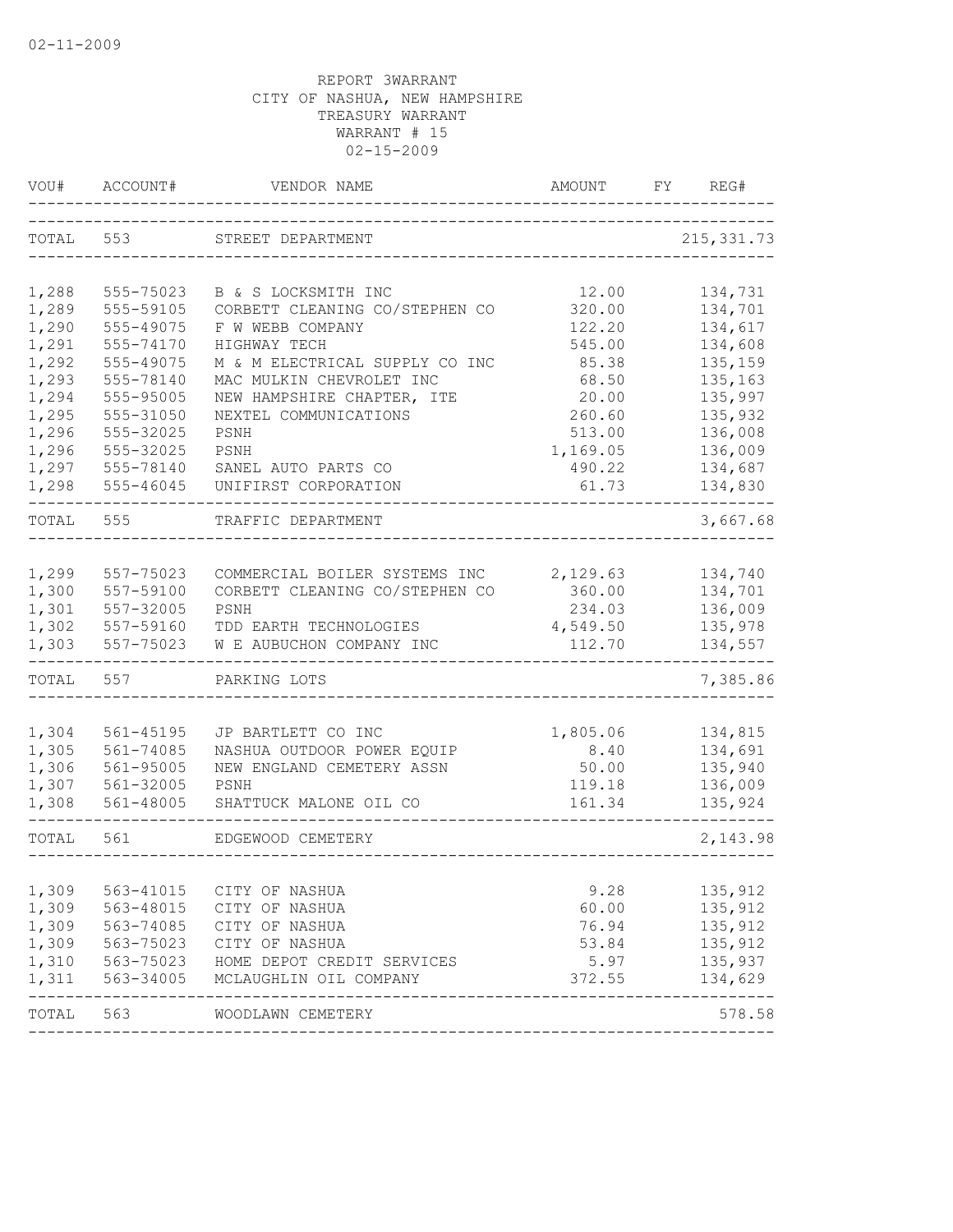|       | VOU# ACCOUNT#   | VENDOR NAME                                               | AMOUNT FY REG#                         |          |
|-------|-----------------|-----------------------------------------------------------|----------------------------------------|----------|
|       |                 | 1,312 571-41015 STAPLES BUSINESS ADVANTAGE 520.26 134,870 |                                        |          |
|       |                 | TOTAL 571 COMMUNITY DEVELOPMENT                           | -------------------------------------- | 520.26   |
|       | 1,313 572-94005 | FALK CARTER                                               | 434.00                                 | 134,807  |
| 1,314 | 572-31050       | NEXTEL COMMUNICATIONS                                     | 12.14                                  | 135,932  |
| 1,315 | 572-98046       | <b>NHACC</b>                                              | 850.00                                 | 135,936  |
| 1,316 | 572-49025       | SMART COMPUTING                                           | 64.00                                  | 135,930  |
|       |                 | 1,317 572-94005 ST JOHN LUCY                              | 434.00                                 | 134,766  |
|       |                 | 1,318 572-49075 UTRECHT ART SUPPLIES                      | 150.97                                 | 136,003  |
|       | TOTAL 572       | PLANNING DEPARTMENT                                       |                                        | 1,945.11 |
|       |                 | 1,319 573-31050 NEXTEL COMMUNICATIONS                     | 71.30 135,932                          |          |
|       |                 | TOTAL 573 ECONOMIC DEVELOPMENT                            |                                        | 71.30    |
|       |                 |                                                           |                                        |          |
| 1,320 | 575-41015       | ALPHAGRAPHICS                                             | 22.20                                  | 134,689  |
| 1,321 | 575-45215       | AMS IMAGING INC                                           | 495.00                                 | 134,562  |
| 1,322 | 575-41015       | ANCO SIGNS & STAMPS INC                                   | 8.30                                   | 134,783  |
| 1,323 | 575-45050       | BAKER & TAYLOR                                            | 2,368.35                               | 134,610  |
| 1,323 | 575-45050       | BAKER & TAYLOR                                            | 1,179.24                               | 134,611  |
| 1,323 | 575-45050       | BAKER & TAYLOR                                            | 910.39                                 | 134,612  |
| 1,324 | 575-45085       | BAKER & TAYLOR ENTERTAINMENT                              | $-19.98$                               | 134,600  |
| 1,324 | 575-45315       | BAKER & TAYLOR ENTERTAINMENT                              | 640.95                                 | 134,600  |
| 1,325 | 575-95005       | BOSTON CHILDREN'S MUSEUM                                  | 675.00                                 | 135,954  |
| 1,326 | $575 - 45050$   | <b>BOWKER</b>                                             | 374.49                                 | 134,529  |
| 1,327 | 575-45220       | DEMCO INC                                                 | 139.71                                 | 134,605  |
| 1,328 | 575-94005       | DIONNE JOSEPH                                             | 125.00                                 | 134,574  |
| 1,329 | 575-91015       | EYMAN CAROL                                               | 66.55                                  | 134,867  |
| 1,330 | 575-45050       | <b>GALE</b>                                               | 821.66                                 | 134,814  |
| 1,331 | 575-45220       | GAYLORD BROS INC                                          | 180.50                                 | 135,178  |
| 1,332 | 575-45050       | H W WILSON CO                                             | 613.00                                 | 135,170  |
| 1,333 | 575-75160       | HARRY W WELLS & SON INC                                   | 138.30                                 | 135,009  |
| 1,334 | 575-42010       | HOME DEPOT CREDIT SERVICES                                | 41.90                                  | 135,937  |
| 1,335 | 575-45050       | INGRAM LIBRARY SERVICES                                   | 199.15                                 | 134,857  |
| 1,336 | 575-91015       | JASINSKI JENNIFER                                         | 22.55                                  | 134,637  |
| 1,337 | 575-45050       | LERNER PUBLISHING GROUP                                   | 18.95                                  | 134,823  |
| 1,338 | 575-45085       | MICROMARKETING LLC                                        | 44.20                                  | 134,677  |
| 1,339 | 575-57010       | MV COMMUNICATIONS INC                                     | 141.00                                 | 134,545  |
| 1,340 | 575-41015       | NASHUA PUBLIC LIBRARY                                     | 2.99                                   | 135,913  |
| 1,340 | 575-43005       | NASHUA PUBLIC LIBRARY                                     | 4.80                                   | 135,913  |
| 1,340 | 575-45090       | NASHUA PUBLIC LIBRARY                                     | 5.00                                   | 135,913  |
| 1,340 | 575-45150       | NASHUA PUBLIC LIBRARY                                     | 39.05                                  | 135,913  |
| 1,340 | 575-45220       | NASHUA PUBLIC LIBRARY                                     | 3.29                                   | 135,913  |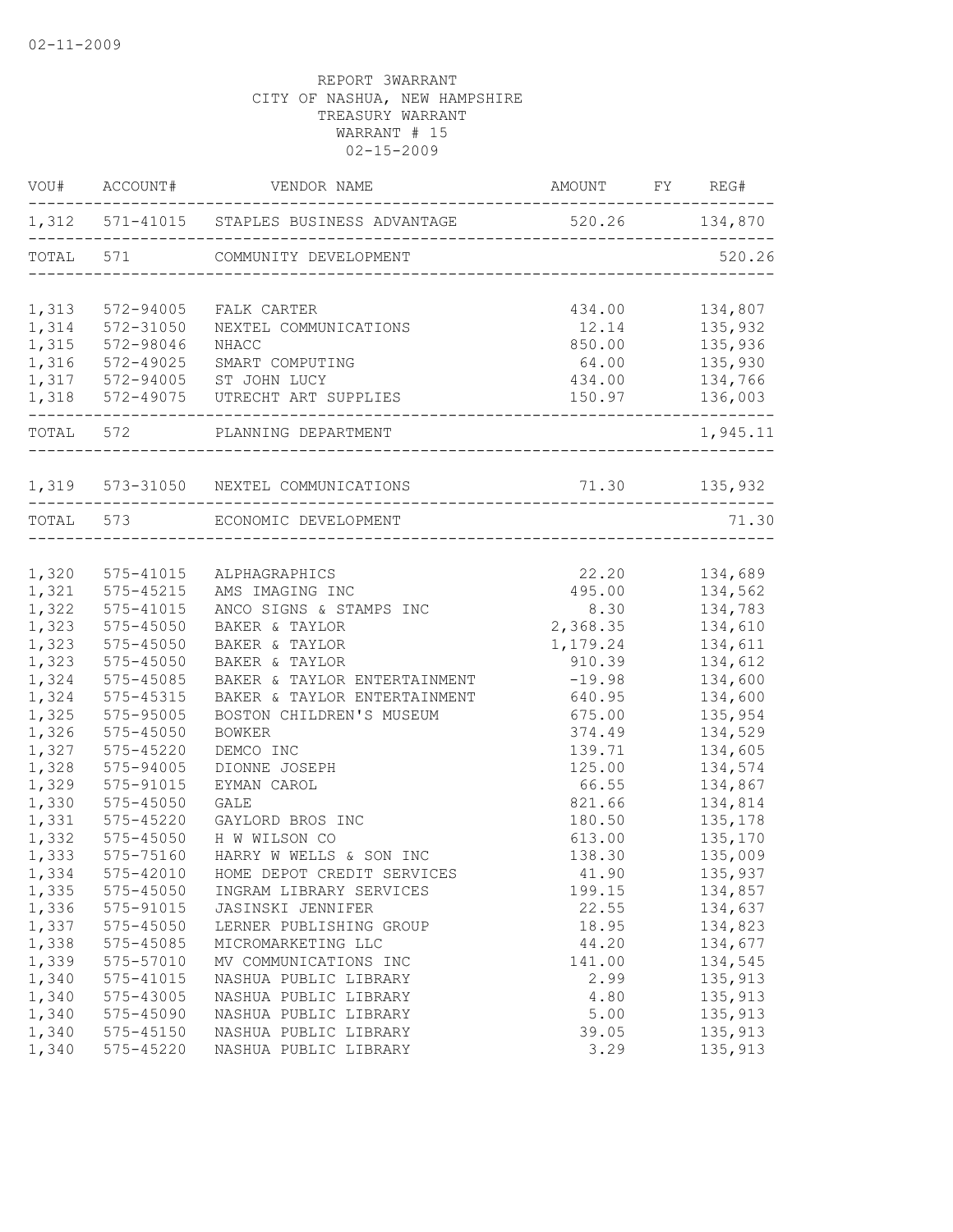| VOU#  | ACCOUNT#                               | VENDOR NAME                                      | AMOUNT          | FY | REG#               |
|-------|----------------------------------------|--------------------------------------------------|-----------------|----|--------------------|
| 1,340 | 575-59100                              | NASHUA PUBLIC LIBRARY                            | 43.61           |    | 135,913            |
| 1,340 | 575-78100                              | NASHUA PUBLIC LIBRARY                            | 24.00           |    | 135,913            |
| 1,341 | 575-34015                              | NATIONAL GRID                                    | 1,222.41        |    | 135,985            |
| 1,342 | 575-95005                              | NATIONAL TRUST FOR HISTORIC PR                   | 115.00          |    | 136,018            |
| 1,343 | 575-59100                              | NEMZOFF RUTH                                     | 150.00          |    | 135,914            |
| 1,344 | 575-74085                              | NEVERETTS SEW & VAC INC                          | 365.00          |    | 134,570            |
| 1,345 | 575-42005                              | NEW ENGLAND PAPER & SUPPLY                       | 163.23          |    | 134,709            |
| 1,345 | 575-42020                              | NEW ENGLAND PAPER & SUPPLY                       | 380.27          |    | 134,709            |
| 1,346 | 575-31040                              | NEXTEL COMMUNICATIONS                            | 104.42          |    | 135,932            |
| 1,347 | 575-59100                              | NH HUMANITIES COUNCIL                            | 35.00           |    | 135,926            |
| 1,348 | 575-45050                              | PENWORTHY COMPANY                                | 1,131.98        |    | 134,792            |
| 1,349 | 575-32005                              | PUBLIC SERVICE OF NH                             | 6,375.47        |    | 136,012            |
| 1,350 | 575-45085                              | RECORDED BOOKS LLC                               | 102.90          |    | 134,834            |
| 1,351 | 575-45050                              | SAGE PUBLICATIONS INC                            | 508.00          |    | 135,998            |
| 1,352 | 575-41005                              | STAPLES BUSINESS ADVANTAGE                       | 194.88          |    | 134,870            |
| 1,352 | 575-41015                              | STAPLES BUSINESS ADVANTAGE                       | 56.24           |    | 134,870            |
| 1,353 | 575-75105                              | VEOLIA ES TECHNICAL SOLUTIONS                    | 177.80          |    | 134,829            |
| 1,354 | 575-41005                              | WB MASON COMPANY INC                             | 547.98          |    | 134,575            |
| TOTAL | 575                                    | PUBLIC LIBRARIES                                 |                 |    | 20,959.73          |
| 1,355 | 576-94005                              | EASTERN STATES BUILDING                          | 350.00          |    | 136,004            |
| 1,356 | 576-94005                              | INTERNATIONAL CODE COUNCIL                       | 70.00           |    | 135,953            |
| 1,357 | 576-31065                              | NEXTEL COMMUNICATIONS                            | 71.30           |    | 135,932            |
| TOTAL | 576                                    | BUILDING DEPARTMENT                              |                 |    | 491.30             |
| 1,357 | 577-31050                              | NEXTEL COMMUNICATIONS                            | 45.26           |    | 135,932            |
| TOTAL | 577                                    | CODE ENFORCEMENT                                 |                 |    | 45.26              |
|       | 209,009 581-94010                      |                                                  |                 |    |                    |
|       | 209,010 581-49050                      | AARTHUN KAY<br>AC MOORE INC                      | 801.60<br>90.77 |    | 135,032<br>134,642 |
|       | 209,011 581-53103                      | ACUCARE NURSING PROFESSIONALS                    |                 |    |                    |
|       |                                        |                                                  | 558.36          |    | 134,926            |
|       | 209,012 581-53101                      | ADULT LEARNING CENTER                            | 25,000.00       |    | 134,831            |
|       | 209,012 581-84030<br>209,013 581-42110 | ADULT LEARNING CENTER                            | 25, 312.50      |    | 134,831            |
|       |                                        | ALARMAX DISTRIBUTORS INC                         | 1,327.54        |    | 134,906            |
|       | 209,014 581-91005                      | ALMEIDA SARAH                                    | 49.91           |    | 134,963            |
|       | 209,015 581-44005                      | ALPHAGRAPHICS                                    | 498.12          |    | 134,689<br>134,689 |
|       | 209,015 581-49050                      | ALPHAGRAPHICS                                    | 136.43          |    |                    |
|       | 209,016 581-31005<br>209,017 581-91005 | ALTERNATIVE COMMUNICATIONS SER                   | 100.00<br>55.69 |    | 134,805            |
|       | 209,018 581-49095                      | ALVES ARELINDA<br>AMERICAN MATHEMATICS COMPETITI | 226.00          |    | 135,093<br>134,942 |
|       | 209,019 581-42110                      | AMERICAN SECURITY & FIRE PROTE                   | 110.00          |    | 134,525            |
|       | 209,020 581-49050                      | AMS COMPUTER CORPORATION                         | 2,568.00        |    | 134,587            |
|       |                                        |                                                  |                 |    |                    |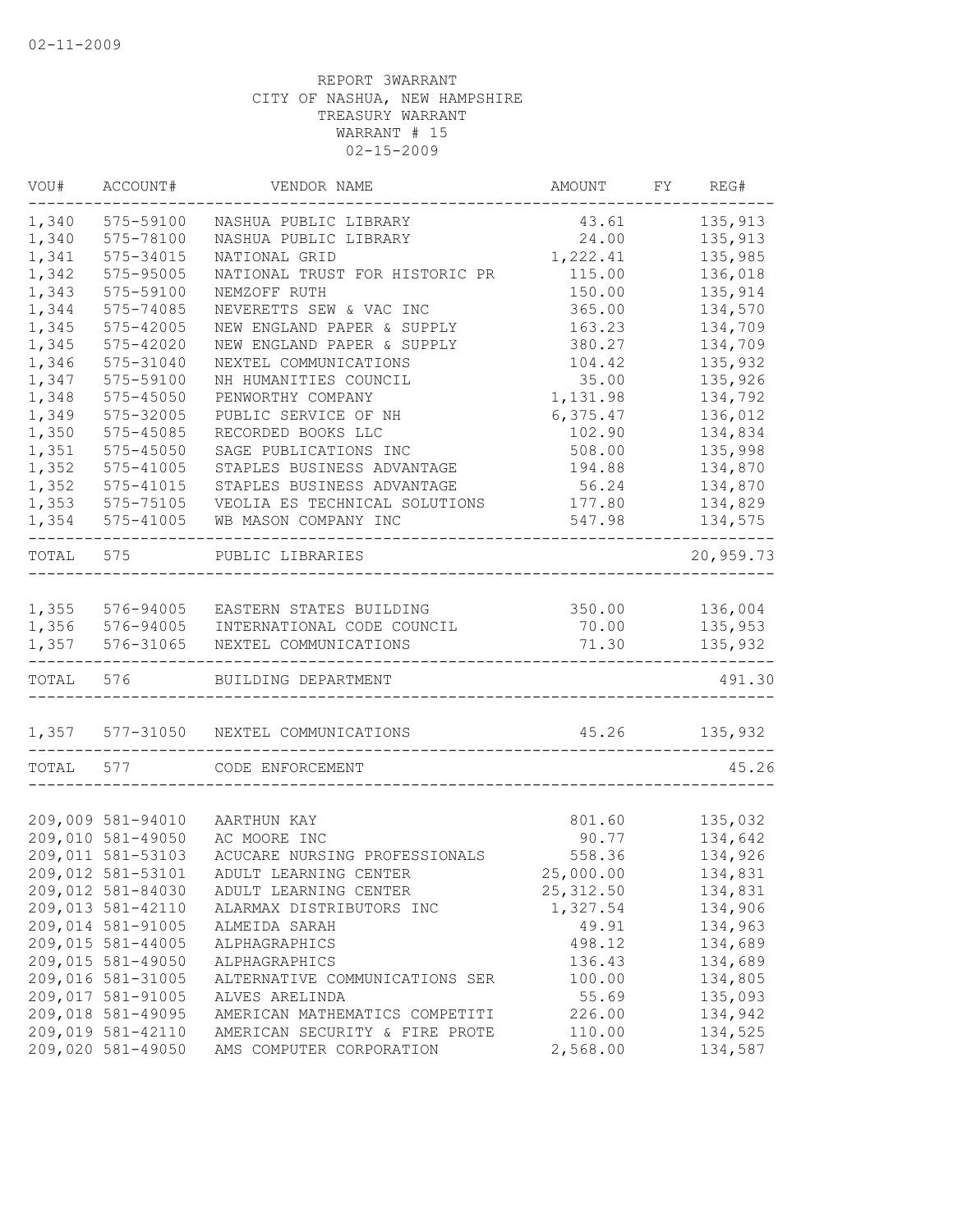| VOU#  | ACCOUNT#          | VENDOR NAME                    | AMOUNT     | FY | REG#     |
|-------|-------------------|--------------------------------|------------|----|----------|
|       | 1,358 581-53100   | ANACOMP INC                    | 51.67      |    | 134,586  |
|       | 209,021 581-59130 | APFELBERG MICHAEL              | 156.00     |    | 135,149  |
|       | 209,022 581-49050 | B & H PHOTO VIDEO PRO AUDIO    | 240.51     |    | 134,530  |
|       | 209,023 581-75023 | B & S LOCKSMITH INC            | 52.03      |    | 134,731  |
|       | 209,024 581-91005 | BAGLEY MARCIA                  | 100.79     |    | 135,102  |
|       | 209,025 581-42110 | BATTERY SPECIALISTS OF NH LLC  | 511.65     |    | 135,108  |
|       | 209,026 581-31005 | BAYRING COMMUNICATIONS         | 2,417.89   |    | 136,041  |
|       | 209,027 581-49050 | BELLETETES INC                 | 306.43     |    | 134,679  |
|       | 209,027 581-75023 | BELLETETES INC                 | 279.81     |    | 134,679  |
|       | 209,028 581-94030 | BENHARDT CHRISTINA             | 18.10      |    | 135,038  |
|       | 209,029 581-84030 | BEVERLY SCHOOL FOR THE DEAF    | 6,326.16   |    | 135,034  |
|       | 209,030 581-49910 | BROX INDUSTRIES INC            | 17.66      |    | 134,582  |
|       | 209,031 581-59130 | BUDA MARK                      | 78.00      |    | 135,130  |
|       | 209,032 581-59130 | BURNS MARK                     | 78.00      |    | 135,121  |
|       | 209,033 581-55015 | CANFIELD BRAD                  | 1,210.00   |    | 135,015  |
|       | 209,034 581-42130 | CAPP INC                       | 2,821.00   |    | 134,886  |
|       | 209,035 581-55015 | CARING HANDS TRANSPORTATION LL | 14,050.00  |    | 135,086  |
|       | 209,036 581-91040 | CARLTON CECILE                 | 1,196.56   |    | 134,924  |
|       | 209,037 581-74092 | CARPARTS OF NASHUA             | 715.22     |    | 135,160  |
|       | 209,038 581-49050 | CARTRIDGE WORLD                | 190.99     |    | 135,060  |
|       | 209,038 581-49110 | CARTRIDGE WORLD                | 75.89      |    | 135,060  |
|       | 209,039 581-94010 | CAWLEY MAUREEN                 | 2,000.00   |    | 134,967  |
|       | 209,040 581-84030 | CEDARCREST INC                 | 4,437.29   |    | 134,543  |
|       | 209,041 581-42010 | CENTRAL PAPER PRODUCTS CO      | 9,604.36   |    | 135,179  |
|       | 209,041 581-49050 | CENTRAL PAPER PRODUCTS CO      | 116.08     |    | 135,179  |
|       | 209,042 581-78007 | CHAPPELL TRACTOR SALES INC     | 321.94     |    | 134,585  |
|       | 209,043 581-53100 | CHG MEDICAL STAFFING           | 14,587.50  |    | 135,127  |
|       | 209,044 581-59130 | CHRISTOPHER DANIEL             | 58.00      |    | 134,595  |
|       | 209,045 581-78007 | CHUCK'S AUTO REPAIR INC        | 44.85      |    | 135,012  |
|       | 209,046 581-91005 | CIOPPA ROBERT                  | 153.08     |    | 135,036  |
| 1,359 | 581-49050         | CITIZENS BANK                  | 133.60     |    | 399      |
| 1,359 | 581-49075         | CITIZENS BANK                  | 20.65      |    | 399      |
|       | 209,047 581-53103 | CLARK ASSOCIATES/DEBBIE CLARK  | 25, 233.00 |    | 134,592  |
|       | 209,048 581-94010 | CLARK LEANNE                   | 2,438.40   |    | 134,917  |
|       | 209,049 581-43005 | CMRS-POC                       | 2,000.00   |    | 136,034  |
|       | 209,050 581-91040 | COCHRANE DONALD                | 128.98     |    | 135, 115 |
|       | 209,051 581-59130 | COLLINGS MARK                  | 232.00     |    | 135,158  |
|       | 209,052 581-56030 | COMMUNITY COUNCIL OF NASHUA    | 11,690.40  |    | 134,871  |
|       | 209,053 581-49110 | COMPUTER HUT OF N E INC        | 34.95      |    | 135,180  |
|       | 209,054 581-94010 | CONMY KRISTINE                 | 2,083.20   |    | 135,119  |
|       | 209,055 581-42130 | CONTROL TECHNOLOGIES INC       | 131.28     |    | 134,890  |
|       | 209,056 581-49050 | CONWAY OFFICE PRODUCTS LLC     | 320.00     |    | 134,656  |
|       | 209,057 581-44005 | COPY SHOP                      | 108.20     |    | 134,653  |
|       | 209,058 581-94010 | CORTEZ KIMBERLY                | 2,083.20   |    | 135,073  |
|       | 209,059 581-84030 | CROTCHED MOUNTAIN REHAB CTR    | 6,998.60   |    | 134,919  |
|       | 209,060 581-78007 | D & R TOWING INC               | 70.00      |    | 135,161  |
|       | 209,061 581-49050 | D&H DISTRIBUTING CO            | 20,769.00  |    | 134,893  |
|       | 209,062 581-41015 | DECKER INC                     | 93.39      |    | 135,124  |
|       |                   |                                |            |    |          |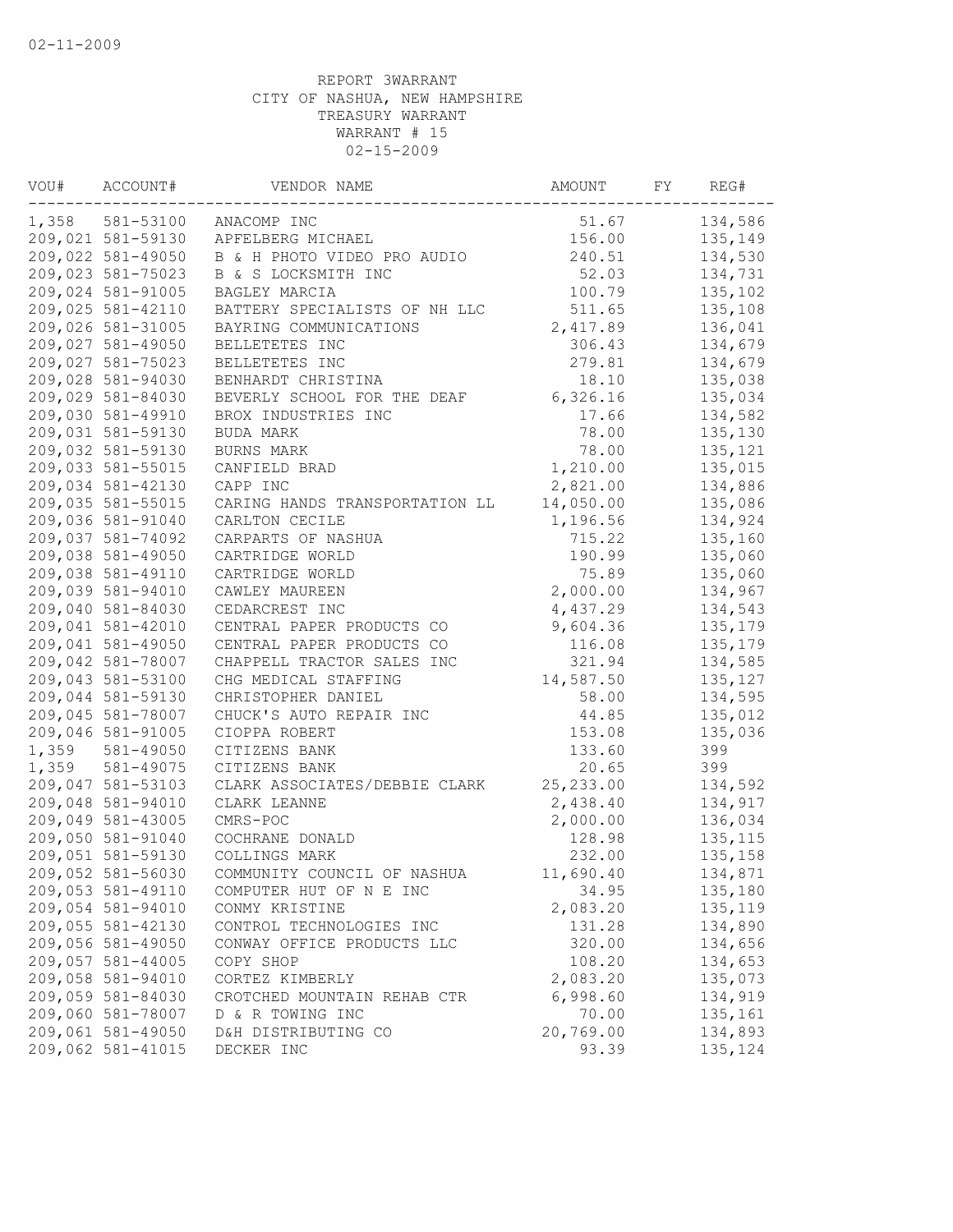| VOU# | ACCOUNT#          | VENDOR NAME                    | AMOUNT      | FY | REG#     |
|------|-------------------|--------------------------------|-------------|----|----------|
|      | 209,063 581-49050 | DEMCO INC                      | 52.14       |    | 134,605  |
|      | 209,064 581-53100 | DIAZ JUDITH                    | 122.00      |    | 135,156  |
|      | 209,065 581-55015 | DICKS SONYA                    | 365.75      |    | 135, 125 |
|      | 209,066 581-59130 | DONNELLY BOB                   | 78.00       |    | 135,083  |
|      | 209,067 581-49050 | DOWNES & READER HARDWOOD CO IN | 1,090.00    |    | 134,573  |
|      | 209,068 581-94030 | DREW-CAPOZZI LISA              | 100.00      |    | 134,931  |
|      | 209,069 581-49050 | DURACO EXPRESS CHICAGO         | 433.90      |    | 136,031  |
|      | 209,070 581-47010 | DWYER ARLENE                   | 48.71       |    | 134,943  |
|      | 209,071 581-91005 | DYER JENNIFER                  | 181.66      |    | 134,683  |
|      | 209,072 581-84030 | EASTER SEALS NEW HAMPSHIRE     | 3,193.56    |    | 134,837  |
|      | 209,072 581-84055 | EASTER SEALS NEW HAMPSHIRE     | 12,059.06   |    | 134,837  |
|      | 209,073 581-53100 | EBS HEALTHCARE                 | 6, 207.50   |    | 135,131  |
|      | 209,074 581-59130 | EDDY STEVE                     | 156.00      |    | 135,147  |
|      | 209,075 581-53101 | EDUCATION INC                  | 269.99      |    | 135,005  |
|      | 209,076 581-49075 | EDUCATION LAW ASSOCIATION      | 158.65      |    | 135,029  |
|      | 209,077 581-59130 | EINSIDLER-MOORE BRUCE          | 58.00       |    | 134,578  |
|      | 209,078 581-94030 | ELLIOTT KIM                    | 100.00      |    | 135,008  |
|      | 209,079 581-34015 | ENERGYNORTH PROPANE            | 368.65      |    | 135,172  |
|      | 209,080 581-42130 | F W WEBB COMPANY               | 899.93      |    | 134,617  |
|      | 209,081 581-53100 | FAGAN MELISSA MA CCCC-SLP      | 5, 156.25   |    | 135,129  |
|      | 209,082 581-34015 | FAIRPOINT COMMUNICATIONS INC   | 31.72       |    | 136,037  |
|      | 209,083 581-34015 | FAIRPOINT COMMUNICATIONS INC   | 35.03       |    | 136,038  |
|      | 209,084 581-34015 | FAIRPOINT COMMUNICATIONS INC   | 31.72       |    | 136,039  |
|      | 209,085 581-31005 | FAIRPOINT COMMUNICATIONS INC   | 28.51       |    | 136,040  |
|      | 209,086 581-94010 | FALABELLA ERIN                 | 1,197.60    |    | 135,143  |
|      | 209,087 581-75023 | FASTENAL COMPANY               | 98.85       |    | 134,746  |
|      | 209,088 581-55005 | FIRST STUDENT INC              | 5,580.74    |    | 134,980  |
|      | 209,088 581-55005 | FIRST STUDENT INC              | 2,432.19    |    | 134,981  |
|      | 209,088 581-55005 | FIRST STUDENT INC              | 4,958.94    |    | 134,982  |
|      | 209,088 581-55005 | FIRST STUDENT INC              | 1,503.51    |    | 134,983  |
|      | 209,088 581-55015 | FIRST STUDENT INC              | 156, 433.59 |    | 134,981  |
|      | 209,088 581-55025 | FIRST STUDENT INC              | 221,466.95  |    | 134,981  |
|      | 209,088 581-55035 | FIRST STUDENT INC              | 3,832.87    |    | 134,981  |
|      | 209,089 581-49030 | FOLLETT LIBRARY RESOURCES      | 732.90      |    | 134,560  |
|      | 209,089 581-49055 | FOLLETT LIBRARY RESOURCES      | 259.25      |    | 134,560  |
|      | 209,090 581-59130 | FORTIER SR RICHARD             | 114.00      |    | 135,067  |
|      | 209,091 581-59130 | FRONK KEITH                    | 78.00       |    | 135,050  |
|      | 209,092 581-59130 | FULTON JOHN                    | 90.00       |    | 135,056  |
|      | 209,093 581-59130 | GADBOIS GERALD                 | 290.00      |    | 134,519  |
|      | 209,094 581-49075 | GATE CITY FENCE CO INC         | 39.60       |    | 134,659  |
|      | 209,095 581-55015 | GIANGRANDE JAMES               | 18.72       |    | 135,152  |
|      | 209,096 581-59130 | GODDU DAN                      | 116.00      |    | 134,625  |
|      | 209,097 581-49050 | <b>GOPHER</b>                  | 80.90       |    | 134,913  |
|      | 209,098 581-91005 | GOULET JULIE                   | 19.02       |    | 135,122  |
|      | 209,099 581-42130 | GRAINGER                       | 710.03      |    | 134,634  |
|      | 209,100 581-94030 | GRANT HEIDI S                  | 100.00      |    | 135,059  |
|      | 209,101 581-84030 | GREATER LAWRENCE ED COLLABORAT | 9,402.50    |    | 134,994  |
|      | 209,102 581-94030 | GREATER NASHUA CHAMBER OF COMM | 900.00      |    | 134,824  |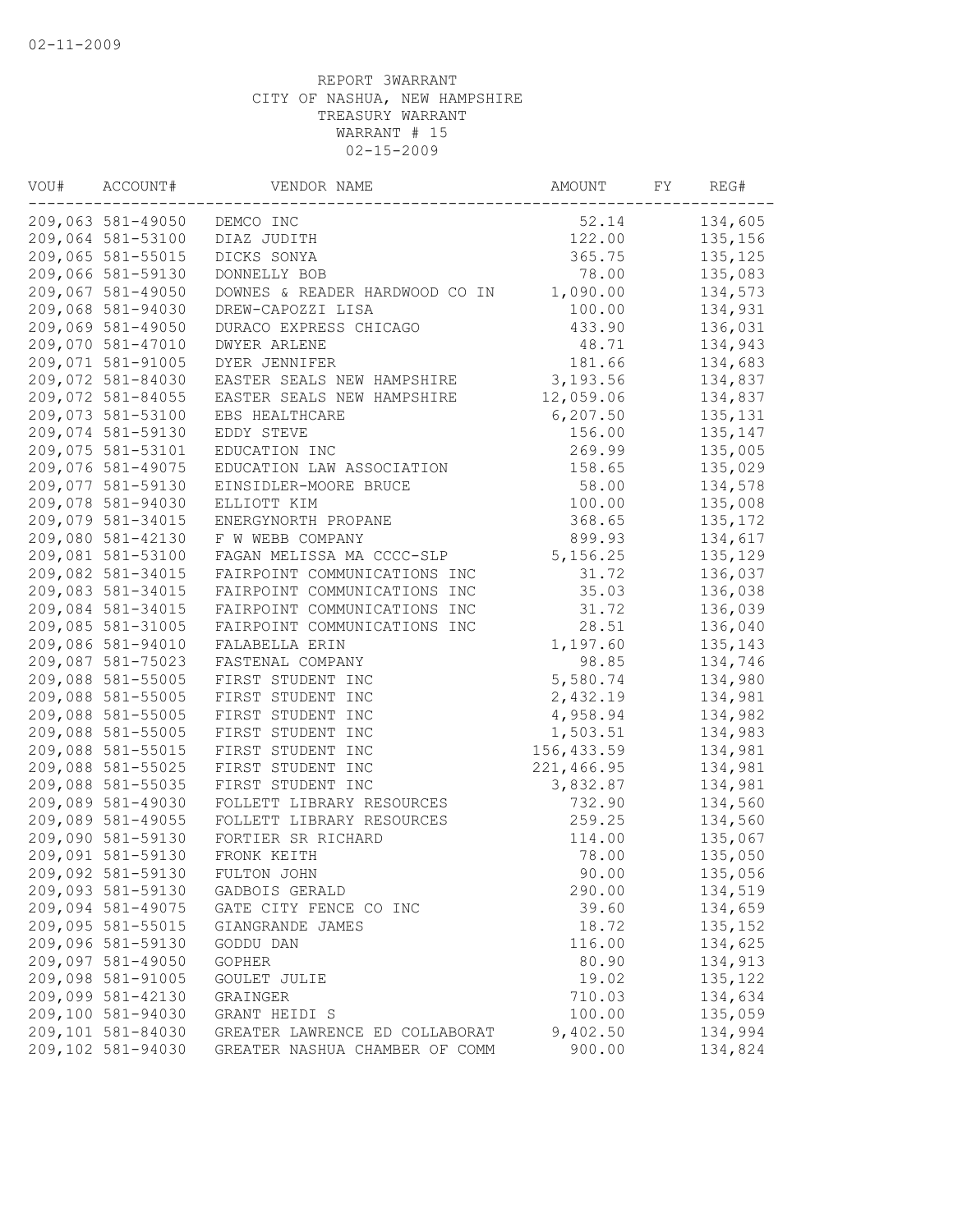| VOU# | ACCOUNT#          | VENDOR NAME                    | AMOUNT     | FY | REG#     |
|------|-------------------|--------------------------------|------------|----|----------|
|      | 209,103 581-74092 | GREENFIELD INDUSTRIES INC      | 146.00     |    | 134,588  |
|      | 209,104 581-49050 | GROTH MUSIC                    | 175.50     |    | 135, 118 |
|      | 209,105 581-59130 | HAMILTON MICHAEL               | 232.00     |    | 135,061  |
|      | 209,106 581-84055 | HAMPSTEAD HOSPITAL             | 325.00     |    | 134,928  |
|      | 209,107 581-84030 | HANRAHAN LINDA PHD             | 62.50      |    | 134,936  |
|      | 209,108 581-74092 | HARRIS EQUIPMENT REPAIR SERVIC | 960.24     |    | 135,166  |
|      | 209,109 581-42130 | HEATING SPECIALTIES OF NH INC  | 29.12      |    | 135,162  |
|      | 209,110 581-59130 | HENDERSON WILFRED              | 116.00     |    | 134,785  |
|      | 209,111 581-59130 | HICKS ADAM                     | 78.00      |    | 135,078  |
|      | 209,112 581-49050 | HIGHSMITH INC                  | 98.49      |    | 135,173  |
|      | 209,113 581-59130 | HOEY SUZANNE                   | 78.00      |    | 135,150  |
|      | 209,114 581-59130 | HOLEWA ROBERT                  | 58.00      |    | 134,548  |
|      | 209,115 581-75023 | HOMANS ASSOCIATES LLC          | 1,169.30   |    | 135,082  |
|      | 209,116 581-75023 | HOME DEPOT CREDIT SERVICES     | 37.97      |    | 134,959  |
|      | 209,117 581-49050 | HOME DEPOT CREDIT SERVICES     | 158.74     |    | 134,996  |
|      | 209,118 581-49050 | HOME DEPOT CREDIT SERVICES     | 158.94     |    | 135,039  |
|      | 209,119 581-42130 | HONEYWELL INTERNATIONAL INC    | 3,389.39   |    | 135,058  |
|      | 209,120 581-91005 | HORNE THOMAS                   | 73.59      |    | 134,552  |
|      | 209,121 581-84055 | HUDSON SCHOOL DISTRICT         | 6,413.69   |    | 135,931  |
|      | 209,122 581-59130 | HURLEY DONALD                  | 174.00     |    | 135,057  |
|      | 209,123 581-59130 | HURLEY JR DANIEL               | 78.00      |    | 135,079  |
|      | 209,124 581-84030 | INSTITUTE OF PROFESSIONAL PRAC | 1,762.60   |    | 135,071  |
|      | 209,125 581-59130 | IVERSON JEREMY                 | 268.00     |    | 135,068  |
|      | 209,126 581-42130 | JA SEXAUER                     | 77.78      |    | 135,153  |
|      | 209,127 581-91005 | JENNINGS DONNA                 | 24.20      |    | 135, 111 |
|      | 209,128 581-42110 | KEYSTONE BATTERY               | 1,916.72   |    | 134,958  |
|      | 209,129 581-59130 | KOHM JASON                     | 116.00     |    | 135,066  |
|      | 209,130 581-91005 | KOSOW CARMEN                   | 56.79      |    | 134,957  |
|      | 209,131 581-91005 | KOTOPOULIS JEANNETTE           | 30.65      |    | 134,934  |
|      | 209,132 581-59130 | KUBA GARY                      | 310.00     |    | 135,075  |
|      | 209,133 581-59130 | LALLY JOSEPH                   | 78.00      |    | 134,601  |
|      | 209,134 581-59130 | LAVERRIERE LANCE               | 78.00      |    | 135,116  |
|      | 209,135 581-75023 | LAW REALTY CO INC              | 410.00     |    | 134,633  |
|      | 209,136 581-84030 | LEARNING CENTER FOR THE DEAF   | 6,134.62   |    | 135,089  |
|      | 209,137 581-59130 | LEBEL ART                      | 78.00      |    | 135,062  |
|      | 209,138 581-49050 | LEGO EDUCATION                 | 311.59     |    | 135,043  |
|      | 209,139 581-59130 | LENTINI SALVATORE              | 174.00     |    | 135,092  |
|      | 209,140 581-84030 | LIGHTHOUSE SCHOOL INC          | 49, 447.68 |    | 134,922  |
|      | 209,141 581-91005 | LUCAS MARK                     | 39.60      |    | 135, 157 |
|      | 209,142 581-84055 | LUTHERAN COMMUNITY SERVICES OF | 860.44     |    | 135,099  |
|      | 209,143 581-42110 | M & M ELECTRICAL SUPPLY CO INC | 1,120.62   |    | 135,159  |
|      | 209,143 581-49050 | M & M ELECTRICAL SUPPLY CO INC | 1,338.30   |    | 135,159  |
|      | 209,144 581-59130 | MARCOTTE DONALD                | 78.00      |    | 135,070  |
|      | 209,145 581-49050 | MARKET BASKET                  | 79.90      |    | 134,697  |
|      | 209,146 581-49050 | MARTEL JENNIFER                | 400.00     |    | 134,971  |
|      | 209,147 581-59130 | MARTINEAU PAUL                 | 174.00     |    | 134,851  |
|      | 209,148 581-75090 | MARVELL PLATE GLASS INC        | 352.50     |    | 134,556  |
|      | 209,149 581-59130 | MAYNARD RAYMOND                | 78.00      |    | 135,080  |
|      |                   |                                |            |    |          |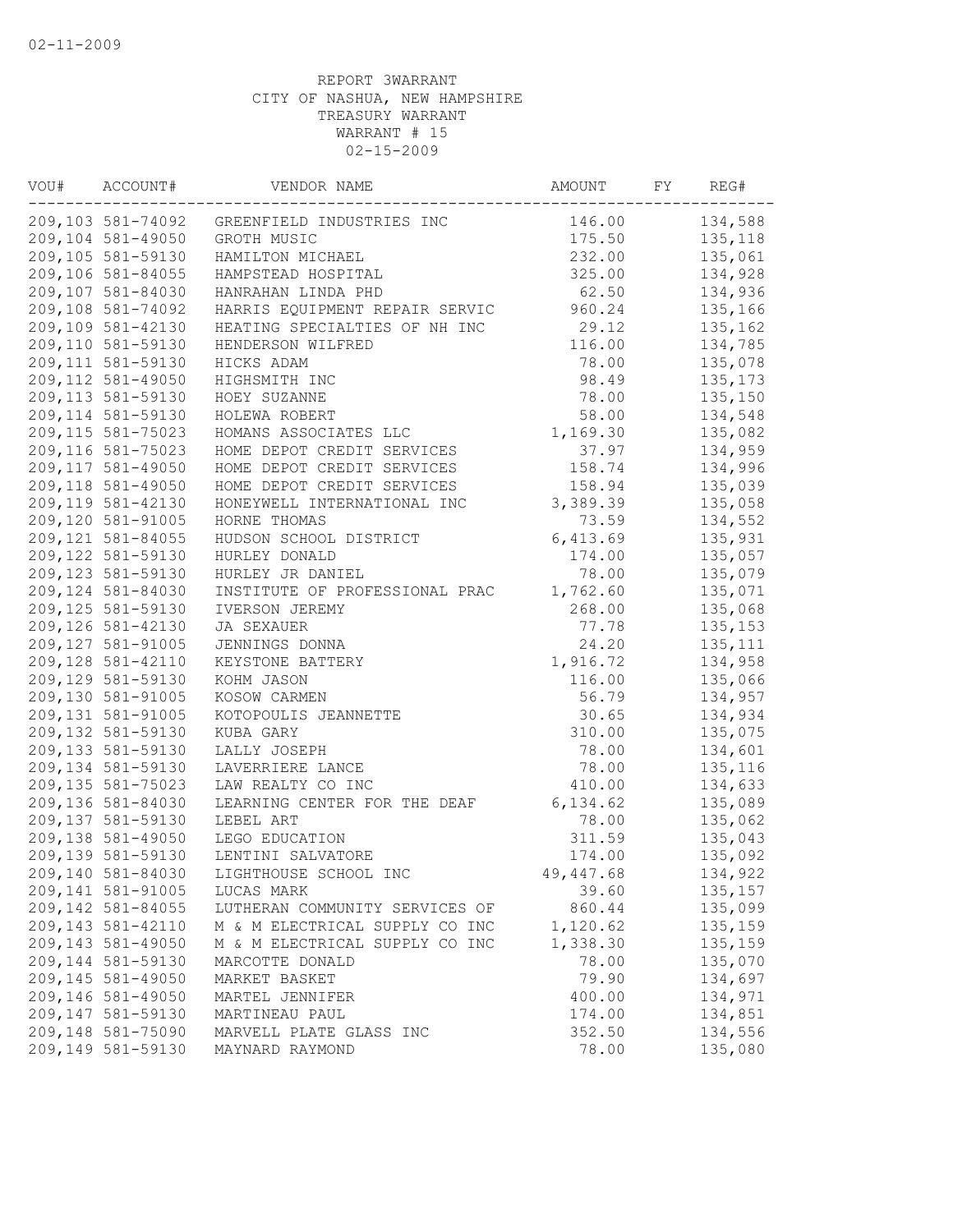| VOU# | ACCOUNT#          | VENDOR NAME                    | AMOUNT      | FY | REG#     |
|------|-------------------|--------------------------------|-------------|----|----------|
|      | 209,150 581-53103 | MCCARTNEY AMY                  | 5,812.00    |    | 135,096  |
|      | 209,151 581-47010 | MEDCO SUPPLY INC               | 556.72      |    | 134,966  |
|      | 209,152 581-59130 | MELANSON DENNIS                | 58.00       |    | 134,555  |
|      | 209,153 581-84030 | MERRIMACK EDUCATION CENTER     | 5,451.32    |    | 135,090  |
|      | 209,154 581-53100 | METRO GROUP INC (THE)          | 1,081.00    |    | 135,126  |
|      | 209,155 581-34015 | METROMEDIA ENERGY INC          | 204, 269.94 |    | 136,035  |
|      | 209,156 581-59130 | MEWCK ROBERT                   | 90.00       |    | 135, 114 |
|      | 209,157 581-59130 | MICHAEL BARBARA                | 58.00       |    | 135,055  |
|      | 209,158 581-49050 | MIDWEST TECHNOLOGY PRODUCTS    | 275.10      |    | 134,515  |
|      | 209,159 581-55015 | MILFORD SCHOOL DISTRICT        | 187.00      |    | 135,105  |
|      | 209,160 581-59130 | MILLIGAN RYAN                  | 116.00      |    | 134,758  |
|      | 209,161 581-49050 | MILLIPORE CORPORATION          | 127.43      |    | 134,621  |
|      | 209,162 581-53100 | MULTI-STATE BILLING SERVICES L | 12,321.31   |    | 135,101  |
|      | 209,163 581-94010 | MURRAY SHAUNA                  | 259.20      |    | 135,145  |
|      | 209,164 581-84030 | NASHOBA LEARNING GROUP         | 7,222.66    |    | 135,041  |
|      | 209,165 581-84030 | NASHUA CHILDREN'S HOME         | 7,359.08    |    | 134,954  |
|      | 209,166 581-49050 | NASHUA OUTDOOR POWER EQUIP     | 24.00       |    | 134,691  |
|      | 209,166 581-49910 | NASHUA OUTDOOR POWER EQUIP     | 20.20       |    | 134,691  |
|      | 209,167 581-34015 | NATIONAL GRID                  | 6,760.44    |    | 136,043  |
|      | 209,168 581-42010 | NATIONWIDE SALES & SERVICE     | 3,500.34    |    | 134,939  |
|      | 209,169 581-74092 | NELSON PIANO SERVICE/FRANK J N | 80.00       |    | 134,663  |
|      | 209,170 581-59130 | NEVERETT WILLIAM               | 116.00      |    | 134,784  |
|      | 209,171 581-84055 | NEW HAMPSHIRE HOSPITAL         | 566.00      |    | 135,037  |
|      | 209,172 581-94030 | NEW HORIZONS CLC NEW HAMPSHIRE | 1,300.00    |    | 134,790  |
|      | 209,173 581-49035 | NEWS-2-YOU INC.                | 84.00       |    | 135,028  |
|      | 209,173 581-49075 | NEWS-2-YOU INC.                | 110.00      |    | 135,028  |
|      | 209,173 581-49095 | NEWS-2-YOU INC.                | 73.00       |    | 135,028  |
|      | 209,173 581-95010 | NEWS-2-YOU INC.                | 500.00      |    | 135,028  |
|      | 209,174 581-84055 | NFI MASSACHUSETTS INC          | 10,633.89   |    | 135,040  |
|      | 209,175 581-45410 | NIHOA-NH INC                   | 120.00      |    | 134,664  |
|      | 209,176 581-83009 | NORTHEAST DELTA DENTAL         | 7,617.01    |    | 136,028  |
|      | 209,177 581-94010 | NORWAY LOUISE                  | 1,041.60    |    | 135,033  |
|      | 209,178 581-59130 | NUNNALLY WILLIAM               | 90.00       |    | 135,053  |
|      | 209,179 581-94010 | O'DEA MAUREEN                  | 1,000.00    |    | 134,990  |
|      | 209,180 581-91040 | O'DONNELL DANIEL               | 259.20      |    | 134,951  |
|      | 209,181 581-84055 | ODYSSEY HOUSE INC              | 7,519.26    |    | 134,516  |
|      | 209,182 581-49050 | OFFICE ENVIRONMENTS OF NEW ENG | 490.00      |    | 134,835  |
|      | 209,183 581-31005 | ONE COMMUNICATIONS             | 360.00      |    | 136,015  |
|      | 209,184 581-49050 | ORIENTAL TRADING CO INC        | 95.84       |    | 134,949  |
|      | 209,185 581-74092 | P J CURRIER LUMBER CO          | 127.85      |    | 134,964  |
|      | 209,186 581-91005 | PAPANICOLAOU PAULA             | 37.13       |    | 134,956  |
|      | 209,187 581-33005 | PENNICHUCK WATER WORKS INC     | 2,412.78    |    | 135,929  |
|      | 209,188 581-53100 | PERFORMANCE REHAB INC.         | 5,012.76    |    | 135,025  |
|      | 209,189 581-59130 | PETERSON EDWARD                | 78.00       |    | 135,074  |
|      | 209,190 581-43005 | PETTY CASH                     | 5.32        |    | 135,917  |
|      | 209,190 581-47010 | PETTY CASH                     | 19.25       |    | 135,917  |
|      | 209,190 581-49050 | PETTY CASH                     | 46.64       |    | 135,917  |
|      | 209,191 581-49050 | PETTY CASH                     | 144.59      |    | 135,918  |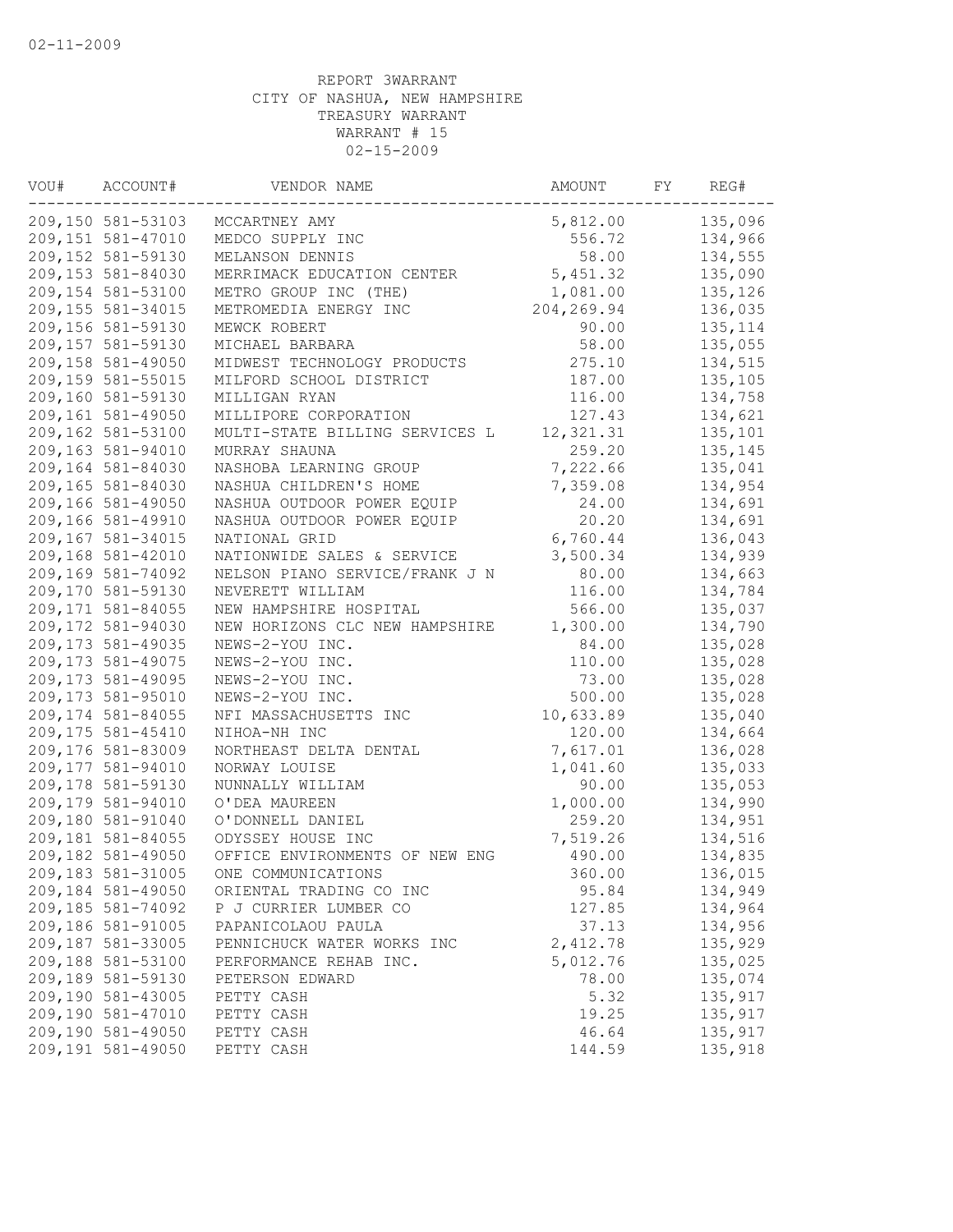| VOU# | ACCOUNT#           | VENDOR NAME                    | AMOUNT    | FY | REG#     |
|------|--------------------|--------------------------------|-----------|----|----------|
|      | 209,192 581-49075  | PETTY CASH                     | 233.00    |    | 135,921  |
|      | 209,193 581-95005  | PHI DELTA KAPPA                | 68.00     |    | 134,708  |
|      | 209,194 581-59130  | PINCENCE RON                   | 58.00     |    | 135,076  |
|      | 209,195 581-84055  | PINE HAVEN BOYS CENTER         | 2,286.00  |    | 134,898  |
|      | 209,196 581-49050  | PITSCO INC                     | 225.78    |    | 134,532  |
|      | 209,197 581-91005  | PLACE PATRICIA                 | 36.34     |    | 134,927  |
|      | 209,198 581-84030  | PLUS CO INC (THE)              | 669.75    |    | 134,804  |
|      | 209,199 581-45910  | PROQUEST LLC                   | 1,630.00  |    | 134,538  |
|      | 209,200 581-55015  | PROVIDER ENTERPRISES INC (THE) | 28,807.00 |    | 134,960  |
|      | 209,201 581-32005  | PSNH                           | 1,719.73  |    | 136,014  |
|      | 209,202 581-32005  | PUBLIC SERVICE OF NH           | 32,520.30 |    | 136,012  |
|      | 209,203 581-53085  | QUIMBY EYE CARE INC            | 257.50    |    | 134,896  |
|      | 209,204 581-49050  | RADIOSHACK CORP CREDIT SRVS    | 95.36     |    | 134,796  |
|      | 209,205 581-84030  | READING FOUNDATION (THE)       | 1,116.00  |    | 134,986  |
|      | 209,206 581-49050  | REEL CHRISTINE                 | 75.79     |    | 135,146  |
|      | 209,207 581-84030  | REGIONAL SERVICES & EDUCATION  | 31,613.31 |    | 134,547  |
|      | 209,208 581-43005  | RESERVE ACCOUNT                | 2,000.00  |    | 136,033  |
|      | 209,209 581-42110  | REXEL CLS                      | 657.04    |    | 135,085  |
|      | 209,210 581-41040  | RICOH AMERICAS CORPORATION     | 78.00     |    | 134,953  |
|      | 209, 211 581-59130 | ROBICHAUD DARRELL              | 78.00     |    | 135,077  |
|      | 209, 212 581-84055 | ROCHESTER SCHOOL DEPARTMENT    | 16,668.74 |    | 134,968  |
|      | 209, 213 581-59130 | ROUSSEAU CHRIS                 | 78.00     |    | 135,097  |
|      | 209, 214 581-45910 | SAGE PUBLICATIONS INC          | 770.00    |    | 134,542  |
|      | 209, 215 581-78007 | SANEL AUTO PARTS CO            | 724.37    |    | 134,687  |
|      | 209,216 581-49050  |                                |           |    | 134,933  |
|      |                    | SAX ARTS & CRAFTS              | 119.98    |    |          |
|      | 209, 217 581-59130 | SCACCIA RON                    | 78.00     |    | 135,140  |
|      | 209,218 581-94010  | SCARPATI DANIEL                | 3,124.80  |    | 135,069  |
|      | 209,219 581-91005  | SCHAPPLER PHILIP               | 64.67     |    | 134,925  |
|      | 209,220 581-47010  | SCHOOL NURSE SUPPLY INC        | 40.90     |    | 134,914  |
|      | 209,220 581-49055  | SCHOOL NURSE SUPPLY INC        | 190.66    |    | 134,914  |
|      | 209, 221 581-41015 | SCHOOL SPECIALTY               | 252.55    |    | 134,944  |
|      | 209, 221 581-49050 | SCHOOL SPECIALTY               | 3,523.61  |    | 134,944  |
|      | 209, 222 581-84030 | SERESC                         | 49,396.50 |    | 134,544  |
|      | 209,222 581-94030  | SERESC                         | 350.00    |    | 134,544  |
|      | 209, 223 581-42010 | SHIFFLER EQUIPMENT SALES INC   | 210.74    |    | 134,897  |
|      | 209, 224 581-95005 | SHRM                           | 145.00    |    | 135,942  |
|      | 209, 225 581-91005 | SICILIA KATHRYN                | 37.40     |    | 135,091  |
|      | 209,226 581-42110  | SIMPLEXGRINNELL                | 1,528.00  |    | 134,539  |
|      | 209,227 581-59130  | SIMPSON DAVID                  | 78.00     |    | 135, 113 |
|      | 209,228 581-59130  | SINCLAIR DAVID                 | 58.00     |    | 135,138  |
|      | 209,229 581-74092  | SIROIS & SON APPLIANCE REPAIRS | 306.00    |    | 135,184  |
|      | 209,230 581-59130  | SMITH MIKE                     | 78.00     |    | 135,054  |
|      | 209,231 581-84030  | SPAULDING YOUTH CENTER         | 8,210.58  |    | 134,526  |
|      | 209, 231 581-84055 | SPAULDING YOUTH CENTER         | 4,105.29  |    | 134,526  |
|      | 209,232 581-49050  | SPORTIME                       | 277.17    |    | 134,950  |
|      | 209, 233 581-31005 | SPRINT                         | 50.72     |    | 136,036  |
|      | 209,234 581-53100  | STANLEY ELEVATOR COMPANY INC   | 424.00    |    | 135,181  |
|      | 209, 235 581-41015 | STAPLES BUSINESS ADVANTAGE     | 534.10    |    | 134,789  |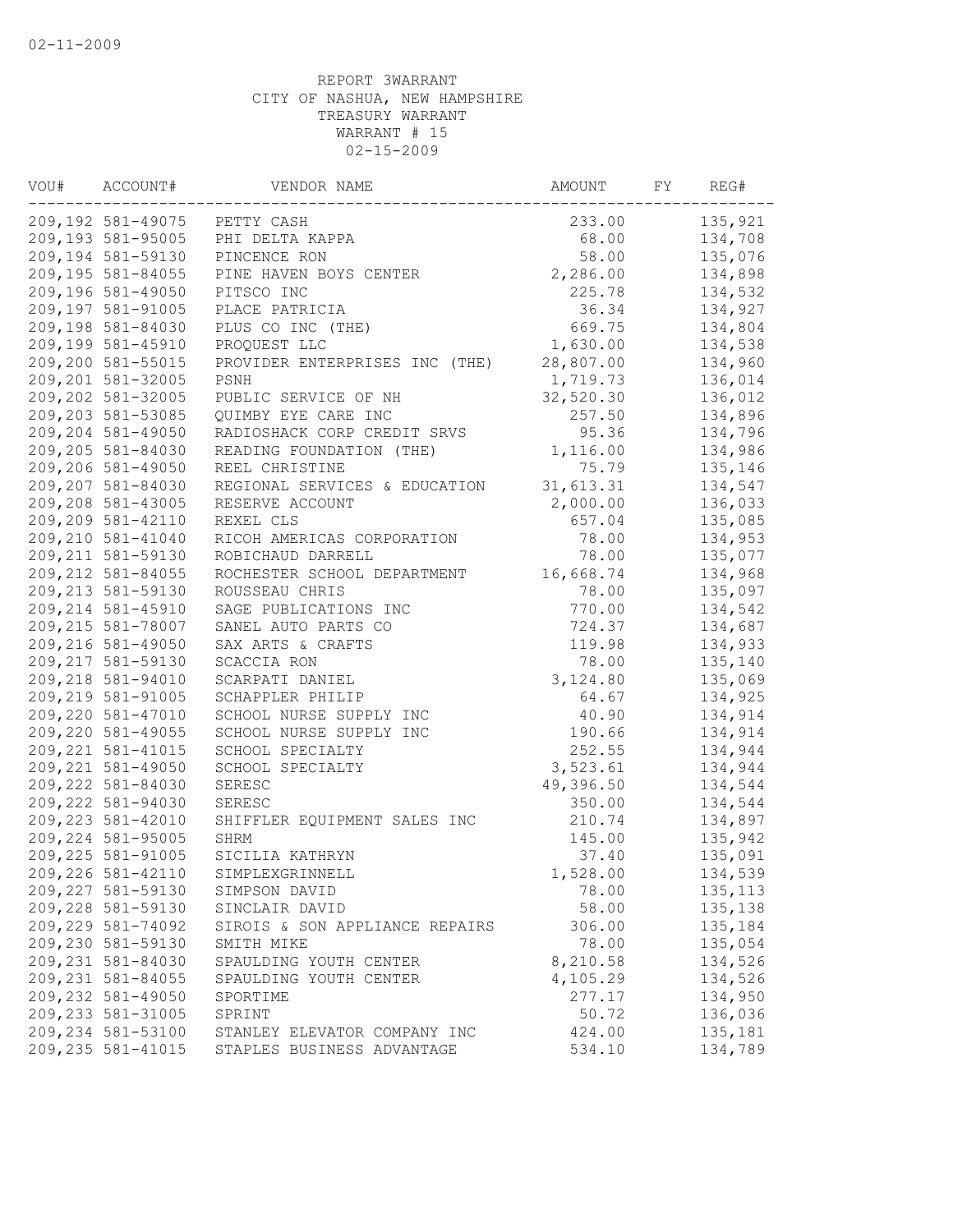| VOU#  | ACCOUNT#           | VENDOR NAME                    | AMOUNT    | FY          | REG#                       |
|-------|--------------------|--------------------------------|-----------|-------------|----------------------------|
|       | 209,235 581-41045  | STAPLES BUSINESS ADVANTAGE     | 4,339.52  |             | 134,789                    |
|       | 209, 235 581-49050 | STAPLES BUSINESS ADVANTAGE     | 2,768.43  |             | 134,789                    |
|       | 209, 235 581-64045 | STAPLES BUSINESS ADVANTAGE     | 244.61    |             | 134,789                    |
|       | 209,236 581-53100  | STATE OF NH CRIMINAL RECORDS   | 1,971.50  |             | 135,919                    |
|       | 209, 237 581-49050 | STEWART MARY                   | 109.15    |             | 135,154                    |
|       | 209,238 581-94010  | STONE HALLIE                   | 1,136.86  |             | 135,128                    |
|       | 209,239 581-64192  | STYLEX INC                     | 1,750.00  |             | 135,017                    |
|       | 209,240 581-53100  | SUNBERG ROBERT                 | 832.31    |             | 135,019                    |
|       | 209, 241 581-49050 | SUPER DUPER PUBLICATIONS       | 44.95     |             | 134,566                    |
|       | 209, 242 581-59130 | SWENSON ERIC                   | 78.00     |             | 135,148                    |
|       | 209, 243 581-91005 | SWINDELL LORNE                 | 248.87    |             | 134,973                    |
|       | 209, 244 581-94010 | THOMSON ELIZABETH              | 1,041.60  |             | 135,104                    |
|       | 209, 245 581-49030 | TOADSTOOL BOOKSHOP             | 125.55    |             | 134,649                    |
|       | 209,246 581-94010  | TOTTEN GREENWOOD JOSHUA        | 3,852.00  |             | 135,120                    |
|       | 209, 247 581-78007 | TOWERS MOTOR PARTS CORP        | 78.14     |             | 134,813                    |
|       | 209, 248 581-42130 | TRANE US INC                   | 711.99    |             | 134,929                    |
|       | 209,249 581-84055  | TREASURER STATE OF NH          | 5,902.40  |             | 135,935                    |
|       | 209,250 581-84055  | TREASURER STATE OF NH          | 3,250.23  |             | 134,941                    |
|       | 209, 251 581-49075 | TREASURER STATE OF NH          | 87.50     |             | 135,185                    |
|       | 209,252 581-53100  | TWIN STATE//VOICE.DATA.VIDEO.I | 180.00    |             | 135,007                    |
|       | 209, 253 581-43005 | U S POSTAL SERVICES            | 785.00    |             | 135,920                    |
|       | 209, 254 581-42120 | UNITED SUPPLY INC              | 1,224.39  |             | 135,013                    |
|       | 209, 255 581-83102 | UNUM LIFE INSURANCE            | 3,299.34  |             | 135,915                    |
|       | 209, 256 581-31005 | VERIZON BUSINESS               | 4,405.19  |             | 134,518                    |
|       | 209, 257 581-84030 | VERMONT CTR FOR THE DEAF &     | 14,932.93 |             | 135,106                    |
|       | 209,258 581-75180  | VIKING ROOFING, INC.           | 3,737.00  |             | 135,044                    |
|       | 209,259 581-83004  | VISION SERVICE PLAN - NH       | 2,021.21  |             | 135,916                    |
|       | 209,260 581-49075  | W E AUBUCHON CO INC            | 281.40    |             | 136,029                    |
|       | 209,261 581-49050  | WALMART COMMUNITY              | 147.23    |             | 134,878                    |
|       | 209,262 581-94010  | WARD LINDSAY                   | 2,438.40  |             | 135,109                    |
|       | 209, 263 581-91005 | WELLMAN ANN MARIE              | 25.80     |             | 135,084                    |
|       | 209, 264 581-49050 | WEST MUSIC                     | 170.80    |             | 134,912                    |
|       | 209, 265 581-49050 | WHEELER COLLEEN                | 188.01    |             | 135,087                    |
|       | 209,266 581-47010  | WILLIAM V. MACGILL & COMPANY   | 404.65    |             | 134,651                    |
|       | 209, 267 581-42110 | WILLIAMS COMMUNICATIONS SERVIC | 1,273.00  |             | 135,018                    |
|       | 209,268 581-49050  | WILSON LYNDSAY                 | 35.99     |             | 134,952                    |
|       | 209,269 581-49050  | WOODWIND & BRASSWIND           | 49.99     |             | 134,948                    |
|       | 209,270 581-53100  | YORK MS CCC/SLP TRICIA         | 531.25    |             | 135, 112                   |
|       | 209, 271 581-53100 | YORK PATRICIA                  | 878.33    |             | 135,123                    |
|       | 209, 272 581-53101 | YOUTH COUNCIL (THE)            | 8,373.90  |             | 135,004<br>- - - - - - - - |
| TOTAL | 581                | SCHOOL DEPARTMENT              |           | ----------- | 1,280,210.54               |
| 1,360 | 590-23581          | SCHAFER CONSULTING             | 8,750.00  |             | 134,911                    |
|       |                    |                                |           |             |                            |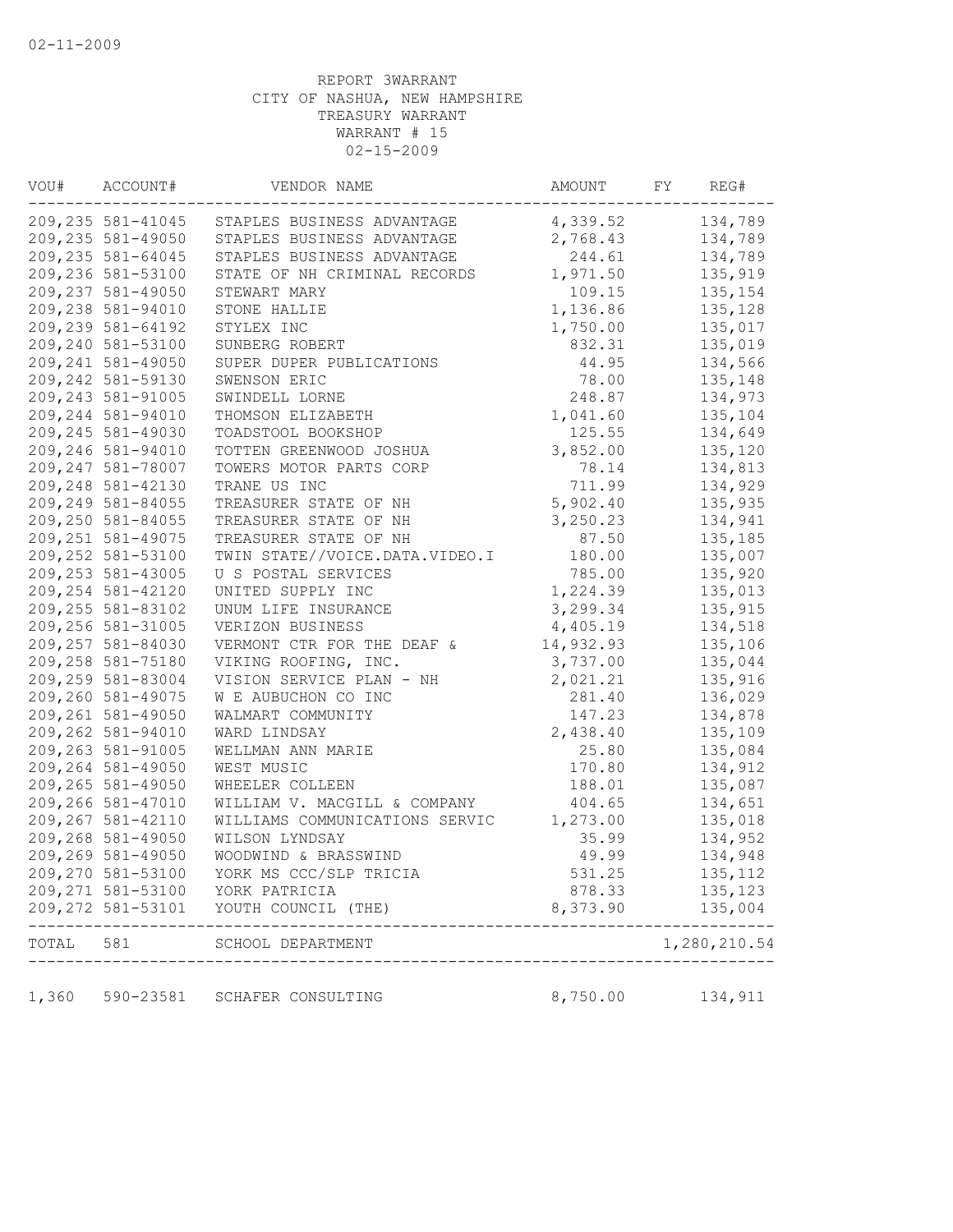| VOU#  | ACCOUNT#              | VENDOR NAME                                       | AMOUNT FY  | REG#       |
|-------|-----------------------|---------------------------------------------------|------------|------------|
| TOTAL | 590                   | P/Y OBLIGATIONS                                   |            | 8,750.00   |
|       | 1,361 592-85005 FEDEX | ___________________________________               | 24.99      | 135,928    |
| TOTAL | 592                   | BONDED DEBT SERVICE                               |            | 24.99      |
| 1,362 |                       | 595-22025 PROPERTY VALUATION ADVS/STEPHE 2,500.00 |            | 134,816    |
| TOTAL | 595                   | OVERLAY                                           |            | 2,500.00   |
| 1,363 |                       | 599-68065 PIERCE MANUFACTURING INC                | 182,978.00 | 419        |
| TOTAL | 599                   | "CERF" - EQUIPMENT PURCHASES                      |            | 182,978.00 |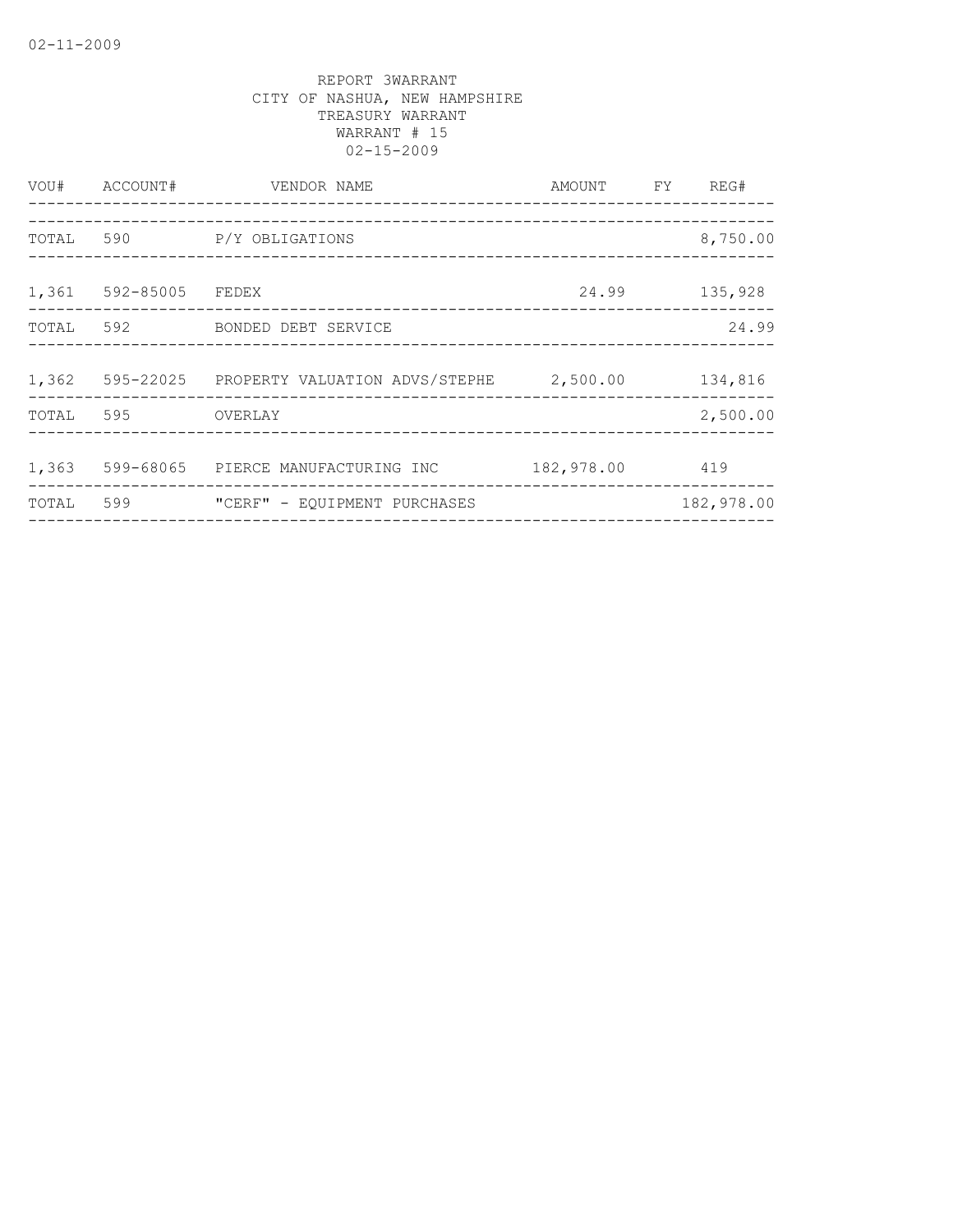| VOU#                    | ACCOUNT#                   | VENDOR NAME                                                                   | AMOUNT                               | FY REG#                       |
|-------------------------|----------------------------|-------------------------------------------------------------------------------|--------------------------------------|-------------------------------|
|                         | $1,364$ $617-01$           | THE JORDAN INSTITUTE                                                          | 14,067.00 134,885                    |                               |
| TOTAL                   |                            | 617-01 CAP IMP - BUILDING MAINT<br>GENERAL REPAIRS - CITY HALL                |                                      | 14,067.00                     |
| 1,365                   |                            | 632-07 J LAWRENCE HALL INC                                                    | 18,000.00 135,186                    |                               |
|                         |                            | TOTAL 632-07 CAP IMP - FIRE<br>DEFERRED BUILDING MAINT FY07                   |                                      | 18,000.00                     |
|                         |                            | 209, 273 681-11 W L BLISS ASSOCIATES INC                                      | 9,122.58                             | 135,110                       |
|                         |                            | TOTAL 681-11 CAP IMP - SCHOOL<br>DEFERRED NAINTENANCE/MAJOR                   |                                      | 9,122.58                      |
|                         | 209,275 681-12             | 209,274 681-12 KEACH-NORDSTROM ASSOCS INC 10,307.55<br>NOBLIN & ASSOCIATES LC | 3,150.00                             | 135,023<br>134,965            |
|                         |                            | TOTAL 681-12 CAP IMP - SCHOOL<br>DEFERRED MAINTENANCE FY09                    |                                      | 13, 457.55                    |
| 1,366<br>1,367<br>1,368 | 699-07<br>699-07<br>699-07 | C W DOWNER & CO<br>R W BECK INC<br>RATH YOUNG & PIGNATELLI PC                 | 26, 258.47<br>27,912.94<br>29,342.90 | 134,879<br>134,721<br>134,861 |
| TOTAL                   | 699-07                     | CAP IMP - WATER SUPPLY<br>WATER SUPPLY ACQUISITION                            |                                      | 83, 514.31                    |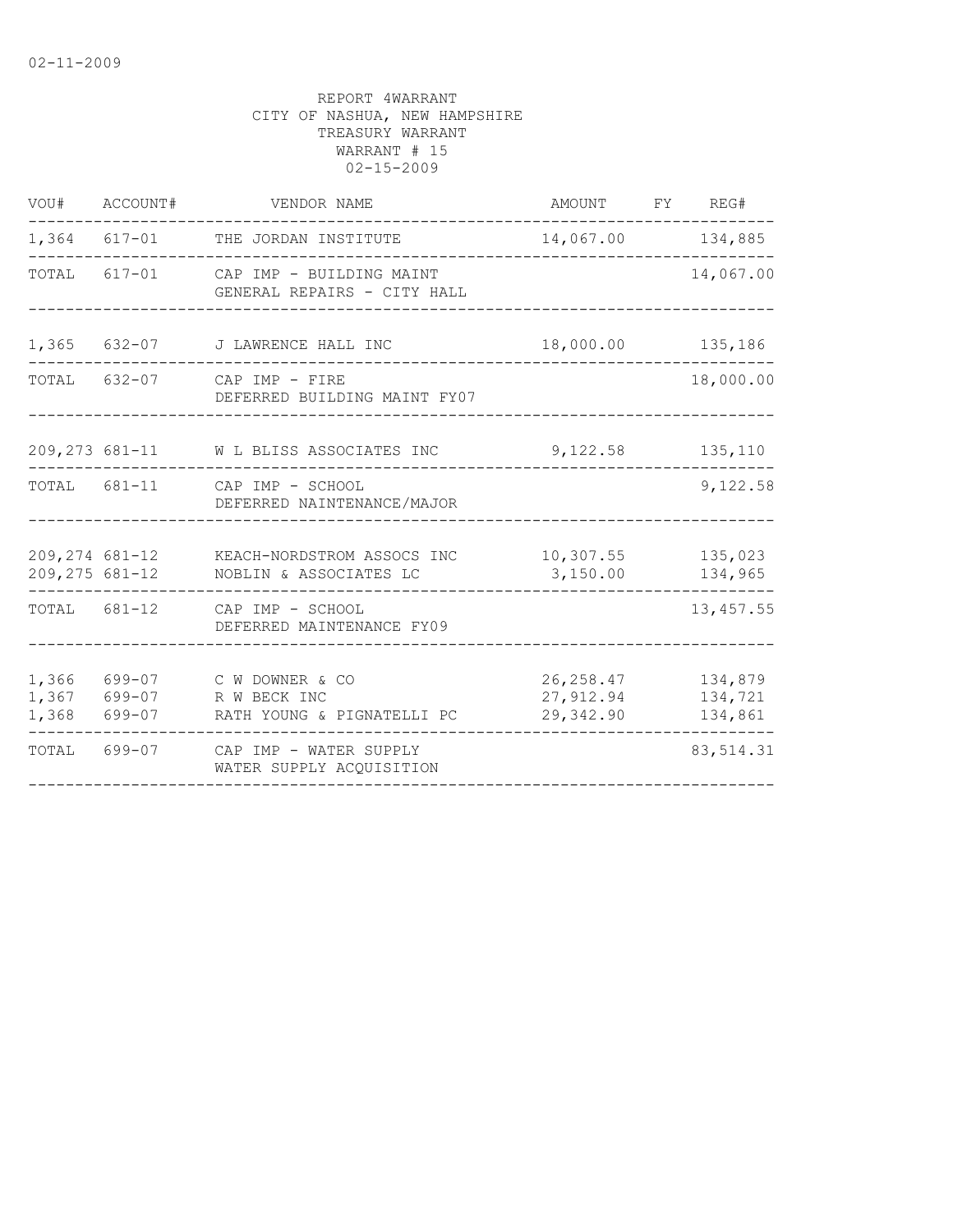| VOU#                             | ACCOUNT#                                         | PROGRAM<br>VENDOR NAME                                                                                                         |                                                   | AMOUNT FY REG#                       |
|----------------------------------|--------------------------------------------------|--------------------------------------------------------------------------------------------------------------------------------|---------------------------------------------------|--------------------------------------|
| 1,369                            |                                                  | 771-53025   3734 VANASSE HANGEN BRUSTLIN INC                                                                                   | 453.67                                            | 134,524                              |
|                                  |                                                  | TOTAL 771 CPF - COMM DEVLPMNT DIV                                                                                              | 453.67                                            |                                      |
| 1,370                            |                                                  | 791-01310 3788 RD EDMUNDS & SONS INC                                                                                           | 183,088.98 134,577                                |                                      |
| TOTAL                            |                                                  |                                                                                                                                | 183,088.98                                        |                                      |
| 1,371<br>1,372<br>1,373<br>1,374 | 792-01310<br>792-01310<br>792-01310<br>792-53075 | 3799 METHUEN CONSTRUCTION CORP INC<br>3799 METHUEN CONSTRUCTION CORP INC/<br>3793 RD EDMUNDS & SONS INC<br>3793 HAZEN & SAWYER | 460, 321.35<br>509.65<br>248,841.00<br>24, 276.96 | 134,511<br>403<br>134,577<br>134,866 |
| TOTAL                            | 792                                              | CPF-WASTEWATER USER FUND                                                                                                       | 733,948.96                                        |                                      |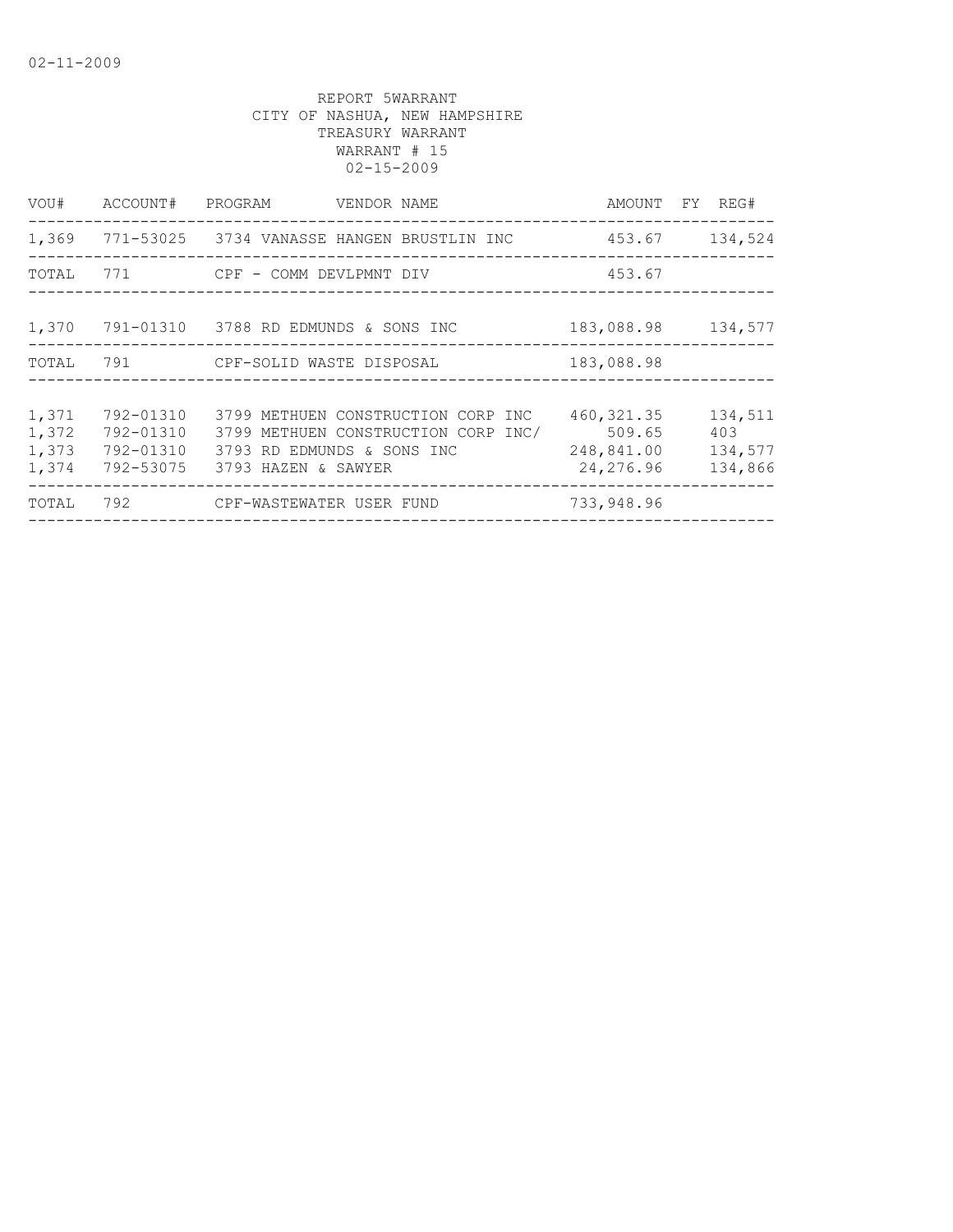| VOU#               | ACCOUNT#<br>---------- | VENDOR NAME                    |           |  | REG#               |  |
|--------------------|------------------------|--------------------------------|-----------|--|--------------------|--|
| 1,375<br>801-31050 |                        | NEXTEL COMMUNICATIONS          | 154.58    |  | 135,932            |  |
| 1,376              | 801-32005              | PSNH                           | 468.33    |  | 136,009            |  |
| 1,377              | 801-32005              | PUBLIC SERVICE OF NH           | 1,064.69  |  | 136,012            |  |
| 1,378              | 801-34015              | ENERGYNORTH PROPANE            | 928.66    |  | 135,938            |  |
| 1,379              | 801-45285              | STAY SAFE TRAFFIC PRODUCTS INC | 236.20    |  | 134,584            |  |
| 1,380              | 801-46030              | REFLECTIVE APPAREL FACTORY INC | 161.52    |  | 134,723            |  |
| 1,380              | 801-46030              | REFLECTIVE APPAREL FACTORY INC | 161.51    |  | 134,723            |  |
| 1,381              | 801-46030              | ROCKY BRANDS RETAIL LLC        | 82.00     |  | 134,852            |  |
| 1,382              | 801-47010              | BASS FIRST AID SERVICE COMPANY | 27.15     |  | 134,614            |  |
| 1,383              | 801-53080              | CHEMSERVE ENVIRONMENTAL ANALYS | 5,220.00  |  | 134,787            |  |
| 1,384              | 801-59100              | AMHERST APPLIANCE REPAIR/STEVE | 588.00    |  | 135,964            |  |
| 1,385              | 801-59100              | NRRA                           | 699.00    |  | 135,980            |  |
| 1,386              | 801-59100              | RMG ENTERPRISE INC             | 2,637.41  |  | 135,014            |  |
| 1,387              | 801-59238              | ANACOMP INC                    | 11.26     |  | 134,586            |  |
| 1,388              | 801-64045              | COMCAST                        | 68.48     |  | 135,967            |  |
| 1,389              | 801-64192              | ECOLOGIX ENVIROMENTAL SYSTEMS  | 1,325.00  |  | 134,970            |  |
| 1,390              | 801-75023              | B & S LOCKSMITH INC            | 8.50      |  | 134,731            |  |
| 1,391              | 801-75023              | BELLETETES INC                 | 7.26      |  | 134,679            |  |
| 1,392              | 801-75023              | J LAWRENCE HALL INC            | 579.12    |  | 135,186            |  |
| 1,393              | 801-75023              | LOWE'S                         | 342.17    |  | 135,972            |  |
| 1,394              | 801-77020              | CUMMINS NORTHEAST INC          | 669.30    |  | 134,828            |  |
| 1,395              | 801-77020              | LIBERTY INTN'L TRUCKS OF NH LL | 130.41    |  | 135,165            |  |
| 1,395              | 801-77020              | LIBERTY INTN'L TRUCKS OF NH LL | 1,274.55  |  | 135,165            |  |
| 1,396              | 801-77020              | POWERPLAN                      | 633.24    |  | 134,846            |  |
| 1,397              | 801-78065              | MAYNARD & LESIEUR INCORPORATED | 1,875.79  |  | 135,167            |  |
| 1,398              | 801-78100              | CASEY EQUIPMENT & RENTAL CORP  | 111.69    |  | 134,820            |  |
| 1,399              | 801-78100              | CN WOOD CO INC                 | 73.88     |  | 134,841            |  |
| 1,400              | 801-78100              | DONOVAN EQUIPMENT CO INC       | 1,812.29  |  | 134,579            |  |
| 1,400              | 801-78100              | DONOVAN EQUIPMENT CO INC       | 2,228.16  |  | 134,579            |  |
| 1,401              | 801-78100              | NAPA AUTO PARTS                | 30.27     |  | 134,808            |  |
| 1,401              | 801-78100              | NAPA AUTO PARTS                | 148.35    |  | 134,808            |  |
| 1,401              | 801-78100              | NAPA AUTO PARTS                | 32.98     |  | 134,809            |  |
|                    | 801-78100              | NAPA AUTO PARTS                | 37.91     |  |                    |  |
| 1,401              |                        |                                | 11.55     |  | 134,809<br>134,809 |  |
| 1,401              | 801-78100              | NAPA AUTO PARTS                |           |  |                    |  |
| 1,402              | 801-78100              | NEW G.H. BERLIN OIL COMPANY    | 163.40    |  | 134,715            |  |
| 1,402              | 801-78100              | NEW G.H. BERLIN OIL COMPANY    | 187.91    |  | 134,715            |  |
| 1,402              | 801-78100              | NEW G.H. BERLIN OIL COMPANY    | 57.19     |  | 134,715            |  |
| 1,403              | 801-78100              | SANEL AUTO PARTS CO            | 84.10     |  | 134,687            |  |
| 1,403              | 801-78100              | SANEL AUTO PARTS CO            | 1.87      |  | 134,687            |  |
| 1,404              | 801-83106              | ANTHEM BLUE CROSS BLUE SHIELD  | 19,936.30 |  | 422                |  |
| 1,405              | 801-83106              | NORTHEAST DELTA                | 710.52    |  | 424                |  |
| 1,406              | 801-83130              | ITT HARTFORD                   | 192.22    |  | 425                |  |
| 1,407              | 801-83206              | ANTHEM BLUE CROSS BLUE SHIELD  | 30,754.00 |  | 422                |  |
| 1,408              | 801-83206              | NORTHEAST DELTA                | 993.36    |  | 424                |  |
| 1,409              | 801-83230              | ITT HARTFORD                   | 168.00    |  | 425                |  |
| 1,410              | 801-83306              | ANTHEM BLUE CROSS BLUE SHIELD  | 3,917.44  |  | 422                |  |
| 1,411              | 801-83306              | HARVARD PILGRIM HEALTH CARE    | 105.93    |  | 396                |  |
| 1,412              | 801-83306              | HARVARD PILGRIM HEALTH CARE    | 143.01    |  | 423                |  |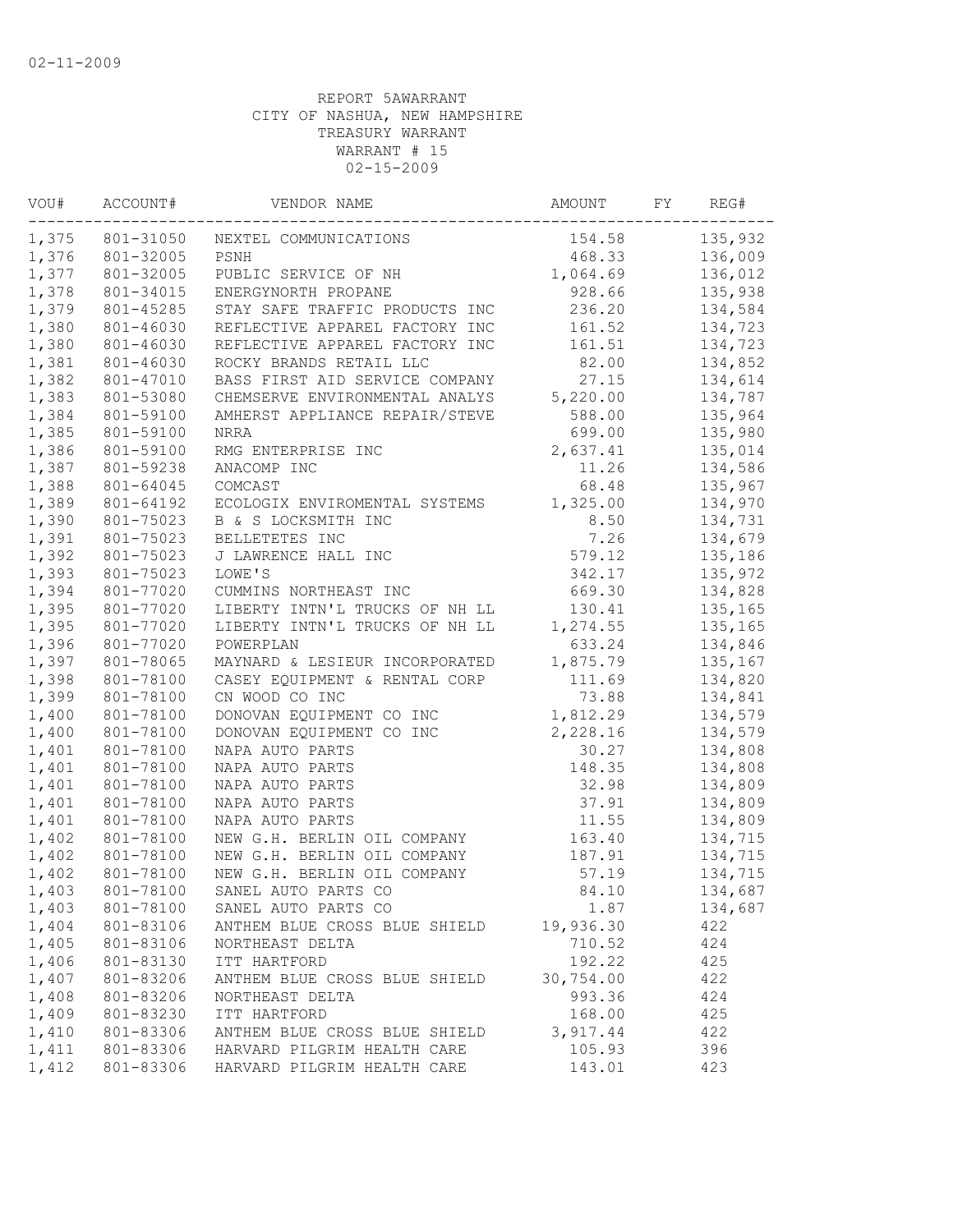| VOU#      | ACCOUNT#<br>------------ | VENDOR NAME                                                          | AMOUNT     | FY<br>REG#           |
|-----------|--------------------------|----------------------------------------------------------------------|------------|----------------------|
|           | 1,413 801-83306          | NORTHEAST DELTA                                                      |            | 263.70 424           |
| 1,414     | 801-83330                | ITT HARTFORD                                                         | 146.27     | 425                  |
| 1,415     | 801-83406                | ANTHEM BLUE CROSS BLUE SHIELD 14, 222.30                             |            | 422                  |
| 1,416     | 801-83406                | NORTHEAST DELTA                                                      | 426.60     | 424                  |
| 1,417     | 801-83430                | ITT HARTFORD                                                         | 96.88      | 425                  |
| 1,418     | 801-85060                | TREASURER STATE OF NH                                                | 183,798.10 | 400                  |
| 1,418     | 801-85065                | TREASURER STATE OF NH                                                | 59,109.47  | 400                  |
| 1,418     | 801-85070                | TREASURER STATE OF NH                                                | 18,379.81  | 400                  |
| 1,419     | 801-94005                | SWANA                                                                | 171.00     | 135,943              |
| 1,420     | 801-94005                | TREASURER STATE OF N H                                               | 150.00     | 135,966              |
| 1,420     | 801-94005                | TREASURER STATE OF N H                                               | 150.00     | 135,966              |
| 1,420     | 801-94005                | TREASURER STATE OF N H                                               | 50.00      | 135,966              |
| 1,421     | 801-94005                | UMASS LOWELL                                                         | 560.00     | 135,974              |
| 1,421     | 801-94005                | UMASS LOWELL                                                         | 300.00     | 135,974              |
| 1,421     | 801-94005                | UMASS LOWELL                                                         | 150.00     | 135,974              |
| 1,421     | 801-94005                | UMASS LOWELL                                                         | 150.00     | 135,974              |
| 1,422     | 801-95005                | APWA PUBLICATIONS                                                    | 171.25     | 136,017              |
|           |                          | 1,423 801-95005 WASTECON 2008<br>----------------------------------- | 1,030.00   | 135,996<br>--------- |
| TOTAL 801 |                          | SOLID WASTE DISPOSAL<br>______________________________               |            | 360,581.84           |
|           |                          |                                                                      |            |                      |
|           |                          | 1,424 802-215-00 FEDERAL HOME LOAN MORTGAGE COR                      | 175.31     | 135,003              |
| 1,425     |                          | 802-215-00 PENNICHUCK WATER WORKS                                    | 8,000.00   | 135,016              |
| 1,426     | 802-31005                | BAYRING COMMUNICATIONS                                               | 60.42      | 135,995              |
| 1,427     | 802-31005                | NEXTEL COMMUNICATIONS                                                | 100.88     | 135,932              |
| 1,427     | 802-31005                | NEXTEL COMMUNICATIONS                                                | 224.61     | 135,932              |
| 1,428     | 802-31005                | USA MOBILITY WIRELESS INC                                            | 15.77      | 135,983              |
| 1,429     | 802-32005                | PSNH                                                                 | 27.47      | 136,009              |
| 1,429     | 802-32005                | PSNH                                                                 | 570.12     | 136,009              |
| 1,430     | 802-33005                | PENNICHUCK WATER                                                     | 127.72     | 135,944              |
| 1,431     | 802-43005                | FEDEX                                                                | 156.19     | 135,928              |
| 1,432     | 802-45103                | JCI JONES CHEMICALS INC                                              | 3,445.33   | 134,710              |
| 1,433     | 802-45175                | ARCSOURCE INC                                                        | 41.04      | 134,688              |
| 1,434     | 802-46045                | UNIFIRST CORPORATION                                                 | 45.01      | 134,830              |
| 1,434     | 802-46045                | UNIFIRST CORPORATION                                                 | 285.52     | 134,830              |
| 1,435     | 802-467                  | HILLSBOROUGH COUNTY TREASURER                                        | 93.68      | 135,175              |
| 1,436     | 802-48015                | DENNIS K BURKE INC                                                   | 817.04     | 136,024              |
| 1,436     | 802-48015                | DENNIS K BURKE INC                                                   | 817.04     | 136,024              |
| 1,437     | 802-49070                | ENVIRONMENTAL RESOURCE ASSOCIA                                       | 624.18     | 134,590              |
| 1,438     | 802-49075                | HOME DEPOT CREDIT SERVICES                                           | 7.99       | 135,937              |
| 1,439     | 802-49075                | M & M ELECTRICAL SUPPLY CO INC                                       | 90.85      | 135,159              |
| 1,440     | 802-53030                | EASTERN ANALYTICAL INC                                               | 65.00      | 134,684              |
| 1,441     | 802-59100                | CRITTER CONTROL OF NASHUA                                            | 795.00     | 134,987              |
| 1,442     | 802-59100                | MONSTER STORAGE                                                      | 525.00     | 134,719              |
| 1,443     | 802-59105                | GREENLEAF WILLIAM                                                    | 680.00     | 134,743              |
| 1,444     | 802-59220                | PRINTGRAPHICS OF MAINE                                               | 152.35     | 134,615              |
| 1,445     | 802-59225                | RESOURCE MANAGEMENT INC                                              | 21,108.19  | 134,535              |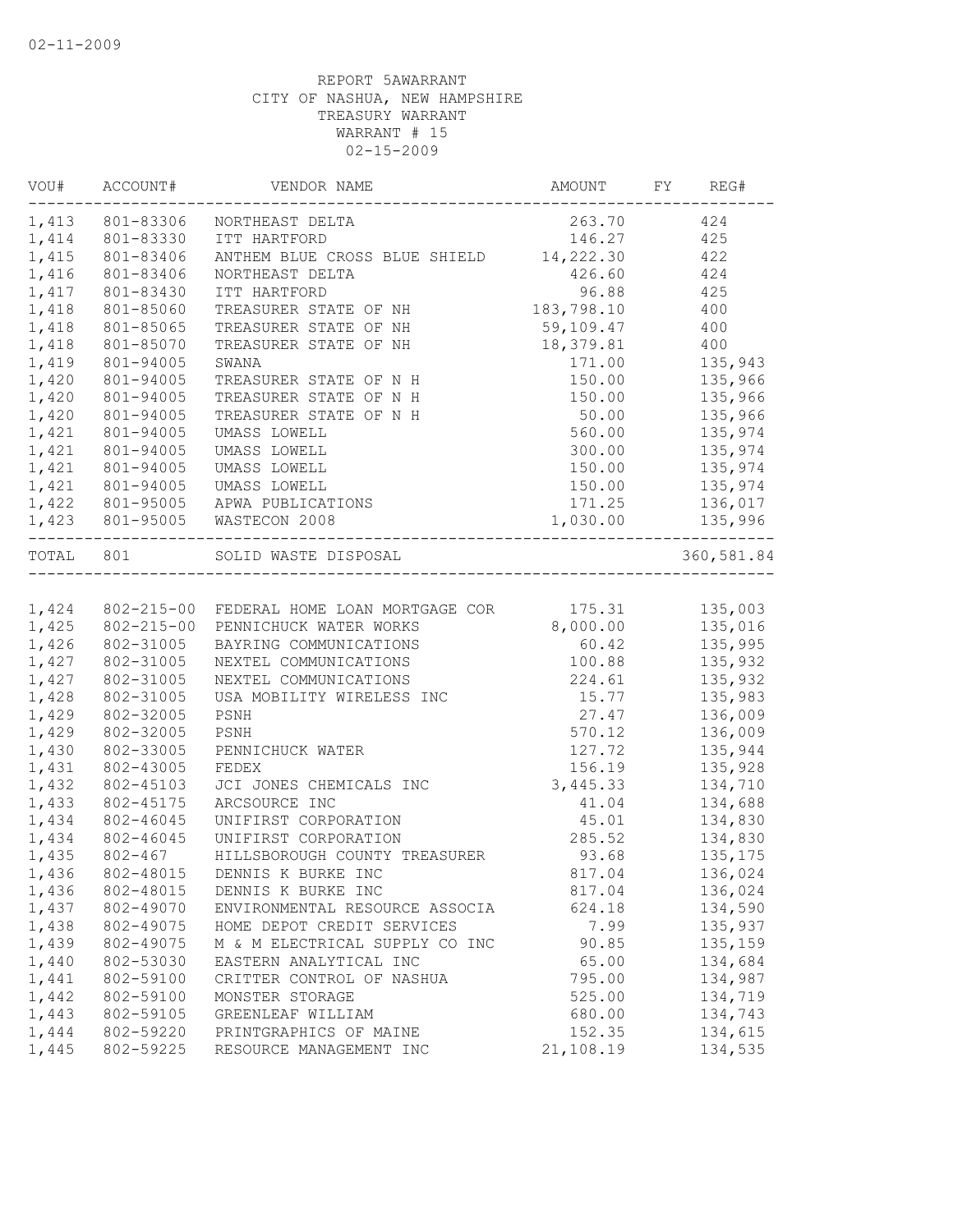| VOU#  | ACCOUNT#  | VENDOR NAME                             | AMOUNT    | FY | REG#       |
|-------|-----------|-----------------------------------------|-----------|----|------------|
| 1,446 | 802-59230 | NEW ENGLAND POSITIONING SYSTEM          | 730.00    |    | 134,676    |
| 1,447 | 802-59238 | ANACOMP INC                             | 298.53    |    | 134,586    |
| 1,448 | 802-59239 | STAPLES BUSINESS ADVANTAGE              | 305.27    |    | 134,870    |
| 1,449 | 802-59320 | CONTEMPORARY CHRYSLER DODGE IN          | 163.35    |    | 134,978    |
| 1,450 | 802-59320 | PINE MOTOR PARTS                        | 16.98     |    | 135,169    |
| 1,451 | 802-64192 | BELLETETES INC                          | 37.78     |    | 134,679    |
| 1,452 | 802-64192 | F W WEBB COMPANY                        | 41.60     |    | 134,617    |
| 1,453 | 802-64192 | FASTENAL COMPANY                        | 205.86    |    | 134,746    |
| 1,454 | 802-64192 | JOHNSON PACKING & IND PROD INC          | 497.83    |    | 134,628    |
| 1,455 | 802-64192 | M & M ELECTRICAL SUPPLY CO<br>INC       | 74.06     |    | 135,159    |
| 1,456 | 802-64192 | MCMASTER-CARR SUPPLY CO                 | 282.34    |    | 134,673    |
| 1,457 | 802-64192 | PINE MOTOR PARTS                        | 9.65      |    | 135,169    |
| 1,458 | 802-77050 | FASTENAL COMPANY                        | 53.02     |    | 134,746    |
| 1,459 | 802-77050 | GRAINGER                                | 430.02    |    | 134,634    |
| 1,460 | 802-77050 | M & M ELECTRICAL SUPPLY CO INC          | 236.37    |    | 135,159    |
| 1,461 | 802-77050 | UNITED SUPPLY COMPANY INC               | 2,609.33  |    | 135, 177   |
| 1,461 | 802-77063 | UNITED SUPPLY COMPANY INC               | 564.19    |    | 135, 177   |
| 1,462 | 802-77066 | GRAINGER                                | 124.56    |    | 134,634    |
| 1,463 | 802-83006 | ANTHEM BLUE CROSS BLUE SHIELD 58,587.50 |           |    | 422        |
| 1,464 | 802-83006 | HARVARD PILGRIM HEALTH CARE             | 15,828.08 |    | 396        |
| 1,465 | 802-83006 | HARVARD PILGRIM HEALTH CARE             | 16,050.56 |    | 423        |
| 1,466 | 802-83006 | NORTHEAST DELTA                         | 3,092.81  |    | 424        |
| 1,467 | 802-83030 | ITT HARTFORD                            | 831.42    |    | 425        |
| 1,468 | 802-94005 | LESIEUR NANCY                           | 438.82    |    | 135,922    |
| TOTAL | 802       | SEWERAGE DISPOSAL SYSTEM                |           |    | 140,561.64 |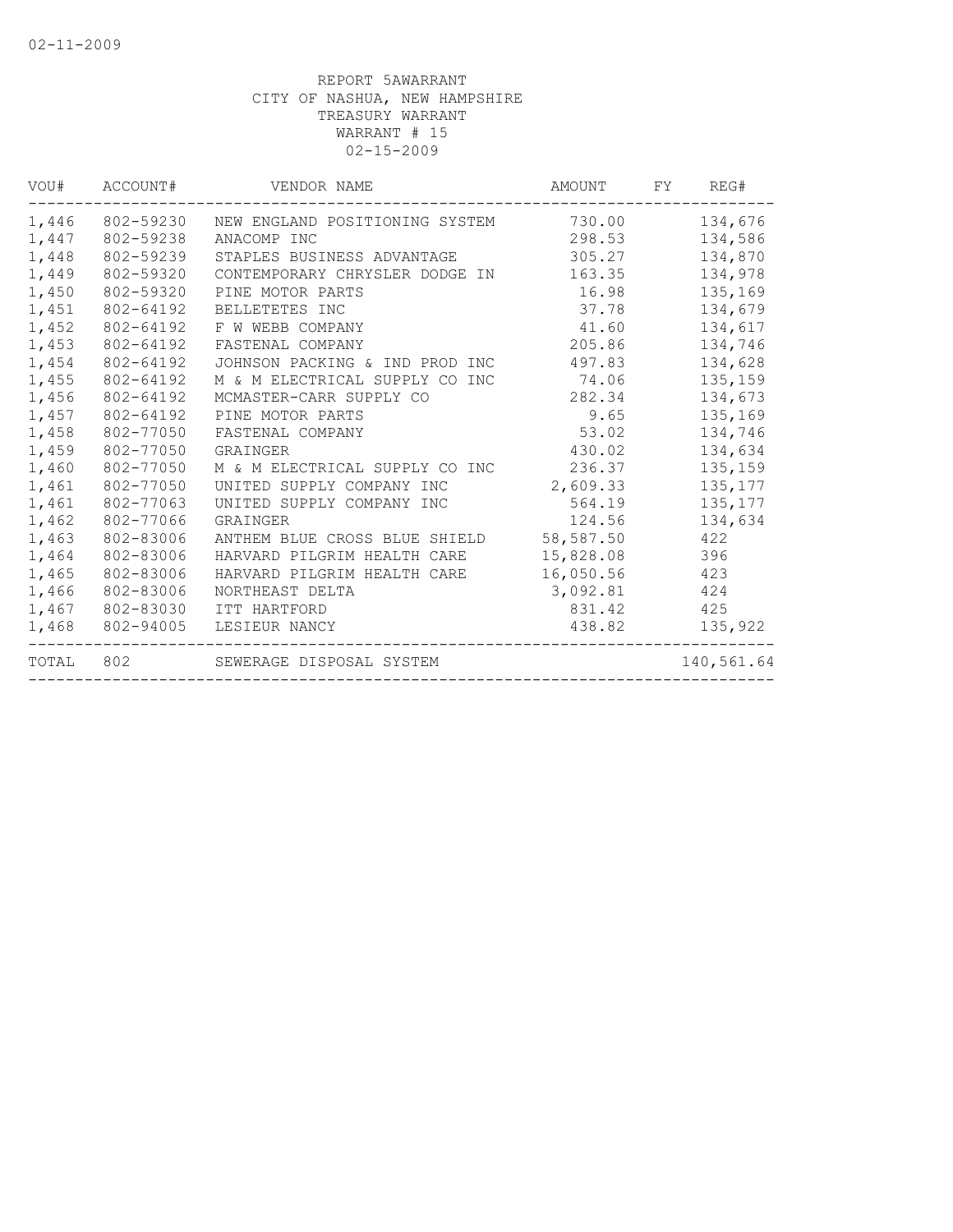|                                           |                                                               | VOU# ACCOUNT# VENDOR NAME                                                                                                                       | AMOUNT FY REG#            |                                                     |
|-------------------------------------------|---------------------------------------------------------------|-------------------------------------------------------------------------------------------------------------------------------------------------|---------------------------|-----------------------------------------------------|
|                                           |                                                               | 1,469 941-98029 BOARD OF HEALTH/PETTY CASH                                                                                                      | 187.46 135,923            |                                                     |
|                                           |                                                               | TOTAL 941 HEALTH & COMM SVCS TRUST FUND                                                                                                         |                           | 187.46                                              |
| 1,470<br>1,471<br>1,472<br>1,473<br>1,474 | 952-01354<br>952-05058<br>952-75021<br>952-75022<br>952-75022 | W B HEFFERNAN, FOR SHANNACHIE 750.00<br>HANDY HOUSE INC<br>SPORT SUPPLY GROUP, INC 4,428.00<br>AFFILIATED HVAC SERVICES LLC<br>SIMPLEX GRINNELL | 55.00<br>711.93<br>558.00 | 134,714<br>135,961<br>134,995<br>134,975<br>135,949 |
|                                           |                                                               | TOTAL 952 PARK & RECREATION TRUST FUND                                                                                                          |                           | 6,502.93                                            |
|                                           |                                                               | 1,475 961-45185 HARDY DORIC INC<br>1,170.00 134,692                                                                                             |                           |                                                     |
|                                           |                                                               | TOTAL 961 EDGEWOOD CEMETERY TRUST FUND                                                                                                          |                           | 1,170.00                                            |
|                                           |                                                               | 1,476 963-45195 STOKES SEEDS, INC<br>141.83 134,900                                                                                             |                           |                                                     |
|                                           |                                                               | TOTAL 963 WOODLAWN CEMETERY TRUST FUND                                                                                                          |                           | 141.83                                              |
|                                           |                                                               | 1,477 975-51005 BARRADALE O'CONNELL NEWKIRK & 427.50 134,685                                                                                    |                           |                                                     |
|                                           |                                                               | TOTAL 975 LIBRARY TRUST FUND                                                                                                                    |                           | 427.50                                              |
|                                           |                                                               |                                                                                                                                                 |                           |                                                     |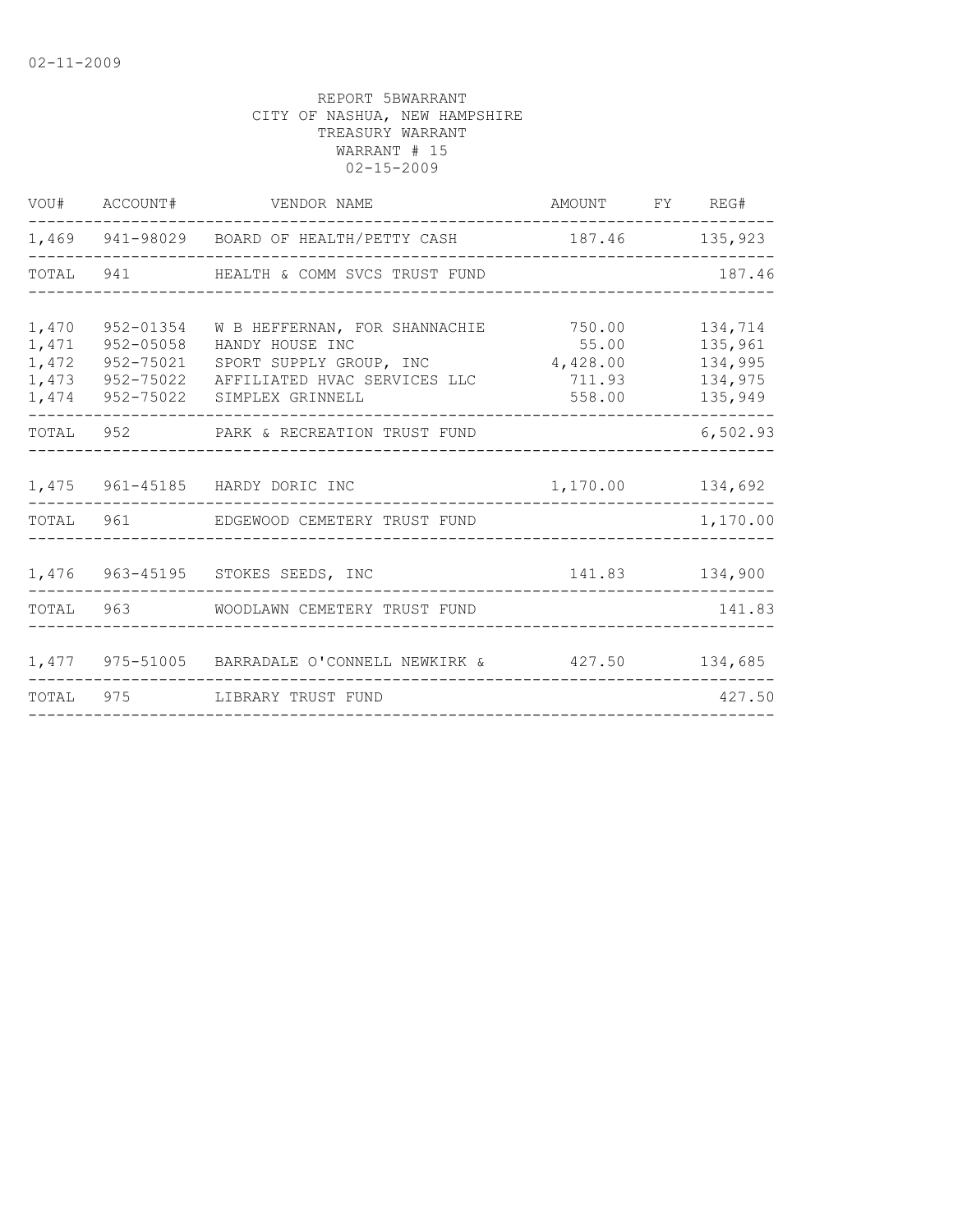|           | ACCOUNT# PAYROLL WEEK ENDING |  |  | AMOUNT |  |
|-----------|------------------------------|--|--|--------|--|
|           |                              |  |  |        |  |
| TOTAL 951 |                              |  |  |        |  |
|           |                              |  |  |        |  |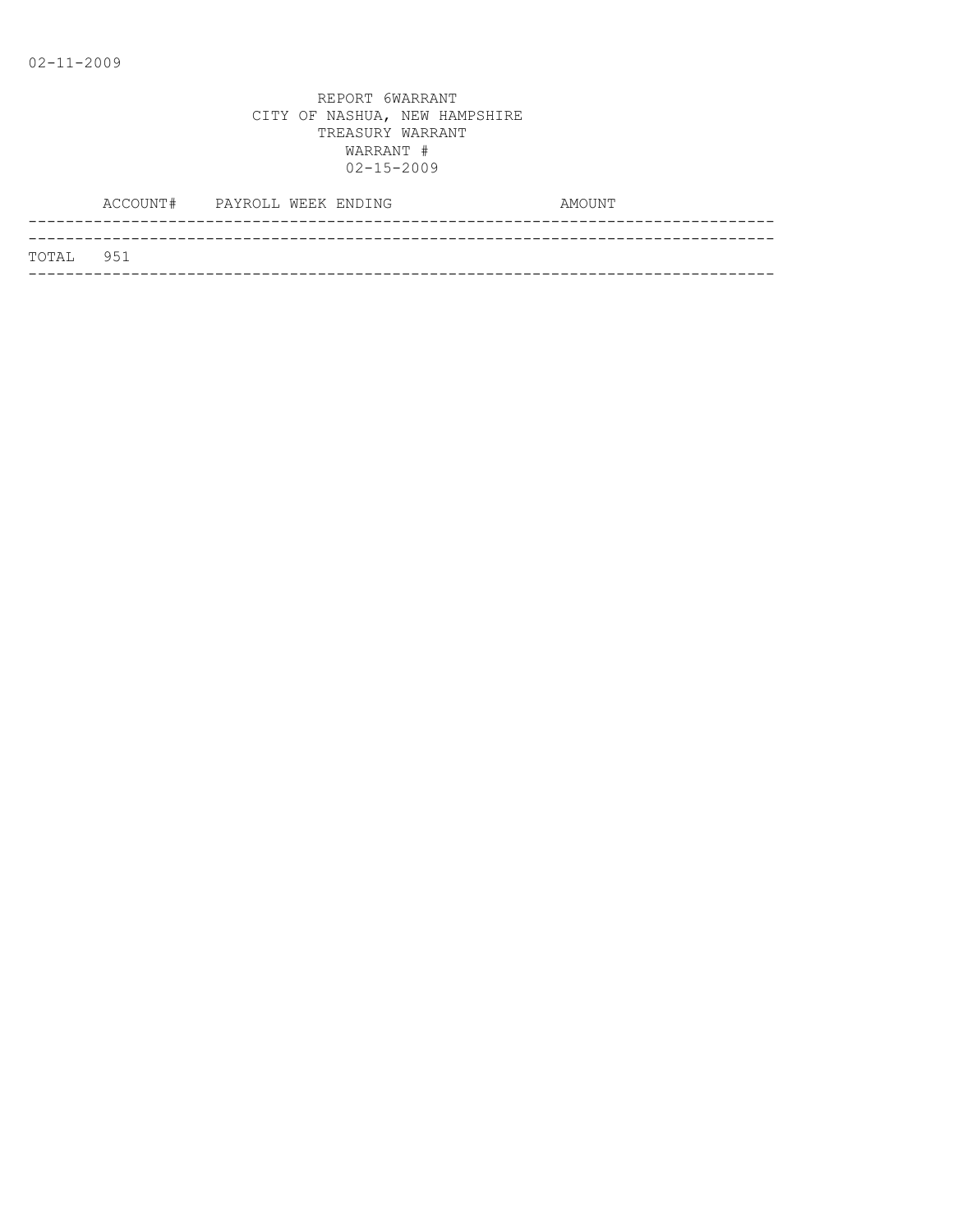|           | ACCOUNT#   | PAYROLL WEEK ENDING           | AMOUNT    |          |
|-----------|------------|-------------------------------|-----------|----------|
|           | 305-11125  | $07 - FEB - 2009$             | 903.15    |          |
|           | 305-11125  | 31-JAN-2009                   | 903.15    |          |
|           | 305-11239  | 07-FEB-2009                   | 1,014.26  |          |
|           | 305-11239  | $31 - JAN - 2009$             | 1,014.26  |          |
|           | 305-18061  | $31 - JAN - 2009$             | 116.25    |          |
|           | 305-59100  | 07-FEB-2009                   | 100.00    |          |
|           | 305-59100  | $31 - JAN - 2009$             | 50.00     |          |
| TOTAL 305 |            | SRF - CIVIC & COMM ACTIVITIES |           | 4,101.07 |
|           |            |                               |           |          |
|           | 308-83051  | 07-FEB-2009                   | 1,198.74  |          |
|           | 308-83051  | 31-JAN-2009                   | 1,218.69  |          |
|           | 308-83052  | 07-FEB-2009                   | 1,100.91  |          |
|           | 308-83052  | 31-JAN-2009                   | 1,028.77  |          |
|           | 308-83102  | 07-FEB-2009                   | 1,690.35  |          |
|           |            | 308-83102 31-JAN-2009         | 1,690.35  |          |
| TOTAL     | 308        | SRF - INSURANCE               |           | 7,927.81 |
|           |            |                               |           |          |
|           |            | 3086-11870 07-FEB-2009        | 4,808.19  |          |
|           |            | 3086-13004 07-FEB-2009        | 800.00    |          |
|           |            | 3086-13032 07-FEB-2009        | 256.05    |          |
|           |            | 3086-13032 31-JAN-2009        | 332.14    |          |
| TOTAL     | 308        | JAVITS GRANT PROGRAM          |           | 6,196.38 |
|           |            |                               |           |          |
|           | 3097-11162 | 07-FEB-2009                   | 610.13    |          |
|           | 3097-11162 | $31 - JAN - 2009$             | 610.14    |          |
|           | 3097-11408 | $07 - FEB - 2009$             | 403.40    |          |
|           | 3097-11408 | $31 - JAN - 2009$             | 403.40    |          |
|           | 3097-12112 | $07 - FEB - 2009$             | 811.18    |          |
|           | 3097-12112 | $31 - JAN - 2009$             | 618.65    |          |
|           | 3097-12830 | $07 - FEB - 2009$             | 211.69    |          |
|           | 3097-12830 | $31 - JAN - 2009$             | 23.39     |          |
|           | 3097-19138 | $07 - FEB - 2009$             | 2,952.16  |          |
|           | 3097-19139 | $07 - FEB - 2009$             | 12,556.51 |          |
|           | 3097-19140 | $07 - FEB - 2009$             | 8,565.19  |          |
|           | 3097-19140 | $31 - JAN - 2009$             | 7,033.72  |          |
|           | 3097-19540 | 07-FEB-2009                   | 22,895.86 |          |
|           | 3097-19540 | $31 - JAN - 2009$             | 16,270.97 |          |
|           | 3097-19544 | $07 - FEB - 2009$             | 633.54    |          |
|           | 3097-19544 | $31 - JAN - 2009$             | 414.24    |          |
|           | 3097-19545 | $07 - FEB - 2009$             | 1,946.79  |          |
|           | 3097-19545 | $31 - JAN - 2009$             | 1,310.48  |          |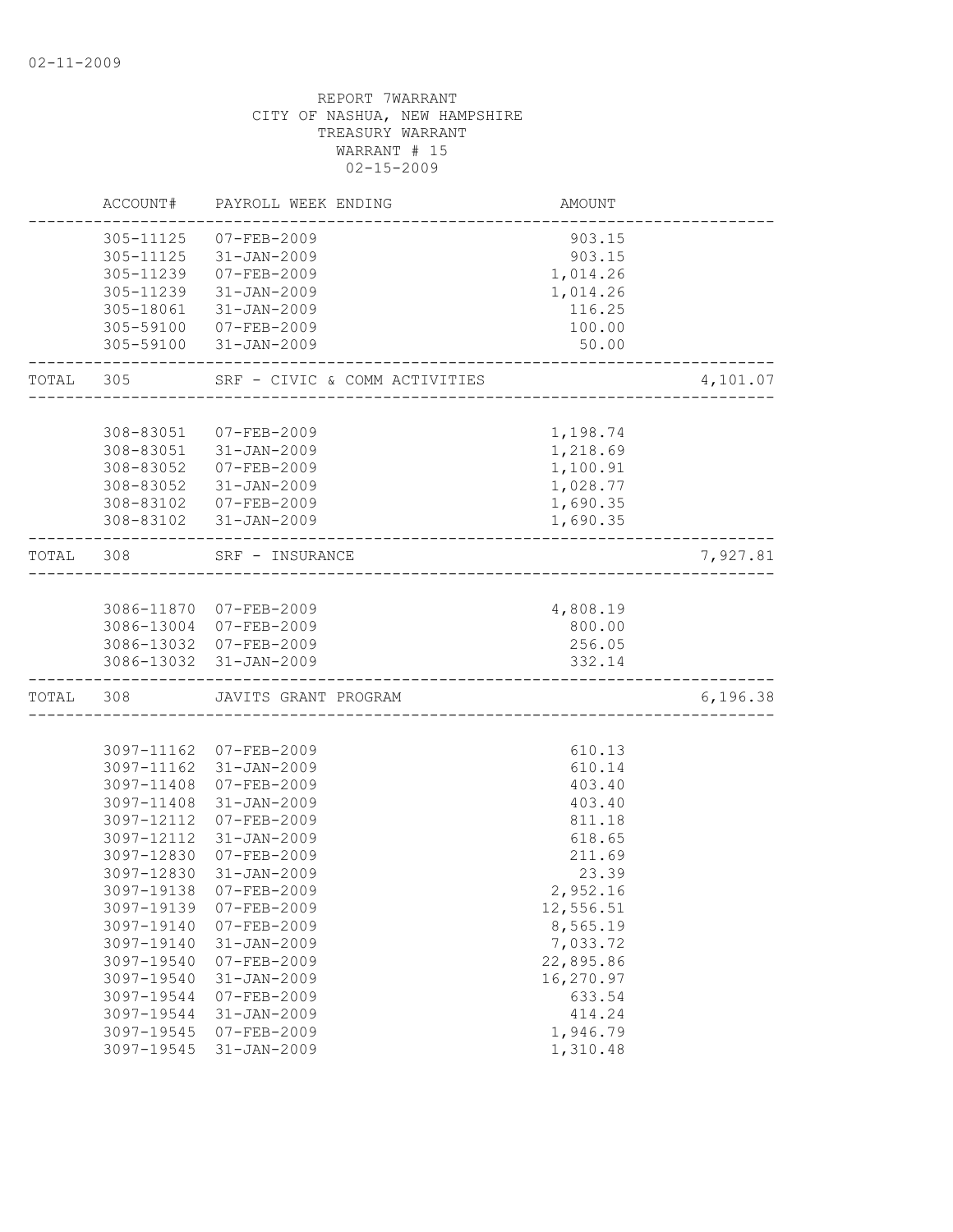|           | ACCOUNT#                                                                                                                                                                  | PAYROLL WEEK ENDING                                                                                                                                                                                                                       | AMOUNT                                                                                                                                   |            |
|-----------|---------------------------------------------------------------------------------------------------------------------------------------------------------------------------|-------------------------------------------------------------------------------------------------------------------------------------------------------------------------------------------------------------------------------------------|------------------------------------------------------------------------------------------------------------------------------------------|------------|
| TOTAL 309 |                                                                                                                                                                           | SRF - FOOD SERVICES<br>________________________                                                                                                                                                                                           |                                                                                                                                          | 78, 271.44 |
|           |                                                                                                                                                                           | 3098-13004 07-FEB-2009<br>3098-13004 31-JAN-2009                                                                                                                                                                                          | 727.15<br>286.98                                                                                                                         |            |
| TOTAL     | 309                                                                                                                                                                       | FRESH FRUIT & VEGETABLE GRANT                                                                                                                                                                                                             |                                                                                                                                          | 1,014.13   |
|           |                                                                                                                                                                           | 3117-12006 07-FEB-2009<br>3117-12006 31-JAN-2009                                                                                                                                                                                          | 2,282.26<br>150.00                                                                                                                       |            |
| TOTAL 311 |                                                                                                                                                                           | DRIVER'S EDUCATION                                                                                                                                                                                                                        |                                                                                                                                          | 2,432.26   |
|           | 312-11165<br>312-11165<br>312-11191<br>312-11191<br>$312 - 11445$<br>312-11445<br>312-11547<br>312-11547<br>312-12116<br>312-12116<br>312-13004<br>312-13004<br>312-17001 | $07 - FEB - 2009$<br>$31 - JAN - 2009$<br>$07 - FEB - 2009$<br>$31 - JAN - 2009$<br>$07 - FEB - 2009$<br>$31 - JAN - 2009$<br>07-FEB-2009<br>$31 - JAN - 2009$<br>07-FEB-2009<br>31-JAN-2009<br>07-FEB-2009<br>31-JAN-2009<br>07-FEB-2009 | 1,052.87<br>1,052.86<br>788.83<br>788.83<br>138.39<br>138.39<br>2,117.19<br>2,117.20<br>599.87<br>599.87<br>776.09<br>2,587.44<br>100.00 |            |
| TOTAL     | 312                                                                                                                                                                       | SRF - FINANCIAL SERVICES                                                                                                                                                                                                                  |                                                                                                                                          | 12,857.83  |
|           |                                                                                                                                                                           | 3122-12006 07-FEB-2009                                                                                                                                                                                                                    | 500.00                                                                                                                                   |            |
| TOTAL 312 |                                                                                                                                                                           | ADULT ED/CONTINUING ED                                                                                                                                                                                                                    | _________________                                                                                                                        | 500.00     |
|           |                                                                                                                                                                           | 3149-11870 07-FEB-2009                                                                                                                                                                                                                    | 300.00                                                                                                                                   |            |
| TOTAL     | 314                                                                                                                                                                       | LEARN AND SERVE AMERICA-REACH                                                                                                                                                                                                             |                                                                                                                                          | 300.00     |
|           |                                                                                                                                                                           | 3239-12006 07-FEB-2009<br>3239-12006 31-JAN-2009                                                                                                                                                                                          | 3,700.00<br>2,925.00                                                                                                                     |            |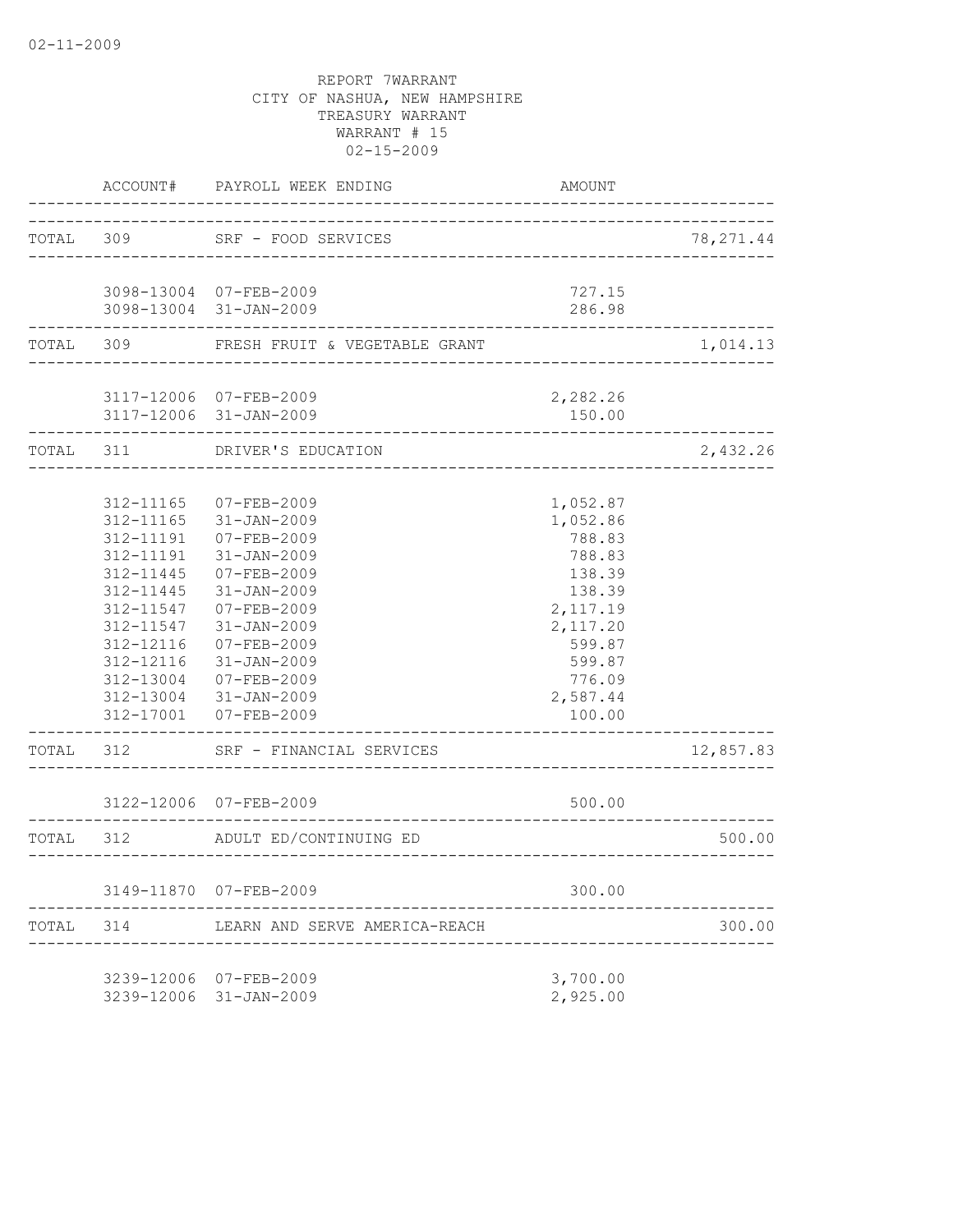|       |                          | ACCOUNT# PAYROLL WEEK ENDING                                 | AMOUNT                 |           |
|-------|--------------------------|--------------------------------------------------------------|------------------------|-----------|
|       |                          | TOTAL 323 ADULT H.S.ALTERNATIVE ED                           |                        | 6,625.00  |
|       |                          | 3245-11860 07-FEB-2009                                       | 1,346.15               |           |
|       |                          |                                                              |                        |           |
|       |                          | TOTAL 324 YOUTH SAFE HAVEN-PAL                               |                        | 1,346.15  |
|       |                          | 3269-11726 07-FEB-2009<br>_______________________________    | 1,831.69               |           |
|       |                          | TOTAL 326 NH ALTERNATE ASSESSMENT COACH                      |                        | 1,831.69  |
|       |                          | 3279-12006 07-FEB-2009<br>---------------------------------- | 1,125.00               |           |
|       |                          | TOTAL 327 ADULT H.S.SPECIAL NEEDS GRANT                      |                        | 1,125.00  |
|       |                          |                                                              |                        |           |
|       |                          | 331-11245 07-FEB-2009                                        | 597.36                 |           |
|       |                          | 331-11245 31-JAN-2009                                        | 597.36                 |           |
|       |                          | 331-11250 07-FEB-2009                                        | 682.87                 |           |
|       |                          | 331-11250 31-JAN-2009                                        | 682.87                 |           |
|       | 331-11561                | 07-FEB-2009                                                  | 1,117.33               |           |
|       | 331-11561                | $31 - JAN - 2009$                                            | 1,117.33               |           |
|       | 331-11567                | 07-FEB-2009                                                  | 1, 414.75              |           |
|       | 331-11567                | $31 - JAN - 2009$                                            | 1,414.75               |           |
|       | 331-12115                | 07-FEB-2009                                                  | 548.32                 |           |
|       | 331-12115                | $31 - JAN - 2009$                                            | 548.32                 |           |
|       | 331-13038                | 07-FEB-2009                                                  | 269.62                 |           |
|       | 331-13044                | 07-FEB-2009                                                  | 4,879.98               |           |
|       | 331-13044                | 31-JAN-2009                                                  | 6,085.89               |           |
|       |                          | 331-18036 07-FEB-2009                                        | 4,139.52               |           |
|       |                          | 331-18036 31-JAN-2009                                        | 3,680.19               |           |
|       |                          | TOTAL 331 SRF - POLICE DEPARTMENT                            | ---------------------- | 27,776.46 |
|       |                          |                                                              |                        |           |
|       |                          | 332-13004 07-FEB-2009                                        | 97.20                  |           |
| TOTAL | 332                      | SRF - FIRE DEPARTMENT                                        |                        | 97.20     |
|       | 3359-11870               |                                                              |                        |           |
|       |                          | $07 - FEB - 2009$                                            | 1,595.35<br>146.79     |           |
|       | 3359-12006<br>3359-12078 | $07 - FEB - 2009$<br>07-FEB-2009                             | 1,875.00               |           |
|       | 3359-12078               | 31-JAN-2009                                                  | 1,100.00               |           |
|       |                          | 3359-19230 07-FEB-2009                                       | 975.00                 |           |
|       |                          |                                                              |                        |           |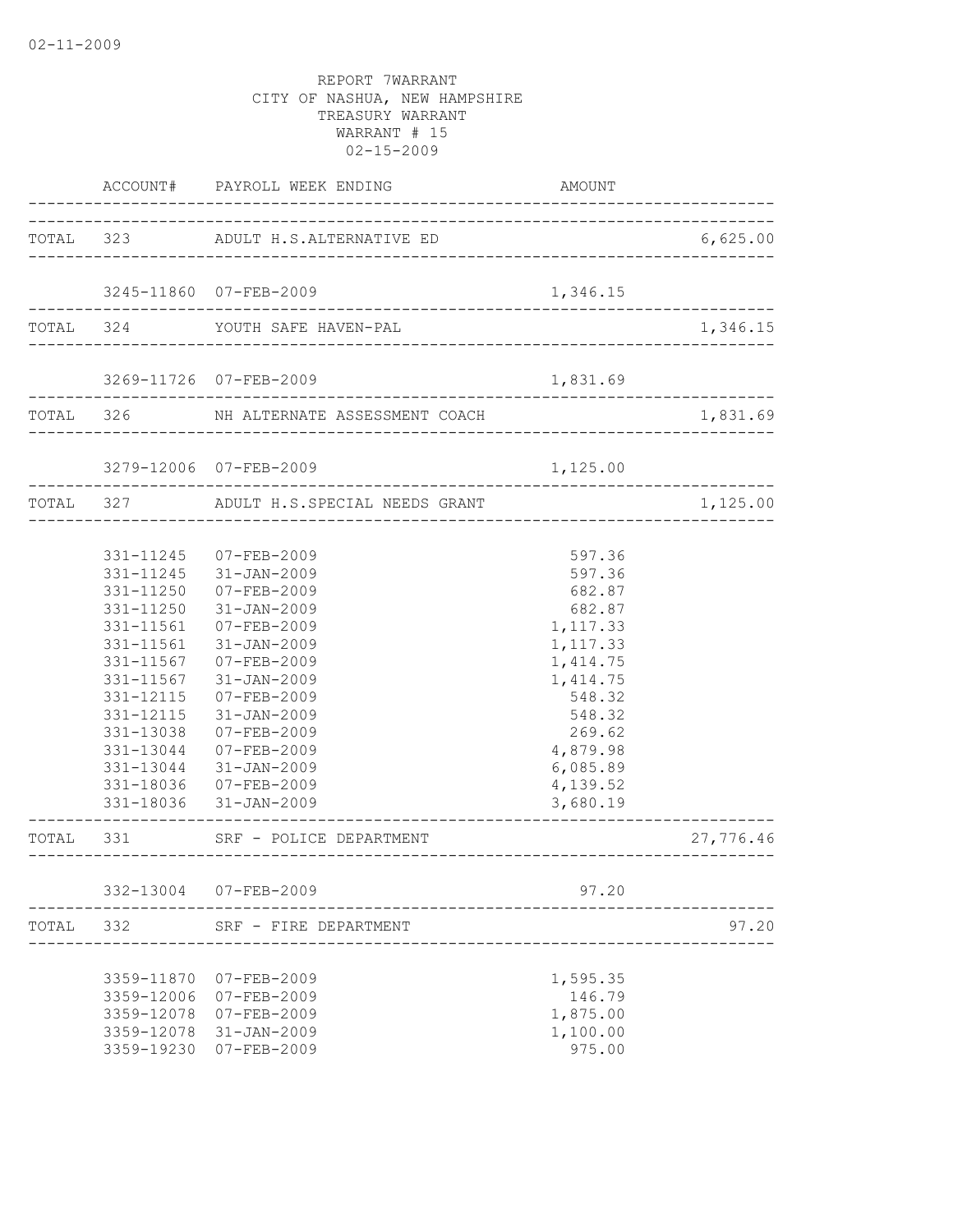|           |                        | ACCOUNT# PAYROLL WEEK ENDING                                               | AMOUNT                                  |                            |
|-----------|------------------------|----------------------------------------------------------------------------|-----------------------------------------|----------------------------|
|           |                        | TOTAL 335 TITLE IB READ 1ST MT PLEASANT                                    |                                         | 5,692.14                   |
|           |                        | 3369-13137 07-FEB-2009                                                     | 29.48                                   |                            |
|           |                        | TOTAL 336 TITLE I SCHL IMPR DR CRISP                                       | ------------------------------          | 29.48                      |
|           |                        |                                                                            |                                         |                            |
|           |                        | 341-11107 07-FEB-2009                                                      | 433.74                                  |                            |
|           |                        | 341-11107 31-JAN-2009                                                      | 433.74                                  |                            |
|           |                        | 341-11484 07-FEB-2009                                                      | 1,280.00                                |                            |
|           |                        | 341-11484 31-JAN-2009                                                      | 1,280.00                                |                            |
|           | 341-11563              | 07-FEB-2009                                                                | 938.55                                  |                            |
|           | 341-11563              | 31-JAN-2009                                                                | 938.56                                  |                            |
|           | 341-12037              | 07-FEB-2009                                                                | 104.21                                  |                            |
|           | 341-12037              | 31-JAN-2009                                                                | 104.21                                  |                            |
|           | 341-12101              | 07-FEB-2009                                                                | 396.07                                  |                            |
|           | ______________________ | 341-12101 31-JAN-2009<br>----------------                                  | 396.07                                  |                            |
| TOTAL 341 |                        | SRF - COMMUNITY SERVICES                                                   |                                         | 6,305.15                   |
|           |                        |                                                                            |                                         |                            |
|           |                        | 342-11584 07-FEB-2009                                                      | 1,723.23                                |                            |
|           |                        | 342-11584 31-JAN-2009                                                      | 1,723.23                                |                            |
|           |                        | 342-12000 07-FEB-2009                                                      | 635.11                                  |                            |
|           |                        | 342-12000 31-JAN-2009                                                      | 635.11                                  |                            |
|           |                        | 342-12081 31-JAN-2009                                                      | 82.92                                   |                            |
|           |                        | 342-12199 07-FEB-2009                                                      | 1,033.32                                |                            |
|           |                        | 342-12199 31-JAN-2009                                                      | 1,033.32                                |                            |
|           |                        | 342-12582 07-FEB-2009                                                      | 236.55                                  |                            |
|           |                        | 342-12582 31-JAN-2009                                                      | 254.35<br>_____________________________ |                            |
| TOTAL 342 |                        | SRF - COMMUNITY HEALTH                                                     | _______________________________         | 7,357.14                   |
|           |                        | 3440-11860 07-FEB-2009                                                     | 1,153.85                                |                            |
| TOTAL     | 344                    | AFTER SCHOOL PROGRAM                                                       |                                         | --------------<br>1,153.85 |
|           |                        |                                                                            |                                         |                            |
|           |                        |                                                                            |                                         |                            |
|           |                        |                                                                            |                                         |                            |
|           |                        |                                                                            |                                         |                            |
|           |                        |                                                                            |                                         |                            |
| TOTAL 344 |                        | TITLE IV SDF 21ST CENTURY                                                  |                                         | 9,546.19                   |
|           |                        | 3449-11162 07-FEB-2009<br>3449-11162 31-JAN-2009<br>3449-11860 07-FEB-2009 | 640.13<br>580.38<br>8,325.68            |                            |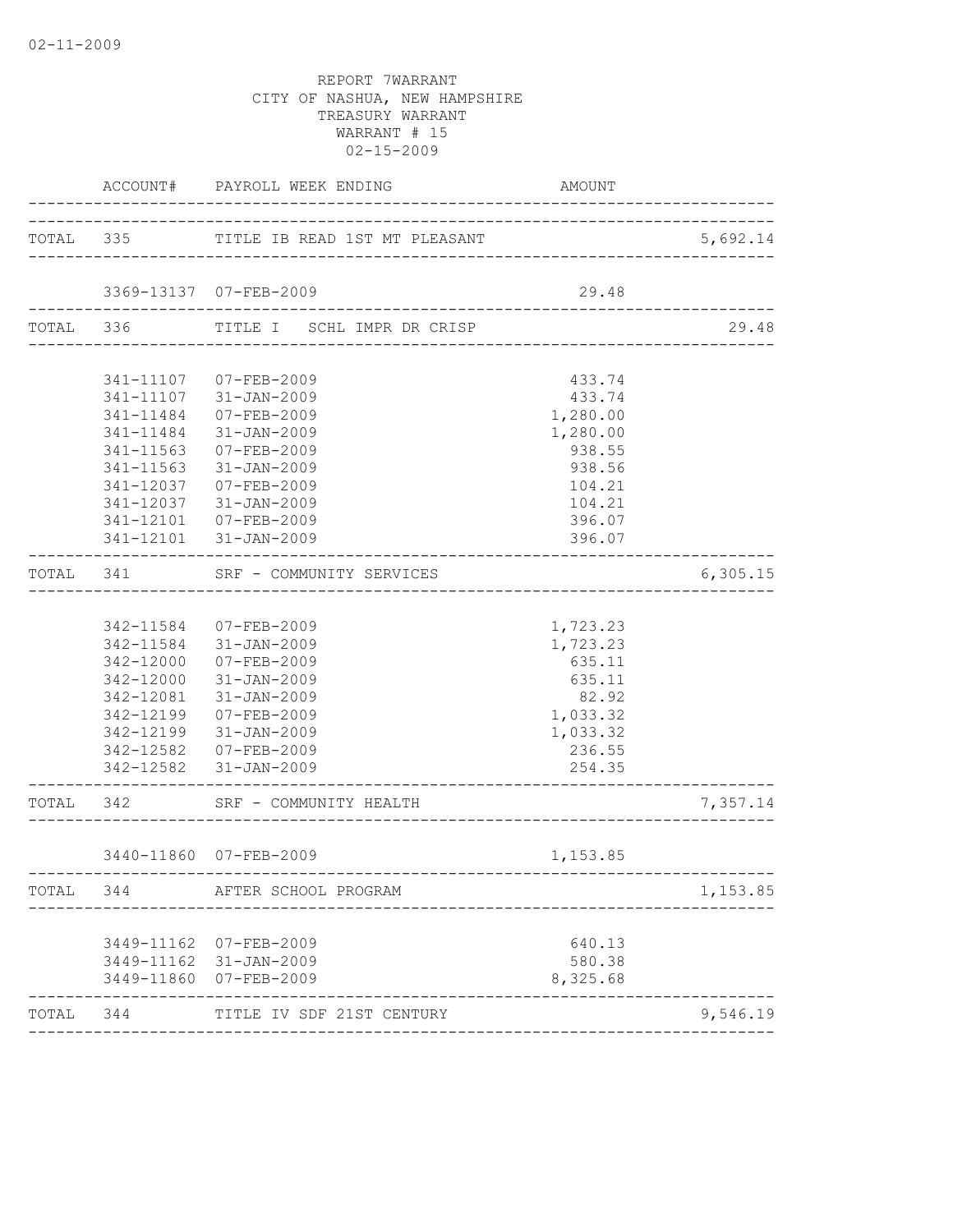|           | ACCOUNT#                                         | PAYROLL WEEK ENDING                                                                                                                                          | <b>AMOUNT</b>                                                             |           |
|-----------|--------------------------------------------------|--------------------------------------------------------------------------------------------------------------------------------------------------------------|---------------------------------------------------------------------------|-----------|
|           |                                                  | 3468-11162 07-FEB-2009<br>3468-11162 31-JAN-2009                                                                                                             | 580.50<br>580.50                                                          |           |
|           |                                                  | 3468-11870 07-FEB-2009<br>3468-19230 07-FEB-2009                                                                                                             | 4,373.96<br>5,700.00                                                      |           |
|           |                                                  | TOTAL 346 SMALLER LEARNING COMMUNITY                                                                                                                         |                                                                           | 11,234.96 |
|           |                                                  | 3509-11726 07-FEB-2009<br>3509-12201 07-FEB-2009<br>3509-12201 31-JAN-2009                                                                                   | 25, 188.52<br>496.00<br>279.00                                            |           |
|           | TOTAL 350                                        | TITLE 11A TEACHER QUALITY                                                                                                                                    |                                                                           | 25,963.52 |
|           |                                                  | 352-59055 07-FEB-2009<br>352-59055 31-JAN-2009                                                                                                               | 400.05<br>400.05                                                          |           |
|           |                                                  | TOTAL 352 SRF - PARKS AND RECREATION                                                                                                                         |                                                                           | 800.10    |
|           |                                                  | 3539-13032 07-FEB-2009                                                                                                                                       | 537.50<br>____________________                                            |           |
|           |                                                  | TOTAL 353 ADULT BASIC EDUCATION                                                                                                                              |                                                                           | 537.50    |
|           | 3559-12006<br>3559-13004                         | 3559-11870 07-FEB-2009<br>3559-12006 07-FEB-2009<br>31-JAN-2009<br>3559-12078 07-FEB-2009<br>3559-12078 31-JAN-2009<br>3559-12201 07-FEB-2009<br>07-FEB-2009 | 2,809.53<br>1,027.56<br>1,027.56<br>1,462.50<br>975.00<br>283.00<br>93.75 |           |
| TOTAL 355 |                                                  | TITLE IB READING 1ST FES                                                                                                                                     |                                                                           | 7,678.90  |
|           |                                                  | 3609-11515 07-FEB-2009<br>3609-13133 07-FEB-2009<br>3609-13133 31-JAN-2009                                                                                   | 4,520.45<br>425.00<br>1,900.00                                            |           |
| TOTAL     | 360                                              | DROP OUT PREVENTION/ALT ED                                                                                                                                   |                                                                           | 6,845.45  |
|           | 374-01126<br>374-01126<br>374-01127<br>374-01127 | 07-FEB-2009<br>$31 - JAN - 2009$<br>$07 - FEB - 2009$<br>$31 - JAN - 2009$                                                                                   | 914.75<br>914.75<br>165.61<br>165.61                                      |           |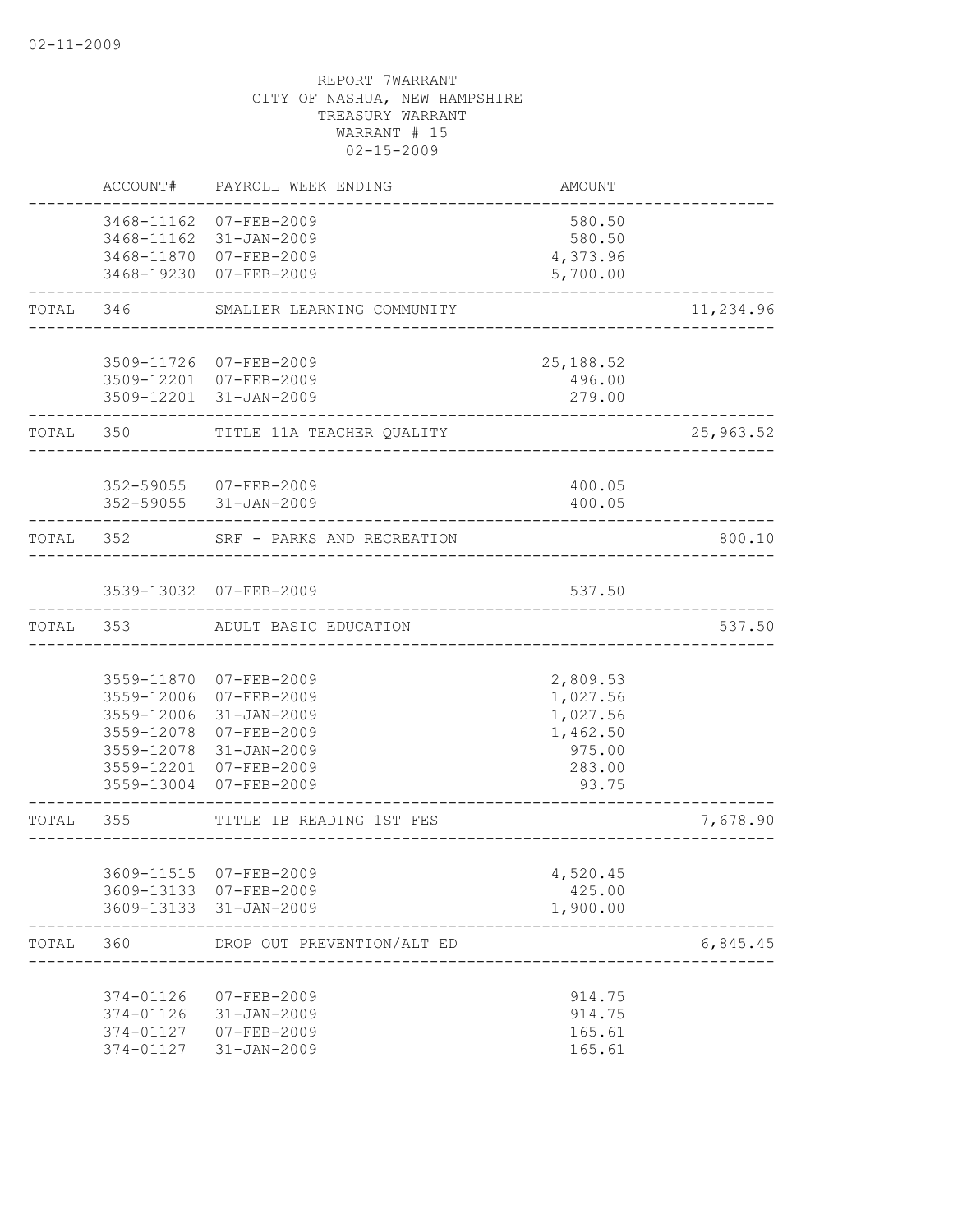|       | ACCOUNT#   | PAYROLL WEEK ENDING                    | AMOUNT                                   |            |
|-------|------------|----------------------------------------|------------------------------------------|------------|
|       | 374-01210  | 07-FEB-2009                            | 1,780.14                                 |            |
|       | 374-01210  | $31 - JAN - 2009$                      | 1,780.14                                 |            |
|       | 374-0703P  | 07-FEB-2009                            | 133.69                                   |            |
|       | 374-0703P  | $31 - JAN - 2009$                      | 213.90                                   |            |
|       | 374-0704P  | 07-FEB-2009                            | 133.69                                   |            |
|       | 374-0704P  | $31 - JAN - 2009$                      | 213.90                                   |            |
|       | 374-0705P  | $07 - FEB - 2009$                      | 802.55                                   |            |
|       | 374-0705P  | $31 - JAN - 2009$                      | 695.59                                   |            |
|       | 374-07235  | $07 - FEB - 2009$                      | 715.96                                   |            |
|       | 374-07235  | 31-JAN-2009                            | 662.47                                   |            |
|       | 374-0734P  | 07-FEB-2009                            | 1,341.20                                 |            |
|       | 374-0734P  | $31 - JAN - 2009$                      | 1,341.20                                 |            |
|       | 374-09003  | $07 - FEB - 2009$                      | 524.27                                   |            |
|       | 374-09003  | $31 - JAN - 2009$                      | 524.27                                   |            |
|       | 374-11131  | $07 - FEB - 2009$                      | 1,219.71                                 |            |
|       | 374-11131  | $31 - JAN - 2009$                      | 1,219.71                                 |            |
|       | 374-11149  | $07 - FEB - 2009$                      | 1,840.92                                 |            |
|       | 374-11149  | $31 - JAN - 2009$                      | 1,840.92                                 |            |
|       | 374-11168  | 07-FEB-2009                            | 928.64                                   |            |
|       | 374-11168  | 31-JAN-2009                            | 928.64                                   |            |
|       |            | 374-11653 07-FEB-2009                  | 234.71                                   |            |
|       | 374-11653  | 31-JAN-2009                            | 234.71<br>------------------------------ |            |
| TOTAL | 374        | SRF - URBAN PROGRAMS                   |                                          | 21, 471.65 |
|       |            |                                        |                                          |            |
|       |            | 3769-11726 07-FEB-2009                 | 7,892.32                                 |            |
|       | 3769-11802 | 07-FEB-2009                            | 1,972.09                                 |            |
|       | 3769-11870 | 07-FEB-2009                            | 2,623.32                                 |            |
|       | 3769-12111 | 07-FEB-2009                            | 5,708.14                                 |            |
|       | 3769-12111 | $31 - JAN - 2009$                      | 4,772.52                                 |            |
|       | 3769-12126 | 07-FEB-2009                            | 537.60                                   |            |
|       | 3769-12126 | 31-JAN-2009                            | 430.08                                   |            |
|       | 3769-12135 | 07-FEB-2009                            | 111.36                                   |            |
|       | 3769-12135 | $31 - JAN - 2009$                      | 37.12                                    |            |
|       | 3769-12198 | 07-FEB-2009                            | 45,049.90                                |            |
|       | 3769-12201 | $07 - FEB - 2009$                      | 175.76                                   |            |
|       |            | 3769-13133 07-FEB-2009                 | 3,595.95                                 |            |
|       |            | 3769-13133 31-JAN-2009                 | 12.50                                    |            |
|       | 3769-13137 | 07-FEB-2009                            | 198.85                                   |            |
|       | 3769-19000 | 07-FEB-2009                            | 4,394.48                                 |            |
|       | 3769-19000 | 31-JAN-2009                            | 1,614.17                                 |            |
| TOTAL | 376        | TITLE I ESEA<br>---------------------- |                                          | 79,126.16  |
|       |            | 3779-13133 07-FEB-2009                 | 4,933.18                                 |            |
|       |            | 3779-13133 31-JAN-2009                 | 1,575.01                                 |            |
|       |            |                                        |                                          |            |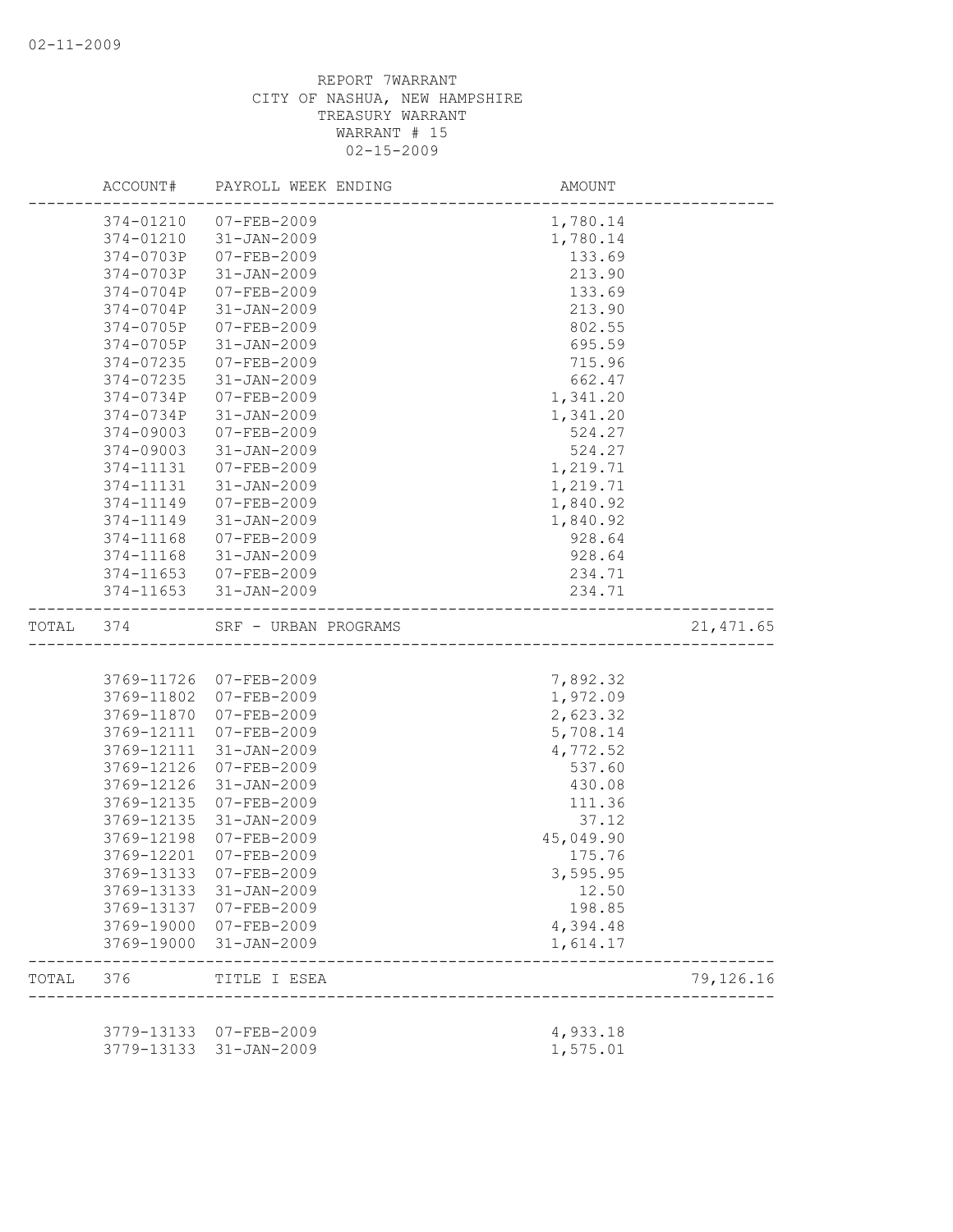|       | ACCOUNT#                                                           | PAYROLL WEEK ENDING                                                                       | <b>AMOUNT</b>                                      |           |
|-------|--------------------------------------------------------------------|-------------------------------------------------------------------------------------------|----------------------------------------------------|-----------|
| TOTAL | 377                                                                | TITLE III ENHANCE ENG LANGUAGE                                                            |                                                    | 6,508.19  |
|       | 3909-11726<br>3909-12111<br>3909-12111<br>3909-13133<br>3909-19000 | $07 - FEB - 2009$<br>$07 - FEB - 2009$<br>$31 - JAN - 2009$<br>07-FEB-2009<br>07-FEB-2009 | 2,019.06<br>409.05<br>327.24<br>800.00<br>1,400.00 |           |
| TOTAL | 390                                                                | VOC ED SECONDARY PERKINS                                                                  |                                                    | 4,955.35  |
|       |                                                                    | 3927-13133 07-FEB-2009                                                                    | 175.00                                             |           |
| TOTAL | 392                                                                | CULINARY ARTS                                                                             |                                                    | 175.00    |
|       |                                                                    | 3937-19000 07-FEB-2009                                                                    | 809.02                                             |           |
| TOTAL | 393                                                                | DAY CARE                                                                                  |                                                    | 809.02    |
|       | 3959-11726<br>3959-12201                                           | 07-FEB-2009<br>3959-11805 07-FEB-2009<br>3959-12201 07-FEB-2009<br>$31 - JAN - 2009$      | 69,025.91<br>1,400.81<br>527.00<br>341.00          |           |
| TOTAL | 395                                                                | IDEA BASIC SPEC ED                                                                        |                                                    | 71,294.72 |
|       |                                                                    | 3969-11726 07-FEB-2009                                                                    | 2,514.47                                           |           |
| TOTAL | 396                                                                | IDEA PRESCHOOL SPEC ED                                                                    |                                                    | 2,514.47  |
|       |                                                                    | 3977-12111 07-FEB-2009<br>3977-12111 31-JAN-2009                                          | 12,789.06<br>10,318.80                             |           |
| TOTAL | 397                                                                | SPECIAL ED LOCAL                                                                          |                                                    | 23,107.86 |
|       |                                                                    |                                                                                           |                                                    |           |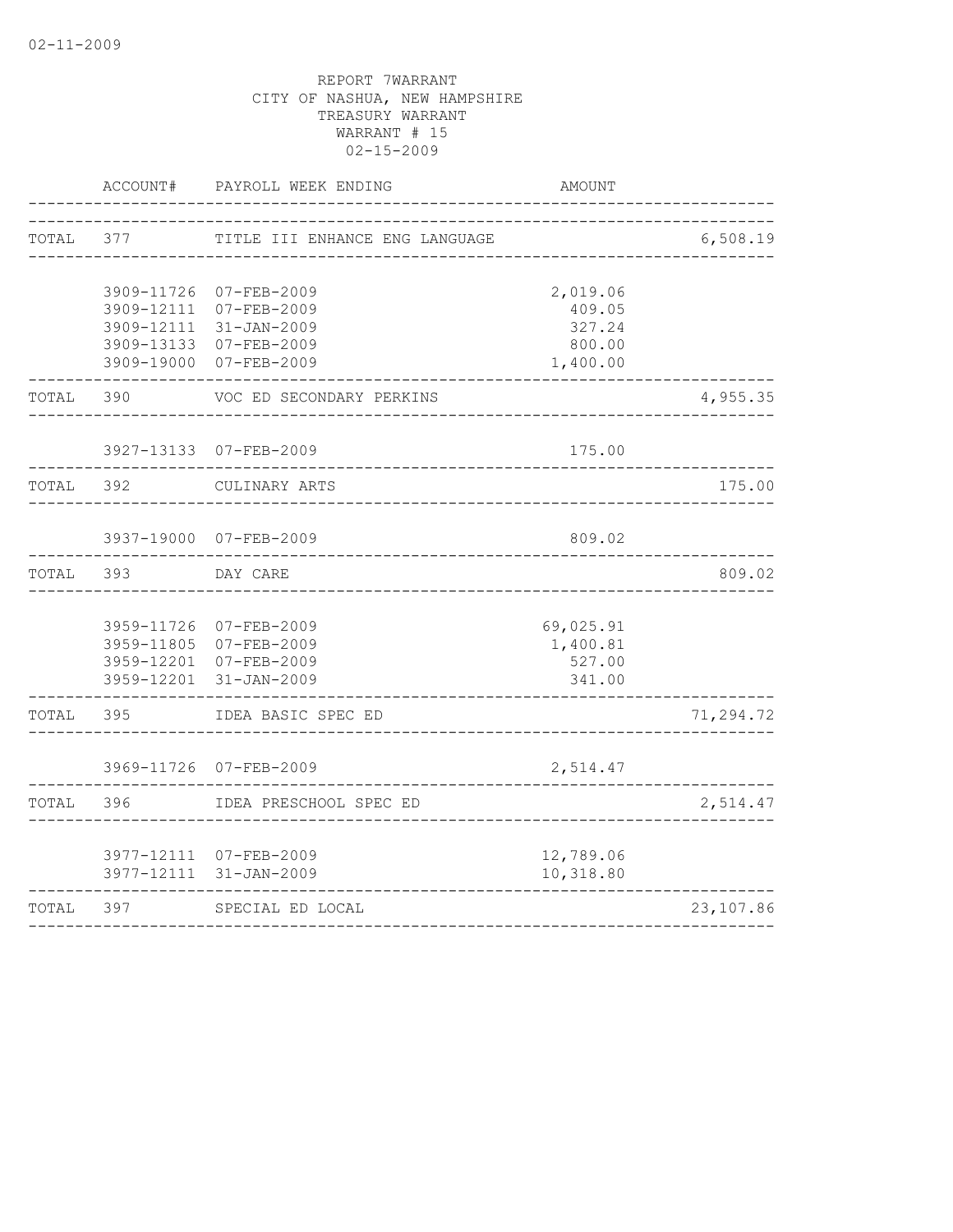|           | ACCOUNT#      | PAYROLL WEEK ENDING                                     | <b>AMOUNT</b> |           |
|-----------|---------------|---------------------------------------------------------|---------------|-----------|
|           | 501-11033     | $07 - FEB - 2009$                                       | 832.34        |           |
|           | 501-11033     | $31 - JAN - 2009$                                       | 769.94        |           |
|           | $501 - 11463$ | 07-FEB-2009                                             | 769.94        |           |
|           | $501 - 11463$ | $31 - JAN - 2009$                                       | 769.94        |           |
|           | 501-11470     | $07 - FEB - 2009$                                       | 703.02        |           |
|           | 501-11470     | $31 - JAN - 2009$                                       | 798.30        |           |
|           | 501-11471     | 07-FEB-2009                                             | 1,926.42      |           |
|           | 501-11471     | $31 - JAN - 2009$                                       | 1,926.42      |           |
|           |               | 501-11611  07-FEB-2009                                  | 528.68        |           |
|           |               | 501-11611 31-JAN-2009                                   | 528.68        |           |
| TOTAL     | 501           | MAYOR'S OFFICE                                          |               | 9,553.68  |
|           |               |                                                         |               |           |
|           | 502-11113     | 07-FEB-2009                                             | 1,526.00      |           |
|           | 502-11113     | $31 - JAN - 2009$                                       | 1,526.00      |           |
|           | 502-11195     | $07 - FEB - 2009$                                       | 2,207.83      |           |
|           | $502 - 11195$ | 31-JAN-2009                                             | 1,941.86      |           |
|           | 502-11219     | 07-FEB-2009                                             | 1,766.76      |           |
|           |               | 502-11219 31-JAN-2009                                   | 1,766.76      |           |
|           |               | 502-11518  07-FEB-2009                                  | 1,615.60      |           |
|           |               | 502-11518 31-JAN-2009                                   | 1,615.60      |           |
| TOTAL     | 502           | LEGAL DEPARTMENT                                        |               | 13,966.41 |
|           |               |                                                         |               |           |
|           |               | 503-11071  07-FEB-2009                                  | 1,196.29      |           |
|           |               | 503-11071 31-JAN-2009                                   | 1,196.29      |           |
|           |               | 503-12092 07-FEB-2009                                   | 490.64        |           |
|           |               | 503-12092 31-JAN-2009                                   | 490.64        |           |
| TOTAL     | 503           | BOARD OF ALDERMEN                                       |               | 3,373.86  |
|           |               |                                                         |               |           |
|           | 508-11130     | 07-FEB-2009                                             | 809.99        |           |
|           | 508-11130     | $31 - JAN - 2009$                                       | 809.99        |           |
|           | 508-11446     | $07 - FEB - 2009$                                       | 813.98        |           |
|           | 508-11446     | $31 - JAN - 2009$                                       | 813.98        |           |
| TOTAL 508 |               | INSURANCE - POLICY COSTS<br>--------------------------- |               | 3,247.94  |
|           |               |                                                         |               |           |
|           | 511-11247     | 07-FEB-2009                                             | 662.00        |           |
|           | 511-11247     | $31 - JAN - 2009$                                       | 662.00        |           |
|           | 511-11248     | $07 - FEB - 2009$                                       | 1,351.04      |           |
|           | 511-11248     | $31 - JAN - 2009$                                       | 1,351.04      |           |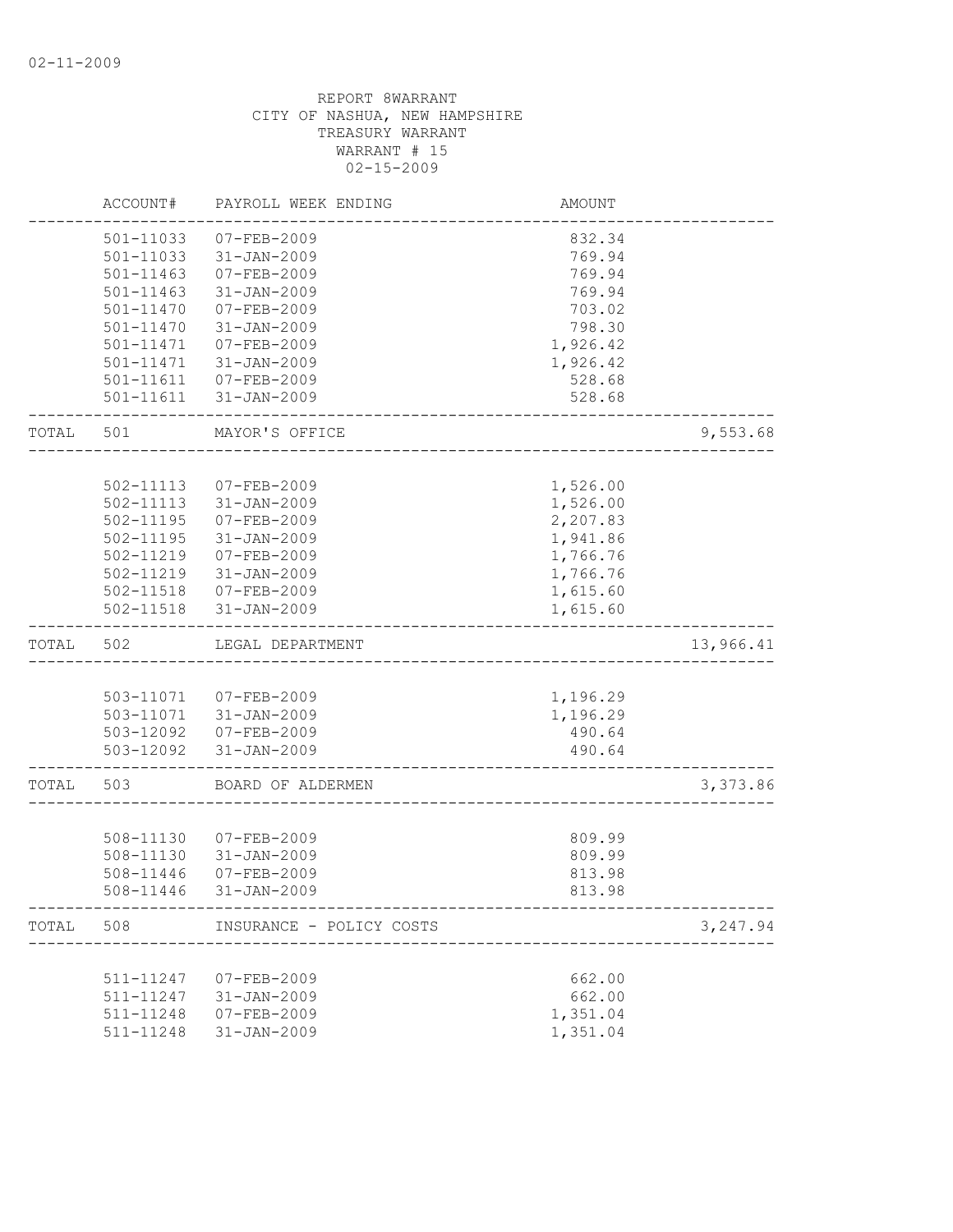|           | TOTAL 511 CITI-STAT (FORMERLY ADMIN SVS) |          | 4,026.08 |
|-----------|------------------------------------------|----------|----------|
|           |                                          |          |          |
|           | 512-11005 07-FEB-2009                    | 876.86   |          |
|           | 512-11005 31-JAN-2009                    | 876.86   |          |
| 512-11050 | 07-FEB-2009                              | 718.17   |          |
| 512-11050 | 31-JAN-2009                              | 718.17   |          |
| 512-11064 | 07-FEB-2009                              | 954.94   |          |
| 512-11064 | $31 - JAN - 2009$                        | 954.94   |          |
| 512-11073 | 07-FEB-2009                              | 1,544.89 |          |
| 512-11073 | 31-JAN-2009                              | 1,544.88 |          |
| 512-11134 | 07-FEB-2009                              | 750.52   |          |
| 512-11134 | 31-JAN-2009                              | 750.52   |          |
| 512-11165 | 07-FEB-2009                              | 2,178.04 |          |
| 512-11165 | 31-JAN-2009                              | 2,184.35 |          |
| 512-11173 | 07-FEB-2009                              | 1,364.20 |          |
| 512-11173 | 31-JAN-2009                              | 1,364.20 |          |
| 512-11177 | 07-FEB-2009                              | 1,885.71 |          |
| 512-11177 | 31-JAN-2009                              | 1,885.72 |          |
| 512-11222 | 07-FEB-2009                              | 957.31   |          |
| 512-11222 | 31-JAN-2009                              | 957.31   |          |
| 512-11224 | 07-FEB-2009                              | 957.63   |          |
| 512-11224 | 31-JAN-2009                              | 957.64   |          |
| 512-11232 | 07-FEB-2009                              | 1,010.46 |          |
| 512-11232 | 31-JAN-2009                              | 1,010.46 |          |
| 512-11265 | 07-FEB-2009                              | 833.86   |          |
| 512-11265 | $31 - JAN - 2009$                        | 833.86   |          |
| 512-11445 | 07-FEB-2009                              | 553.56   |          |
| 512-11445 | 31-JAN-2009                              | 553.56   |          |
| 512-11531 | 07-FEB-2009                              | 1,293.84 |          |
| 512-11531 | 31-JAN-2009                              | 1,383.84 |          |
| 512-11684 | 07-FEB-2009                              | 827.74   |          |
| 512-11684 | 31-JAN-2009                              | 827.74   |          |
| 512-11714 | 07-FEB-2009                              | 903.15   |          |
| 512-11714 | $31 - JAN - 2009$                        | 903.15   |          |
| 512-11740 | 07-FEB-2009                              | 1,575.29 |          |
|           | 512-11740 31-JAN-2009                    | 1,575.29 |          |
| 512-12033 | $07 - FEB - 2009$                        | 581.13   |          |
| 512-12033 | $31 - JAN - 2009$                        | 581.13   |          |
| 512-12052 | $07 - FEB - 2009$                        | 556.29   |          |
| 512-12052 | $31 - JAN - 2009$                        | 558.43   |          |
| 512-12056 | $07 - FEB - 2009$                        | 343.89   |          |
| 512-12056 | $31 - JAN - 2009$                        | 343.89   |          |
| 512-12749 | $07 - FEB - 2009$                        | 592.39   |          |
| 512-12749 | $31 - JAN - 2009$                        | 592.39   |          |
| 512-13004 | $07 - FEB - 2009$                        | 59.91    |          |
| 512-13004 | $31 - JAN - 2009$                        | 22.41    |          |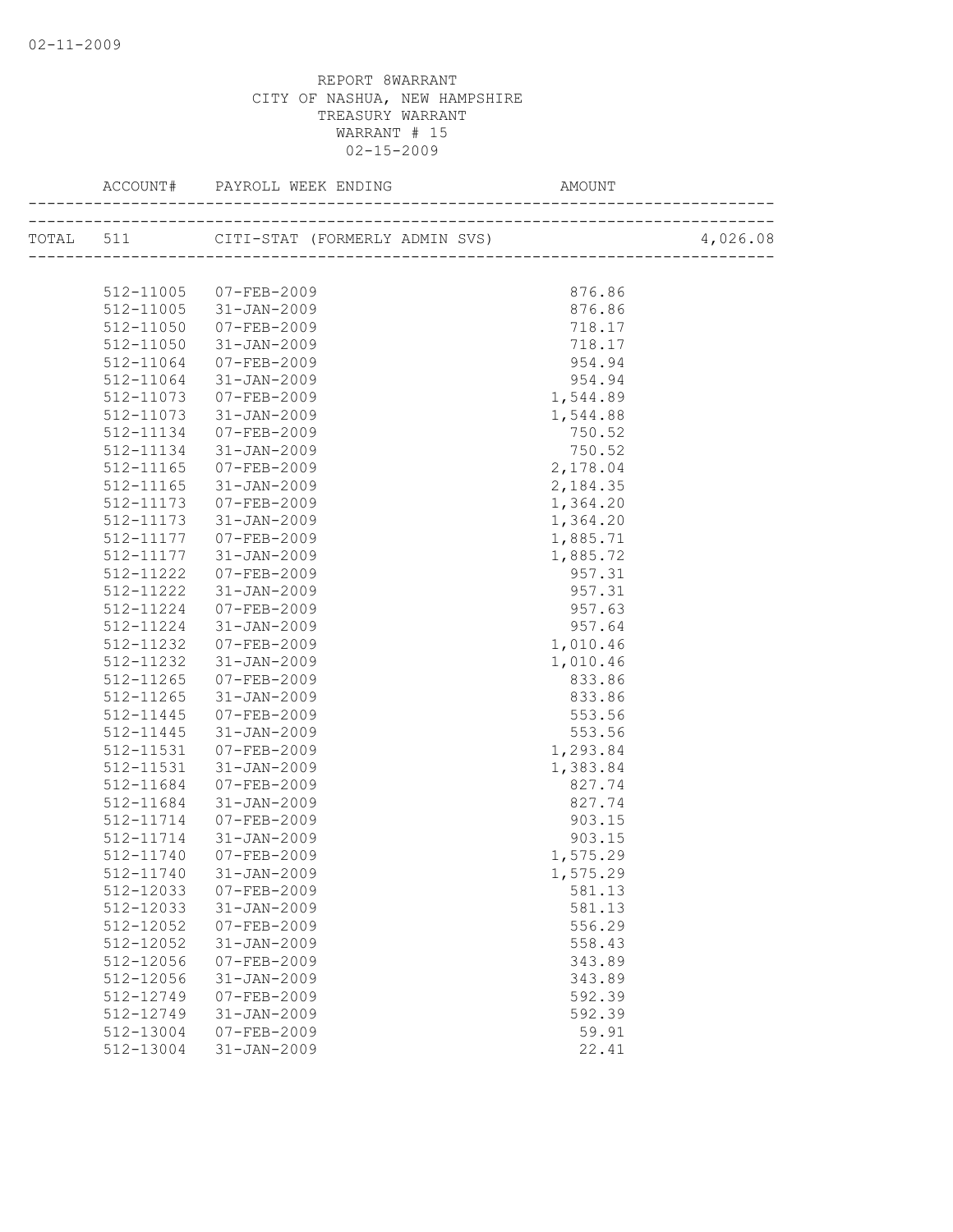|           | ACCOUNT#  | PAYROLL WEEK ENDING                                 | AMOUNT   |            |
|-----------|-----------|-----------------------------------------------------|----------|------------|
|           |           | TOTAL 512 FINANCIAL SERVICES                        |          | 42,700.52  |
|           |           |                                                     |          |            |
|           |           | 513-11117 07-FEB-2009                               | 1,533.61 |            |
|           | 513-11117 | 31-JAN-2009                                         | 1,533.61 |            |
|           | 513-11171 | 07-FEB-2009                                         | 2,571.32 |            |
|           |           | 513-11171 31-JAN-2009                               | 2,571.33 |            |
|           |           | 513-11213 07-FEB-2009                               | 1,219.71 |            |
|           |           | 513-11213 31-JAN-2009                               | 1,219.71 |            |
|           |           | 513-11223 07-FEB-2009                               | 737.23   |            |
|           |           | 513-11223 31-JAN-2009                               | 737.24   |            |
|           |           | 513-12132 31-JAN-2009                               |          |            |
| TOTAL 513 |           | CITY CLERK'S OFFICE<br>____________________________ |          | 12, 123.76 |
|           |           |                                                     |          |            |
|           |           | 514-11441 07-FEB-2009                               | 1,364.20 |            |
|           |           | 514-11441 31-JAN-2009                               | 1,364.20 |            |
|           |           | 514-11540 07-FEB-2009                               | 1,017.43 |            |
|           |           | 514-11540 31-JAN-2009                               | 1,017.42 |            |
|           |           | 514-11578 07-FEB-2009                               | 936.70   |            |
|           | 514-11578 | 31-JAN-2009                                         | 936.70   |            |
|           |           | 514-11589 07-FEB-2009                               | 557.84   |            |
|           | 514-11589 | 31-JAN-2009                                         | 507.13   |            |
|           |           | TOTAL 514 INSURANCE-PROPERTY & CASUALTY             |          | 7,701.62   |
|           |           |                                                     |          |            |
|           | 515-11031 | 07-FEB-2009                                         | 1,044.26 |            |
|           | 515-11031 | 31-JAN-2009                                         | 1,044.26 |            |
|           | 515-11350 | 07-FEB-2009                                         | 903.15   |            |
|           | 515-11350 | $31 - JAN - 2009$                                   | 903.15   |            |
|           | 515-11446 | 07-FEB-2009                                         | 271.33   |            |
|           | 515-11446 | 31-JAN-2009                                         | 271.32   |            |
|           | 515-11447 | 07-FEB-2009                                         | 1,622.11 |            |
|           | 515-11447 | 31-JAN-2009                                         | 1,622.11 |            |
|           | 515-12001 | 07-FEB-2009                                         | 665.03   |            |
|           | 515-12001 | 31-JAN-2009                                         | 665.03   |            |
| TOTAL     | 515       | HUMAN RESOURCES                                     |          | 9,011.75   |
|           |           |                                                     |          |            |
|           | 516-11147 | 07-FEB-2009                                         | 693.38   |            |
|           | 516-11147 | $31 - JAN - 2009$                                   | 693.38   |            |
|           | 516-11148 | $07 - FEB - 2009$                                   | 902.81   |            |
|           | 516-11148 | $31 - JAN - 2009$                                   | 902.81   |            |
|           | 516-11459 | $07 - FEB - 2009$                                   | 1,196.29 |            |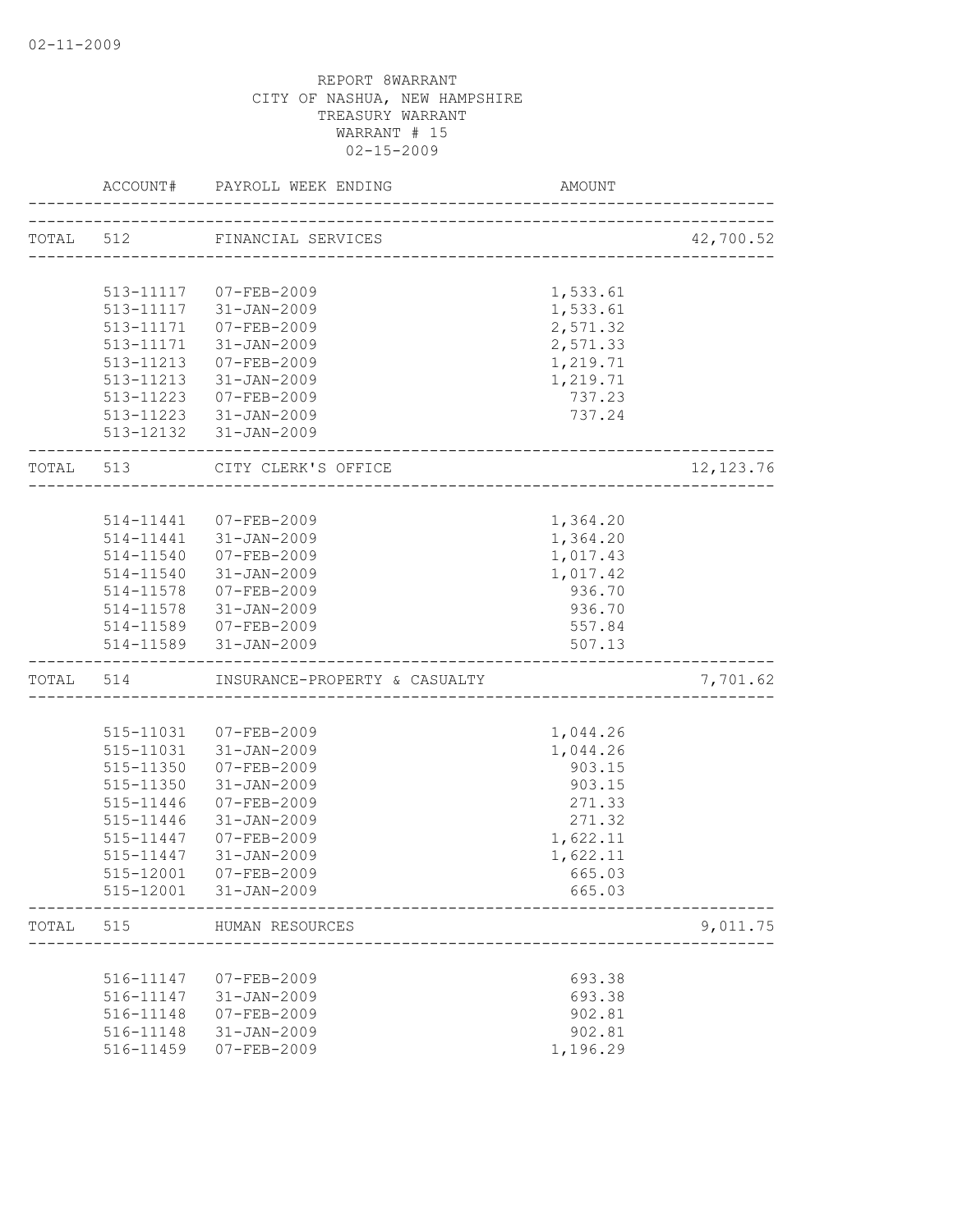|           |                        | ACCOUNT# PAYROLL WEEK ENDING          | <b>AMOUNT</b>                               |           |
|-----------|------------------------|---------------------------------------|---------------------------------------------|-----------|
|           |                        | 516-11459 31-JAN-2009                 | 1,196.29                                    |           |
|           |                        | 516-11573 07-FEB-2009                 | 895.46                                      |           |
|           |                        | 516-11573 31-JAN-2009                 | 895.46<br>--------------------------------- |           |
| TOTAL 516 |                        | PURCHASING DEPARTMENT                 |                                             | 7,375.88  |
|           |                        |                                       |                                             |           |
|           |                        | 517-11198 07-FEB-2009                 | 1,077.41                                    |           |
|           |                        | 517-11198 31-JAN-2009                 | 1,077.41                                    |           |
|           |                        | 517-11266 07-FEB-2009                 | 661.75                                      |           |
|           |                        | 517-11266 31-JAN-2009                 | 661.75                                      |           |
|           |                        | 517-11420 07-FEB-2009                 | 835.74                                      |           |
|           |                        | 517-11420 31-JAN-2009                 | 835.74                                      |           |
|           | 517-12063              | 07-FEB-2009                           | 284.23                                      |           |
|           | 517-12063              | 31-JAN-2009                           | 284.23                                      |           |
|           |                        | 517-13020 07-FEB-2009                 | 99.26                                       |           |
|           |                        | 517-13020 31-JAN-2009                 | 299.53                                      |           |
|           |                        | TOTAL 517 BUILDING MAINT - CITY ADMIN |                                             | 6,117.05  |
|           |                        |                                       |                                             |           |
|           |                        | 519-11014 07-FEB-2009                 | 1,069.50                                    |           |
|           |                        | 519-11014 31-JAN-2009                 | 1,069.50                                    |           |
|           | 519-11016              | 07-FEB-2009                           | 938.85                                      |           |
|           |                        | 519-11016 31-JAN-2009                 | 938.85                                      |           |
|           |                        | 519-11017 07-FEB-2009                 | 783.92                                      |           |
|           |                        | 519-11017 31-JAN-2009                 | 783.92                                      |           |
|           |                        | 519-11115 07-FEB-2009                 | 1,873.48                                    |           |
|           | 519-11115              | $31 - JAN - 2009$                     | 1,873.47                                    |           |
|           | 519-11146              | 07-FEB-2009                           | 816.63                                      |           |
|           | 519-11146              | 31-JAN-2009                           | 816.64                                      |           |
|           | 519-11153<br>519-11153 | 07-FEB-2009<br>31-JAN-2009            | 589.71<br>589.71                            |           |
|           | 519-11154              | 07-FEB-2009                           | 617.67                                      |           |
|           | 519-11154              | $31 - JAN - 2009$                     | 617.67                                      |           |
|           | 519-11205              | 07-FEB-2009                           | 773.51                                      |           |
|           | 519-11205              | 31-JAN-2009                           | 773.50                                      |           |
|           | 519-11241              | 07-FEB-2009                           | 1,328.18                                    |           |
|           |                        | 519-11241 31-JAN-2009                 | 1,328.18                                    |           |
| TOTAL     | 519                    | ASSESSORS                             |                                             | 17,582.89 |
|           |                        |                                       |                                             |           |
|           | 520-12077              | 07-FEB-2009                           | 256.94                                      |           |
|           | 520-12077              | $31 - JAN - 2009$                     | 256.94                                      |           |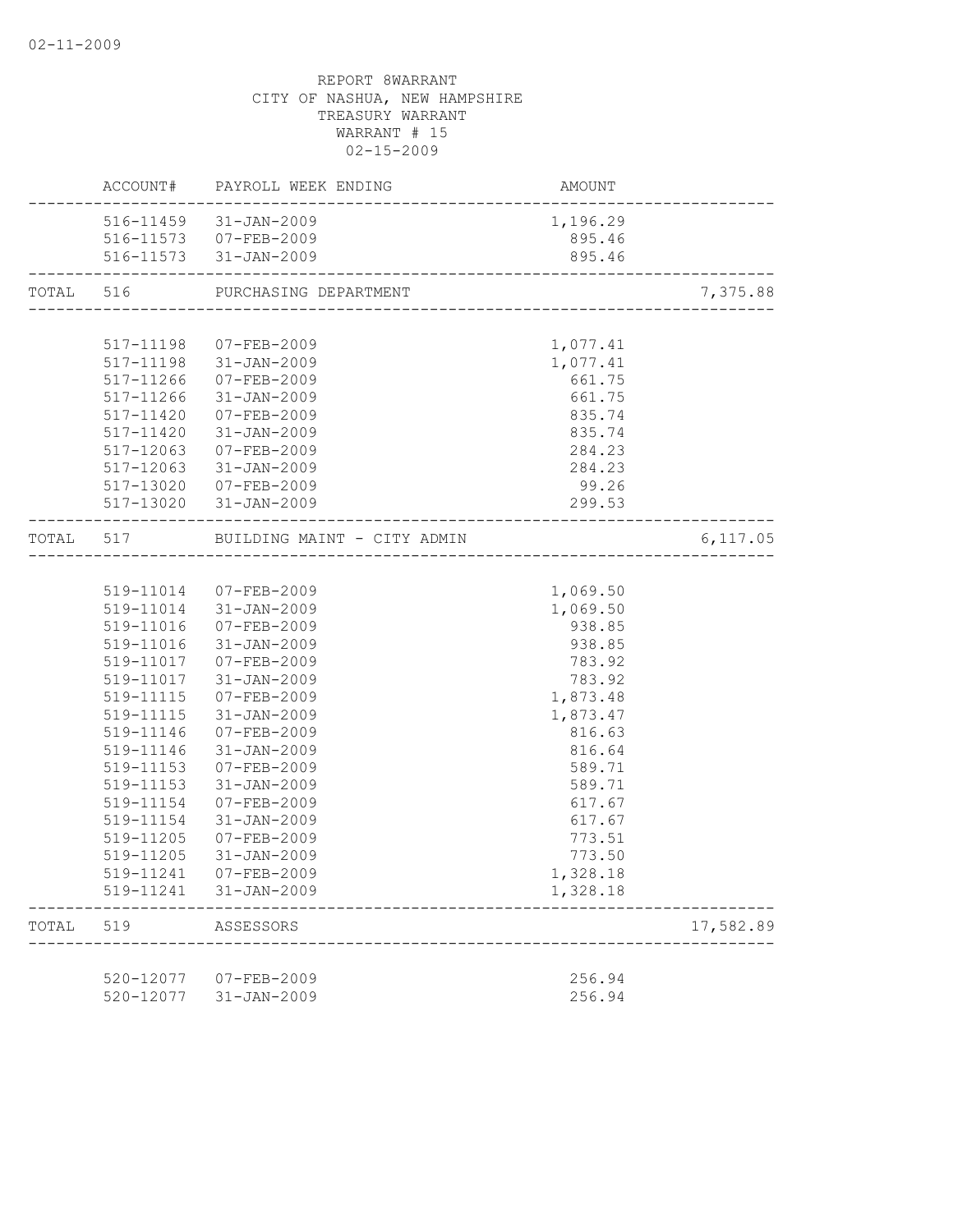|           | ACCOUNT#      | PAYROLL WEEK ENDING    | AMOUNT                            |           |
|-----------|---------------|------------------------|-----------------------------------|-----------|
| TOTAL 520 |               | HUNT BUILDING          |                                   | 513.88    |
|           |               |                        | _________________________________ |           |
|           |               | 522-11127 07-FEB-2009  | 1,626.12                          |           |
|           |               | 522-11127 31-JAN-2009  | 1,626.11                          |           |
|           | 522-11128     | 07-FEB-2009            | 1,096.69                          |           |
|           | 522-11128     | $31 - JAN - 2009$      | 1,096.69                          |           |
|           | 522-11356     | $07 - FEB - 2009$      | 928.64                            |           |
|           | 522-11356     | $31 - JAN - 2009$      | 928.64                            |           |
|           | 522-11429     | $07 - FEB - 2009$      | 1,766.76                          |           |
|           | $522 - 11429$ | $31 - JAN - 2009$      | 1,766.76                          |           |
|           | 522-11641     | 07-FEB-2009            | 1,342.56                          |           |
|           | 522-11641     | $31 - JAN - 2009$      | 1,342.56                          |           |
|           | 522-11652     | 07-FEB-2009            | 1,404.69                          |           |
|           | $522 - 11652$ | 31-JAN-2009            | 1,404.69                          |           |
|           | 522-11721     | $07 - FEB - 2009$      | 1,482.33                          |           |
|           | 522-11721     | $31 - JAN - 2009$      | 1,482.33                          |           |
|           | 522-11724     | $07 - FEB - 2009$      | 1,293.11                          |           |
|           | 522-11724     | $31 - JAN - 2009$      | 1,293.11                          |           |
|           | 522-11725     | $07 - FEB - 2009$      | 951.69                            |           |
|           | 522-11725     | $31 - JAN - 2009$      | 951.69                            |           |
|           | 522-11729     | 07-FEB-2009            | 2,124.17                          |           |
|           | 522-11729     | 31-JAN-2009            | 2,124.16                          |           |
|           | 522-12140     | 07-FEB-2009            | 287.40                            |           |
|           | 522-12140     | 31-JAN-2009            | 287.40                            |           |
| TOTAL 522 |               | INFORMATION TECHNOLOGY |                                   | 28,608.30 |
|           |               |                        |                                   |           |
|           |               | 523-11332 07-FEB-2009  | 957.33                            |           |
|           |               | 523-11332 31-JAN-2009  | 957.33                            |           |
|           | TOTAL 523 GIS |                        |                                   | 1,914.66  |
|           |               |                        |                                   |           |
|           |               | 531-11065 07-FEB-2009  | 1,078.50                          |           |
|           |               | 531-11065 31-JAN-2009  | 1,078.50                          |           |
|           | 531-11085     | $07 - FEB - 2009$      | 877.59                            |           |
|           | 531-11085     | $31 - JAN - 2009$      | 877.59                            |           |
|           | 531-11114     | $07 - FEB - 2009$      | 2,241.79                          |           |
|           | 531-11114     | $31 - JAN - 2009$      | 2,241.79                          |           |
|           | 531-11129     | $07 - FEB - 2009$      | 1,856.93                          |           |
|           | 531-11129     | $31 - JAN - 2009$      | 1,856.92                          |           |
|           | 531-11164     | $07 - FEB - 2009$      | 1,121.86                          |           |
|           | 531-11164     | $31 - JAN - 2009$      | 1,121.86                          |           |
|           | 531-11166     | $07 - FEB - 2009$      | 2,418.69                          |           |
|           | 531-11166     | $31 - JAN - 2009$      | 2,418.70                          |           |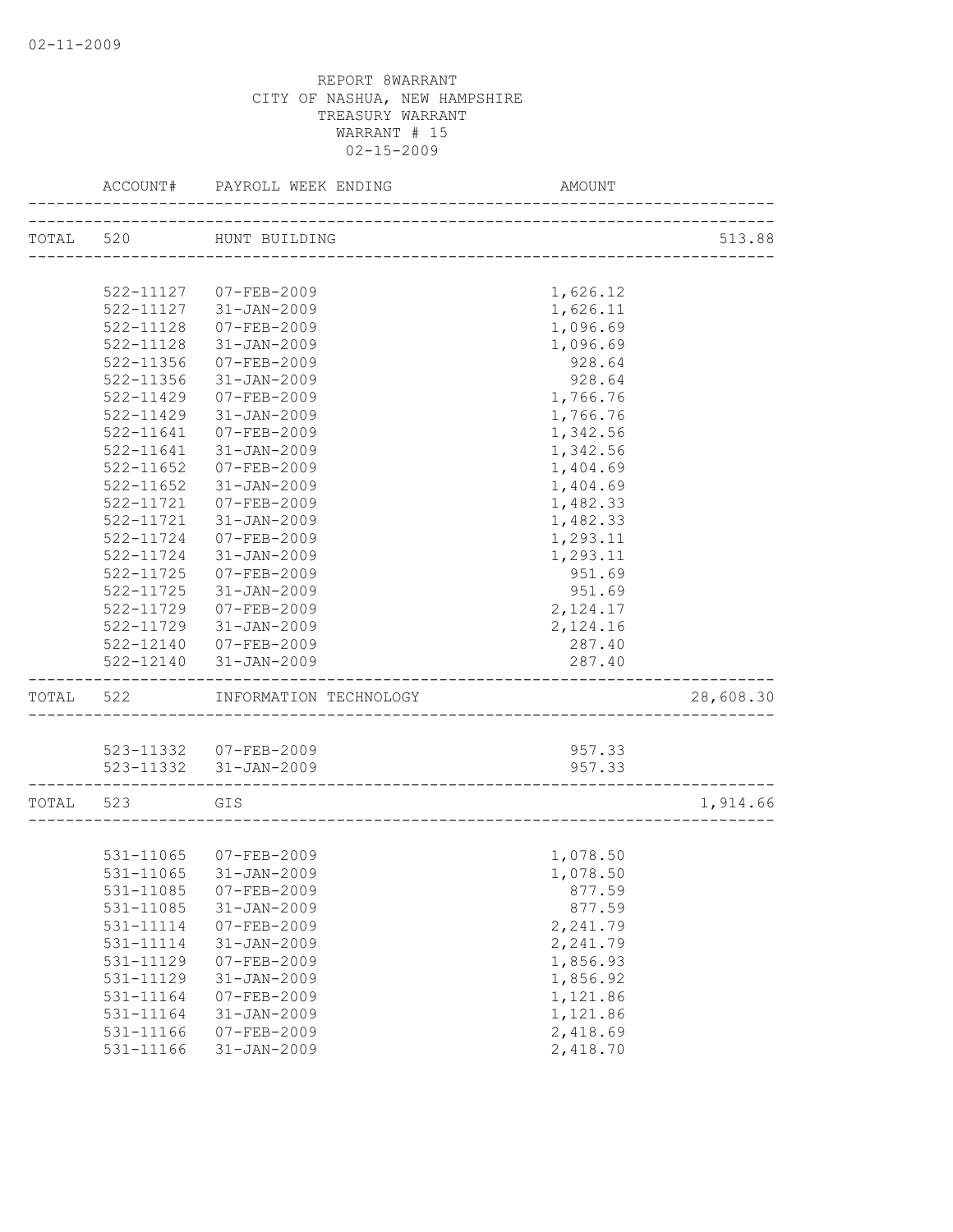| ACCOUNT#  | PAYROLL WEEK ENDING | AMOUNT     |
|-----------|---------------------|------------|
| 531-11170 | $07 - FEB - 2009$   | 1, 417.74  |
| 531-11170 | $31 - JAN - 2009$   | 1,417.74   |
| 531-11201 | 07-FEB-2009         | 1,287.42   |
| 531-11201 | $31 - JAN - 2009$   | 1,287.41   |
| 531-11203 | 07-FEB-2009         | 634.30     |
| 531-11203 | $31 - JAN - 2009$   | 634.30     |
| 531-11226 | 07-FEB-2009         | 773.98     |
| 531-11226 | $31 - JAN - 2009$   | 773.98     |
| 531-11242 | $07 - FEB - 2009$   | 1,076.54   |
| 531-11242 | $31 - JAN - 2009$   | 1,076.54   |
| 531-11257 | 07-FEB-2009         | 2,562.90   |
| 531-11257 | $31 - JAN - 2009$   | 2,562.90   |
| 531-11398 | $07 - FEB - 2009$   | 600.39     |
| 531-11398 | $31 - JAN - 2009$   | 600.39     |
| 531-11477 | 07-FEB-2009         | 1,286.28   |
| 531-11477 | $31 - JAN - 2009$   | 1,286.27   |
| 531-11487 | 07-FEB-2009         | 1,332.86   |
| 531-11487 | $31 - JAN - 2009$   | 1,332.86   |
| 531-11495 | 07-FEB-2009         | 987.31     |
| 531-11495 | $31 - JAN - 2009$   | 987.31     |
| 531-11498 | $07 - FEB - 2009$   | 835.86     |
| 531-11498 | $31 - JAN - 2009$   | 835.86     |
| 531-11516 | 07-FEB-2009         | 821.79     |
| 531-11516 | $31 - JAN - 2009$   | 821.79     |
| 531-11535 | 07-FEB-2009         | 12,736.22  |
| 531-11535 | $31 - JAN - 2009$   | 12,736.22  |
| 531-11537 | 07-FEB-2009         | 12,255.28  |
| 531-11537 | $31 - JAN - 2009$   | 62,808.38  |
| 531-11538 | $07 - FEB - 2009$   | 877.60     |
| 531-11538 | $31 - JAN - 2009$   | 877.60     |
| 531-11539 | 07-FEB-2009         | 1,489.36   |
| 531-11539 | $31 - JAN - 2009$   | 1,489.36   |
| 531-11544 | 07-FEB-2009         | 4,062.92   |
| 531-11544 | $31 - JAN - 2009$   | 4,062.92   |
| 531-11549 | $07 - FEB - 2009$   | 20,053.40  |
| 531-11549 | $31 - JAN - 2009$   | 20,053.40  |
| 531-11552 | $07 - FEB - 2009$   | 7,693.14   |
| 531-11552 | $31 - JAN - 2009$   | 7,890.40   |
| 531-11555 | $07 - FEB - 2009$   | 24,795.05  |
| 531-11555 | $31 - JAN - 2009$   | 25,010.83  |
| 531-11558 | $07 - FEB - 2009$   | 71,562.05  |
| 531-11558 | $31 - JAN - 2009$   | 71,562.07  |
| 531-11561 | 07-FEB-2009         | 17,944.80  |
| 531-11561 | $31 - JAN - 2009$   | 17,944.80  |
| 531-11567 | $07 - FEB - 2009$   | 31, 124.55 |
| 531-11567 | $31 - JAN - 2009$   | 31, 124.55 |
| 531-11569 | $07 - FEB - 2009$   | 1,155.52   |
| 531-11569 | $31 - JAN - 2009$   | 1,155.52   |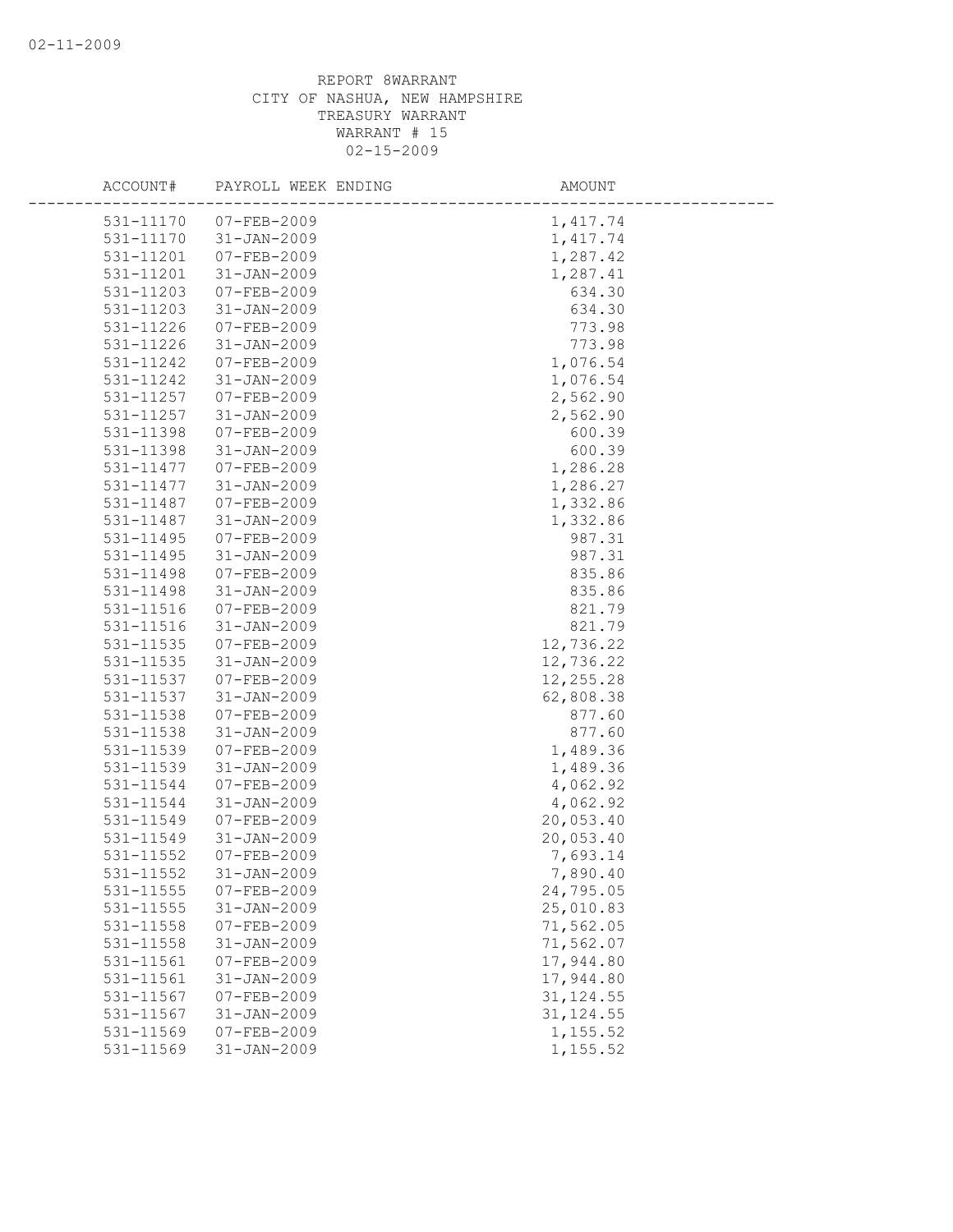|       | ACCOUNT#  | PAYROLL WEEK ENDING | AMOUNT    |            |
|-------|-----------|---------------------|-----------|------------|
|       | 531-11618 | 07-FEB-2009         | 2,720.90  |            |
|       | 531-11618 | $31 - JAN - 2009$   | 2,720.91  |            |
|       | 531-11622 | 07-FEB-2009         | 2,862.50  |            |
|       | 531-11622 | $31 - JAN - 2009$   | 2,862.49  |            |
|       | 531-11636 | 07-FEB-2009         | 954.90    |            |
|       | 531-11636 | $31 - JAN - 2009$   | 954.90    |            |
|       | 531-11664 | $07 - FEB - 2009$   | 1, 114.74 |            |
|       | 531-11664 | $31 - JAN - 2009$   | 1, 114.74 |            |
|       | 531-11665 | 07-FEB-2009         | 751.95    |            |
|       | 531-11665 | $31 - JAN - 2009$   | 751.95    |            |
|       | 531-11719 | $07 - FEB - 2009$   | 903.53    |            |
|       | 531-11719 | $31 - JAN - 2009$   | 903.52    |            |
|       | 531-11732 | 07-FEB-2009         | 6,835.35  |            |
|       | 531-11732 | $31 - JAN - 2009$   | 6,835.35  |            |
|       | 531-12020 | 07-FEB-2009         | 915.07    |            |
|       | 531-12020 | $31 - JAN - 2009$   | 915.07    |            |
|       | 531-12042 | $07 - FEB - 2009$   | 1,682.61  |            |
|       | 531-12042 | $31 - JAN - 2009$   | 951.12    |            |
|       | 531-12066 | $07 - FEB - 2009$   | 657.80    |            |
|       | 531-12066 | $31 - JAN - 2009$   | 657.80    |            |
|       | 531-12068 | $07 - FEB - 2009$   | 1,468.42  |            |
|       | 531-12068 | $31 - JAN - 2009$   | 1,468.42  |            |
|       | 531-12071 | 07-FEB-2009         | 251.32    |            |
|       | 531-12071 | $31 - JAN - 2009$   | 251.32    |            |
|       | 531-12119 | $07 - FEB - 2009$   | 1,102.70  |            |
|       | 531-12119 | $31 - JAN - 2009$   | 1,102.70  |            |
|       | 531-13004 | 07-FEB-2009         | 3,408.81  |            |
|       | 531-13004 | $31 - JAN - 2009$   | 3,870.35  |            |
|       | 531-13038 | $07 - FEB - 2009$   | 921.60    |            |
|       | 531-13038 | $31 - JAN - 2009$   | 2,263.78  |            |
|       | 531-13040 | $07 - FEB - 2009$   | 4,553.62  |            |
|       | 531-13040 | $31 - JAN - 2009$   | 5,202.49  |            |
|       | 531-13044 | 07-FEB-2009         | 5,074.93  |            |
|       | 531-13044 | $31 - JAN - 2009$   | 4,350.58  |            |
|       | 531-13047 | $07 - FEB - 2009$   | 7,176.41  |            |
|       | 531-13047 | $31 - JAN - 2009$   | 10,434.83 |            |
|       | 531-13048 | $07 - FEB - 2009$   | 8,061.95  |            |
|       | 531-13048 | $31 - JAN - 2009$   | 4,615.48  |            |
|       | 531-17002 | 07-FEB-2009         | 200.00    |            |
|       | 531-17006 | $31 - JAN - 2009$   | 1,350.00  |            |
| TOTAL | 531       | POLICE DEPARTMENT   |           | 614,088.29 |
|       |           |                     |           |            |
|       | 532-11024 | 07-FEB-2009         | 2,002.10  |            |
|       | 532-11024 | $31 - JAN - 2009$   | 2,002.09  |            |
|       | 532-11036 | $07 - FEB - 2009$   | 1,819.33  |            |
|       | 532-11036 | $31 - JAN - 2009$   | 1,819.33  |            |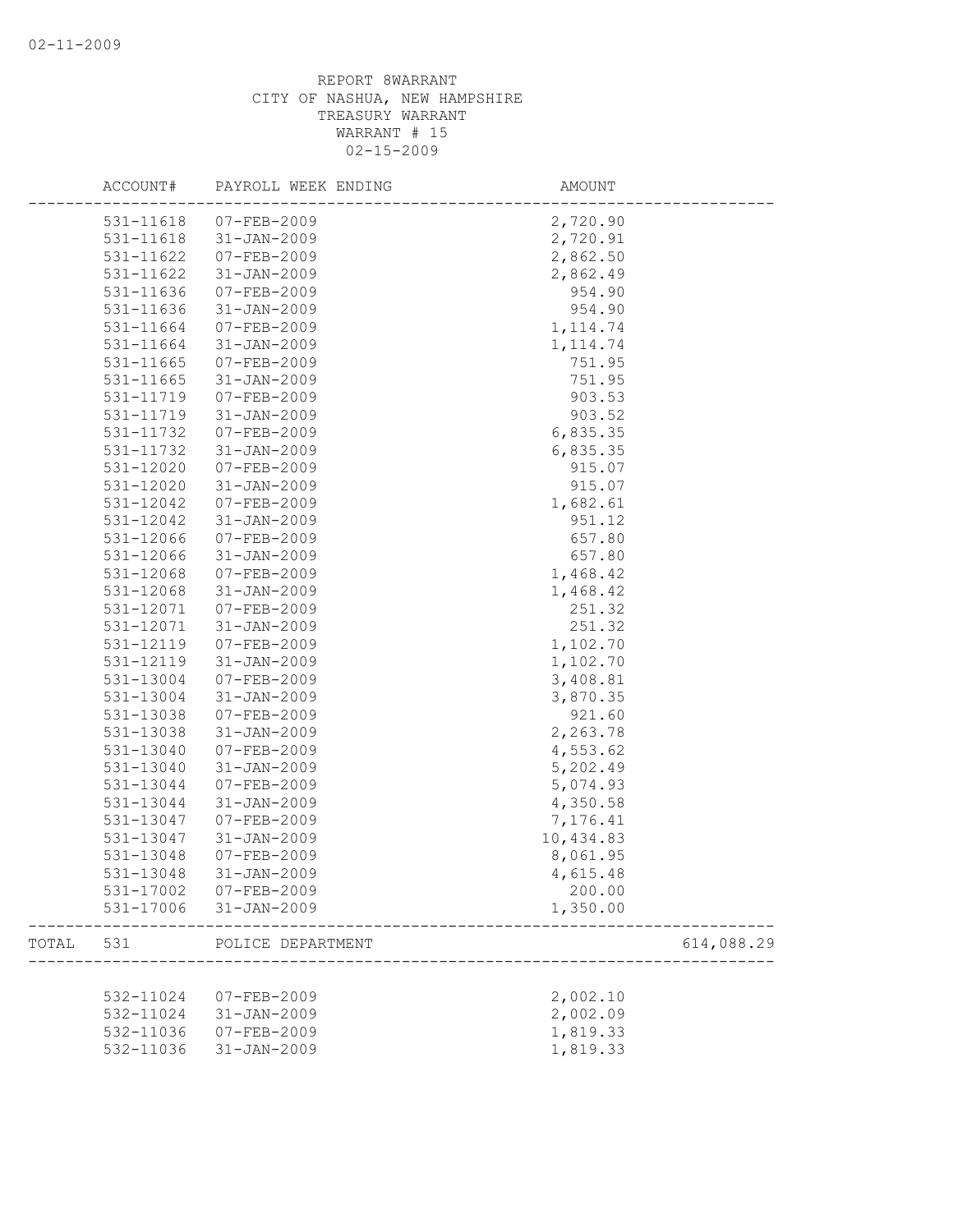| ACCOUNT#  | PAYROLL WEEK ENDING              | AMOUNT     |
|-----------|----------------------------------|------------|
| 532-11063 |                                  | 1,242.12   |
| 532-11063 | 07-FEB-2009<br>$31 - JAN - 2009$ | 1,242.12   |
| 532-11066 | $07 - FEB - 2009$                | 1,205.57   |
| 532-11066 | $31 - JAN - 2009$                | 1,205.58   |
| 532-11069 | 07-FEB-2009                      | 2,435.39   |
| 532-11069 | $31 - JAN - 2009$                | 2,435.38   |
| 532-11111 | 07-FEB-2009                      | 2,120.58   |
| 532-11111 | $31 - JAN - 2009$                | 2,120.58   |
| 532-11207 | 07-FEB-2009                      | 6,457.54   |
| 532-11207 | $31 - JAN - 2009$                | 6,457.54   |
| 532-11281 | $07 - FEB - 2009$                | 958.08     |
| 532-11281 | $31 - JAN - 2009$                | 958.08     |
| 532-11285 | 07-FEB-2009                      | 7,391.29   |
| 532-11285 | $31 - JAN - 2009$                | 7,391.28   |
| 532-11291 | 07-FEB-2009                      | 6,248.93   |
| 532-11291 | $31 - JAN - 2009$                | 6,478.30   |
| 532-11298 | $07 - FEB - 2009$                | 1,246.12   |
| 532-11298 | $31 - JAN - 2009$                | 986.51     |
| 532-11300 | $07 - FEB - 2009$                | 33, 149.51 |
| 532-11300 | $31 - JAN - 2009$                | 33, 149.52 |
| 532-11303 | 07-FEB-2009                      | 1,090.35   |
| 532-11303 | $31 - JAN - 2009$                | 1,090.35   |
| 532-11305 | 07-FEB-2009                      | 4,350.61   |
| 532-11305 | $31 - JAN - 2009$                | 4,350.61   |
| 532-11309 | 07-FEB-2009                      | 95, 127.95 |
| 532-11309 | $31 - JAN - 2009$                | 95, 127.94 |
| 532-11660 | 07-FEB-2009                      | 1,385.40   |
| 532-11660 | $31 - JAN - 2009$                | 1,385.40   |
| 532-11663 | $07 - FEB - 2009$                | 1,344.65   |
| 532-11663 | $31 - JAN - 2009$                | 1,344.65   |
| 532-11666 | 07-FEB-2009                      | 1,344.65   |
| 532-11666 | $31 - JAN - 2009$                | 1,344.65   |
| 532-11669 | 07-FEB-2009                      | 1,358.10   |
| 532-11669 | $31 - JAN - 2009$                | 1,358.10   |
| 532-12070 | $07 - FEB - 2009$                | 9,798.27   |
| 532-12070 | $31 - JAN - 2009$                | 11,942.49  |
| 532-13003 | $07 - FEB - 2009$                | 1,065.71   |
| 532-13003 | $31 - JAN - 2009$                | 161.57     |
| 532-13004 | $07 - FEB - 2009$                | 5,260.30   |
| 532-13004 | $31 - JAN - 2009$                | 379.46     |
| 532-13018 | $07 - FEB - 2009$                | 4,033.27   |
| 532-13018 | $31 - JAN - 2009$                | 1,752.91   |
| 532-13024 | $07 - FEB - 2009$                | 1,653.68   |
| 532-13024 | $31 - JAN - 2009$                | 601.13     |
| 532-13050 | $07 - FEB - 2009$                | 3,704.14   |
| 532-13050 | $31 - JAN - 2009$                | 4,746.98   |
| 532-19231 | $07 - FEB - 2009$                | 1,006.32   |
| 532-19231 | $31 - JAN - 2009$                | 1,006.32   |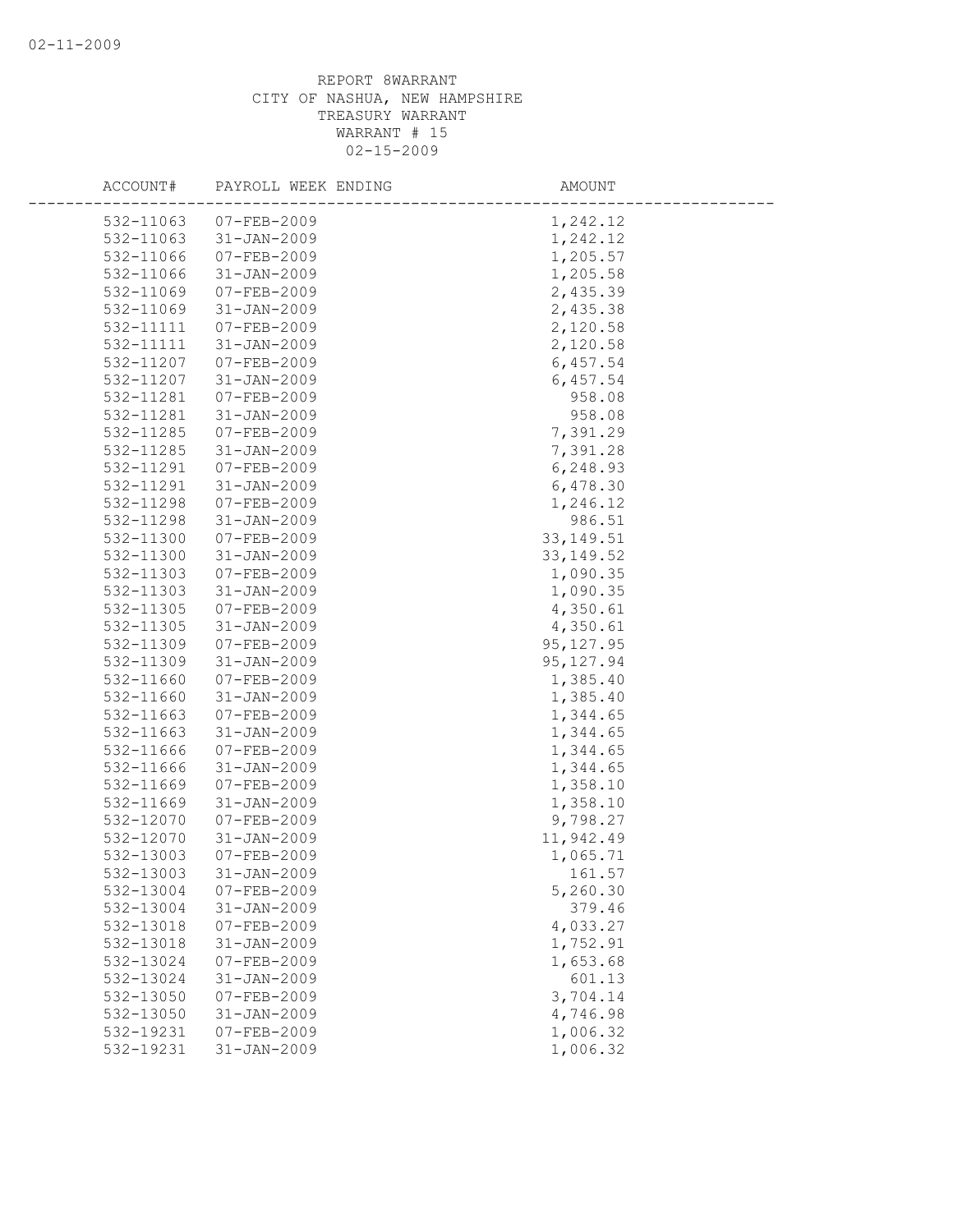|           | ACCOUNT#  | PAYROLL WEEK ENDING         | <b>AMOUNT</b> |             |
|-----------|-----------|-----------------------------|---------------|-------------|
|           | 532-19232 | 07-FEB-2009                 | 1,634.79      |             |
|           | 532-19232 | 31-JAN-2009                 | 1,634.79      |             |
|           | 532-19233 | 07-FEB-2009                 | 2,403.55      |             |
|           | 532-19233 | 31-JAN-2009                 | 2,403.55      |             |
|           | 532-19234 | 07-FEB-2009                 | 1,651.95      |             |
|           |           | 532-19234 31-JAN-2009       | 1,651.95      |             |
|           | 532-94010 | 07-FEB-2009                 | 225.00        |             |
| TOTAL 532 |           | FIRE DEPARTMENT             |               | 403, 244.41 |
|           |           |                             |               |             |
|           |           | 535-81023 07-FEB-2009       | 192.30        |             |
|           |           | 535-81023 31-JAN-2009       | 192.30        |             |
| TOTAL 535 |           | EMERGENCY MANAGEMENT        |               | 384.60      |
|           |           |                             |               |             |
|           |           | 536-11200 07-FEB-2009       | 1,379.75      |             |
|           |           | 536-11200 31-JAN-2009       | 1,379.75      |             |
|           |           | 536-12137 07-FEB-2009       | 1,200.12      |             |
| TOTAL 536 |           | CITYWIDE COMMUNICATIONS     |               | 3,959.62    |
|           |           |                             |               |             |
|           | 541-11024 | 07-FEB-2009                 | 612.76        |             |
|           | 541-11024 | 31-JAN-2009                 | 612.76        |             |
|           | 541-11048 | 07-FEB-2009                 | 68.90         |             |
|           | 541-11048 | 31-JAN-2009                 | 68.90         |             |
|           | 541-11104 | $07 - FEB - 2009$           | 985.14        |             |
|           | 541-11104 | $31 - JAN - 2009$           | 985.14        |             |
|           | 541-11107 | 07-FEB-2009                 | 289.16        |             |
|           | 541-11107 | $31 - JAN - 2009$           | 289.16        |             |
|           | 541-11240 | $07 - FEB - 2009$           | 1,449.13      |             |
|           | 541-11240 | $31 - JAN - 2009$           | 1,449.15      |             |
|           | 541-11346 | 07-FEB-2009                 | 652.96        |             |
|           | 541-11346 | $31 - JAN - 2009$           | 652.96        |             |
| TOTAL     | 541       | COMMUNITY SERVICES DIVISION |               | 8,116.12    |
|           |           |                             |               |             |
|           | 542-11426 | $07 - FEB - 2009$           | 1,324.88      |             |
|           | 542-11426 | $31 - JAN - 2009$           | 1,324.88      |             |
|           | 542-11584 | $07 - FEB - 2009$           | 3,455.92      |             |
|           | 542-11584 | $31 - JAN - 2009$           | 3, 252.43     |             |
|           | 542-12109 | $07 - FEB - 2009$           | 64.00         |             |
|           | 542-12582 | 07-FEB-2009                 | 825.15        |             |
|           | 542-12582 | $31 - JAN - 2009$           | 842.95        |             |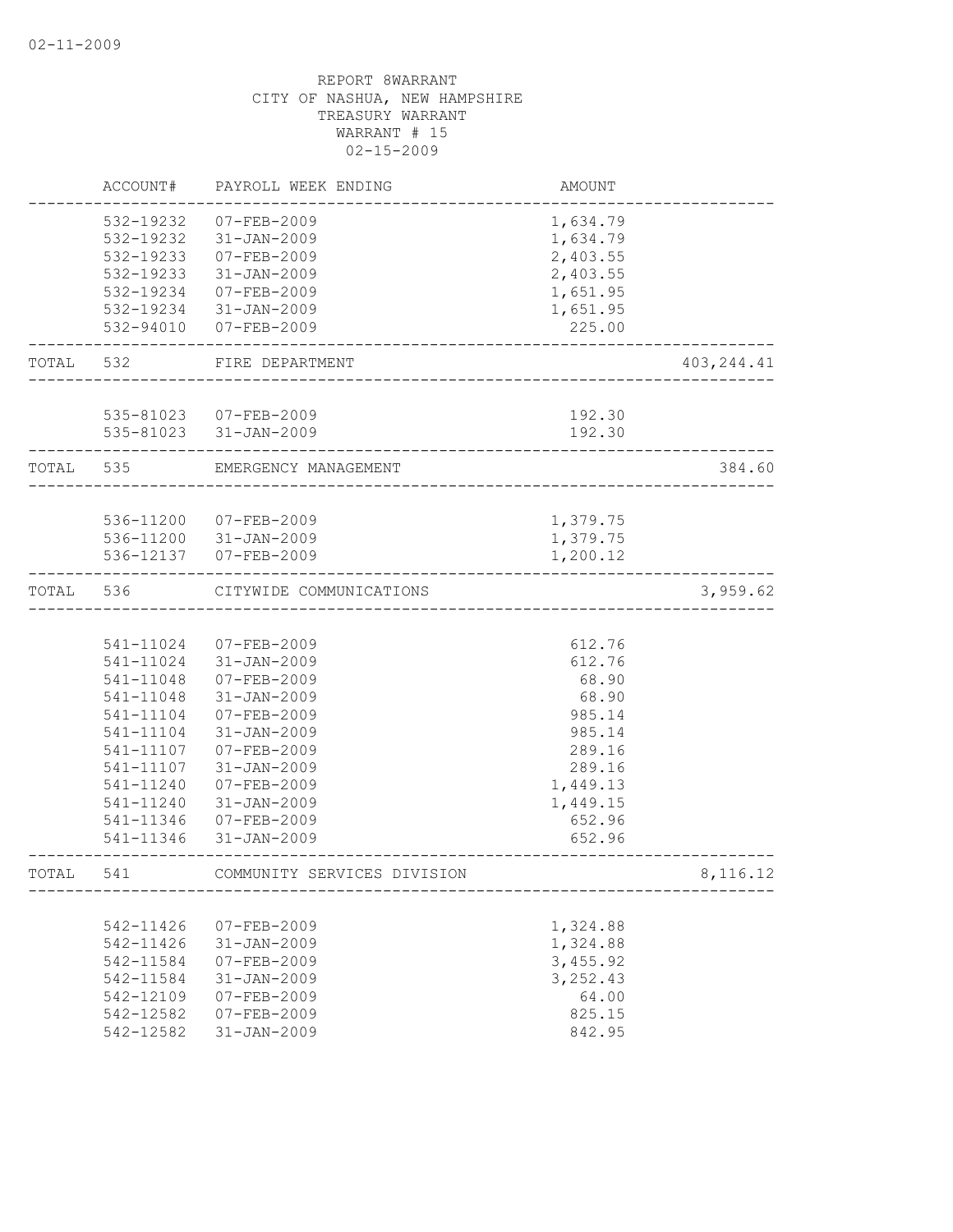|           | ACCOUNT#  | PAYROLL WEEK ENDING        | AMOUNT                           |           |
|-----------|-----------|----------------------------|----------------------------------|-----------|
|           | TOTAL 542 | COMMUNITY HEALTH           | -------------------------------- | 11,090.21 |
|           |           |                            |                                  |           |
|           | 543-11380 | 07-FEB-2009                | 919.00                           |           |
|           |           | 543-11380 31-JAN-2009      | 919.00                           |           |
|           | 543-11601 | 07-FEB-2009                | 1,219.71                         |           |
|           | 543-11601 | 31-JAN-2009                | 1,219.71                         |           |
|           | 543-11602 | 07-FEB-2009                | 858.44                           |           |
|           | 543-11602 | $31 - JAN - 2009$          | 858.44                           |           |
|           | 543-11604 | 07-FEB-2009                | 1,474.36                         |           |
|           |           | 543-11604 31-JAN-2009      | 1,474.37                         |           |
|           |           | 543-11605 07-FEB-2009      | 929.42                           |           |
|           |           | 543-11605 31-JAN-2009      | 929.42                           |           |
| TOTAL 543 |           | ENVIRONMENTAL HEALTH DEPT. |                                  | 10,801.87 |
|           |           |                            |                                  |           |
|           | 544-11008 | 07-FEB-2009                | 723.28                           |           |
|           | 544-11008 | 31-JAN-2009                | 723.28                           |           |
|           | 544-11099 | 07-FEB-2009                | 2,109.72                         |           |
|           |           | 544-11099 31-JAN-2009      | 2,109.75                         |           |
|           | 544-11112 | 07-FEB-2009                | 827.74                           |           |
|           | 544-11112 | 31-JAN-2009                | 827.74                           |           |
|           | 544-11367 | 07-FEB-2009                | 809.99                           |           |
|           | 544-11367 | 31-JAN-2009                | 809.99                           |           |
|           | 544-11777 | 07-FEB-2009                | 1,252.76                         |           |
|           | 544-11777 | 31-JAN-2009                | 1,252.76                         |           |
|           |           | 544-12101 07-FEB-2009      | 271.04                           |           |
|           |           | 544-12101 31-JAN-2009      | 271.04<br>_________________      |           |
| TOTAL 544 |           | WELFARE ADMINISTRATION     |                                  | 11,989.09 |
|           |           |                            |                                  |           |
|           |           | 551-11028 07-FEB-2009      | 531.38                           |           |
|           | 551-11028 | 31-JAN-2009                | 531.38                           |           |
|           | 551-11057 | $07 - FEB - 2009$          | 877.88                           |           |
|           | 551-11057 | 31-JAN-2009                | 877.89                           |           |
|           | 551-11094 | $07 - FEB - 2009$          | 298.91                           |           |
|           | 551-11094 | $31 - JAN - 2009$          | 298.90                           |           |
|           | 551-11097 | $07 - FEB - 2009$          | 1,050.79                         |           |
|           | 551-11097 | $31 - JAN - 2009$          | 1,050.79                         |           |
|           | 551-11208 | $07 - FEB - 2009$          | 670.10                           |           |
|           | 551-11208 | $31 - JAN - 2009$          | 670.10                           |           |
|           | 551-11211 | $07 - FEB - 2009$          | 417.34                           |           |
|           | 551-11211 | $31 - JAN - 2009$          | 447.15                           |           |
|           | 551-11212 | $07 - FEB - 2009$          | 1,408.19                         |           |
|           | 551-11212 | $31 - JAN - 2009$          | 1,408.19                         |           |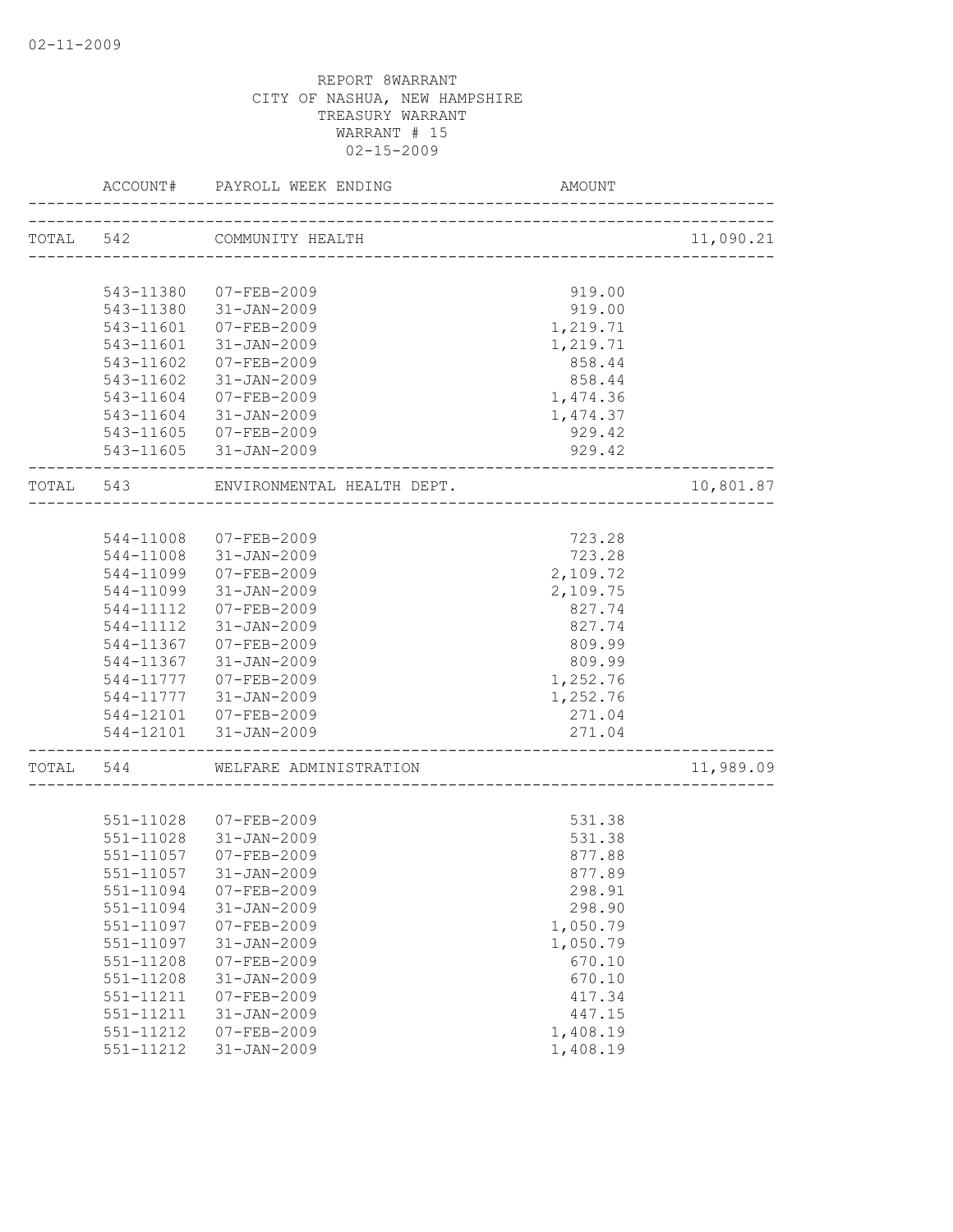|           | ACCOUNT#      | PAYROLL WEEK ENDING            | AMOUNT   |           |
|-----------|---------------|--------------------------------|----------|-----------|
|           | 551-11249     | 07-FEB-2009                    | 144.73   |           |
|           | 551-11249     | 31-JAN-2009                    | 144.73   |           |
|           | 551-11273     | 07-FEB-2009                    | 1,640.42 |           |
|           | 551-11273     | 31-JAN-2009                    | 1,640.43 |           |
|           | 551-11435     | 07-FEB-2009                    | 866.82   |           |
|           | 551-11435     | 31-JAN-2009                    | 883.38   |           |
|           | 551-11462     | 07-FEB-2009                    | 1,009.96 |           |
|           | $551 - 11462$ | 31-JAN-2009                    | 1,009.96 |           |
|           | 551-11638     | 07-FEB-2009                    | 714.58   |           |
|           |               | 551-11638 31-JAN-2009          | 1,143.30 |           |
|           |               | 551-91010 31-JAN-2009          | 500.00   |           |
| TOTAL 551 |               | PUBLIC WORKS DIV & ENGINEERING |          | 20,237.30 |
|           |               |                                |          |           |
|           |               | 552-11077 07-FEB-2009          | 1,255.87 |           |
|           | 552-11077     | 31-JAN-2009                    | 1,255.87 |           |
|           | 552-11087     | 07-FEB-2009                    | 756.13   |           |
|           | 552-11087     | 31-JAN-2009                    | 746.80   |           |
|           | 552-11143     | 07-FEB-2009                    | 784.00   |           |
|           | 552-11143     | 31-JAN-2009                    | 784.00   |           |
|           | 552-11324     | 07-FEB-2009                    | 4,039.84 |           |
|           | 552-11324     | $31 - JAN - 2009$              | 4,039.83 |           |
|           | 552-11339     | 07-FEB-2009                    | 2,689.60 |           |
|           | 552-11339     | $31 - JAN - 2009$              | 2,698.64 |           |
|           | 552-11342     | 07-FEB-2009                    | 706.00   |           |
|           | 552-11342     | 31-JAN-2009                    | 706.00   |           |
|           | 552-11343     | 07-FEB-2009                    | 1,568.00 |           |
|           | 552-11343     | 31-JAN-2009                    | 1,574.00 |           |
|           | 552-11407     | 07-FEB-2009                    | 4,884.00 |           |
|           | 552-11407     | 31-JAN-2009                    | 4,884.00 |           |
|           | 552-11492     | $07 - FEB - 2009$              | 746.80   |           |
|           | 552-11492     | $31 - JAN - 2009$              | 746.80   |           |
|           | 552-11548     | $07 - FEB - 2009$              | 1,028.00 |           |
|           | 552-11548     | 31-JAN-2009                    | 1,028.00 |           |
|           | $552 - 11562$ | $07 - FEB - 2009$              | 400.06   |           |
|           | 552-11562     | $31 - JAN - 2009$              | 400.06   |           |
|           | 552-11580     | 07-FEB-2009                    | 957.27   |           |
|           | 552-11580     | $31 - JAN - 2009$              | 957.28   |           |
|           | 552-11618     | $07 - FEB - 2009$              | 638.06   |           |
|           | 552-11618     | $31 - JAN - 2009$              | 638.06   |           |
|           | 552-11672     | $07 - FEB - 2009$              | 1,404.69 |           |
|           | 552-11672     | $31 - JAN - 2009$              | 1,404.69 |           |
|           | 552-11750     | $07 - FEB - 2009$              | 717.61   |           |
|           | $552 - 11750$ | $31 - JAN - 2009$              | 717.60   |           |
|           | 552-13004     | $07 - FEB - 2009$              | 265.09   |           |
|           | 552-13004     | $31 - JAN - 2009$              | 265.09   |           |
|           | 552-13009     | $07 - FEB - 2009$              | 2,069.23 |           |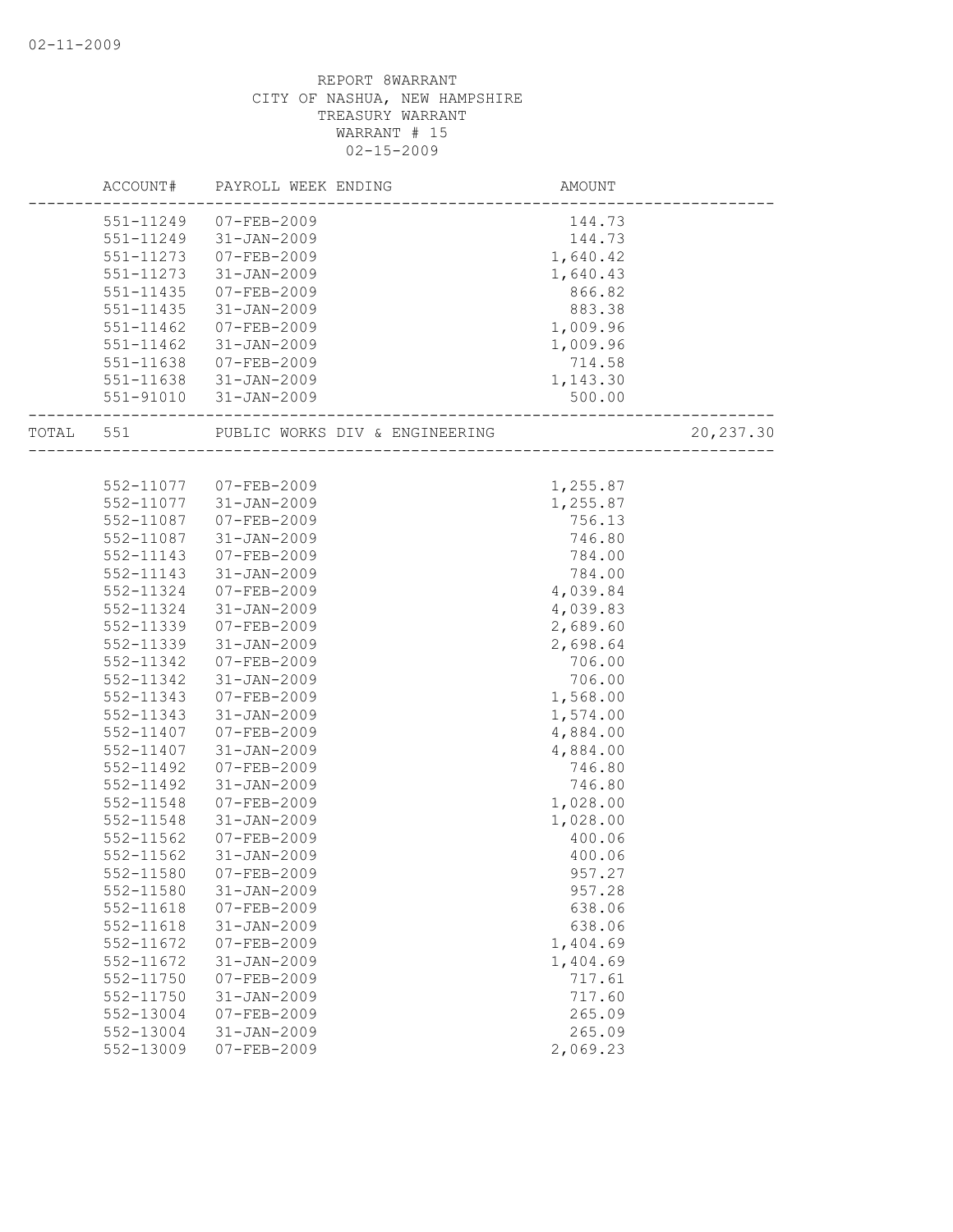|           | ACCOUNT# PAYROLL WEEK ENDING                                         |            |           |
|-----------|----------------------------------------------------------------------|------------|-----------|
|           | 552-13009 31-JAN-2009                                                | 3,848.58   |           |
|           | 552-13067 07-FEB-2009                                                | 1,897.52   |           |
|           | 552-13067 31-JAN-2009                                                | 1,955.75   |           |
|           | 552-17002 07-FEB-2009                                                | 500.00     |           |
|           | ----------------------------------<br>TOTAL 552 PARKS AND RECREATION |            | 55,958.82 |
|           |                                                                      |            |           |
|           | 553-11041 07-FEB-2009<br>553-11041 31-JAN-2009                       | 1,016.27   |           |
|           |                                                                      | 1,016.27   |           |
| 553-11078 | $07 - FEB - 2009$                                                    | 410.28     |           |
| 553-11078 | $31 - JAN - 2009$                                                    | 410.28     |           |
| 553-11098 | $07 - FEB - 2009$                                                    | 990.17     |           |
| 553-11098 | 31-JAN-2009                                                          | 990.17     |           |
| 553-11169 | 07-FEB-2009                                                          | 1,021.62   |           |
| 553-11169 | $31 - JAN - 2009$                                                    | 1,021.61   |           |
| 553-11192 | 07-FEB-2009                                                          | 931.64     |           |
| 553-11192 | 31-JAN-2009                                                          | 970.75     |           |
| 553-11279 | 07-FEB-2009                                                          | 5,488.00   |           |
| 553-11279 | 31-JAN-2009                                                          | 5,488.00   |           |
| 553-11327 | 07-FEB-2009                                                          | 4,039.85   |           |
| 553-11327 | 31-JAN-2009                                                          | 4,039.84   |           |
| 553-11375 | 07-FEB-2009                                                          | 1,494.16   |           |
| 553-11375 | 31-JAN-2009                                                          | 1,419.48   |           |
| 553-11465 | 07-FEB-2009                                                          | 2,688.48   |           |
| 553-11465 | $31 - JAN - 2009$                                                    | 1,867.00   |           |
| 553-11474 | 07-FEB-2009                                                          | 3,366.40   |           |
| 553-11474 | 31-JAN-2009                                                          | 3,366.40   |           |
| 553-11475 | 07-FEB-2009                                                          | 2,465.69   |           |
| 553-11475 | $31 - JAN - 2009$                                                    | 2,557.80   |           |
| 553-11630 | 07-FEB-2009                                                          | 717.60     |           |
| 553-11630 | 31-JAN-2009                                                          | 717.60     |           |
| 553-11631 | 07-FEB-2009                                                          | 729.60     |           |
| 553-11631 | $31 - JAN - 2009$                                                    | 729.60     |           |
| 553-11648 | 07-FEB-2009                                                          | 820.54     |           |
| 553-11648 | 31-JAN-2009                                                          | 820.54     |           |
| 553-11678 | 07-FEB-2009                                                          | 1,622.11   |           |
|           | 553-11678 31-JAN-2009                                                | 1,622.11   |           |
| 553-11759 | $07 - FEB - 2009$                                                    | 13,920.09  |           |
| 553-11759 | $31 - JAN - 2009$                                                    | 14,907.90  |           |
| 553-11771 | 07-FEB-2009                                                          | 1,683.20   |           |
| 553-11771 | $31 - JAN - 2009$                                                    | 1,683.20   |           |
| 553-12128 | $07 - FEB - 2009$                                                    | 270.85     |           |
| 553-12128 | $31 - JAN - 2009$                                                    | 362.01     |           |
| 553-13004 | $07 - FEB - 2009$                                                    | 350.50     |           |
| 553-13004 | $31 - JAN - 2009$                                                    | 1,087.54   |           |
| 553-13009 | 07-FEB-2009                                                          | 32, 402.63 |           |
| 553-13009 | $31 - JAN - 2009$                                                    | 52,779.99  |           |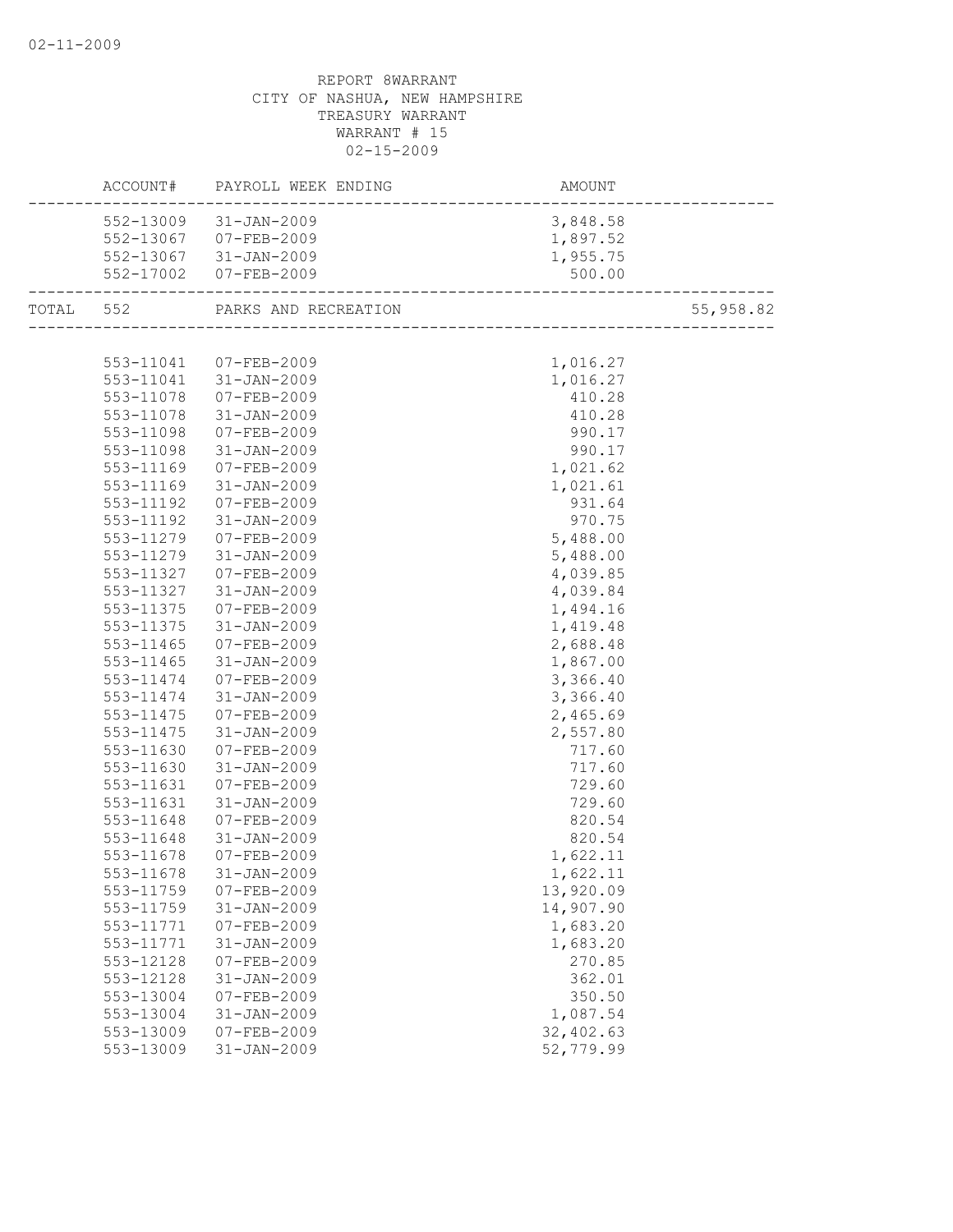|           |           | ACCOUNT# PAYROLL WEEK ENDING                   | AMOUNT                              |            |
|-----------|-----------|------------------------------------------------|-------------------------------------|------------|
|           |           | 553-13901 07-FEB-2009<br>553-13901 31-JAN-2009 | 10,622.89<br>10,922.15              |            |
|           |           | -------------------------------                |                                     |            |
| TOTAL 553 |           | STREET DEPARTMENT                              | ----------------------------------- | 195,832.81 |
|           |           |                                                |                                     |            |
|           | 555-11024 | 07-FEB-2009                                    | 373.20                              |            |
|           | 555-11024 | 31-JAN-2009                                    | 326.55                              |            |
|           | 555-11058 | 07-FEB-2009                                    | 957.29                              |            |
|           | 555-11058 | 31-JAN-2009                                    | 957.28                              |            |
|           | 555-11461 | 07-FEB-2009                                    | 1,446.40                            |            |
|           |           | 555-11461 31-JAN-2009                          | 1,446.40                            |            |
|           | 555-11505 | 07-FEB-2009                                    | 1,150.52                            |            |
|           | 555-11505 | 31-JAN-2009                                    | 1,150.52                            |            |
|           | 555-11639 | $07 - FEB - 2009$                              | 746.80                              |            |
|           | 555-11639 | $31 - JAN - 2009$                              | 746.80                              |            |
|           | 555-11640 | $07 - FEB - 2009$                              | 705.84                              |            |
|           | 555-11640 | $31 - JAN - 2009$                              | 695.60                              |            |
|           | 555-11738 | $07 - FEB - 2009$                              | 1,760.00                            |            |
|           | 555-11738 | 31-JAN-2009                                    | 1,760.00                            |            |
|           | 555-11745 | 07-FEB-2009                                    | 738.80                              |            |
|           |           | 555-11745 31-JAN-2009                          | 738.80                              |            |
|           | 555-11746 | 07-FEB-2009                                    | 1,106.97                            |            |
|           | 555-11746 | 31-JAN-2009                                    | 1,106.97                            |            |
|           | 555-13004 | 07-FEB-2009                                    | 140.99                              |            |
|           | 555-13004 | 31-JAN-2009                                    | 198.16                              |            |
|           |           | 555-13068 07-FEB-2009                          | 231.00                              |            |
|           |           | 555-13068 31-JAN-2009                          | 231.00                              |            |
| TOTAL     | 555       | TRAFFIC DEPARTMENT                             |                                     | 18,715.89  |
|           |           |                                                |                                     |            |
|           |           | 557-11161 07-FEB-2009                          | 746.81                              |            |
|           |           | 557-11161 31-JAN-2009                          | 746.80                              |            |
|           |           | 557-13009 07-FEB-2009                          | 465.56                              |            |
|           |           | 557-13009 31-JAN-2009                          | 1,253.92                            |            |
| TOTAI,    | 557       | PARKING LOTS                                   |                                     | 3,213.09   |
|           |           |                                                |                                     |            |
|           | 561-11345 | $07 - FEB - 2009$                              | 1,339.68                            |            |
|           | 561-11345 | $31 - JAN - 2009$                              | 1,339.68                            |            |
|           | 561-11651 | $07 - FEB - 2009$                              | 835.74                              |            |
|           | 561-11651 | $31 - JAN - 2009$                              | 835.74                              |            |
|           | 561-11658 | $07 - FEB - 2009$                              | 1,014.70                            |            |
|           | 561-11658 | $31 - JAN - 2009$                              | 1,014.70                            |            |
|           | 561-13004 | $07 - FEB - 2009$                              | 310.52                              |            |
|           | 561-13004 | $31 - JAN - 2009$                              | 75.36                               |            |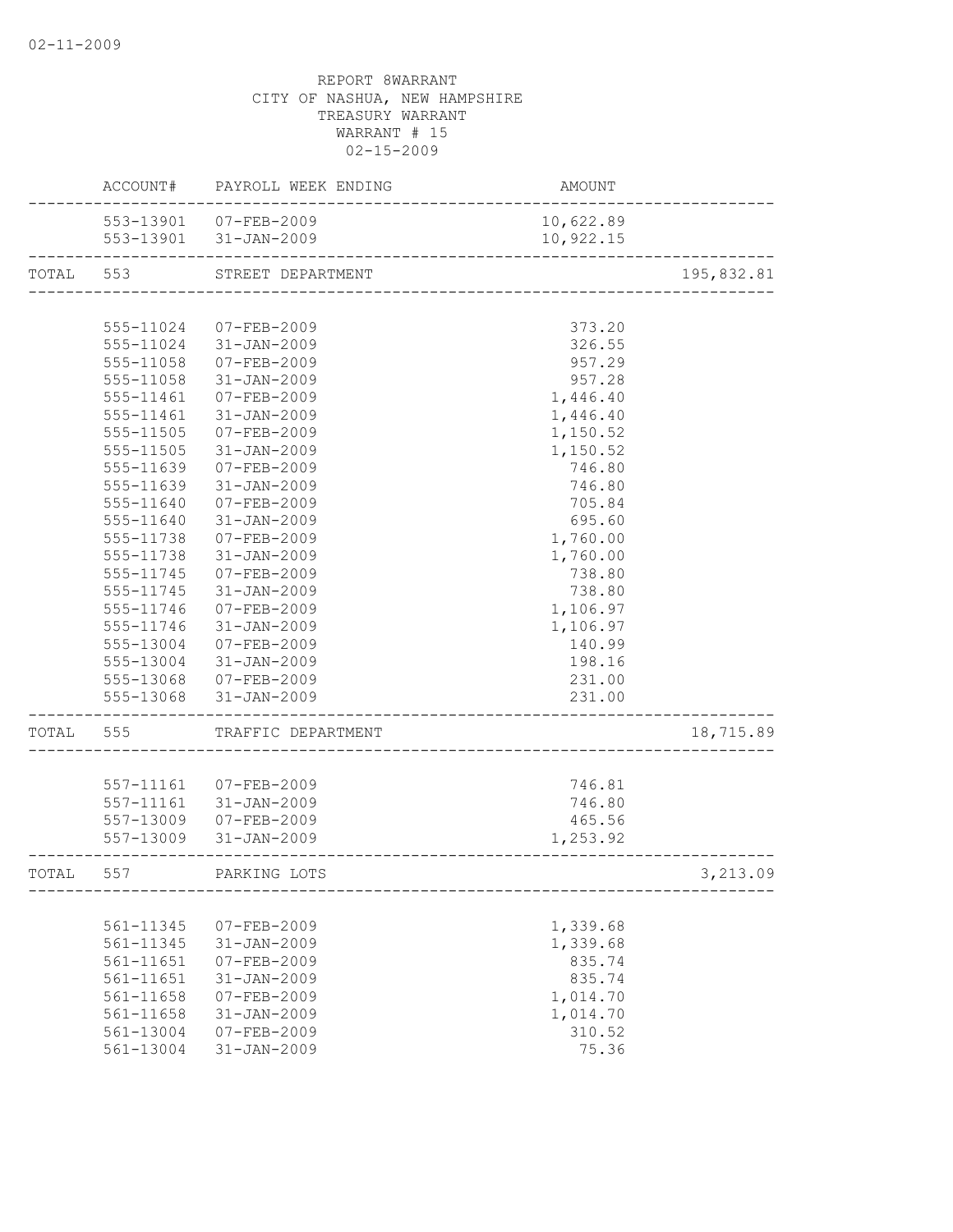|           | ACCOUNT#  | PAYROLL WEEK ENDING                            | AMOUNT                              |           |
|-----------|-----------|------------------------------------------------|-------------------------------------|-----------|
| TOTAL 561 |           | EDGEWOOD CEMETERY                              | ----------------------------------- | 6,766.12  |
|           |           |                                                |                                     |           |
|           | 563-11345 | 07-FEB-2009                                    | 1,126.64                            |           |
|           |           | 563-11345 31-JAN-2009                          | 1,126.64                            |           |
|           | 563-11651 | 07-FEB-2009                                    | 744.15                              |           |
|           |           | 563-11651 31-JAN-2009                          | 744.15                              |           |
|           |           | 563-11657 07-FEB-2009<br>563-11657 31-JAN-2009 | 929.81<br>929.81                    |           |
| TOTAL 563 |           | WOODLAWN CEMETERY                              |                                     | 5,601.20  |
|           |           |                                                |                                     |           |
|           |           | 571-11174 07-FEB-2009                          | 867.77                              |           |
|           | 571-11174 | 31-JAN-2009                                    | 867.77                              |           |
|           |           | 571-11237 07-FEB-2009                          | 1,941.86                            |           |
|           |           | 571-11237 31-JAN-2009                          | 1,941.86                            |           |
| TOTAL     | 571       | COMMUNITY DEVELOPMENT                          |                                     | 5,619.26  |
|           |           |                                                |                                     |           |
|           | 572-11024 | 07-FEB-2009                                    | 634.62                              |           |
|           | 572-11024 | 31-JAN-2009                                    | 634.62                              |           |
|           | 572-11215 | 07-FEB-2009                                    | 2,381.00                            |           |
|           | 572-11215 | 31-JAN-2009                                    | 2,381.00                            |           |
|           | 572-11238 | 07-FEB-2009                                    | 841.39                              |           |
|           | 572-11238 | $31 - JAN - 2009$                              | 841.38                              |           |
|           | 572-11450 | 07-FEB-2009                                    | 1,670.34                            |           |
|           | 572-11450 | $31 - JAN - 2009$                              | 1,670.34                            |           |
|           | 572-11522 | 07-FEB-2009                                    | 816.64                              |           |
|           | 572-11522 | $31 - JAN - 2009$                              | 816.64                              |           |
|           | 572-11525 | $07 - FEB - 2009$                              | 1,007.85                            |           |
|           | 572-11525 | $31 - JAN - 2009$                              | 1,007.85                            |           |
|           | 572-58005 | $07 - FEB - 2009$                              | 200.00                              |           |
|           | 572-98045 | 07-FEB-2009                                    | 43.39                               |           |
| TOTAL     | 572       | PLANNING DEPARTMENT                            |                                     | 14,947.06 |
|           |           |                                                |                                     |           |
|           |           | 573-11444 07-FEB-2009<br>573-11444 31-JAN-2009 | 1,423.89<br>1,423.89                |           |
|           |           |                                                |                                     |           |
| TOTAL     | 573       | ECONOMIC DEVELOPMENT                           |                                     | 2,847.78  |
|           |           | 575-11032 07-FEB-2009                          | 696.76                              |           |
|           |           | 575-11032 31-JAN-2009                          | 696.76                              |           |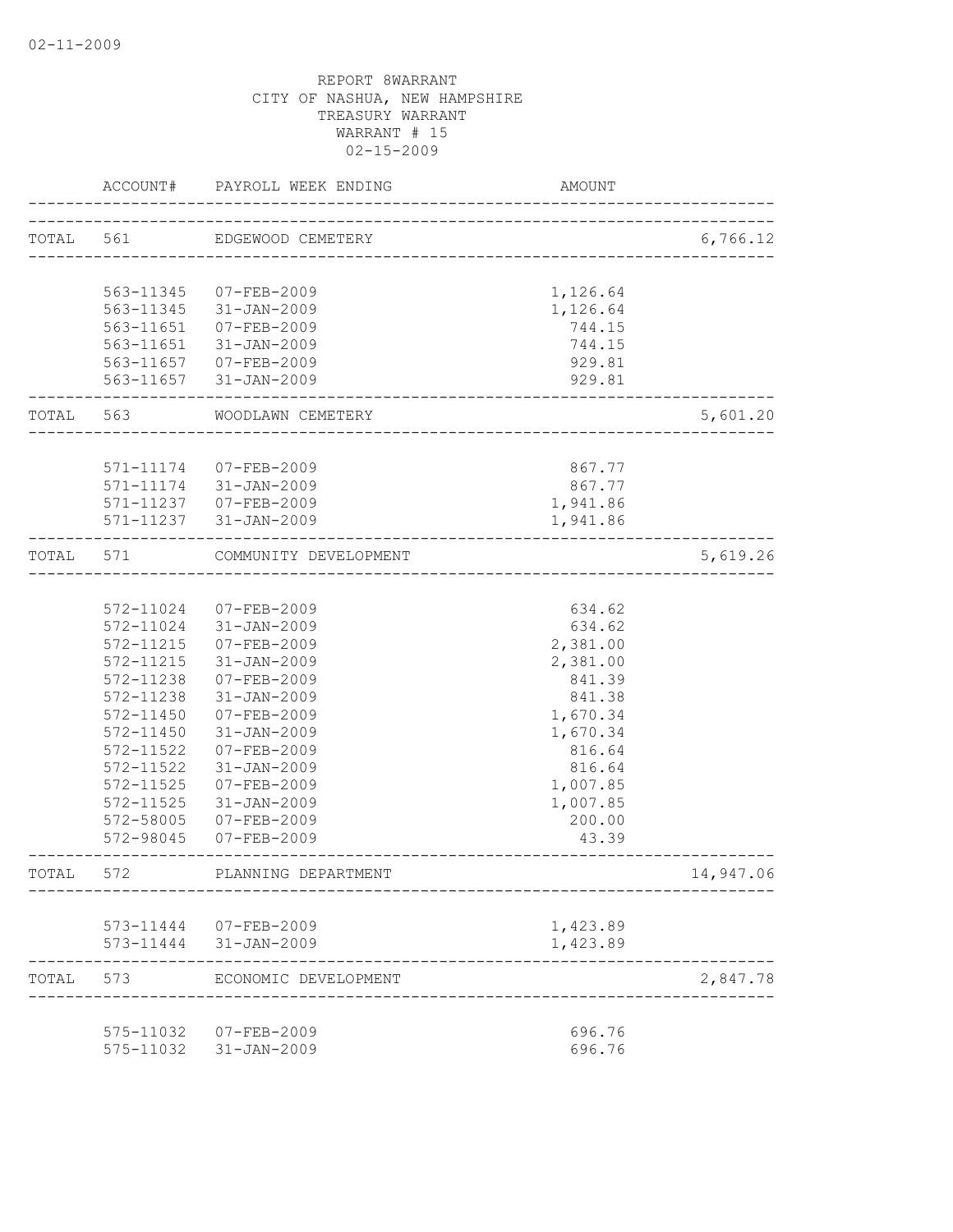|       | ACCOUNT#  | PAYROLL WEEK ENDING   | AMOUNT   |           |
|-------|-----------|-----------------------|----------|-----------|
|       | 575-11042 | $07 - FEB - 2009$     | 1,367.77 |           |
|       | 575-11042 | $31 - JAN - 2009$     | 1,367.76 |           |
|       | 575-11062 | $07 - FEB - 2009$     | 604.76   |           |
|       | 575-11062 | $31 - JAN - 2009$     | 604.76   |           |
|       | 575-11189 | $07 - FEB - 2009$     | 1,062.06 |           |
|       | 575-11189 | $31 - JAN - 2009$     | 1,062.06 |           |
|       | 575-11246 | $07 - FEB - 2009$     | 1,885.72 |           |
|       | 575-11246 | $31 - JAN - 2009$     | 1,697.14 |           |
|       | 575-11387 | $07 - FEB - 2009$     | 5,755.10 |           |
|       | 575-11387 | $31 - JAN - 2009$     | 5,755.10 |           |
|       | 575-11393 | $07 - FEB - 2009$     | 3,671.07 |           |
|       | 575-11393 | $31 - JAN - 2009$     | 3,584.57 |           |
|       | 575-11400 | $07 - FEB - 2009$     | 7,964.30 |           |
|       | 575-11400 | $31 - JAN - 2009$     | 7,964.28 |           |
|       | 575-11401 | $07 - FEB - 2009$     | 3,165.48 |           |
|       | 575-11401 | $31 - JAN - 2009$     | 3,165.49 |           |
|       | 575-11403 | $07 - FEB - 2009$     | 833.86   |           |
|       | 575-11403 | $31 - JAN - 2009$     | 833.86   |           |
|       | 575-11404 | $07 - FEB - 2009$     | 751.38   |           |
|       | 575-11404 | $31 - JAN - 2009$     | 751.38   |           |
|       | 575-11627 | $07 - FEB - 2009$     | 589.06   |           |
|       | 575-11627 | $31 - JAN - 2009$     | 589.06   |           |
|       | 575-12076 | $07 - FEB - 2009$     | 183.26   |           |
|       | 575-12076 | $31 - JAN - 2009$     | 183.26   |           |
|       | 575-12087 | $07 - FEB - 2009$     | 420.13   |           |
|       | 575-12087 | $31 - JAN - 2009$     | 406.58   |           |
|       | 575-12090 | $07 - FEB - 2009$     | 1,157.60 |           |
|       | 575-12090 | $31 - JAN - 2009$     | 1,228.00 |           |
|       | 575-12114 | $07 - FEB - 2009$     | 1,628.70 |           |
|       | 575-12114 | $31 - JAN - 2009$     | 1,223.75 |           |
|       | 575-13004 | $31 - JAN - 2009$     | 56.35    |           |
|       | 575-13035 | 07-FEB-2009           | 654.47   |           |
|       | 575-13035 | $31 - JAN - 2009$     | 944.48   |           |
| TOTAL | 575       | PUBLIC LIBRARIES      |          | 64,506.12 |
|       |           |                       |          |           |
|       |           | 576-11059 07-FEB-2009 | 1,252.76 |           |
|       | 576-11059 | $31 - JAN - 2009$     | 1,252.76 |           |
|       | 576-11221 | $07 - FEB - 2009$     | 1,038.98 |           |
|       | 576-11221 | $31 - JAN - 2009$     | 1,038.98 |           |
|       | 576-11315 | $07 - FEB - 2009$     | 1,294.20 |           |
|       | 576-11315 | $31 - JAN - 2009$     | 1,294.19 |           |
|       | 576-11361 | $07 - FEB - 2009$     | 3,925.05 |           |
|       | 576-11361 | $31 - JAN - 2009$     | 3,690.34 |           |
|       | 576-11362 | $07 - FEB - 2009$     | 1,082.36 |           |
|       | 576-11362 | $31 - JAN - 2009$     | 1,082.36 |           |
|       | 576-12045 | $07 - FEB - 2009$     | 255.70   |           |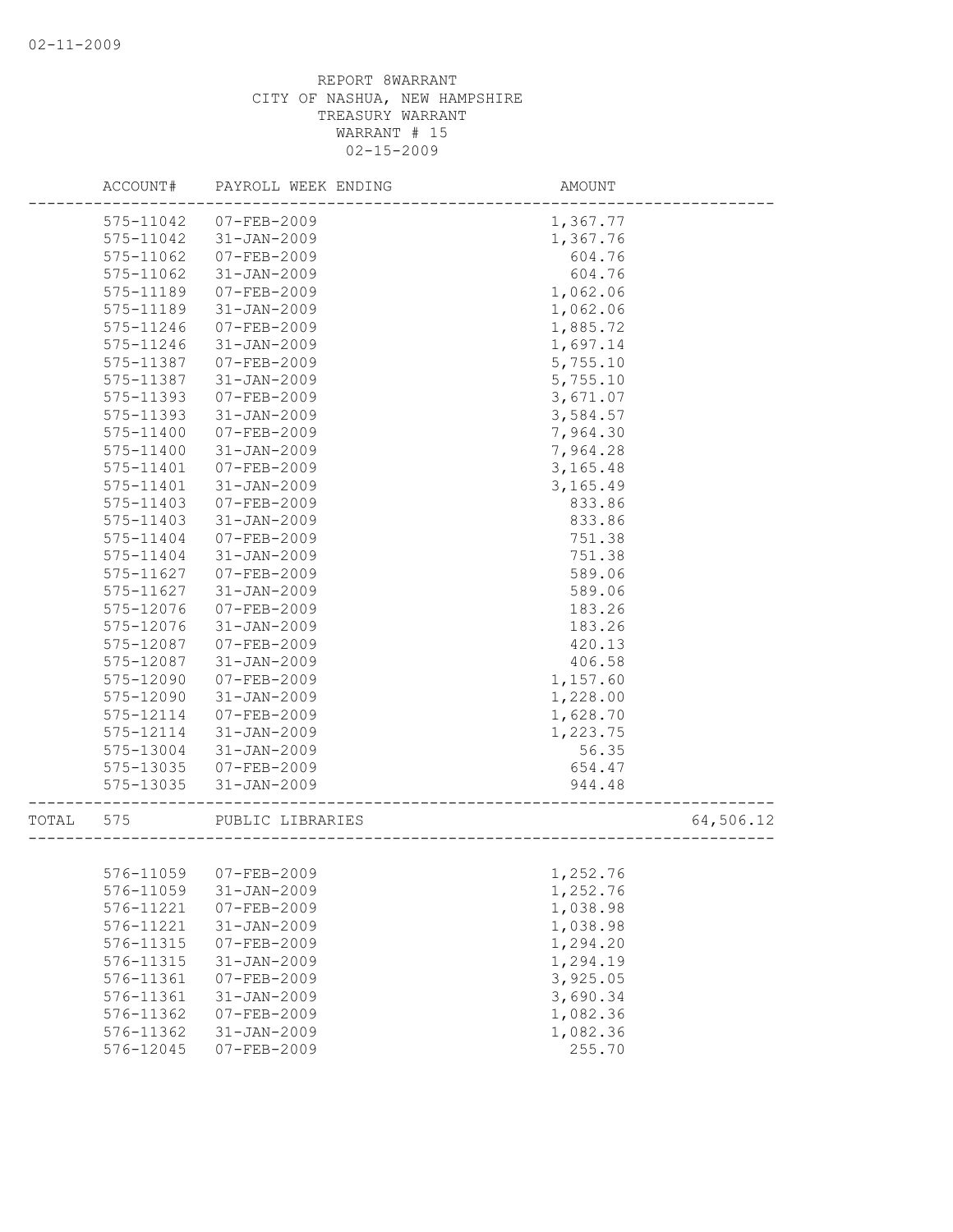|           |           | ACCOUNT# PAYROLL WEEK ENDING | AMOUNT                               |           |
|-----------|-----------|------------------------------|--------------------------------------|-----------|
|           |           | 576-12045 31-JAN-2009        | 255.70                               |           |
|           |           | 576-91010 31-JAN-2009        | $-207.73$                            |           |
| TOTAL 576 |           | BUILDING DEPARTMENT          |                                      | 17,255.65 |
|           |           |                              |                                      |           |
|           |           | 577-11067 07-FEB-2009        | 1,139.43                             |           |
|           |           | 577-11067 31-JAN-2009        | 1,139.43                             |           |
|           |           | 577-11183 07-FEB-2009        | 2,002.48                             |           |
|           |           | 577-11183 31-JAN-2009        | 2,002.48<br>------------------------ |           |
|           |           | TOTAL 577 CODE ENFORCEMENT   |                                      | 6, 283.82 |
|           |           |                              |                                      |           |
|           | 581-11012 | 07-FEB-2009                  | 4,089.42                             |           |
|           | 581-11075 | 07-FEB-2009                  | 4,228.08                             |           |
|           | 581-11081 | 07-FEB-2009                  | 2,592.11                             |           |
|           | 581-11162 | 07-FEB-2009                  | 54,093.96                            |           |
|           | 581-11162 | 31-JAN-2009                  | 51,350.90                            |           |
|           | 581-11204 | 07-FEB-2009                  | 11,874.01                            |           |
|           | 581-11204 | $31 - JAN - 2009$            | 11,874.00                            |           |
|           | 581-11348 | 07-FEB-2009                  | 78,661.61                            |           |
|           | 581-11366 | 07-FEB-2009                  | 57,058.61                            |           |
|           | 581-11366 | $31 - JAN - 2009$            | 57, 221.92                           |           |
|           | 581-11396 | 07-FEB-2009                  | 38,490.60                            |           |
|           | 581-11402 | 07-FEB-2009                  | 3,076.91                             |           |
|           | 581-11408 | 07-FEB-2009                  | 16,758.39                            |           |
|           | 581-11408 | $31 - JAN - 2009$            | 16,725.75                            |           |
|           | 581-11486 | 07-FEB-2009                  | 40,773.17                            |           |
|           | 581-11515 | $07 - FEB - 2009$            | 4,441.74                             |           |
|           | 581-11570 | 07-FEB-2009                  | 60, 451.47                           |           |
|           | 581-11572 | $07 - FEB - 2009$            | 60,348.06                            |           |
|           | 581-11579 | 07-FEB-2009                  | 36,520.00                            |           |
|           | 581-11628 | $07 - FEB - 2009$            | 1,359.20                             |           |
|           | 581-11628 | $31 - JAN - 2009$            | 1,087.36                             |           |
|           | 581-11675 | $07 - FEB - 2009$            | 5,769.23                             |           |
|           | 581-11709 | $07 - FEB - 2009$            | 5,957.19                             |           |
|           | 581-11711 | 07-FEB-2009                  | 2,576.95                             |           |
|           | 581-11726 | $07 - FEB - 2009$            | 1,614,053.36                         |           |
|           | 581-11800 | $07 - FEB - 2009$            | 47,997.62                            |           |
|           | 581-11801 | $07 - FEB - 2009$            | 14,943.72                            |           |
|           | 581-11801 | $31 - JAN - 2009$            | 280.00                               |           |
|           | 581-11802 | $07 - FEB - 2009$            | 12,960.77                            |           |
|           | 581-11803 | $07 - FEB - 2009$            | 14,296.90                            |           |
|           | 581-11803 | $31 - JAN - 2009$            | 559.16                               |           |
|           | 581-11805 | $07 - FEB - 2009$            | 24,346.87                            |           |
|           | 581-11812 | $07 - FEB - 2009$            | 2,504.85                             |           |
|           | 581-11816 | $07 - FEB - 2009$            | 3,724.57                             |           |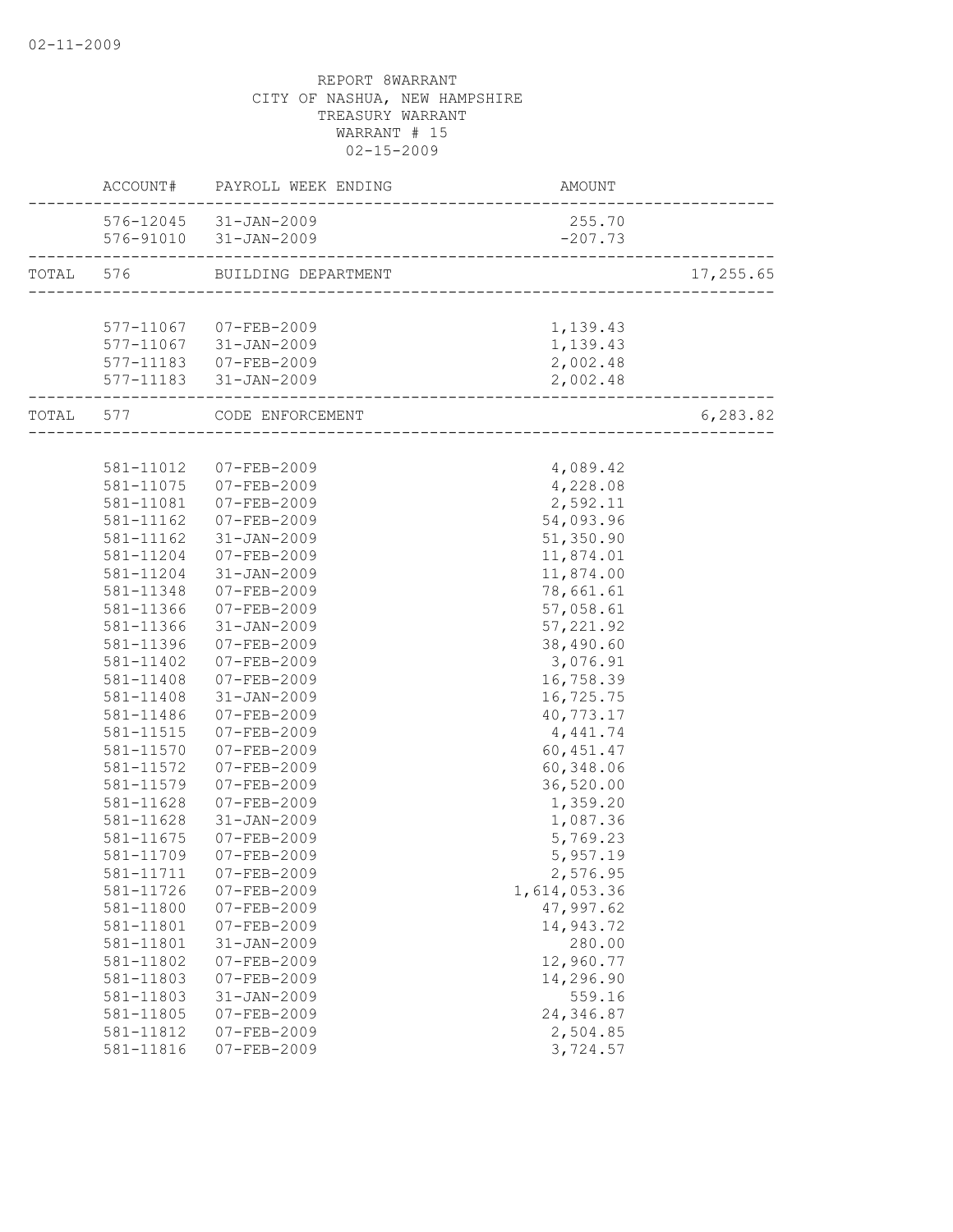| ACCOUNT#  | PAYROLL WEEK ENDING | AMOUNT       |
|-----------|---------------------|--------------|
| 581-11830 | $07 - FEB - 2009$   | 5,575.53     |
| 581-11850 | $07 - FEB - 2009$   | 2,723.70     |
| 581-11850 | $31 - JAN - 2009$   | 2,178.96     |
| 581-11860 | $07 - FEB - 2009$   | 6,332.23     |
| 581-12006 | $07 - FEB - 2009$   | 8,554.52     |
| 581-12006 | $31 - JAN - 2009$   | 1,970.10     |
| 581-12021 | 07-FEB-2009         | 1,205.81     |
| 581-12060 | $07 - FEB - 2009$   | 2,445.59     |
| 581-12060 | $31 - JAN - 2009$   | 2,161.91     |
| 581-12078 | 07-FEB-2009         | 3,187.50     |
| 581-12078 | $31 - JAN - 2009$   | 687.50       |
| 581-12081 | $07 - FEB - 2009$   | 2,329.05     |
| 581-12084 | $07 - FEB - 2009$   | 3,400.00     |
| 581-12084 | $31 - JAN - 2009$   | 1,337.50     |
| 581-12087 | $07 - FEB - 2009$   | 894.00       |
| 581-12087 | $31 - JAN - 2009$   | 596.00       |
| 581-12111 | $07 - FEB - 2009$   | 148,167.88   |
| 581-12111 | $31 - JAN - 2009$   | 122,503.20   |
| 581-12112 | $07 - FEB - 2009$   | 11,201.28    |
| 581-12112 | $31 - JAN - 2009$   | 8,621.24     |
| 581-12126 | $07 - FEB - 2009$   | 6,736.02     |
| 581-12126 | $31 - JAN - 2009$   | 5,887.87     |
| 581-12135 | 07-FEB-2009         | 6,183.40     |
| 581-12135 | $31 - JAN - 2009$   | 4,580.31     |
| 581-12136 | 07-FEB-2009         | 521.51       |
| 581-12136 | $31 - JAN - 2009$   | 1,004.51     |
| 581-12141 | $07 - FEB - 2009$   | 200.00       |
| 581-12141 | $31 - JAN - 2009$   | 550.00       |
| 581-12153 | $07 - FEB - 2009$   | 110.00       |
| 581-12198 | $07 - FEB - 2009$   | 18,082.13    |
| 581-12200 | $07 - FEB - 2009$   | 355.81       |
| 581-12201 | $07 - FEB - 2009$   | 20,640.67    |
| 581-12201 | $31 - JAN - 2009$   | 14, 121.74   |
| 581-13004 | $07 - FEB - 2009$   | 2,100.00     |
| 581-13004 | $31 - JAN - 2009$   | 1,152.78     |
| 581-13021 | $07 - FEB - 2009$   | 867.26       |
| 581-13021 | $31 - JAN - 2009$   | 2,198.05     |
| 581-13032 | $07 - FEB - 2009$   | 2,208.29     |
| 581-13032 | $31 - JAN - 2009$   | 290.58       |
| 581-13120 | $07 - FEB - 2009$   | 9,026.52     |
| 581-13120 | $31 - JAN - 2009$   | 8,377.00     |
| 581-13133 | $07 - FEB - 2009$   | 4,314.18     |
| 581-13133 | $31 - JAN - 2009$   | 444.96       |
| 581-13137 | $07 - FEB - 2009$   | 948.72       |
| 581-13137 | $31 - JAN - 2009$   | 309.28       |
| 581-17008 | $07 - FEB - 2009$   | $-1, 144.00$ |
| 581-17010 | $07 - FEB - 2009$   | 3,200.00     |
| 581-19000 | $07 - FEB - 2009$   | 5,353.90     |
|           |                     |              |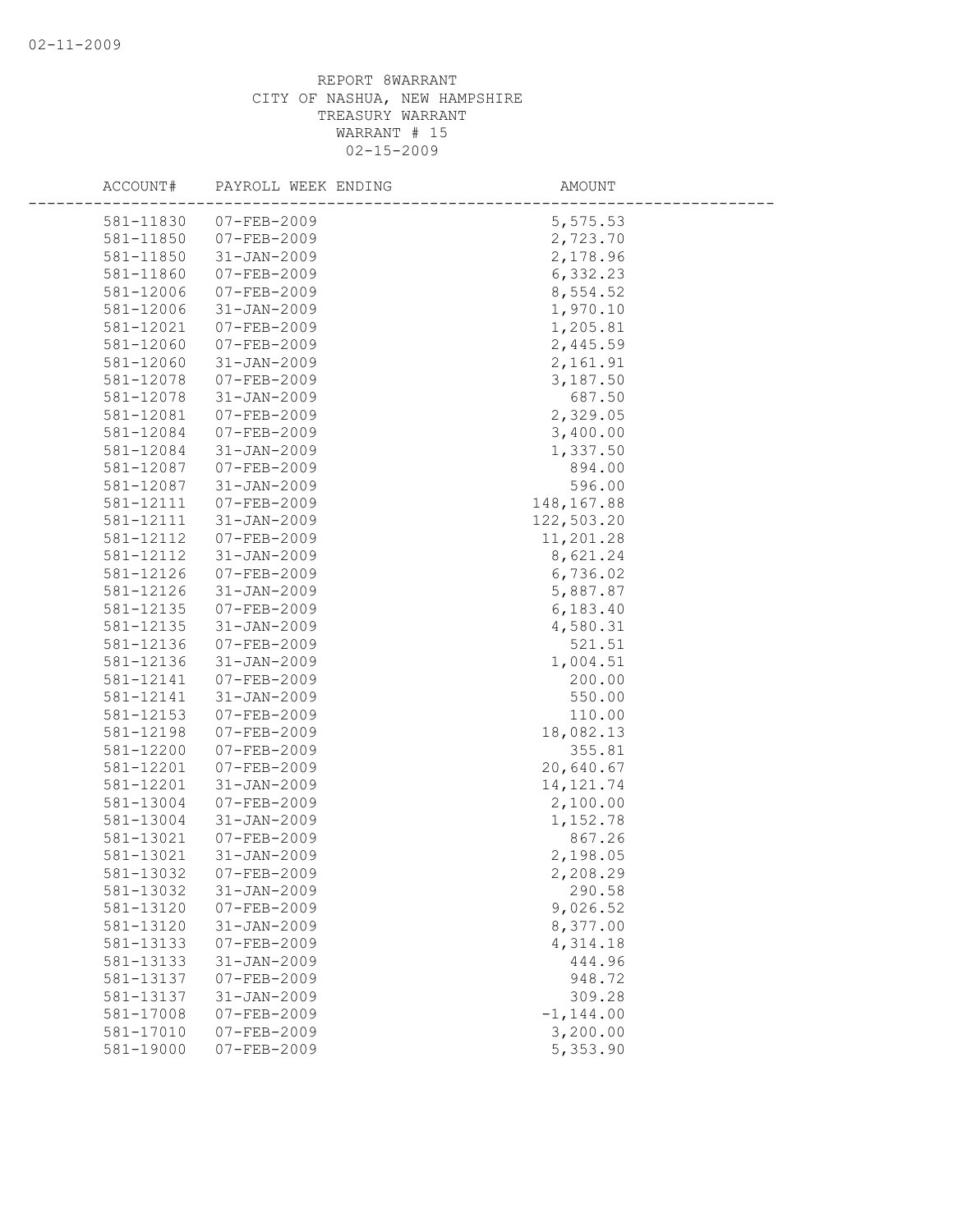|       | ACCOUNT#                                         | PAYROLL WEEK ENDING                                                              | AMOUNT                                         |              |
|-------|--------------------------------------------------|----------------------------------------------------------------------------------|------------------------------------------------|--------------|
|       | 581-19000<br>581-19210<br>581-19230<br>581-19240 | $31 - JAN - 2009$<br>$07 - FEB - 2009$<br>$07 - FEB - 2009$<br>$07 - FEB - 2009$ | 1,415.80<br>31,988.10<br>14,775.00<br>2,858.97 |              |
| TOTAL | 581                                              | SCHOOL DEPARTMENT                                                                |                                                | 2,868,781.32 |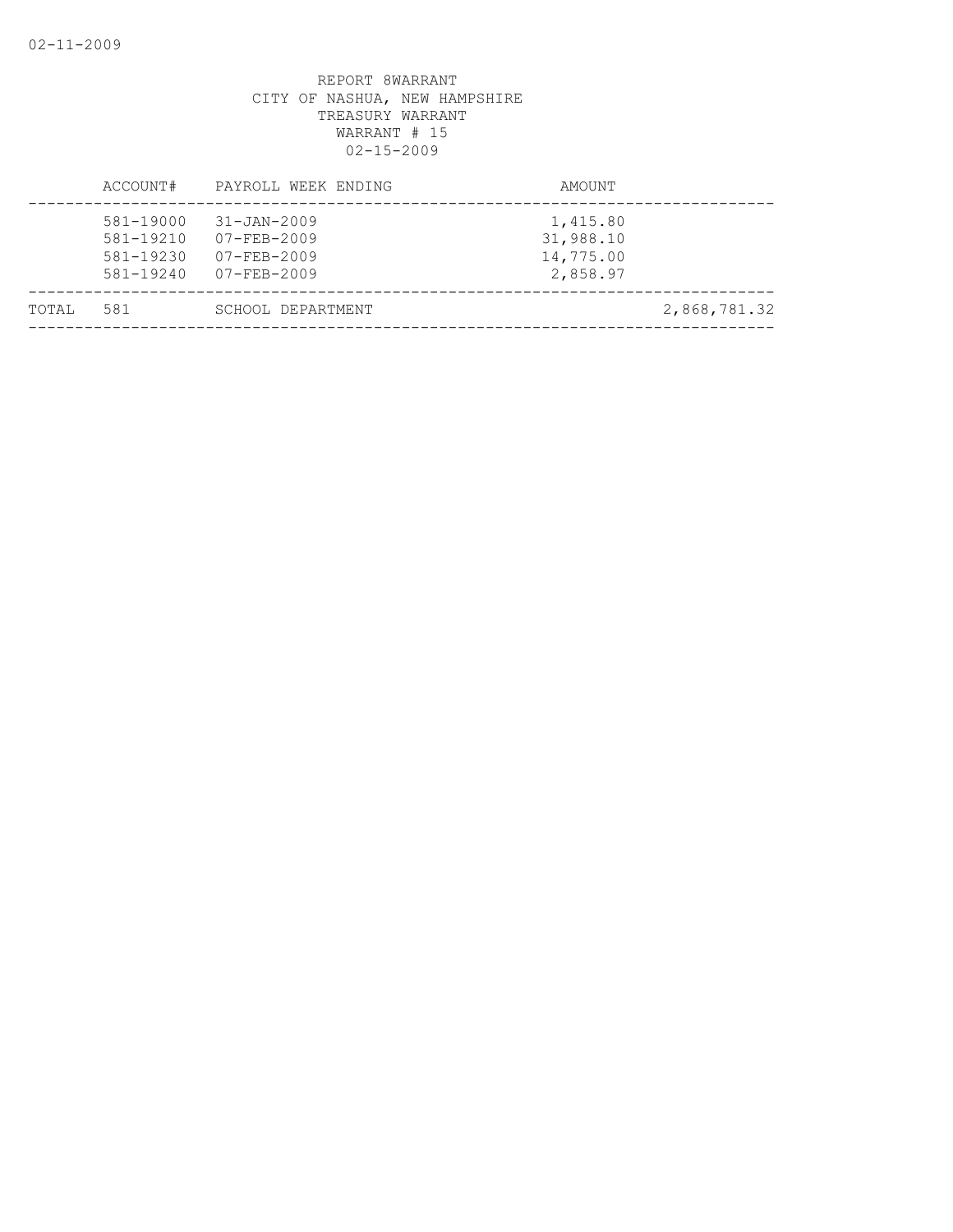| TOTAL 951 |  |
|-----------|--|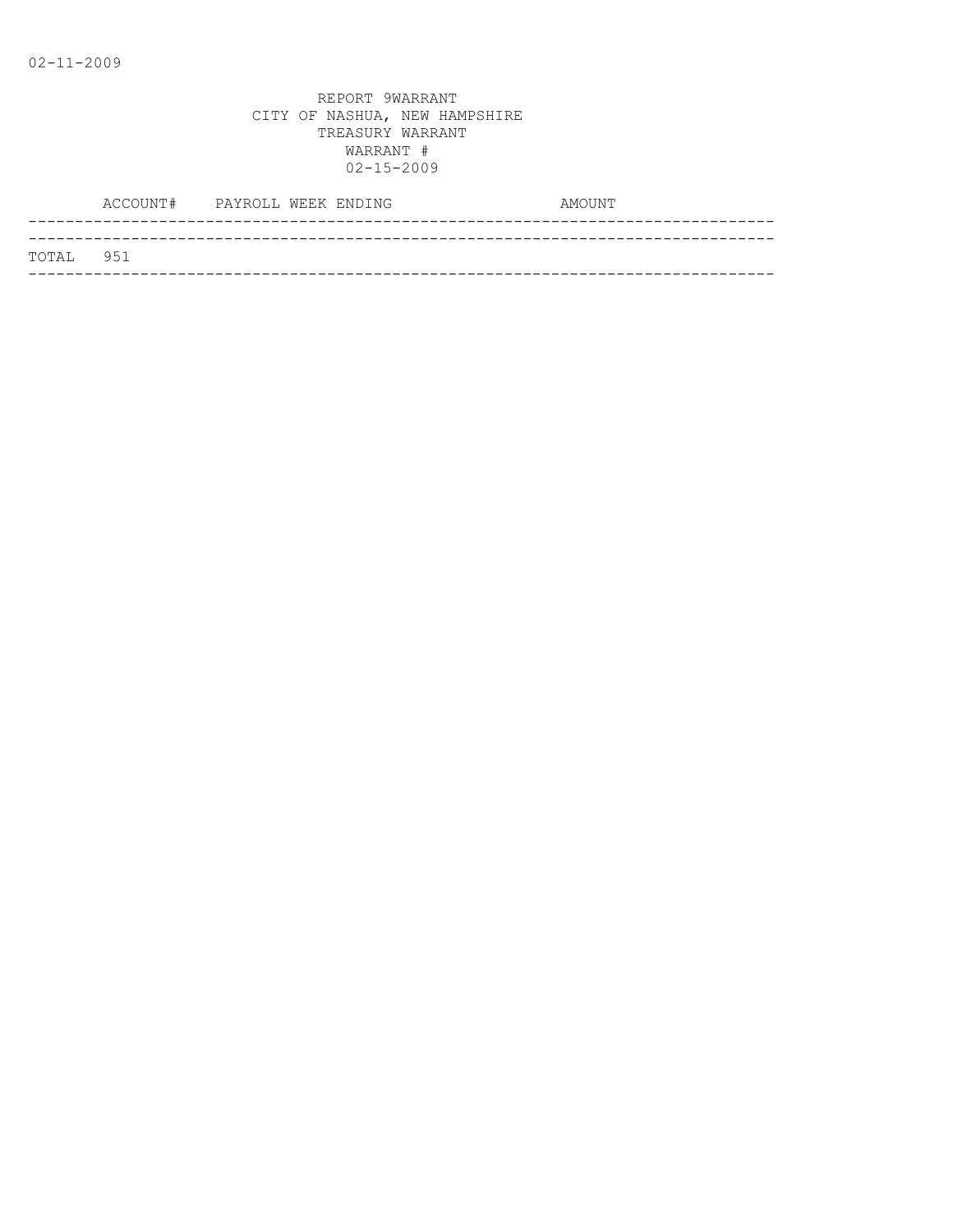| ACCOUNT#  | PAYROLL WEEK ENDING | AMOUNT    |  |
|-----------|---------------------|-----------|--|
| 801-11008 | 07-FEB-2009         | 576.29    |  |
| 801-11008 | 31-JAN-2009         | 576.29    |  |
| 801-11028 | 07-FEB-2009         | 59.04     |  |
| 801-11028 | 31-JAN-2009         | 59.04     |  |
| 801-11064 | 07-FEB-2009         | 4,338.16  |  |
| 801-11094 | 07-FEB-2009         | 99.64     |  |
| 801-11094 | 31-JAN-2009         | 99.63     |  |
| 801-11188 | 07-FEB-2009         | 12,005.40 |  |
| 801-11190 | 07-FEB-2009         | 12,729.27 |  |
| 801-11193 | 07-FEB-2009         | 976.79    |  |
| 801-11193 | 31-JAN-2009         | 976.79    |  |
| 801-11208 | 07-FEB-2009         | 143.59    |  |
| 801-11208 | 31-JAN-2009         | 143.59    |  |
| 801-11211 | 07-FEB-2009         | 46.37     |  |
| 801-11211 | 31-JAN-2009         | 49.68     |  |
| 801-11222 | 07-FEB-2009         | 205.14    |  |
| 801-11222 | $31 - JAN - 2009$   | 205.14    |  |
| 801-11271 | 07-FEB-2009         | 1, 117.43 |  |
| 801-11271 | 31-JAN-2009         | 1,117.43  |  |
| 801-11276 | 07-FEB-2009         | 3,666.69  |  |
| 801-11276 | 31-JAN-2009         | 4,002.41  |  |
| 801-11383 | 07-FEB-2009         | 867.76    |  |
| 801-11383 | 31-JAN-2009         | 867.77    |  |
| 801-11435 | 07-FEB-2009         | 260.05    |  |
| 801-11435 | 31-JAN-2009         | 265.01    |  |
| 801-11595 | 07-FEB-2009         | 5,219.20  |  |
| 801-11595 | 07-FEB-2009         | 3,710.00  |  |
| 801-11595 | 31-JAN-2009         | 5,194.00  |  |
| 801-11595 | 31-JAN-2009         | 3,710.00  |  |
| 801-11596 | 07-FEB-2009         | 3,136.00  |  |
| 801-11596 | 31-JAN-2009         | 3,190.18  |  |
| 801-11598 | 07-FEB-2009         | 776.80    |  |
| 801-11598 | $31 - JAN - 2009$   | 776.80    |  |
| 801-11599 | 07-FEB-2009         | 1,062.92  |  |
| 801-11599 | 07-FEB-2009         | 1,062.92  |  |
| 801-11599 | 31-JAN-2009         | 1,062.92  |  |
| 801-11599 | $31 - JAN - 2009$   | 1,062.92  |  |
| 801-11606 | 07-FEB-2009         | 691.54    |  |
| 801-11606 | $31 - JAN - 2009$   | 691.55    |  |
| 801-11647 | $07 - FEB - 2009$   | 138.62    |  |
| 801-11647 | $31 - JAN - 2009$   | 138.62    |  |
| 801-12128 | $07 - FEB - 2009$   | 352.12    |  |
| 801-12128 | $31 - JAN - 2009$   | 277.63    |  |
| 801-13004 | $07 - FEB - 2009$   | 2,192.64  |  |
| 801-13004 | $07 - FEB - 2009$   | 635.46    |  |
| 801-13004 | $07 - FEB - 2009$   | 5.40      |  |
| 801-13004 | $07 - FEB - 2009$   | 315.71    |  |
| 801-13004 | $31 - JAN - 2009$   | 993.85    |  |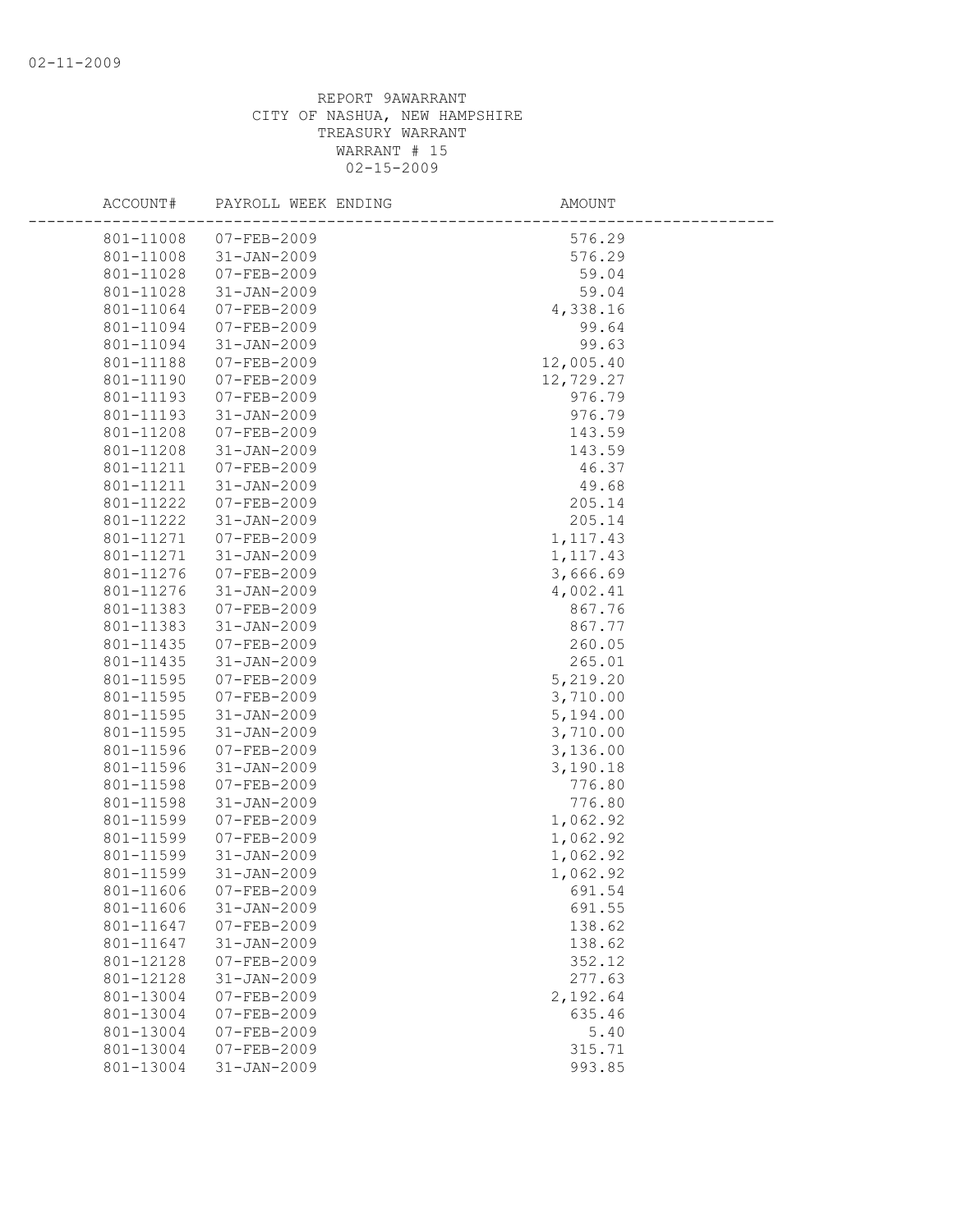|           |           | ACCOUNT# PAYROLL WEEK ENDING | AMOUNT                                     |           |
|-----------|-----------|------------------------------|--------------------------------------------|-----------|
|           |           | 801-13004 31-JAN-2009        | 465.39                                     |           |
|           |           | 801-13004 31-JAN-2009        | 24.41                                      |           |
|           |           | 801-13004 31-JAN-2009        | 142.35                                     |           |
|           | 801-59236 | 07-FEB-2009                  | $-12, 331.38$                              |           |
|           | 801-59236 | $31 - JAN - 2009$            | 397.89                                     |           |
|           | 801-59237 | 07-FEB-2009                  | $-11,630.14$                               |           |
|           |           | 801-59237 31-JAN-2009        | 375.26                                     |           |
|           |           | 801-59240 07-FEB-2009        | $-4, 201.74$                               |           |
|           |           | 801-59240 31-JAN-2009        | 136.42<br>-------------------------------- |           |
| TOTAL 801 |           | SOLID WASTE DISPOSAL         | __________________                         | 55,230.66 |
|           |           |                              |                                            |           |
|           | 802-11028 | 07-FEB-2009                  | 401.48                                     |           |
|           |           | 802-11028 07-FEB-2009        | 188.93                                     |           |
|           | 802-11028 | 31-JAN-2009                  | 401.48                                     |           |
|           | 802-11028 | 31-JAN-2009                  | 188.93                                     |           |
|           | 802-11064 | 07-FEB-2009                  | 136.42                                     |           |
|           | 802-11064 | 07-FEB-2009                  | 136.42                                     |           |
|           |           | 802-11064 31-JAN-2009        | 136.42                                     |           |
|           | 802-11064 | 31-JAN-2009                  | 136.42                                     |           |
|           | 802-11091 | 07-FEB-2009                  | 1,075.15                                   |           |
|           | 802-11091 | 31-JAN-2009                  | 1,075.15                                   |           |
|           | 802-11092 | 07-FEB-2009                  | 727.36                                     |           |
|           | 802-11092 | 31-JAN-2009                  | 717.60                                     |           |
|           | 802-11094 | 07-FEB-2009                  | 298.89                                     |           |
|           | 802-11094 | 07-FEB-2009                  | 298.91                                     |           |
|           | 802-11094 | 31-JAN-2009                  | 298.91                                     |           |
|           | 802-11094 | 31-JAN-2009                  | 298.90                                     |           |
|           | 802-11096 | 07-FEB-2009                  | 915.17                                     |           |
|           | 802-11096 | 31-JAN-2009                  | 915.17                                     |           |
|           | 802-11102 | 07-FEB-2009                  | 885.14                                     |           |
|           | 802-11102 | 31-JAN-2009                  | 885.14                                     |           |
|           | 802-11105 | 07-FEB-2009                  | 1,022.84                                   |           |
|           | 802-11105 | 31-JAN-2009                  | 1,058.22                                   |           |
|           | 802-11155 | 07-FEB-2009                  | 1,039.21                                   |           |
|           | 802-11155 | 31-JAN-2009                  | 1,031.69                                   |           |
|           | 802-11157 | 07-FEB-2009                  | 1,568.00                                   |           |
|           | 802-11157 | $31 - JAN - 2009$            | 264.60                                     |           |
|           | 802-11157 | $31 - JAN - 2009$            | 1,303.40                                   |           |
|           | 802-11158 | $07 - FEB - 2009$            | 1,683.20                                   |           |
|           | 802-11158 | $31 - JAN - 2009$            | 310.34                                     |           |
|           | 802-11158 | $31 - JAN - 2009$            | 1,372.86                                   |           |
|           | 802-11188 | $07 - FEB - 2009$            | 34,843.14                                  |           |
|           | 802-11190 | $07 - FEB - 2009$            | 12,729.11                                  |           |
|           | 802-11208 | $07 - FEB - 2009$            | 95.73                                      |           |
|           | 802-11208 | $07 - FEB - 2009$            | 47.86                                      |           |
|           | 802-11208 | $31 - JAN - 2009$            | 95.73                                      |           |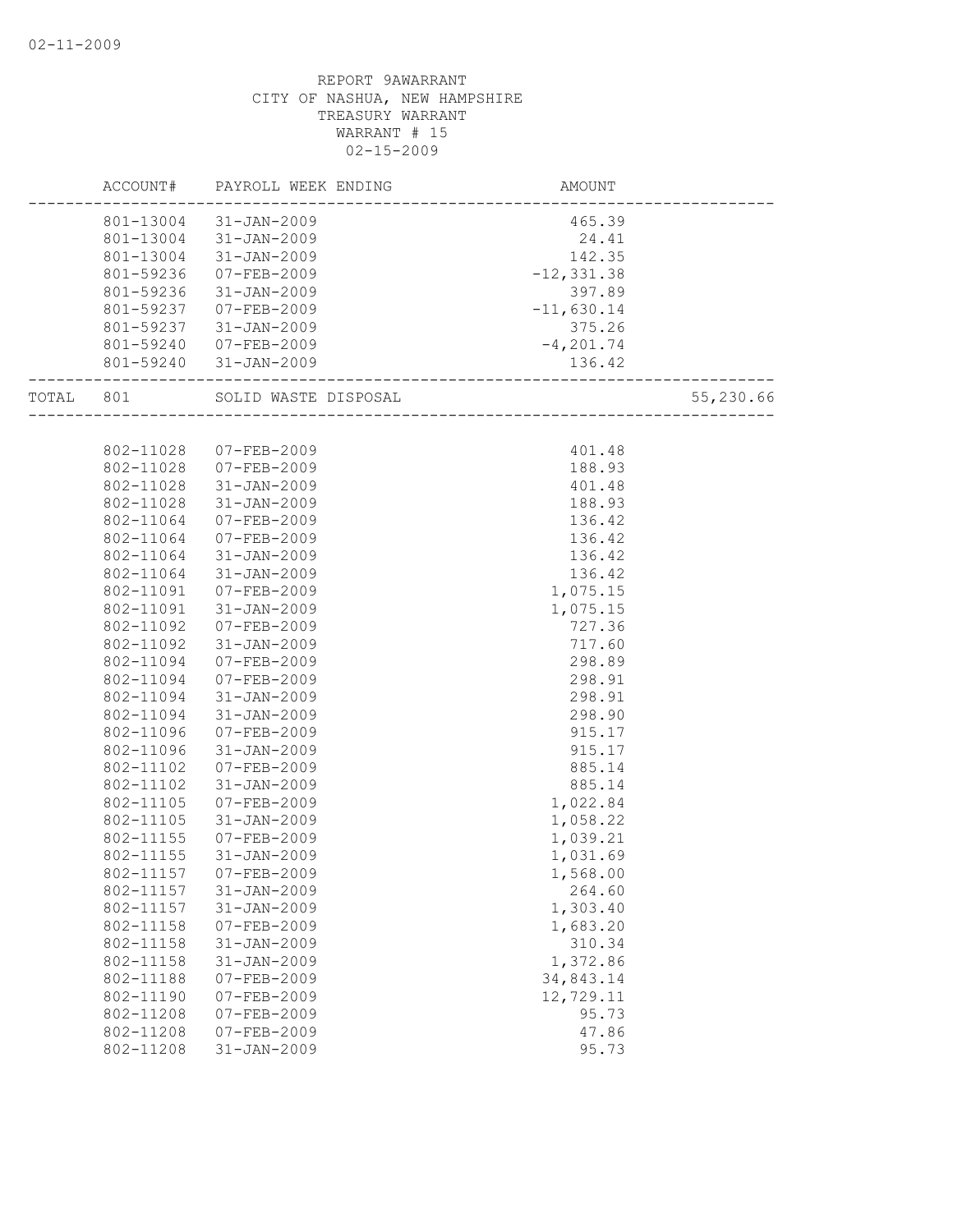| ACCOUNT#  | PAYROLL WEEK ENDING                    | AMOUNT        |
|-----------|----------------------------------------|---------------|
| 802-11208 | $31 - JAN - 2009$                      | 47.86         |
| 802-11211 | $07 - FEB - 2009$                      | 185.49        |
| 802-11211 | $07 - FEB - 2009$                      | 278.23        |
| 802-11211 | $31 - JAN - 2009$                      | 198.73        |
| 802-11211 | $31 - JAN - 2009$                      | 298.10        |
| 802-11222 | $07 - FEB - 2009$                      | 205.14        |
| 802-11222 | $31 - JAN - 2009$                      | 205.14        |
| 802-11260 | $07 - FEB - 2009$                      | 1,760.00      |
| 802-11260 | $31 - JAN - 2009$                      | 1,760.00      |
| 802-11270 | $07 - FEB - 2009$                      | 1,060.46      |
| 802-11270 | $31 - JAN - 2009$                      | 1,060.46      |
| 802-11333 | 07-FEB-2009                            | 1,042.06      |
| 802-11333 | $31 - JAN - 2009$                      | 1,042.06      |
| 802-11435 | $07 - FEB - 2009$                      | 433.41        |
| 802-11435 | $07 - FEB - 2009$                      | 173.36        |
| 802-11435 | $31 - JAN - 2009$                      | 441.69        |
| 802-11435 | $31 - JAN - 2009$                      | 176.68        |
| 802-11480 | $07 - FEB - 2009$                      | 3,366.40      |
| 802-11480 | $31 - JAN - 2009$                      | 3,405.92      |
| 802-11507 | $07 - FEB - 2009$                      | 714.13        |
| 802-11507 | $31 - JAN - 2009$                      | 592.77        |
| 802-11513 | $07 - FEB - 2009$                      | 5,948.80      |
| 802-11513 | $31 - JAN - 2009$                      | 5,953.60      |
| 802-11514 | 07-FEB-2009                            | 2,642.40      |
| 802-11514 | $31 - JAN - 2009$                      | 2,690.42      |
| 802-11681 | $07 - FEB - 2009$                      | 305.96        |
| 802-11681 | $07 - FEB - 2009$                      | 1,223.86      |
| 802-11681 | $31 - JAN - 2009$                      | 305.96        |
| 802-11681 | $31 - JAN - 2009$                      | 1,223.86      |
| 802-11693 | 07-FEB-2009                            | 1,172.38      |
| 802-11693 | $31 - JAN - 2009$                      | 1,172.38      |
| 802-11763 | 07-FEB-2009                            | 173.55        |
| 802-11763 | $07 - FEB - 2009$                      | 694.22        |
| 802-11763 | $31 - JAN - 2009$                      | 173.55        |
| 802-11763 | $31 - JAN - 2009$                      | 694.22        |
| 802-11764 | 07-FEB-2009                            | 1,150.52      |
| 802-11764 | $31 - JAN - 2009$                      | 1,150.52      |
| 802-13004 | $07 - FEB - 2009$                      | 1,483.58      |
| 802-13004 | $07 - FEB - 2009$                      | 2,726.56      |
| 802-13004 | $31 - JAN - 2009$                      | 382.14        |
| 802-13004 | $31 - JAN - 2009$<br>$07 - FEB - 2009$ | 863.39        |
| 802-59236 |                                        | $-12, 331.23$ |
| 802-59236 | $31 - JAN - 2009$                      | 397.88        |
| 802-59237 | $07 - FEB - 2009$                      | $-33, 749.71$ |
| 802-59237 | $31 - JAN - 2009$                      | 1,093.43      |